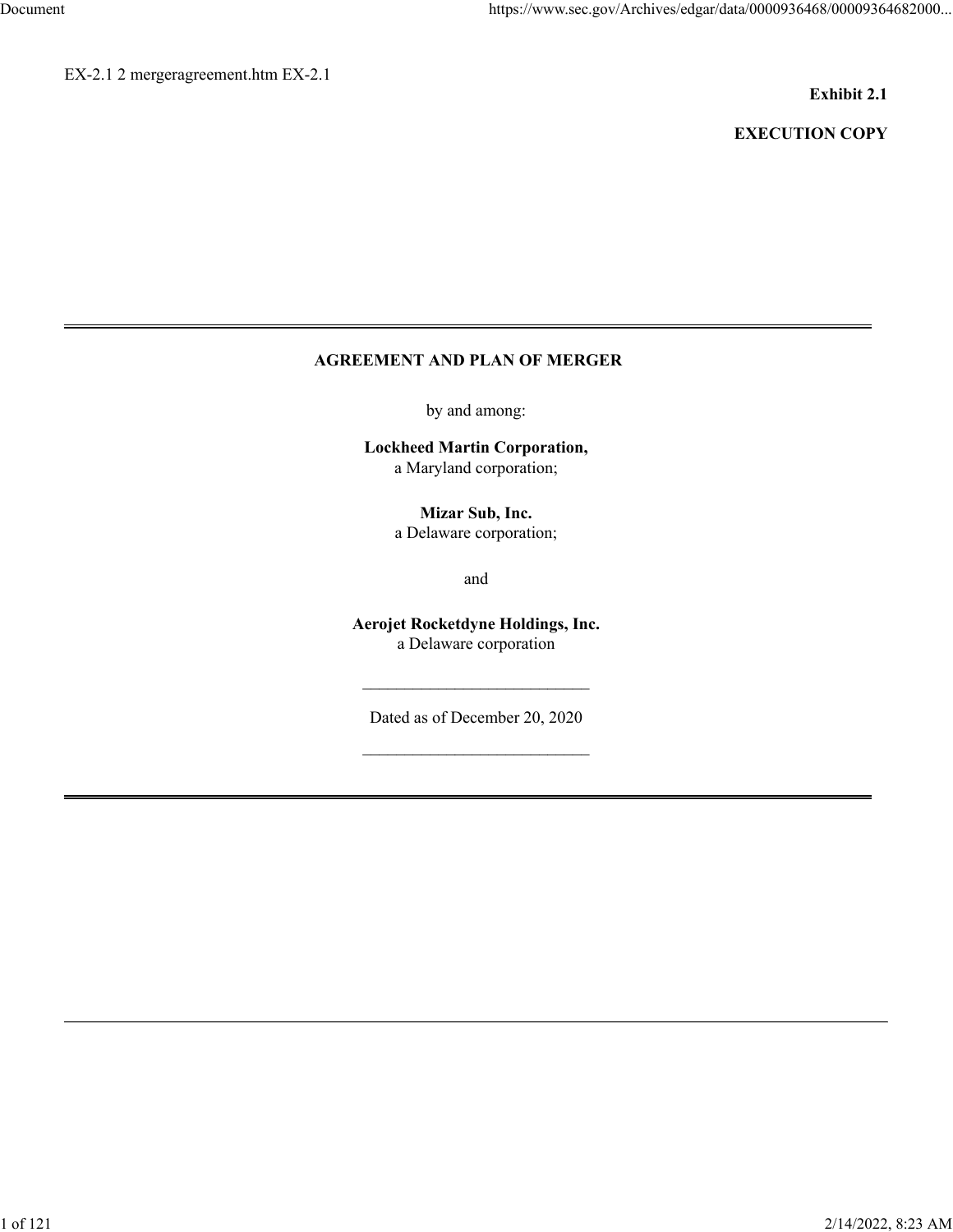# **Table of Contents**

|                   |      |                                                                 | Page           |
|-------------------|------|-----------------------------------------------------------------|----------------|
|                   |      | SECTION 1. DESCRIPTION OF THE TRANSACTION                       |                |
|                   | 1.1  | Merger of Merger Sub into the Company                           | 1              |
|                   | 1.2  | Effects of the Merger                                           |                |
|                   | 1.3  | Closing; Effective Time                                         |                |
|                   | 1.4  | Certificate of Incorporation and Bylaws; Directors and Officers | $\overline{2}$ |
|                   | 1.5  | Conversion of Shares                                            | 2              |
|                   | 1.6  | Closing of the Company's Transfer Books                         | 3              |
|                   | 1.7  | <b>Exchange of Certificates</b>                                 | 4              |
|                   | 1.8  | <b>Dissenting Shares</b>                                        | 6              |
|                   | 1.9  | Further Action                                                  | 6              |
| <b>SECTION 2.</b> |      | REPRESENTATIONS AND WARRANTIES OF THE COMPANY                   | 7              |
|                   | 2.1  | Due Organization; Subsidiaries.                                 | 7              |
|                   | 2.2  | Certificate of Incorporation and Bylaws                         | 8              |
|                   | 2.3  | Capitalization, Etc.                                            | 8              |
|                   | 2.4  | Authority; Binding Nature of Agreement                          | 11             |
|                   | 2.5  | Non-Contravention; Consents                                     | 12             |
|                   | 2.6  | SEC Filings; Financial Statements                               | 13             |
|                   | 2.7  | Absence of Changes                                              | 15             |
|                   | 2.8  | Legal Proceedings; Orders                                       | 15             |
|                   | 2.9  | Title to Assets                                                 | 16             |
|                   | 2.10 | Real Property; Equipment; Leasehold                             | 16             |
|                   | 2.11 | <b>Intellectual Property</b>                                    | 18             |
|                   | 2.12 | <b>Material Contracts</b>                                       | 22             |
|                   | 2.13 | <b>Company Products</b>                                         | 25             |
|                   | 2.14 | Major Customers and Suppliers                                   | 26             |
|                   | 2.15 | Liabilities; Indebtedness                                       | 27             |
|                   | 2.16 | Compliance with Laws                                            | 27             |
|                   | 2.17 | Governmental Authorizations                                     | 29             |
|                   | 2.18 | Tax Matters                                                     | 29             |
|                   | 2.19 | Employee and Labor Matters; Benefit Plans                       | 31             |
|                   | 2.20 | <b>Environmental Matters</b>                                    | 36             |
|                   | 2.21 | <b>Government Contracts</b>                                     | 37             |
|                   | 2.22 | Insurance                                                       | 41             |
|                   | 2.23 | Takeover Statutes; No Rights Plan                               | 41             |
|                   | 2.24 | No Existing Discussions                                         | 41             |
|                   | 2.25 | Vote Required                                                   | 41             |
|                   | 2.26 | Fairness Opinion                                                | 41             |
|                   |      | $\mathbf{1}$                                                    |                |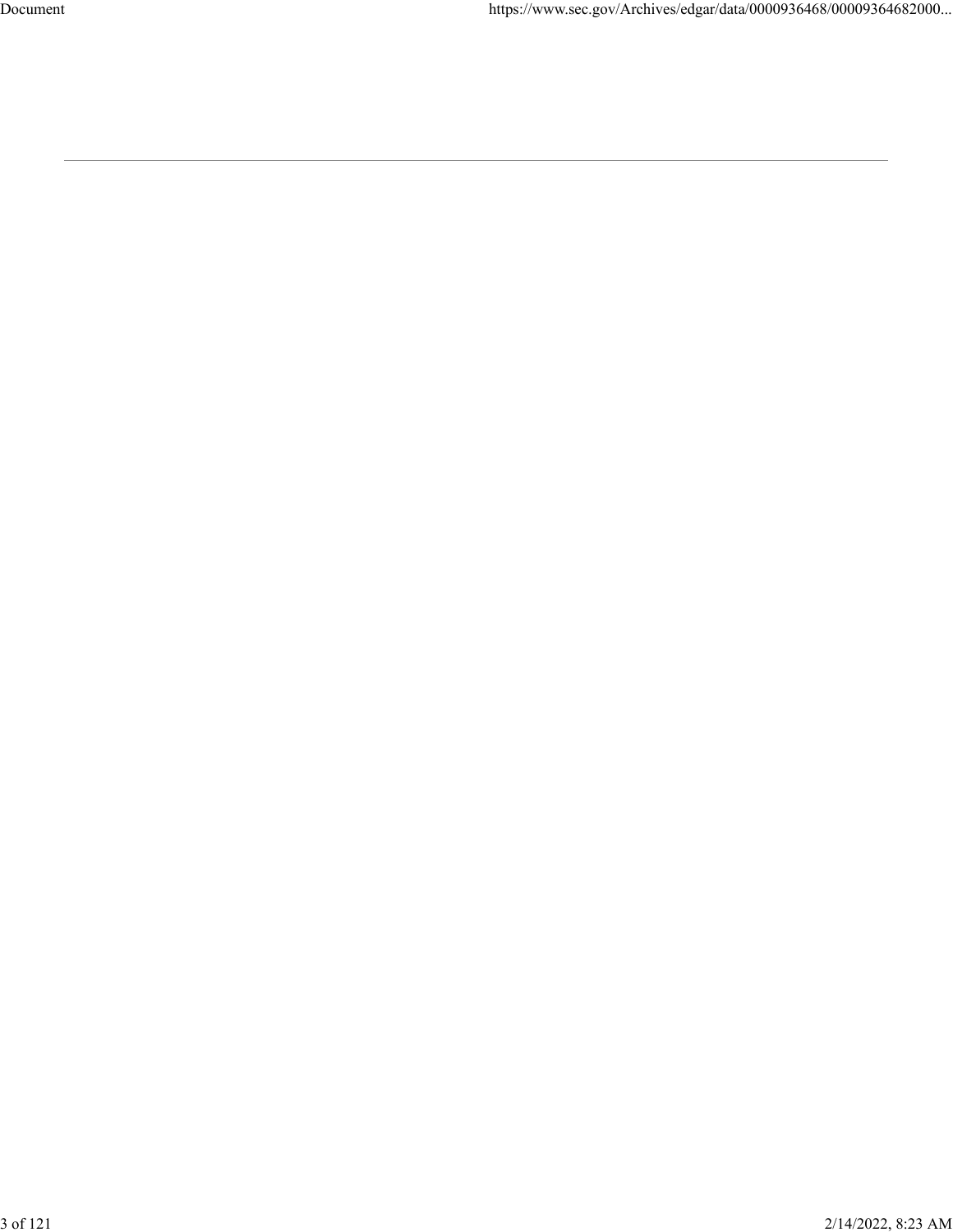| 2.27              | Advisors' Fees                                                                | 42 |
|-------------------|-------------------------------------------------------------------------------|----|
| 2.28              | Disclosure                                                                    | 42 |
| 2.29              | Pre-Closing Dividend.                                                         | 42 |
| 2.30              | No Other Representations or Warranties.                                       | 43 |
| <b>SECTION 3.</b> | REPRESENTATIONS AND WARRANTIES OF PARENT AND MERGER SUB                       | 43 |
| 3.1               | Due Organization                                                              | 43 |
| 3.2               | Merger Sub; Ownership of Shares                                               | 43 |
| 3.3               | Authority; Binding Nature of Agreement                                        | 43 |
| 3.4               | Non-Contravention; Consents                                                   | 43 |
| 3.5               | Funding                                                                       | 44 |
| 3.6               | Disclosure                                                                    | 44 |
| 3.7               | Investigation by Parent                                                       | 44 |
|                   | SECTION 4. CERTAIN COVENANTS OF THE COMPANY                                   | 45 |
| 4.1               | Access and Investigation                                                      | 45 |
| 4.2               | Operation of the Company's Business                                           | 46 |
| 4.3               | <b>Restrictions on Dividends</b>                                              | 52 |
| 4.4               | No Solicitation                                                               | 53 |
| 4.5               | Title Commitments; Surveys.                                                   | 56 |
| <b>SECTION 5.</b> | ADDITIONAL COVENANTS OF THE PARTIES                                           | 56 |
| 5.1               | Proxy Statement                                                               | 56 |
| 5.2               | Company Stockholders Meeting                                                  | 57 |
| 5.3               | Treatment of Company Options, Company SARs and Company Restricted Stock Units | 62 |
| 5.4               | Treatment of Company ESPP                                                     | 65 |
| 5.5               | Payoff of Certain Indebtedness                                                | 65 |
| 5.6               | Company Convertible Notes                                                     | 66 |
| 5.7               | <b>Employee Benefits</b>                                                      | 67 |
| 5.8               | Indemnification of Officers and Directors                                     | 70 |
| 5.9               | Reasonable Best Efforts; Consultation and Notice                              | 72 |
|                   | 5.10 Financing                                                                | 76 |
| 5.11              | Disclosure                                                                    | 78 |
| 5.12              | Resignation of Officers and Directors                                         | 78 |
| 5.13              | Delisting                                                                     | 79 |
| 5.14              | Section 16 Matters                                                            | 79 |
| 5.15              | Stockholder Litigation                                                        | 79 |
| 5.16              | Takeover Statutes and Rights                                                  | 79 |
| 5.17              | Obligations of Merger Sub                                                     | 79 |
| 5.18              | Parent Consent                                                                | 80 |
| <b>SECTION 6.</b> | CONDITIONS PRECEDENT TO OBLIGATIONS OF PARENT AND MERGER SUB                  | 80 |
| 6.1               | Accuracy of Representations                                                   | 80 |
| 6.2               | Performance of Covenants                                                      | 81 |

ii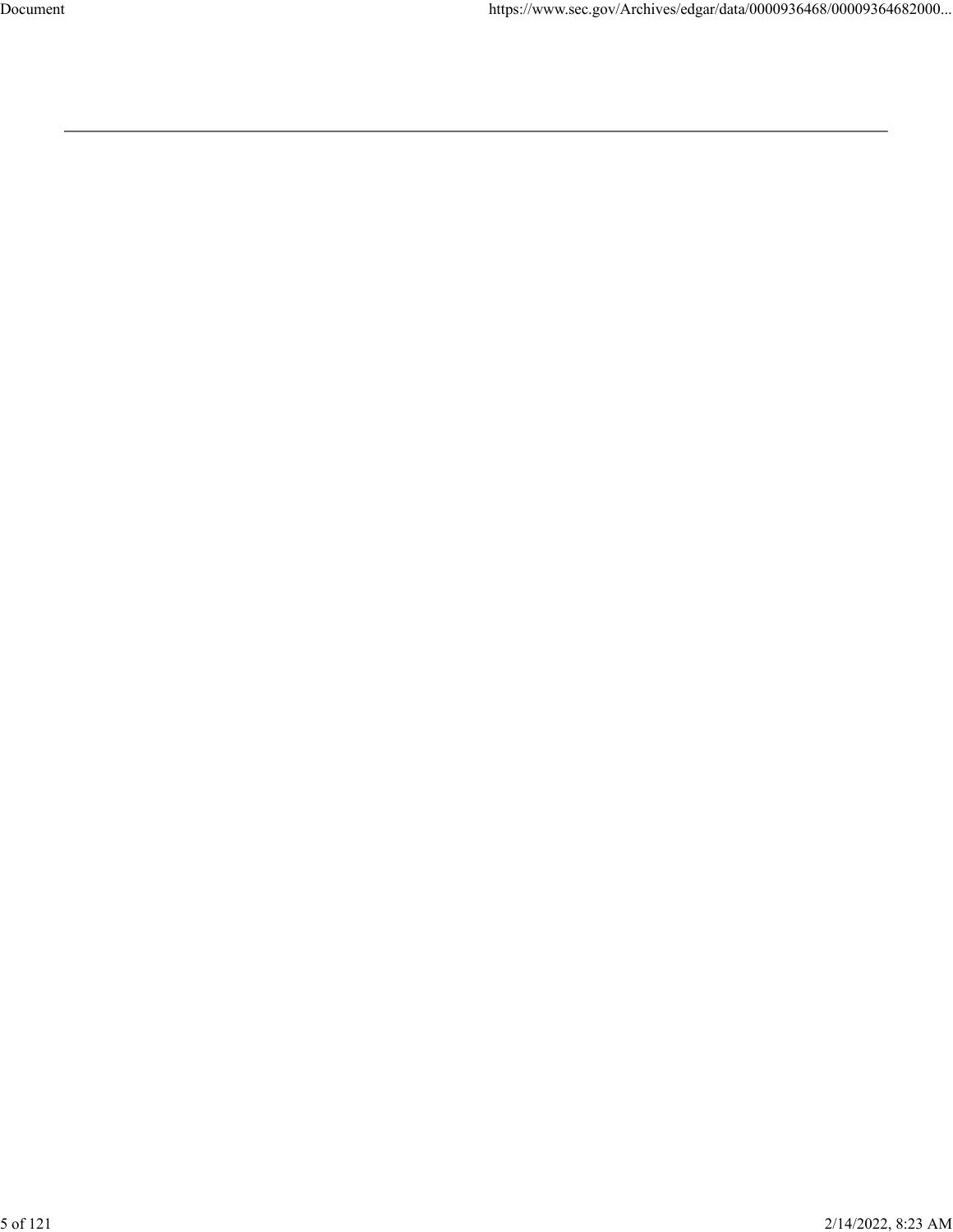| 6.3               | Stockholder Approval                                             | 81 |
|-------------------|------------------------------------------------------------------|----|
| 6.4               | Closing Certificate                                              | 81 |
| 6.5               | No Material Adverse Effect                                       | 81 |
| 6.6               | <b>Government Consents</b>                                       | 81 |
| 6.7               | No Injunctions or Legal Restraints                               | 81 |
| <b>SECTION 7.</b> | CONDITIONS PRECEDENT TO OBLIGATION OF THE COMPANY                | 82 |
| 7.1               | Accuracy of Representations                                      | 82 |
| 7.2               | Performance of Covenants                                         | 82 |
| 7.3               | Stockholder Approval                                             | 82 |
| 7.4               | Closing Certificate                                              | 82 |
| 7.5               | <b>Government Consents</b>                                       | 82 |
| 7.6               | No Injunctions or Legal Restraints                               | 82 |
| <b>SECTION 8.</b> | <b>TERMINATION</b>                                               | 83 |
| 8.1               | Termination                                                      | 83 |
| 8.2               | <b>Effect of Termination</b>                                     | 85 |
| 8.3               | <b>Expenses</b> ; Termination Fees                               | 86 |
| <b>SECTION 9.</b> | MISCELLANEOUS PROVISIONS                                         | 87 |
| 9.1               | Amendment                                                        | 87 |
| 9.2               | Waiver                                                           | 87 |
| 9.3               | No Survival of Representations and Warranties                    | 88 |
| 9.4               | Entire Agreement; Counterparts; Exchanges by Electronic Delivery | 88 |
| 9.5               | Applicable Law; Jurisdiction; Waiver of Jury Trial               | 88 |
| 9.6               | Disclosure Schedule                                              | 89 |
| 9.7               | Assignability; No Third-Party Beneficiaries                      | 89 |
| 9.8               | Notices                                                          | 90 |
| 9.9               | Severability                                                     | 91 |
| 9.10              | Remedies                                                         | 91 |
| 9.11              | Construction                                                     | 92 |
|                   |                                                                  |    |

iii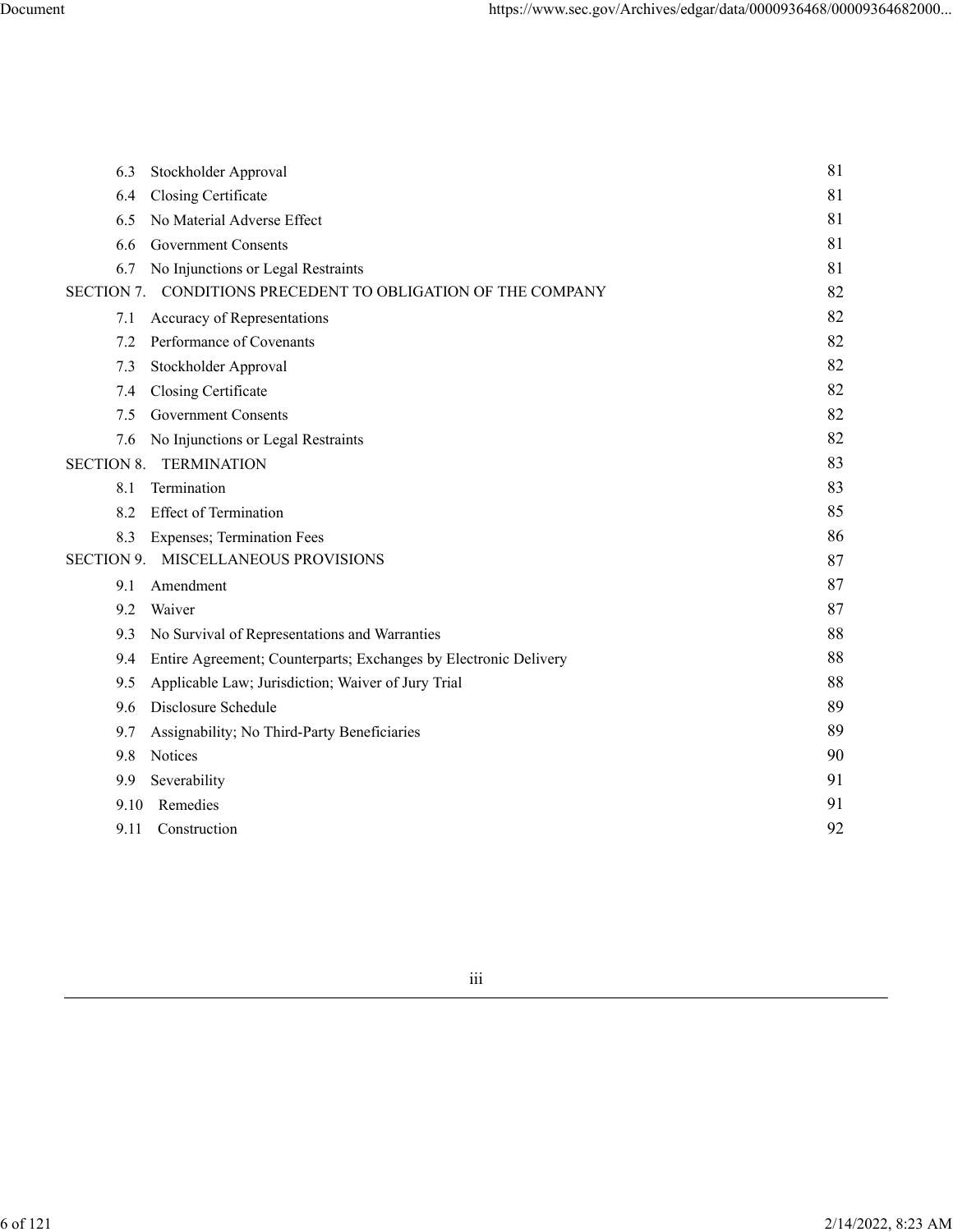# **Exhibits**

| Exhibit B<br>Corporation | - Form of Amended and Restated Certificate of Incorporation of Surviving |
|--------------------------|--------------------------------------------------------------------------|
| Exhibit C                | - Form of Option Notice and Acknowledgment                               |
| Exhibit D                | - Form of SAR Notice and Acknowledgment                                  |
|                          | <b>Annexes</b>                                                           |
|                          | Annex $5.9(e)(x)$ - Specified Organizations                              |
|                          | Annex $5.9(e)(y)$ - Specified Facilities                                 |
|                          |                                                                          |

- Annex 5.9(f) Merchant Supply, Firewall and Ancillary Commitments
- Annex 6.6 Foreign Antitrust Laws

Exhibit A - Certain Definitions

iv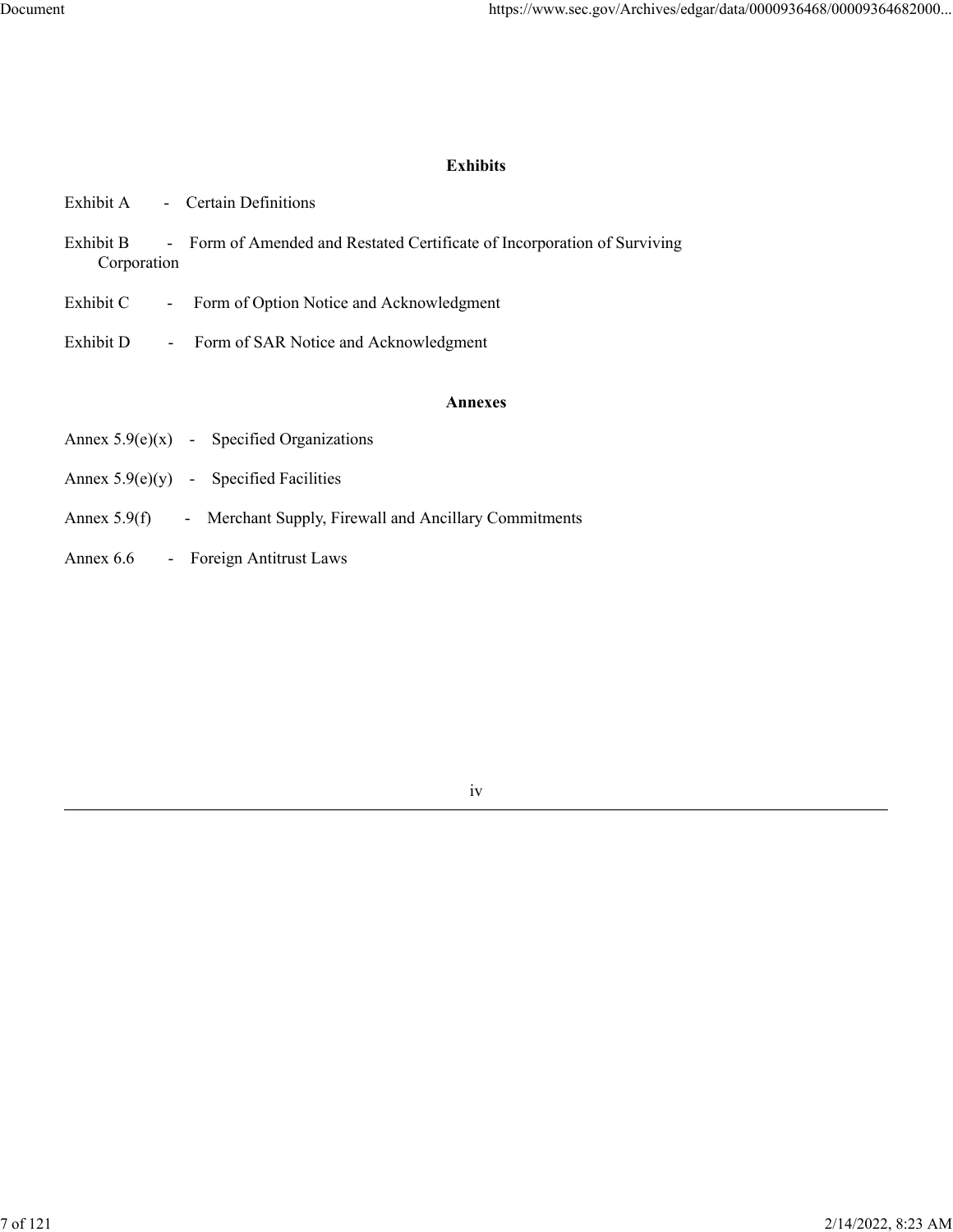#### **AGREEMENT AND PLAN OF MERGER**

This **AGREEMENT AND PLAN OF MERGER** (this "Agreement") is entered into as of December 20, 2020, by and among **Lockheed Martin Corporation**, a Maryland corporation ("Parent"), **Mizar Sub, Inc.**, a Delaware corporation and a wholly owned subsidiary of Parent ("Merger Sub"), and **Aerojet Rocketdyne Holdings, Inc.**, a Delaware corporation (the "Company"). Certain capitalized terms used in this Agreement are defined in Exhibit A. Each of Parent, Merger Sub and the Company are referred to herein as a "Party" and together as "Parties."

## **RECITALS**

**A.** Parent, Merger Sub and the Company intend to effect a merger of Merger Sub with and into the Company (the "Merger") in accordance with this Agreement and the DGCL. Upon consummation of the Merger, Merger Sub will cease to exist, and the Company will become a wholly owned subsidiary of Parent.

**B.** The respective boards of directors of Parent, Merger Sub and the Company have approved this Agreement and the Merger.

#### **AGREEMENT**

The Parties, intending to be legally bound, agree as follows:

# **SECTION 1. DESCRIPTION OF TRANSACTION**

**1.1 Merger of Merger Sub into the Company.** Upon the terms and subject to the conditions set forth in this Agreement, at the Effective Time, Merger Sub shall be merged with and into the Company, and the separate existence of Merger Sub shall cease. The Company will continue as the surviving corporation in the Merger (the "Surviving Corporation").

**1.2 Effects of the Merger**. The Merger shall have the effects set forth in this Agreement and in the applicable provisions of the DGCL.

**1.3 Closing; Effective Time**. The consummation of the Contemplated Transactions (the "Closing") shall take place at the offices of Hogan Lovells US LLP, 555 Thirteenth Street, N.W., Washington, D.C. 20004 (or, at Parent's election, by means of a virtual closing through electronic exchange of signatures) at 10:00 a.m. (Washington, D.C. time) on a date to be designated by Parent, which shall be no later than the third  $(3^{rd})$  Business Day after the satisfaction or waiver of the last to be satisfied or waived of the conditions set forth in Section 6 and Section 7 (other than those conditions which are by their terms to be satisfied at the Closing, but subject to the satisfaction or waiver of each of such conditions), or at such other place, time or date as Parent and the Company may jointly designate. The date on which the Closing actually takes place is referred to as the "Closing Date." Subject to the provisions of this Agreement, a certificate of merger satisfying the applicable requirements of the DGCL shall be duly executed by the Company in connection with the Closing and, concurrently with the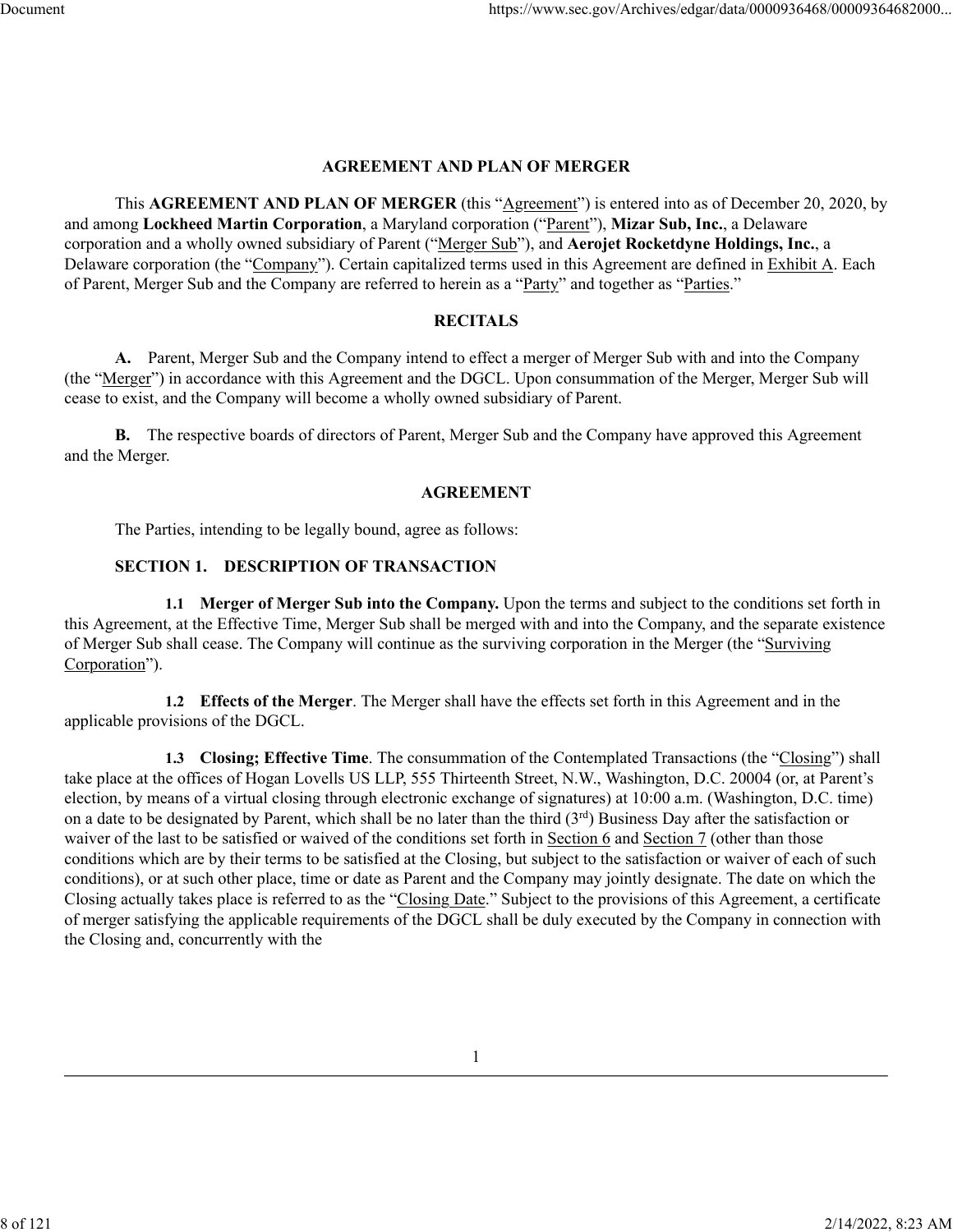Closing, filed with the Secretary of State of the State of Delaware on the Closing Date. The Merger shall become effective at the time of the filing of such certificate of merger with the Secretary of State of the State of Delaware or at such later time as may be specified in such certificate of merger with the consent of Parent and the Company (the time at which the Merger becomes effective being referred to as the "Effective Time").

**1.4 Certificate of Incorporation and Bylaws; Directors and Officers**. Unless otherwise determined by Parent prior to the Effective Time:

(a) the Certificate of Incorporation of the Surviving Corporation shall be amended and restated as of the Effective Time to conform to Exhibit B;

(b) the bylaws of the Surviving Corporation shall be amended and restated as of the Effective Time to conform to the bylaws of Merger Sub as in effect immediately prior to the Effective Time; and

(c) the directors and officers of the Surviving Corporation immediately after the Effective Time shall be the respective individuals who are the directors and officers of Merger Sub immediately prior to the Effective Time, until the earlier of their resignation or removal or until their respective successors are duly elected or appointed and qualified, as the case may be.

# **1.5 Conversion of Shares**.

(a) At the Effective Time, by virtue of the Merger and without any further action on the part of Parent, Merger Sub, the Company or any stockholder of the Company:

(i) any shares of Company Common Stock held by the Company or any wholly owned Subsidiary of the Company (or held in the Company's treasury), but excluding for the avoidance of doubt any shares of Company Common Stock held by any Company Employee Plan or trust related thereto (other than, for the avoidance of doubt, shares of Company Common Stock reserved for issuance under any of the Company Equity Plans or the ESPP), or held, directly or indirectly, by Parent, Merger Sub or any other wholly owned Subsidiary of Parent, immediately prior to the Effective Time shall be canceled and retired and shall cease to exist, and no consideration shall be delivered in exchange therefor;

(ii) except as provided in Section  $1.5(a)(i)$  and subject to Sections 1.5(b), 1.7 and 1.8, each share of Company Common Stock outstanding immediately prior to the Effective Time shall be converted into the right to receive an amount in cash equal to (A) \$56.00 minus (B) to the extent paid (or, in the event that the Closing Date occurs after the Pre-Closing Dividend Record Date but before the Dividend Payment Date, to the extent payable after the Closing Date), the amount per share of the Pre-Closing Dividend (such cash amount per share, as it may be adjusted further pursuant to Section  $1.5(c)$ , the "Price Per Share"), without interest; and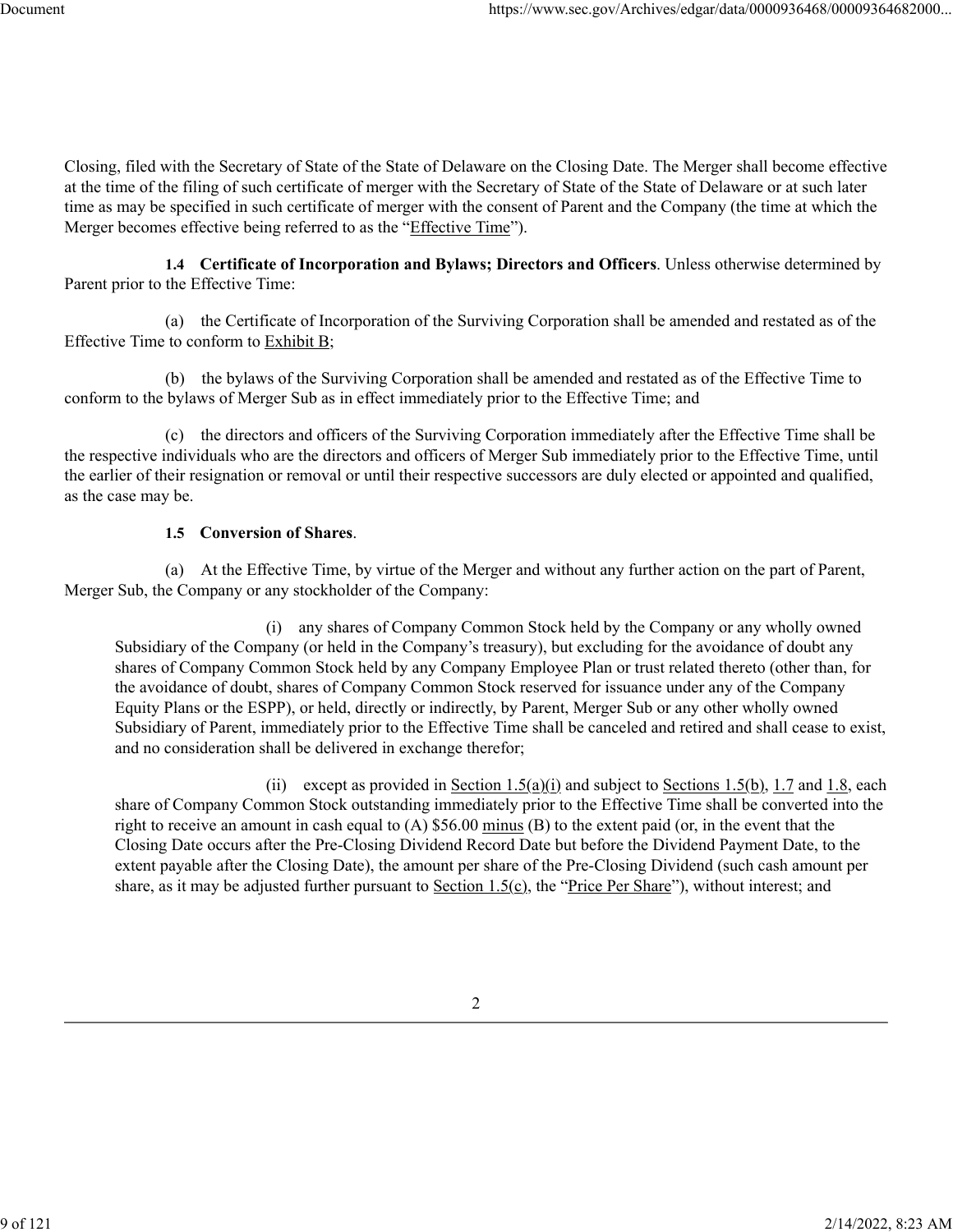(iii) each share of the common stock, \$0.001 par value per share, of Merger Sub outstanding immediately prior to the Effective Time shall be converted into one share of common stock of the Surviving Corporation.

(b) As of immediately prior to the Effective Time, without duplication of Section 1.5(a)(ii), each share of Company Restricted Stock on which restrictions have not yet lapsed and which is outstanding immediately prior to the Effective Time (i) shall automatically become fully vested (and for shares of Company Restricted Stock subject to performance vesting criteria, based on deemed achievement of maximum performance) and all restrictions applicable thereto shall lapse and (ii) shall terminate and be converted into the right to receive an amount in cash equal to (A) the sum of (1) the Price Per Share, *plus* (2) to the extent paid or payable to holders of Company Common Stock and payable but unpaid on such share of Company Restricted Stock, the amount per share of the Pre-Closing Dividend, less (B) any applicable withholding or other Taxes or other amounts required by applicable Law to be withheld (the "Restricted Share Merger Consideration"). As of the Effective Time, each holder of a share of Company Restricted Stock shall cease to have any rights with respect thereto, except the right to receive the Restricted Share Merger Consideration for each share of Company Restricted Stock, without interest, pursuant to this Section 1.5 and payable in accordance with Section 1.7.

(c) If, during the period commencing on the date of this Agreement and ending at the Effective Time (the "Pre-Closing Period"), the outstanding shares of Company Common Stock are changed into a different number or class of shares by reason of any stock split, division or subdivision of shares, stock dividend, reverse stock split, consolidation of shares, reclassification, recapitalization or other similar transaction, or if a stock dividend is declared by the Company during such period, or a record date with respect to any such event shall occur during such period, then the Price Per Share shall be adjusted to the extent appropriate to provide the same economic effect as contemplated by this Agreement prior to such action.

**1.6 Closing of the Company's Transfer Books**. At the Effective Time: (a) all shares of Company Common Stock outstanding immediately prior to the Effective Time shall automatically be canceled and retired and shall cease to exist, and all holders of certificates representing shares of Company Common Stock outstanding immediately prior to the Effective Time (each such certificate, a "Company Stock Certificate") or uncertificated shares of Company Common Stock represented by book entry (each such share, an "Uncertificated Share") shall cease to have any rights as stockholders of the Company, other than the rights that such former holders may have under this Agreement or Section 262 of the DGCL; and (b) the stock transfer books of the Company shall be closed with respect to all shares of Company Common Stock outstanding immediately prior to the Effective Time. No further transfer of any such shares of Company Common Stock shall be made on such stock transfer books after the Effective Time. If, after the Effective Time, a valid Company Stock Certificate or Uncertificated Share is presented to the Paying Agent or to the Surviving Corporation or Parent, such Company Stock Certificate or Uncertificated Share shall be canceled and shall be exchanged as provided in Section 1.7.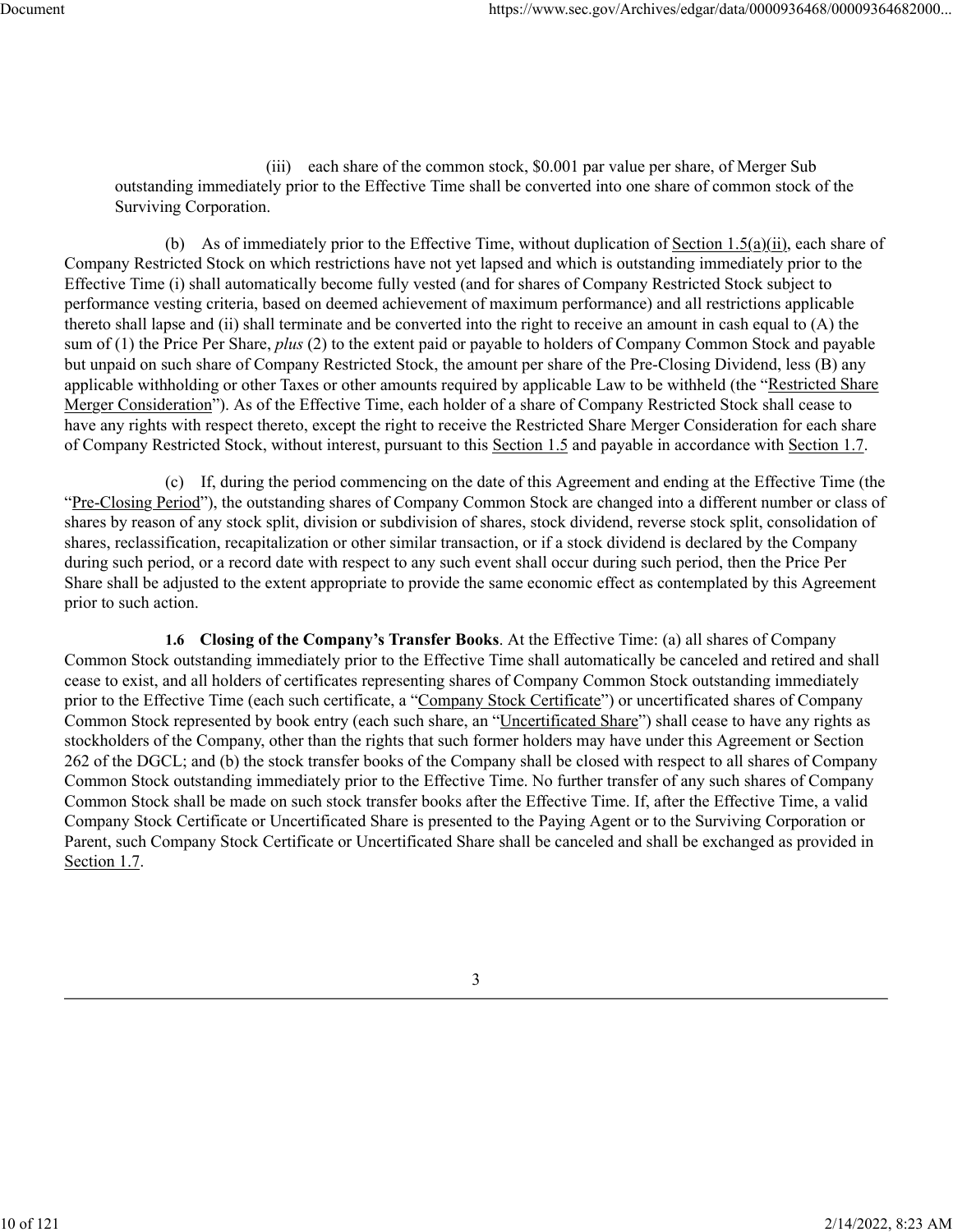# **1.7 Exchange of Certificates**.

(a) Prior to the Closing Date, Parent shall designate a reputable bank, trust company or agent reasonably acceptable to the Company to act as paying agent in the Merger (the "Paying Agent"). At the Closing, subject to Section 1.8, Parent shall deposit or cause to be deposited with the Paying Agent cash sufficient to make payments of the Merger Consideration payable pursuant to Section 1.5 (other than payments of any Restricted Share Merger Consideration in respect of which there is a Tax withholding obligation) (the "Payment Fund"). The Payment Fund shall be invested by the Paying Agent as directed by Parent and any and all interest and other amounts earned with respect to funds made available to the Paying Agent pursuant to this Agreement shall be turned over to Parent; *provided*, *however*, that (i) any such investments shall be in short-term obligations of the United States with maturities of no more than thirty (30) days or guaranteed by the United States and backed by the full faith and credit of the United States; and (ii) no investment of the Payment Fund shall relieve Parent or the Paying Agent from paying the Merger Consideration in accordance with this Agreement, and following any Losses from any such investment, Parent shall promptly provide additional cash funds to the Paying Agent in the amount of such Losses to the extent the funds in the Payment Fund are insufficient for such purposes, which additional funds will be deemed to be part of the Payment Fund.

(b) Promptly after the Effective Time (and in any event within two (2) Business Days after the Closing Date), Parent shall cause the Paying Agent to mail to the Persons who were record holders of Company Stock Certificates or Uncertificated Shares immediately prior to the Effective Time: (i) a letter of transmittal in customary form and containing such provisions (A) as Parent may reasonably specify as to title, authorization, execution and delivery (including a provision confirming that delivery of Company Stock Certificates or transfer of Uncertificated Shares shall be effected, and risk of loss and title to Company Stock Certificates or Uncertificated Shares shall pass, only upon proper delivery of such Company Stock Certificates or transfer of the Uncertificated Shares to the Paying Agent) and (B) as otherwise are reasonably acceptable to the Company; and (ii) instructions for use in effecting the surrender of Company Stock Certificates or transfer of Uncertificated Shares in exchange for Merger Consideration. Upon surrender of a Company Stock Certificate to the Paying Agent for exchange (or compliance with the reasonable procedures established by the Paying Agent for transfer of Uncertificated Shares), together with the delivery of a duly executed letter of transmittal and such other documents as may be reasonably required by the Paying Agent or Parent: (A) the holder of such Company Stock Certificate or Uncertificated Shares shall be entitled to receive in exchange therefor the Merger Consideration that such holder has the right to receive pursuant to the provisions of Section 1.5, in full satisfaction of all rights pertaining to the shares of Company Common Stock formerly represented by such Company Stock Certificate or Uncertificated Shares; and (B) the Company Stock Certificate or Uncertificated Shares so surrendered or transferred shall be canceled. In the event of a transfer of ownership of any shares of Company Common Stock that are not registered in the transfer records of the Company, payment of Merger Consideration may be made to a Person other than the holder in whose name the Company Stock Certificate formerly representing such shares or Uncertificated Shares is registered if: (1) any such Company Stock Certificate shall be properly endorsed or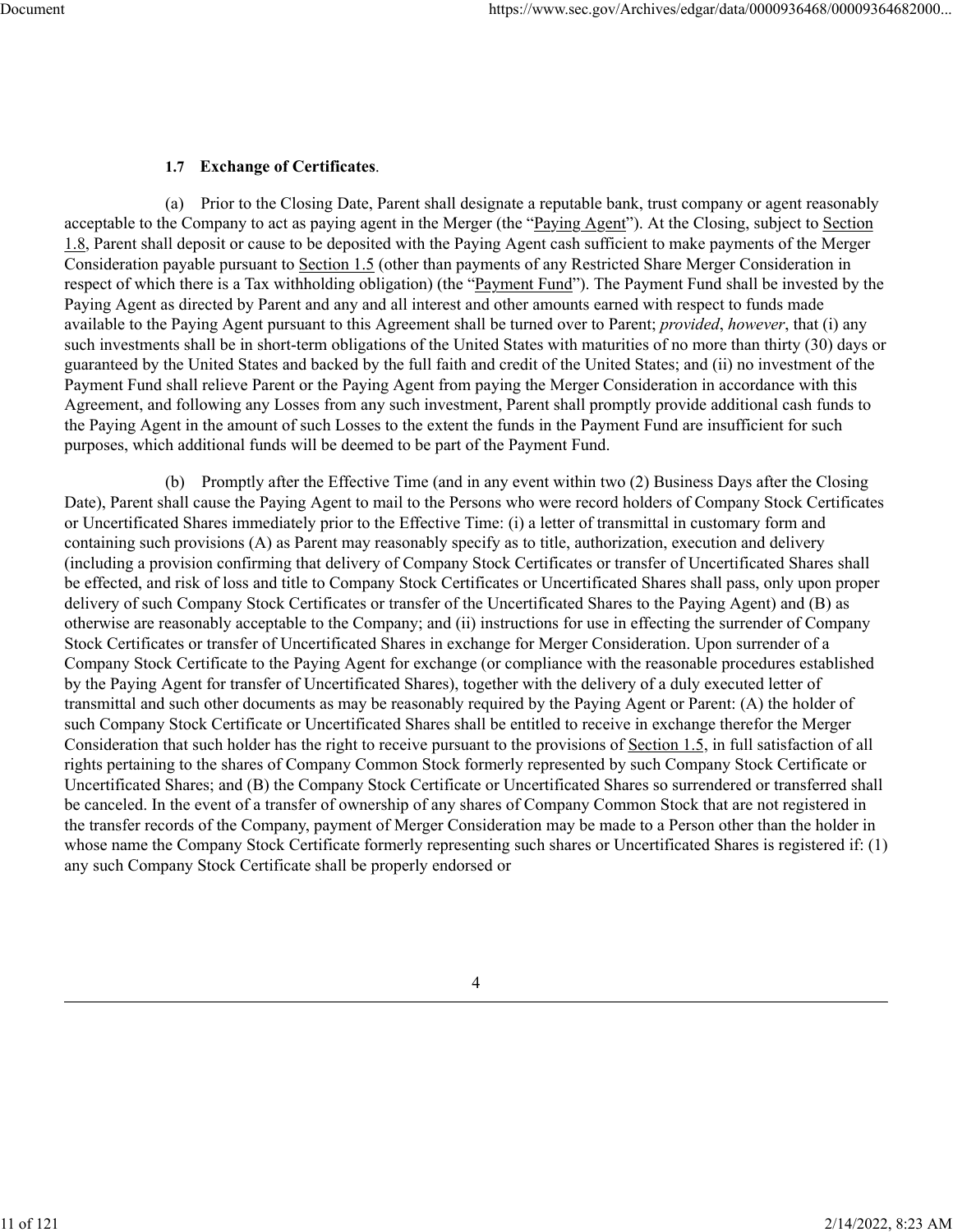otherwise be in proper form for transfer; and (2) such holder shall have paid any fiduciary or surety bonds and any transfer or other similar Taxes required by reason of the payment of such Merger Consideration to a Person other than such holder (or shall have established to the reasonable satisfaction of Parent that such bonds and Taxes have been paid or are not applicable). Until surrendered or transferred as contemplated by this Section 1.7(b), each Company Stock Certificate and each Uncertificated Share shall be deemed, from and after the Effective Time, to represent only the right to receive Merger Consideration as contemplated by Section 1.5. If any Company Stock Certificate shall have been lost, stolen or destroyed, Parent may, in its discretion and as a condition precedent to the payment of any Merger Consideration with respect to the shares of Company Common Stock previously represented by such Company Stock Certificate, require the owner of such lost, stolen or destroyed Company Stock Certificate to provide an appropriate affidavit and to deliver a bond (in such sum as Parent may direct) as indemnity against any claim that may be made against the Paying Agent, Parent or the Surviving Corporation with respect to such Company Stock Certificate. No interest shall be paid or will accrue on any Merger Consideration payable to holders of Company Stock Certificates or in respect of Uncertificated Shares.

(c) Any portion of the Payment Fund that remains undistributed to former holders of shares of Company Common Stock as of the date that is three hundred sixty-five (365) days after the Effective Time shall be delivered to Parent upon demand, and any former holders of shares of Company Common Stock who have not theretofore surrendered their Company Stock Certificates, or complied with the procedures established by the Paying Agent for transfer of Uncertificated Shares, in accordance with this Section 1.7, thereafter shall look only to Parent for satisfaction of their claims for Merger Consideration.

(d) Each of the Paying Agent, Parent and the Surviving Corporation shall be entitled to deduct and withhold from any consideration payable or otherwise deliverable pursuant to this Agreement to any holder or former holder of Company Common Stock or any Company Equity Award such amounts as Parent determines to be required to be deducted or withheld from such consideration under the Code or any provision of state, local or foreign Tax law or under any other applicable Law. To the extent such amounts are so deducted or withheld, such amounts shall be treated for all purposes under this Agreement as having been paid to the Person to whom such amounts otherwise would have been paid.

(e) If any Company Stock Certificate has not been surrendered, or any Uncertificated Share has not been transferred, by the date immediately prior to the date on which the cash amount that such Company Stock Certificate or Uncertificated Share represents the right to receive otherwise would escheat to or become the property of any Governmental Authority, then such cash amount shall, to the extent permitted by applicable Law and without any action by Parent, the Surviving Corporation or any other Person, become the property of the Surviving Corporation, free and clear of any claim or interest of any Person previously entitled thereto.

(f) None of Parent, the Surviving Corporation or the Paying Agent shall be liable to any holder or former holder of Company Common Stock or to any other Person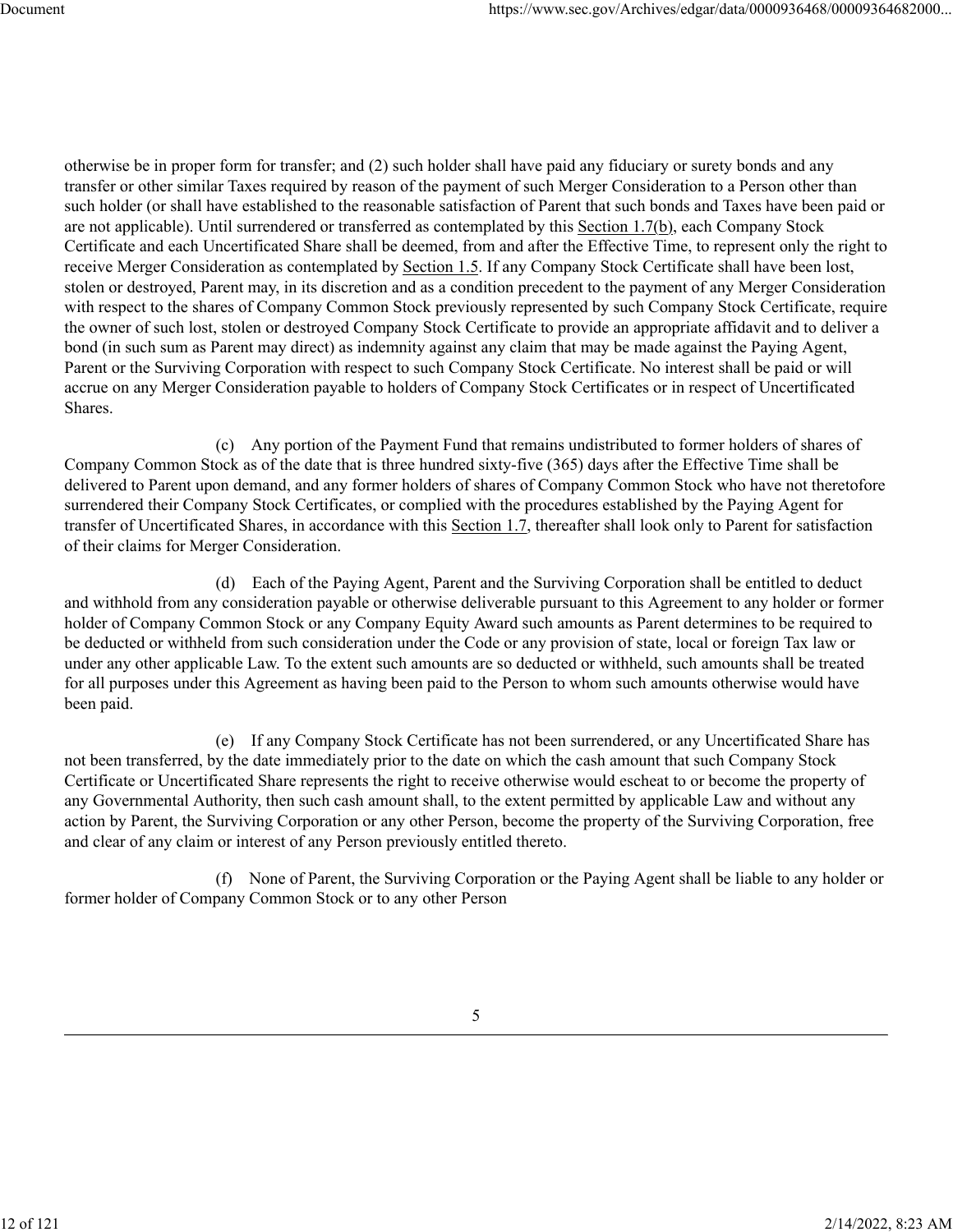with respect to any Merger Consideration delivered to any public official in accordance with any applicable abandoned property law, escheat law or similar applicable Law.

(g) Promptly after the Effective Time, Parent shall cause to be paid, through Parent's or the Surviving Corporation's standard payroll practices, to each holder of a share of Company Restricted Stock with respect to which there is a Tax withholding obligation, the applicable Restricted Share Merger Consideration, without interest.

#### **1.8 Dissenting Shares**.

(a) Notwithstanding anything to the contrary contained in this Agreement, but subject to Section 1.8(b), shares of Company Common Stock held by a holder who has made a proper demand for appraisal of such shares of Company Common Stock in accordance with Section 262 of the DGCL and who otherwise has complied with all applicable provisions of Section 262 of the DGCL (any such shares being referred to as "Dissenting Shares" until such time as such holder fails to perfect or otherwise loses such holder's appraisal rights under Section 262 of the DGCL with respect to such shares) shall not be converted into or represent the right to receive Merger Consideration in accordance with Section 1.5, but shall be entitled only to such rights as are granted by the DGCL to a holder of Dissenting Shares.

(b) If any Dissenting Shares shall lose their status as such (through failure to perfect or otherwise), then such shares shall be deemed automatically to have been converted into, as of the Effective Time, and to represent only, the right to receive Merger Consideration in accordance with Section 1.5, without interest thereon, upon surrender of the Company Stock Certificate representing such shares or, if such shares are Uncertificated Shares, upon compliance with the procedures established by the Paying Agent for the transfer of such Uncertificated Shares, and Parent shall in such event promptly deposit or cause to be deposited in the Payment Fund additional cash in an amount sufficient to pay such Merger Consideration in accordance with Section 1.5, to the extent there are insufficient funds in the Payment Fund to pay such Merger Consideration.

(c) The Company shall give Parent: (i) prompt notice of any demand for appraisal received by the Company prior to the Effective Time pursuant to the DGCL and any withdrawal of any such demand; and (ii) the opportunity to participate in and direct all negotiations and proceedings with respect to any such demand, at Parent's sole cost and expense. The Company shall not make any payment or settlement offer prior to the Effective Time with respect to any such demand, notice or instrument unless Parent shall have given its prior written consent to such payment or settlement offer, and shall not be obligated to make any such payment or settlement offer prior to the Effective Time pursuant to any negotiations and proceedings directed by Parent.

**1.9 Further Action.** If, at any time after the Effective Time, any further action is determined by Parent or the Surviving Corporation to be necessary or desirable to carry out the purposes of this Agreement or to vest the Surviving Corporation with full right, title and possession of and to all rights and property of Merger Sub and the Company, the officers and directors of the Surviving Corporation and Parent shall be fully authorized (in the name of

13 of 121 2/14/2022, 8:23 AM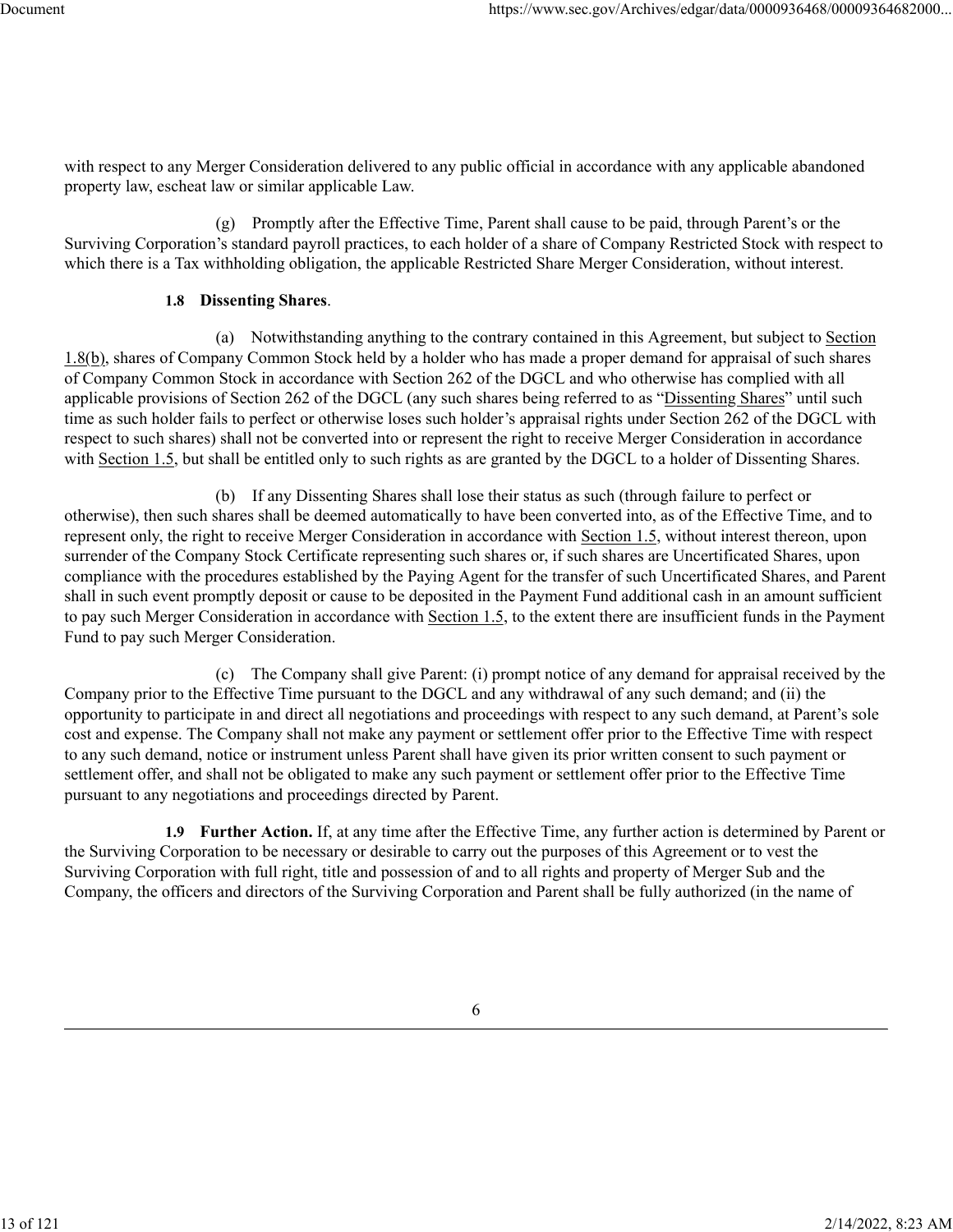Merger Sub, in the name of the Company and otherwise) to take such action. In the event that the Closing Date occurs after the Pre-Closing Dividend Record Date but before the Dividend Payment Date, the Surviving Corporation shall pay, and Parent will cause the Surviving Corporation to pay, the Pre-Closing Dividend to each stockholder of record of Company Common Stock as of the Pre-Closing Dividend Record Date.

#### **SECTION 2. REPRESENTATIONS AND WARRANTIES OF THE COMPANY**

The Company represents and warrants to Parent and Merger Sub as follows, it being understood that the representations and warranties contained in this Section 2 are subject to: (a) the exceptions and disclosures set forth in the Disclosure Schedule (subject to Section 9.6); and (b) any information set forth in any Company SEC Report filed with the SEC at least two (2) Business Days prior to the date of this Agreement and publicly available on the SEC's Electronic Data Gathering Analysis and Retrieval System ("EDGAR") on or after January 1, 2018 (the "Filed SEC Reports") (but excluding any disclosure contained under the heading "Risk Factors," any disclosure of risks included in any "forwardlooking statements" disclaimer and any other information, statement or other disclosure that is similarly predictive or forward-looking and not a statement of historical or current fact); *provided* in the case of disclosure in a Filed SEC Report that such disclosure shall be deemed to relate to and qualify only those particular representations and warranties contained in this Section 2 where it is reasonably apparent on its face from the substance of the matter disclosed that the information relates or is relevant to that representation or warranty):

#### **2.1 Due Organization; Subsidiaries.**

(a) Each of the Acquired Companies is duly organized, validly existing and in good standing (in jurisdictions that recognize the concept of good standing) under the laws of the jurisdiction of its organization and has all necessary corporate, limited liability company or other organizational power and authority: (i) to conduct its business in the manner in which its business is currently being conducted; (ii) to own and use its assets in the manner in which its assets are currently owned and used; and (iii) to perform its obligations under all Contracts by which it is bound except with respect to Acquired Companies other than the Company where the failure to be in good standing would not, individually or in the aggregate, reasonably be expected to be material to the Acquired Companies, taken as a whole. Each of the Acquired Companies is qualified, registered or licensed to do business as a foreign entity, and is in good standing (in jurisdictions that recognize the concept of good standing), under the laws of all jurisdictions where the nature of its business or the ownership or use of its assets requires such qualification, registration or licensure, except where that failure to be so qualified, registered or licensed would not reasonably be expected to have or result in a Material Adverse Effect.

(b) Part 2.1(b)-1 of the Disclosure Schedule contains an accurate and complete list, as of the date of this Agreement, of the name and jurisdiction of organization of each Subsidiary of the Company. Except as set forth in Part 2.1(b)-2 of the Disclosure Schedule, (i) neither the Company nor any of the other Acquired Companies owns any capital stock of, or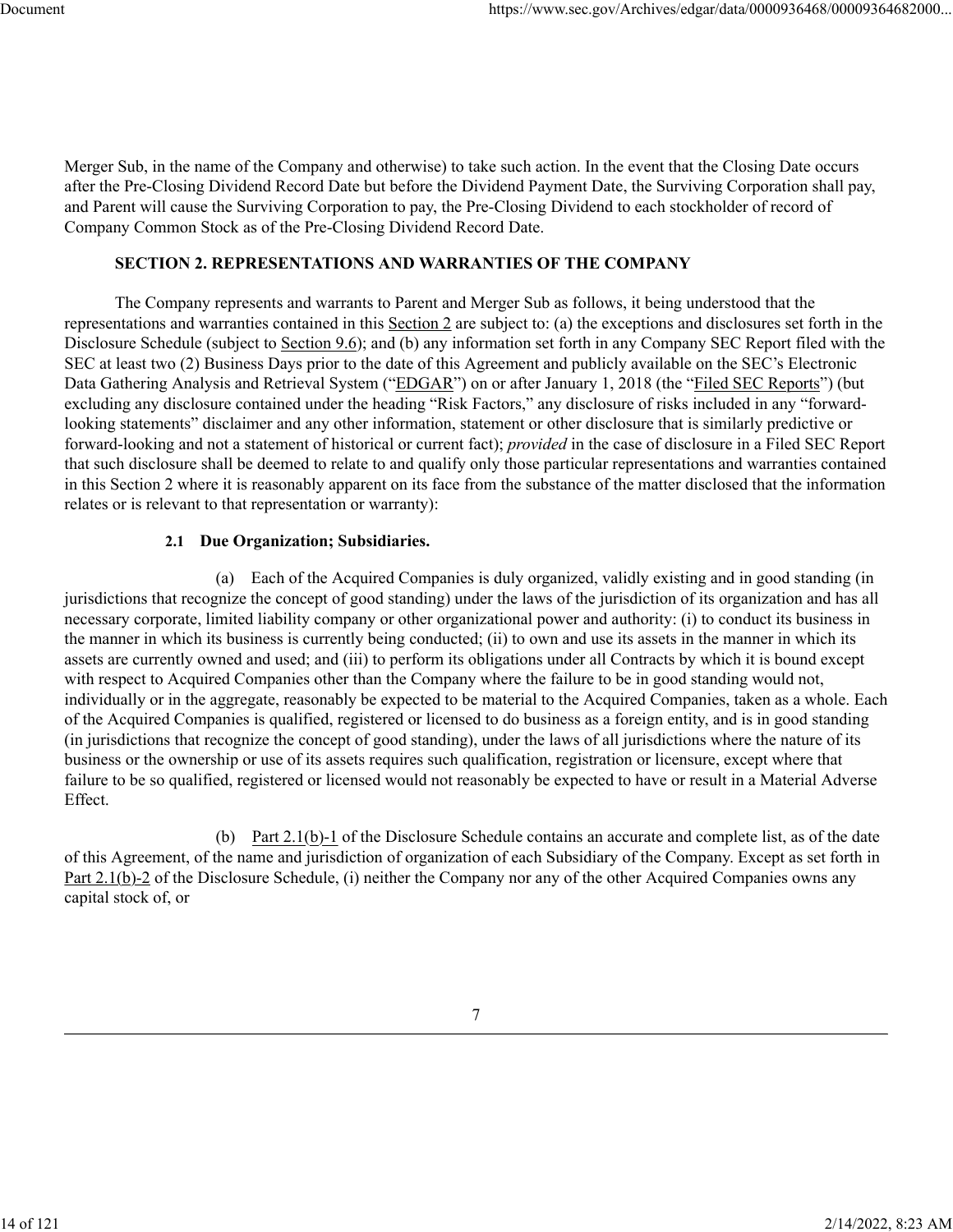any equity interest of any nature in, any other Entity, other than another Acquired Company and other than marketable securities held for investment purposes that represent less than two percent (2%) of the outstanding capital stock of such Entity, (ii) none of the Acquired Companies has at any time since January 1, 2018 been a general partner of any general or limited partnership and (iii) none of the Acquired Companies has agreed or is obligated to make, or is bound by any Contract under which it may become obligated to make, any future investment in or capital contribution to any other Entity.

**2.2 Certificate of Incorporation and Bylaws.** The Company has Made Available to Parent accurate and complete copies of the certificate of incorporation, bylaws and other charter and organizational or governing documents of the Company and each other Acquired Company, including all amendments or modifications thereto as of the date of this Agreement; *provided*, *however*, that if any such certificate of incorporation, bylaws and other charter and organizational or governing documents of the Company and each other Acquired Company have been amended and restated, the Company has Made Available to Parent only copies of such documents as amended and restated forward. The Company has Made Available to Parent accurate and complete copies of: any final approved minutes of the meetings and other proceedings (including any actions taken by written consent or otherwise without a meeting) of the holders of equity securities and board of directors or similar governing body (and to the extent applicable, each committee thereof) of the Company, each other Acquired Company that constitutes a Significant Subsidiary and Easton Development Company, LLC for the period from December 31, 2015 through the date of this Agreement; *provided*, that the final approved minutes of the meetings and other proceedings (including any actions taken by written consent or otherwise without a meeting) of the board of directors or similar governing body (and to the extent applicable, each committee thereof) of the Company, each of the Significant Subsidiaries and Easton Development Company, LLC Made Available to Parent may be (i) excluded to the extent that the discussions at such meeting were with respect to the Contemplated Transactions or (ii) redacted, but only with respect to discussions of the Contemplated Transactions or other similar strategic transactions, and not with respect to any other matter. No Acquired Company is in violation of any of the provisions of the certificate of incorporation or bylaws, (or equivalent charter and organizational or governing documents), including all amendments thereto, of such Entity, except in respect of the Acquired Companies other than the Company as would not, individually or in the aggregate, reasonably be expected to be material to the Acquired Companies, taken as a whole.

## **2.3 Capitalization, Etc.**

(a) The authorized capital stock of the Company consists of: (i) 150,000,000 shares of Company Common Stock, of which 76,486,519 shares (excluding shares of Company Restricted Stock) have been issued and are outstanding as of December 16, 2020 (the "Measurement Time"); and (ii) 15,000,000 shares of Company Preferred Stock, of which no shares have been issued or are outstanding as of the date of this Agreement. Except to the extent issued in connection with exercises of Company Options included in Section 2.3(b)(i) or conversions of any Company Convertible Notes, from the Measurement Time until and including the date of this Agreement, the Company has not issued any shares of Company Common Stock.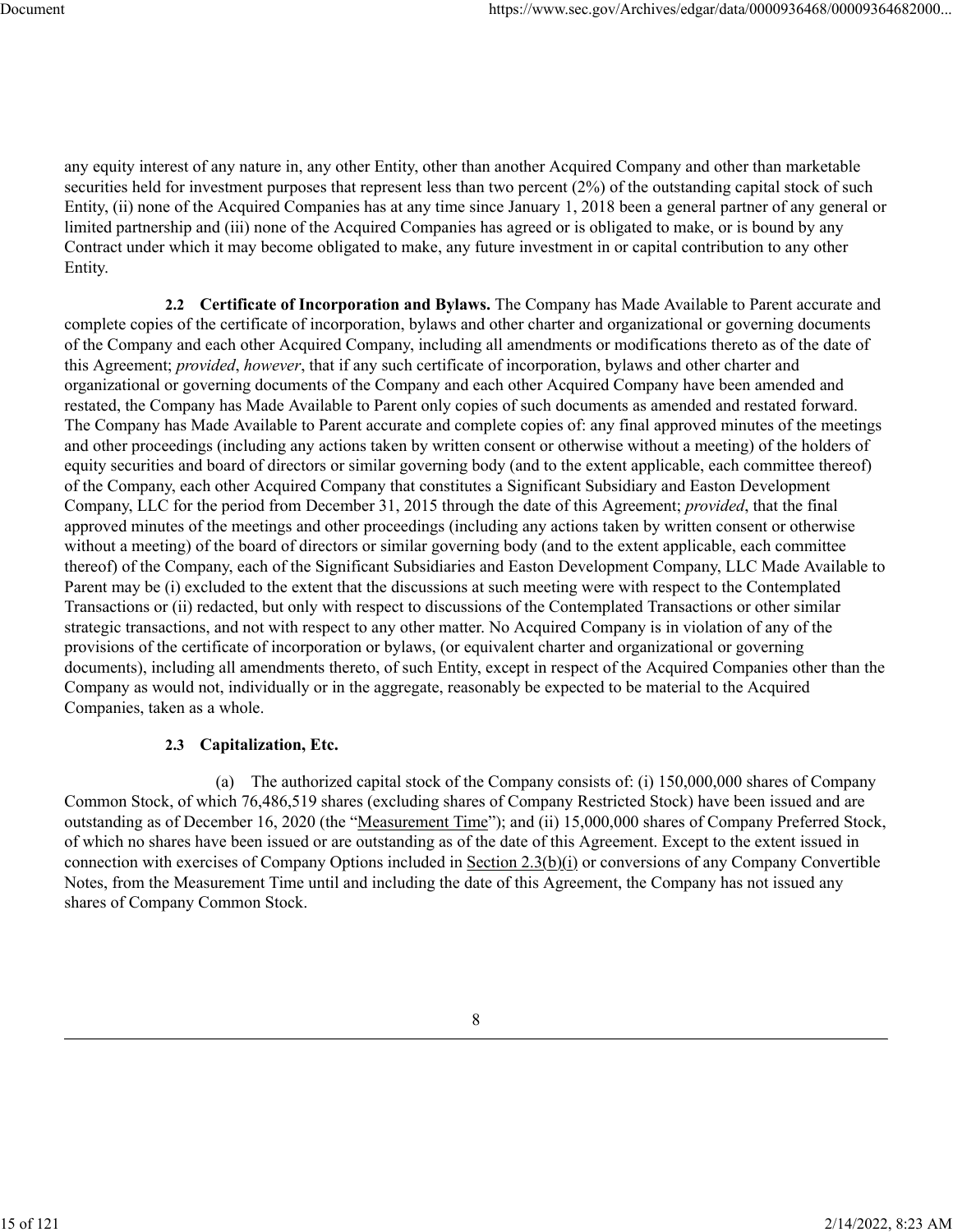As of the Measurement Time, 2,001,875 shares of Company Common Stock are held by the Company as treasury stock. All of the outstanding shares of Company Common Stock have been duly authorized and validly issued, and are fully paid and nonassessable. Except for the shares of Company Common Stock held by the Company as treasury stock, there are no shares of Company Common Stock held by any of the Acquired Companies. There is no Company Contract relating to the voting or registration of, or restricting any Person from purchasing, selling, pledging or otherwise disposing of (or from granting any option or similar right with respect to), any shares of Company Common Stock, except for the Confidentiality Agreement. Except as set forth in Part 2.3(a) of the Disclosure Schedule, none of the Acquired Companies is under any obligation, or is bound by any Contract pursuant to which it may become obligated, to repurchase, redeem or otherwise acquire any outstanding shares of Company Common Stock or other securities of the Company (including any Company Equity Awards, except pursuant to the forfeiture conditions of such Company Equity Awards or the cashless exercise or Tax withholding provisions of or authorizations related to such Company Equity Awards as in effect as of the date of this Agreement).

(b) As of the close of business on the Measurement Time:

(i) 395,896 shares of Company Common Stock are subject to issuance pursuant to Company Options granted and outstanding under the Company Equity Plans;

(ii) 678,692 shares of Company Common Stock are reserved for future issuance pursuant to outstanding options in respect of the current "offering period" under the Company's Amended and Restated 2013 Employee Stock Purchase Plan (the "ESPP");

(iii) 582,841 shares of Company Common Stock are subject to issuance and/or delivery pursuant to Company RSUs granted and outstanding under the Company Equity Plans (reflecting Company RSUs that vest based on performance-based vesting requirements assuming deemed achievement of maximum performance) (including 88,649 shares of Company Common Stock subject to issuance and/or delivery pursuant to Company RSUs that have vested and Company RSUs, in each case, credited to the Directors Deferred Compensation Plan);

(iv) 790,784 shares of Company Restricted Stock are outstanding under the Company Equity Plans (reflecting shares of Company Restricted Stock that vest based on performance-based vesting requirements assuming deemed achievement of maximum performance);

(v) 1,025,981 Company SARs (denominated in shares of Company Common Stock) are granted and outstanding under the Company Equity Plans (including both cash- and stock-settled Company SARs);

9

16 of 121 2/14/2022, 8:23 AM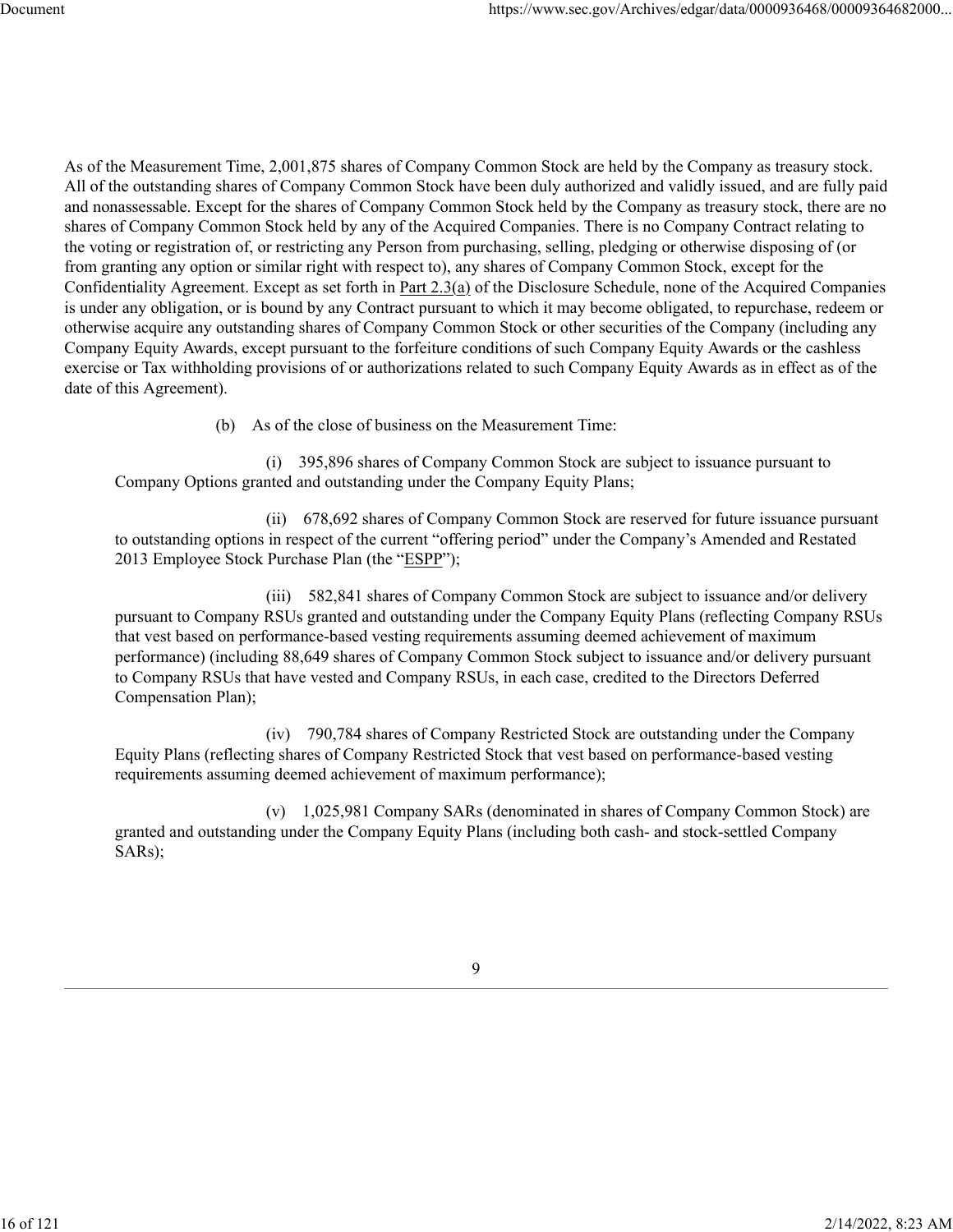(vi) no Company Equity Awards are outstanding other than those granted under the Company Equity Plans and the ESPP and referenced in the preceding clauses (i) through (v);

(vii) 4,846,698 shares of Company Common Stock are reserved for future issuance pursuant to Company Equity Awards not yet granted under the Company Equity Plans and the ESPP; and

(viii) 888 phantom shares of Company Common Stock are credited to accounts under and pursuant to the Company Deferred Compensation Plans (excluding the 88,649 vested and unvested Company Equity Awards subject to issuance and/or delivery pursuant to such Company Deferred Compensation Plans reflected in (iii) above).

From the Measurement Time until and including the date of this Agreement, the Company has not issued any equity awards of the type described in the preceding sentence, except with respect to any Company Option or Company SAR exercised by Company Associates during such period. Part 2.3(b) of the Disclosure Schedule accurately sets forth the following information with respect to each Company Equity Award outstanding as of the Measurement Time: (A) the Company Equity Plan (if any) pursuant to which such Company Equity Award was granted; (B) the name, or, to the extent required by applicable Information Privacy and Security Laws, an employee identification number, of the holder of such Company Equity Award; (C) the number of shares of Company Common Stock subject to such Company Equity Award (including, for Company Equity Awards subject to performance-based vesting requirements, the maximum number of shares of Company Common Stock); (D) the exercise price (if any) of such Company Equity Award; (E) the grant date of such Company Equity Award; (F) the applicable vesting schedule and/or vesting date, and the extent to which such Company Equity Award is vested and/or exercisable; (G) the date on which such Company Equity Award expires; (H) if such Company Equity Award is a Company Option, whether it is an "incentive stock option" (as defined in the Code) or a non-qualified stock option; (I) if such Company Equity Award is a Company RSU, whether such Company RSU is subject to Section 409A of the Code and the regulations and guidance thereunder ("Section 409A"); and (J) if such Company Equity Award is a Company RSU, the dates on which shares of Company Common Stock are scheduled to be delivered, if different from the applicable vesting schedule. The Company has Made Available to Parent accurate and complete copies of all equity-based plans or, if not granted under an equity plan, such other Contract, pursuant to which any stock options, stock appreciation rights, restricted stock units, deferred stock units or restricted stock awards (including all outstanding Company Equity Awards, whether payable in equity, cash or otherwise) are outstanding as of the date of this Agreement, and the forms of all stock option, stock appreciation right, restricted stock unit, deferred stock unit and restricted stock award agreements evidencing such stock options, stock appreciation rights, restricted stock units, deferred stock units or restricted stock awards (whether payable in equity, cash or otherwise) as of the date of this Agreement. The exercise price of each Company Option, and the grant price of each Company SAR, is no less than the fair market value of a share of Company Common Stock as determined on the date of grant of such Company Option or such Company SAR, as the case may be. All grants of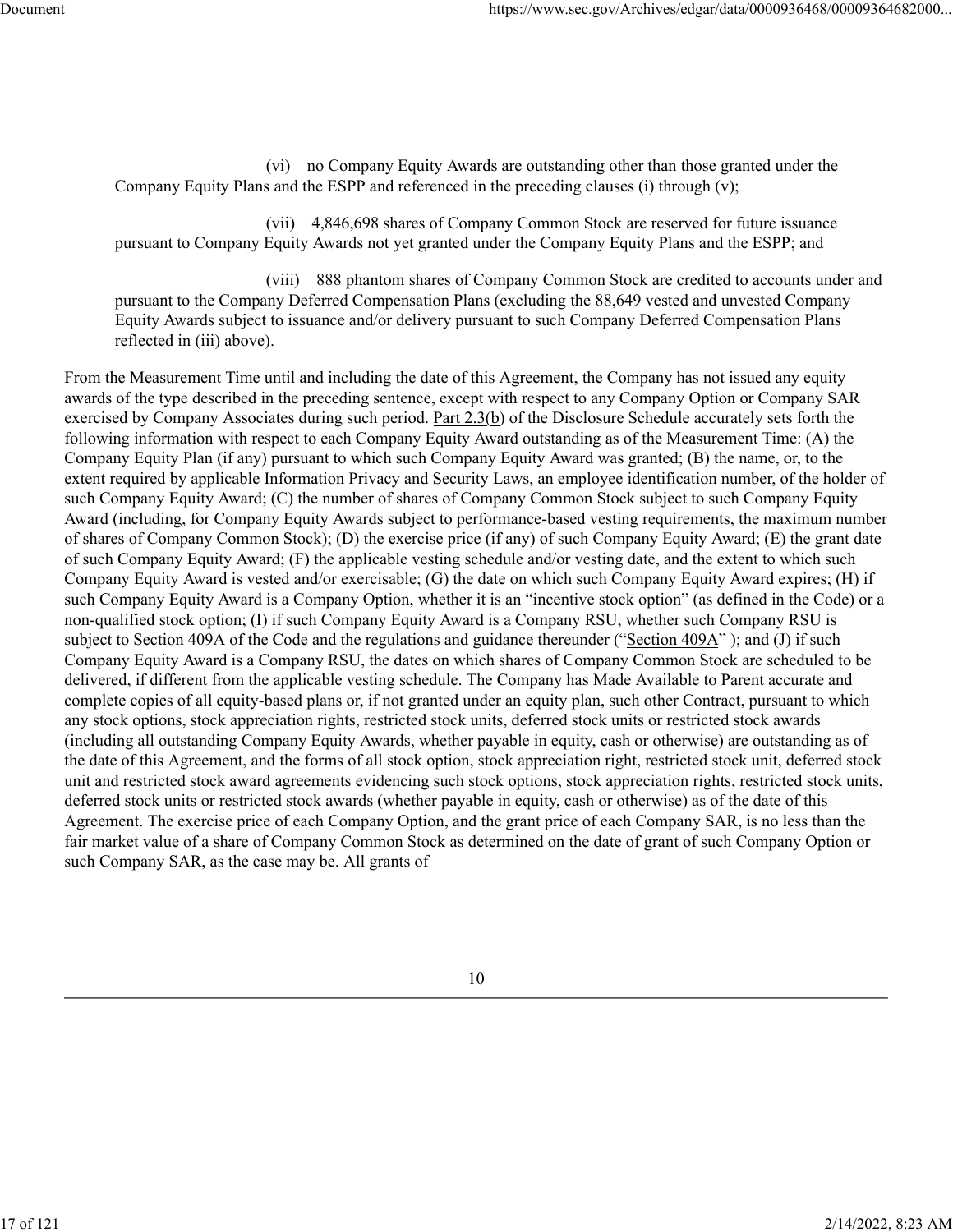Company Equity Awards were recorded on the Company's financial statements (including any related notes thereto) contained in the Filed SEC Reports in accordance with GAAP, and no such grants involved any "back dating," "forward dating" or similar practices with respect to the effective date of grant (whether intentionally or otherwise).

(c) Except as set forth in Part 2.3(b) and Part 2.3(c) of the Disclosure Schedule, as contemplated by the Company Convertible Notes Indenture and for shares of Company Common Stock issued following the Measurement Time pursuant to the exercise or vesting of Company Equity Awards outstanding as of the Measurement Time, as of the date of this Agreement there is no: (i) outstanding equity-based compensation award, subscription, option, call, warrant or right (whether or not currently exercisable) to acquire any shares of the capital stock or other securities of any of the Acquired Companies (including any subscription or other right to purchase shares of Company Common Stock under the ESPP); (ii) outstanding security, instrument or obligation that is or may become convertible into or exchangeable for any shares of the capital stock or other securities of any of the Acquired Companies; (iii) Contract under which any of the Acquired Companies is or may become obligated to sell or otherwise issue any shares of its capital stock or any other securities; or (iv) condition or circumstance that, to the Knowledge of the Company, gives rise to or provides a reasonable basis for the assertion of a claim by any Person to the effect that such Person is entitled to acquire or receive any shares of capital stock or other securities of any of the Acquired Companies.

(d) Except as set forth on Part 2.3(d) of the Disclosure Schedule, all outstanding shares of Company Common Stock, options, warrants, equity-based compensation awards (whether payable in equity, cash or otherwise) and other securities of the Acquired Companies have been issued and granted in compliance in all material respects with: (i) all applicable securities laws and other applicable Laws; and (ii) all requirements set forth in applicable Contracts.

(e) Except as set forth on Part 2.3(e) of the Disclosure Schedule, all of the outstanding shares of capital stock of each of the Company's Subsidiaries have been duly authorized and validly issued, are fully paid and nonassessable and free of preemptive rights, and are owned beneficially and of record by the Company or another Acquired Company, free and clear of any Encumbrances.

**2.4 Authority; Binding Nature of Agreement.** The Company has the necessary corporate power and authority to enter into and to perform its obligations under this Agreement and to consummate the Contemplated Transactions, subject, in the case of the consummation of the Merger, only to the adoption of this Agreement by the Required Company Stockholder Vote. The Company's board of directors (at a meeting duly called and held) on or prior to the date of this Agreement has: (a) unanimously determined that the Merger is advisable and fair to, and in the best interests of, the Company and its stockholders; (b) unanimously authorized and approved the execution, delivery and performance of this Agreement by the Company and unanimously approved the Merger; (c) unanimously recommended the adoption of this Agreement by the holders of Company Common Stock and directed that this Agreement be submitted for adoption by the Company's stockholders at the Company Stockholders'

18 of 121 2/14/2022, 8:23 AM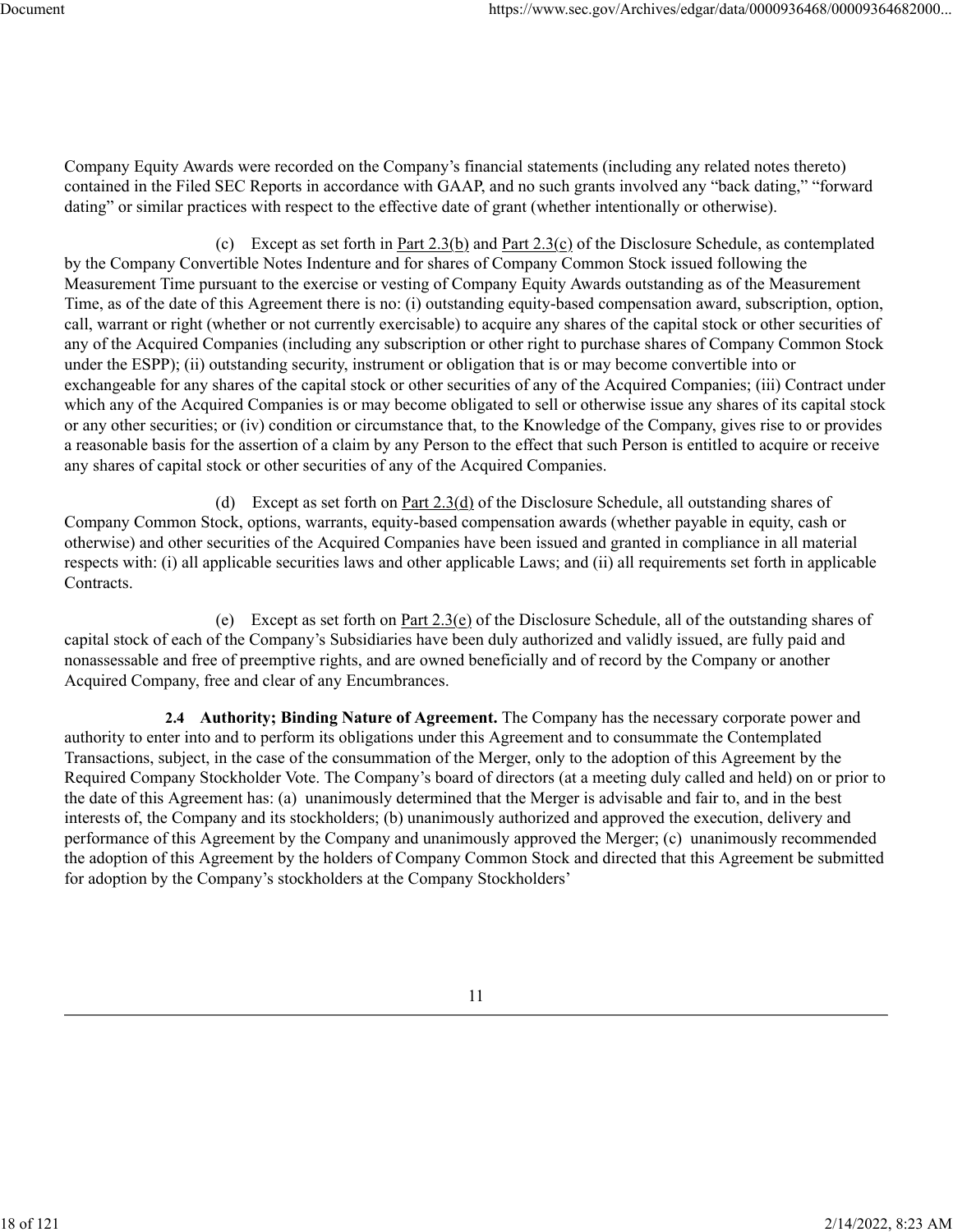Meeting; and (d) to the extent necessary, adopted a resolution having the effect of causing the Company not to be subject to any state takeover law or similar applicable Law that otherwise might apply to the Merger or any of the other Contemplated Transactions. This Agreement has been duly executed and delivered by the Company and, assuming due execution and delivery by Parent and Merger Sub, constitutes the legal, valid and binding obligation of the Company, enforceable against the Company in accordance with its terms, subject to the Enforceability Exceptions.

**2.5 Non-Contravention; Consents.** Except as may be required by the Exchange Act, the DGCL, the HSR Act and any other Antitrust Law, neither the execution, delivery or performance of this Agreement by the Company nor the consummation of the Merger or any of the other Contemplated Transactions by the Company, will directly or indirectly (with or without notice or lapse of time):

(a) subject, in the case of the consummation of the Merger, only to the adoption of this Agreement by the Required Company Stockholder Vote, contravene, conflict with or result in a violation of the certificate of incorporation, bylaws or other charter or organizational or governing documents of any of the Acquired Companies;

(b) subject to any filings, notices or Consents referenced in the following sentence, contravene, conflict with or result in a violation of any Law or Order to which any of the Acquired Companies, or any of the assets owned or used by any of the Acquired Companies, is subject;

(c) subject to any filings, notices or Consents referenced in the following sentence, contravene, conflict with or result in a violation of any of the terms or requirements of, or give any Governmental Authority the right to revoke, withdraw, suspend, cancel, terminate or modify, any Governmental Authorization that is held by any of the Acquired Companies or that otherwise relates to the business of any of the Acquired Companies or to any of the assets owned or used by any of the Acquired Companies;

(d) subject to any notices or Consents set forth in  $Part\ 2.5(d)$  of the Disclosure Schedule, contravene, conflict with or result in a violation or breach of, or result in a default under, any provision of any Company Contract, or give any Person the right to: (i) declare a default or exercise any remedy under any Company Contract; (ii) a penalty under any Company Contract; (iii) accelerate the maturity or performance of any Company Contract; or (iv) cancel, terminate or modify any right, benefit, obligation or other term of any Company Contract; or

(e) except as set forth in Part 2.5(e) of the Disclosure Schedule result in the imposition or creation of any Encumbrance (other than Permitted Encumbrances) upon or with respect to any asset owned or used by any of the Acquired Companies;

except, in the case of clauses (b), (c), (d) and (e) above, for any such filings, notices or Consents (or lack thereof), contraventions, conflicts, violations, breaches, defaults, rights or Encumbrances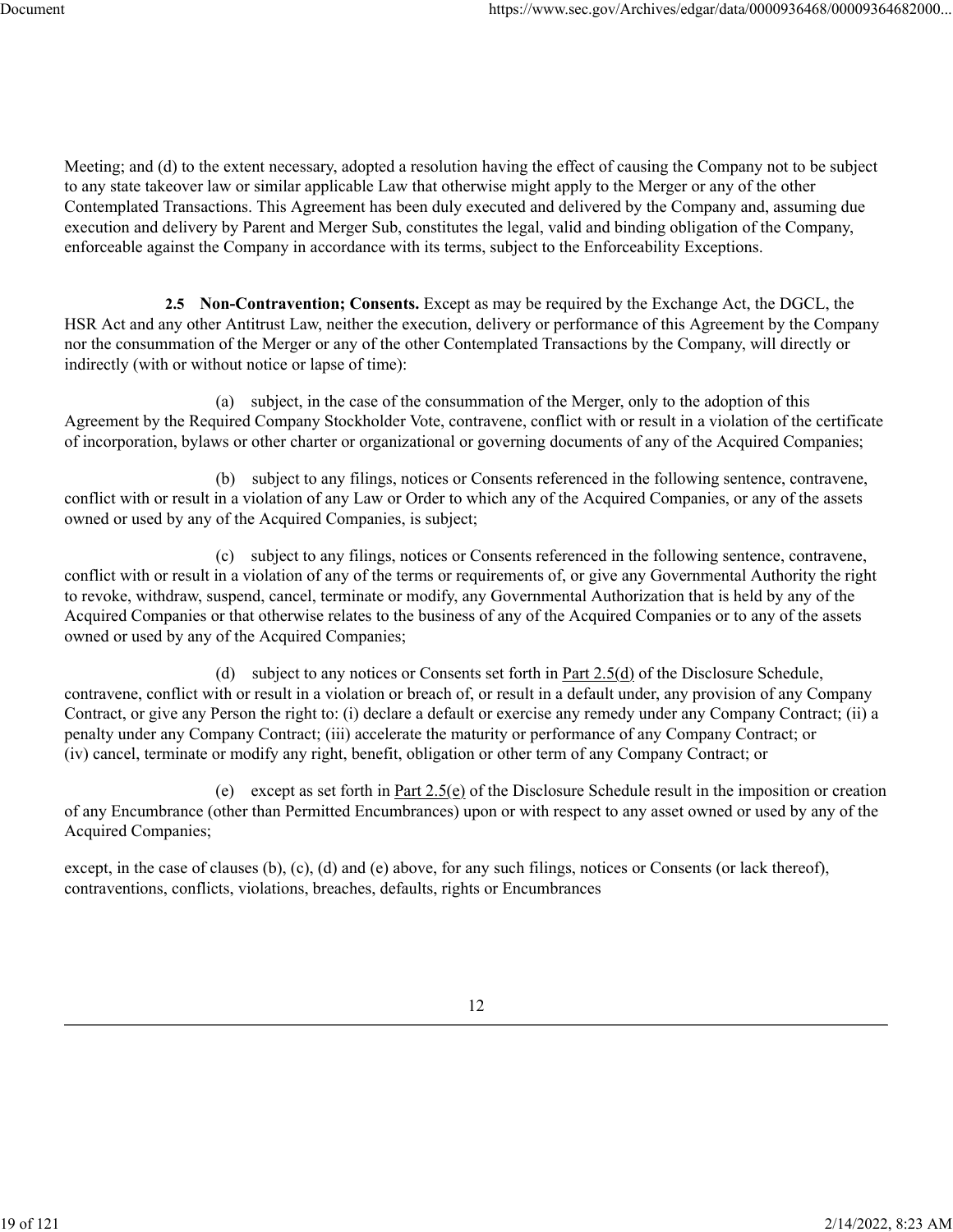that, individually or in the aggregate, would not reasonably be expected to have a Material Adverse Effect and would not reasonably be expected to prevent, materially delay or materially impede the Merger or any of the Contemplated Transactions.

Except as may be required by the Exchange Act, the DGCL, the HSR Act and any other Antitrust Law filing, and except as set forth in Part 2.5-1 of the Disclosure Schedule, none of the Acquired Companies is or will be required to make any filing with or give any notice to, or to obtain any Consent from, any Governmental Authority in connection with (x) the execution, delivery or performance of this Agreement or (y) the consummation of the Merger or any of the other Contemplated Transactions, in each case, except as would not, individually or in the aggregate, reasonably be expected to be material to the Acquired Companies, taken as a whole and would not reasonably be expected to prevent, materially delay or materially impede the Merger or any of the Contemplated Transactions.

#### **2.6 SEC Filings; Financial Statements.**

(a) All statements, reports, schedules, forms and other documents required to have been filed by the Company with the SEC since January 1, 2018 (the "Company SEC Reports") have been so filed on a timely basis and, as of the date hereof, are publicly available on EDGAR. None of the Company's Subsidiaries is required to file any documents with the SEC. As of the time it was filed with the SEC (or, if amended or superseded by a filing prior to the date of this Agreement, then on the date of such filing): (i) each of the Company SEC Reports complied in all material respects with the applicable requirements of the Securities Act, the Exchange Act and the Sarbanes-Oxley Act (as the case may be); and (ii) none of the Company SEC Reports contained any untrue statement of a material fact or omitted to state a material fact required to be stated therein or necessary in order to make the statements therein, in the light of the circumstances under which they were made, not misleading. With respect to each annual report on Form 10-K and each quarterly report on Form 10-Q included in the Company SEC Reports, the principal executive officer and principal financial officer of the Company have made all certifications required by Rules 13a-14 and 15d-14 under the Exchange Act and Sections 302 and 906 of the Sarbanes-Oxley Act (each such required certification, a "Certification"), and the statements contained in each Certification were accurate and complete as of its date. For purposes of this Agreement, (A) "principal executive officer" and "principal financial officer" shall have the meanings given to such terms in the Sarbanes-Oxley Act and (B) the term "file" and variations thereof, when used in reference to the SEC, shall be broadly construed to include any manner in which any document or information is furnished or supplied to the SEC. As of the date of this Agreement, there are no unresolved written comments issued by the staff of the SEC with respect to any of the Company SEC Reports. As of the date of this Agreement, to the Knowledge of the Company, none of the Company SEC Reports is the subject of any ongoing review by the SEC.

(b) The consolidated financial statements (including any related notes) contained or incorporated by reference in the Company SEC Reports: (i) complied as to form in all material respects with the published rules and regulations of the SEC applicable thereto; (ii) were prepared in accordance with GAAP applied on a consistent basis throughout the periods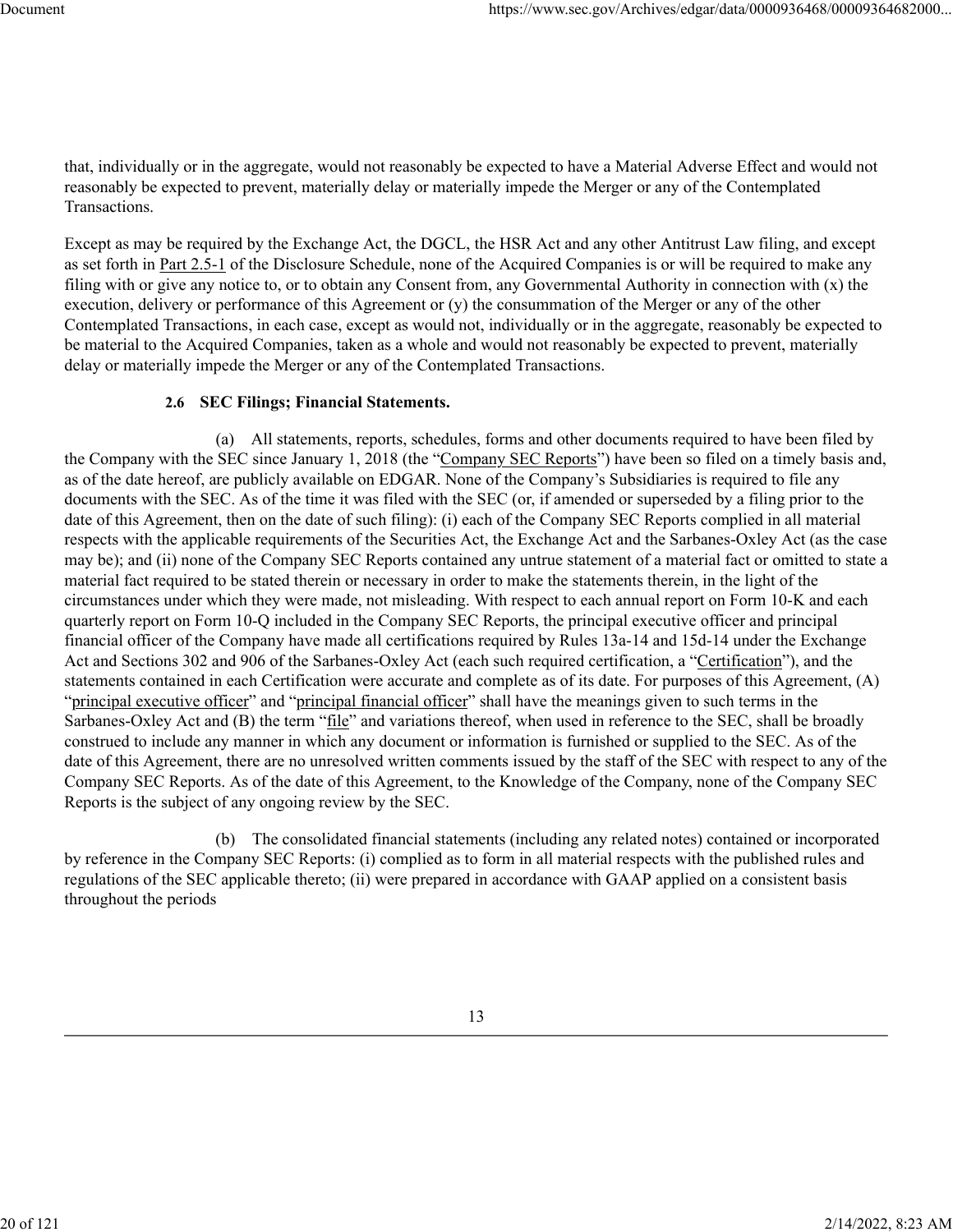covered (except as may be indicated in the notes to such financial statements or, in the case of unaudited financial statements, as permitted by Form 10-Q of the SEC, and except that the unaudited financial statements may not contain footnotes and are subject to normal and recurring year-end adjustments that will not, individually or in the aggregate, be material in amount); and (iii) fairly present in all material respects the consolidated financial position of the Company and its consolidated subsidiaries as of the respective dates thereof and the consolidated results of operations and cash flows of the Company and its consolidated subsidiaries for the periods covered thereby. To the Knowledge of the Company, no financial statements of any Person other than the Acquired Companies are required by GAAP to be included in the consolidated financial statements of the Company.

(c) The Company maintains a system of internal accounting controls sufficient to provide reasonable assurance that: (i) transactions are executed in accordance with management's general or specific authorizations; (ii) transactions are recorded as necessary to permit preparation of financial statements in conformity with GAAP and to maintain asset accountability; (iii) access to assets is permitted only in accordance with management's general or specific authorization; and (iv) the recorded accounting for assets is compared with the existing assets at reasonable intervals and appropriate action is taken with respect to any differences.

(d) The Company maintains disclosure controls and procedures and internal control over financial reporting required by Rule 13a-15(e) or 15d-15(e) under the Exchange Act and internal control over financial reporting (as defined in Rule 13a-15(f) or 15d-15(f) under the Exchange Act) as required by the Exchange Act. Such disclosure controls and procedures are sufficient to provide reasonable assurances (i) that all material information concerning the Acquired Companies is made known on a timely basis to the individuals responsible for the preparation of the Company's filings with the SEC and other public disclosure documents and (ii) as to the reliability of financial reporting and the preparation of financial statements for external purposes in accordance with GAAP. The Company has disclosed, based on its most recent evaluation of internal control over financial reporting, to the Company's auditors and the audit committee of the Company's board of directors and in a Company SEC Report (i) any significant deficiency or material weakness in the design or operation of its internal control over financial reporting that is reasonably likely to adversely affect the Company's ability to record, process, summarize and report financial information and (ii) any fraud, whether or not material, that involves management or any other employee who has (or has had) a significant role in the Company's internal control over financial reporting. The Company is in compliance in all material respects with the applicable listing and other rules and regulations of the New York Stock Exchange and, since January 1, 2018, has not received any notice from the New York Stock Exchange asserting any non-compliance with such rules and regulations.

(e) Part  $2.6(e)$  of the Disclosure Schedule sets forth a list of all "off-balance sheet arrangements" (as defined in Item 303(a)(4) of Regulation S-K under the Exchange Act) effected by any of the Acquired Companies as of November 30, 2020, and except as set forth in Part 2.6(e) of the Disclosure Schedule no other "off-balance sheet arrangements" have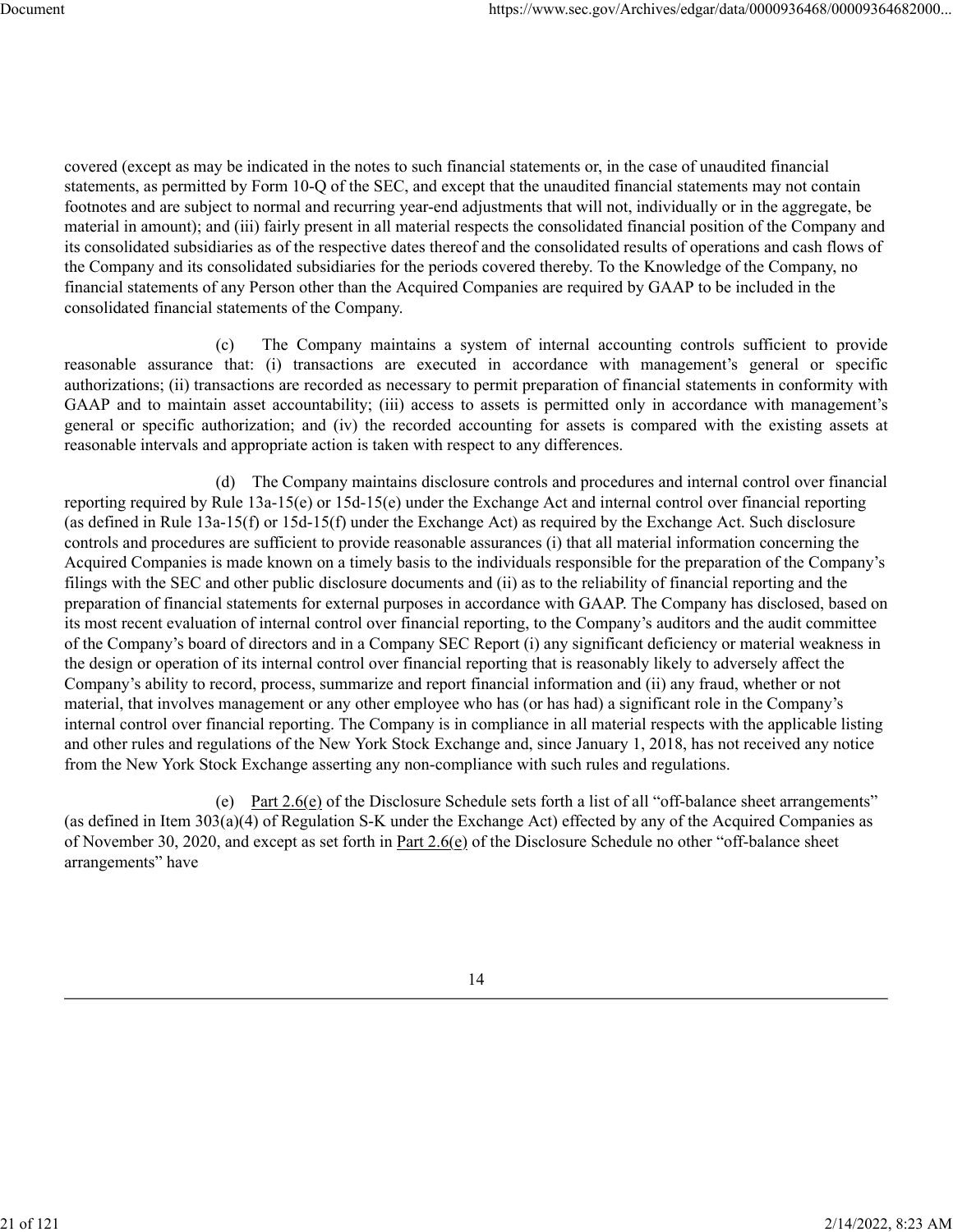been effected by any of the Acquired Companies since November 30, 2020 through the date of this Agreement.

(f) The Company is in compliance in all material respects with the provisions of the Sarbanes-Oxley Act applicable to it. No Acquired Company has outstanding, or has arranged any outstanding, "extension of credit" to any director or executive officer within the meaning of Section 402 of the Sarbanes-Oxley Act.

(g) Between January 1, 2018 and the date of this Agreement, there have been no changes in any of the Company's accounting policies or in the methods of making accounting estimates or changes in estimates that, individually or in the aggregate, are material and adverse to the Company's financial statements (including, any related notes thereto) contained in the Company SEC Reports, except as described in the Company SEC Reports. The reserves reflected in such financial statements contained in the Company SEC Reports have been determined and established in accordance with GAAP applied on a consistent basis.

(h) Between January 1, 2018 and the date of this Agreement, there have not been any transactions, agreements, arrangements or understandings between any Acquired Company and any other Person that would be required to be disclosed in filings with the SEC under the Securities Act or the Exchange Act pursuant to Item 404 of Regulation S-K which has not been disclosed in a Filed SEC Report.

#### **2.7 Absence of Changes.**

(a) Between January 1, 2020 and the date of this Agreement, there has not been any Material Adverse Effect, and no event has occurred or circumstance has arisen that, in combination with any other events or circumstances, reasonably would be expected to have or result in a Material Adverse Effect.

(b) Between September 30, 2020 and the date of this Agreement, none of the Acquired Companies has taken any action, or authorized, approved, committed or agreed to take any action, that if taken during the Pre-Closing Period would require Parent's consent under Section 4.2(b)(iii), Section 4.2(b)(iv) (with respect to the Company itself), Section 4.2(b)(v), Section 4.2(b)(vi), Section 4.2(b)(xi), Section 4.2(b)(xii), Section 4.2(b)(xiii) or Section  $4.2(b)(xiv)$ .

## **2.8 Legal Proceedings; Orders.**

(a) Except as set forth in Part  $2.8(a)$  of the Disclosure Schedule, there is no pending Legal Proceeding and, to the Knowledge of the Company, no Person has threatened in writing to commence any Legal Proceeding: (i) that involves any of the Acquired Companies or any of the assets owned or used by any of the Acquired Companies, except for Legal Proceedings that, individually or in the aggregate, would not reasonably be expected to be material and adverse to the Acquired Companies taken as a whole; or (ii) that, as of the date of this Agreement, challenges, or that may reasonably be expected to have the effect of preventing, delaying or otherwise interfering with, the Merger or any of the Contemplated Transactions. To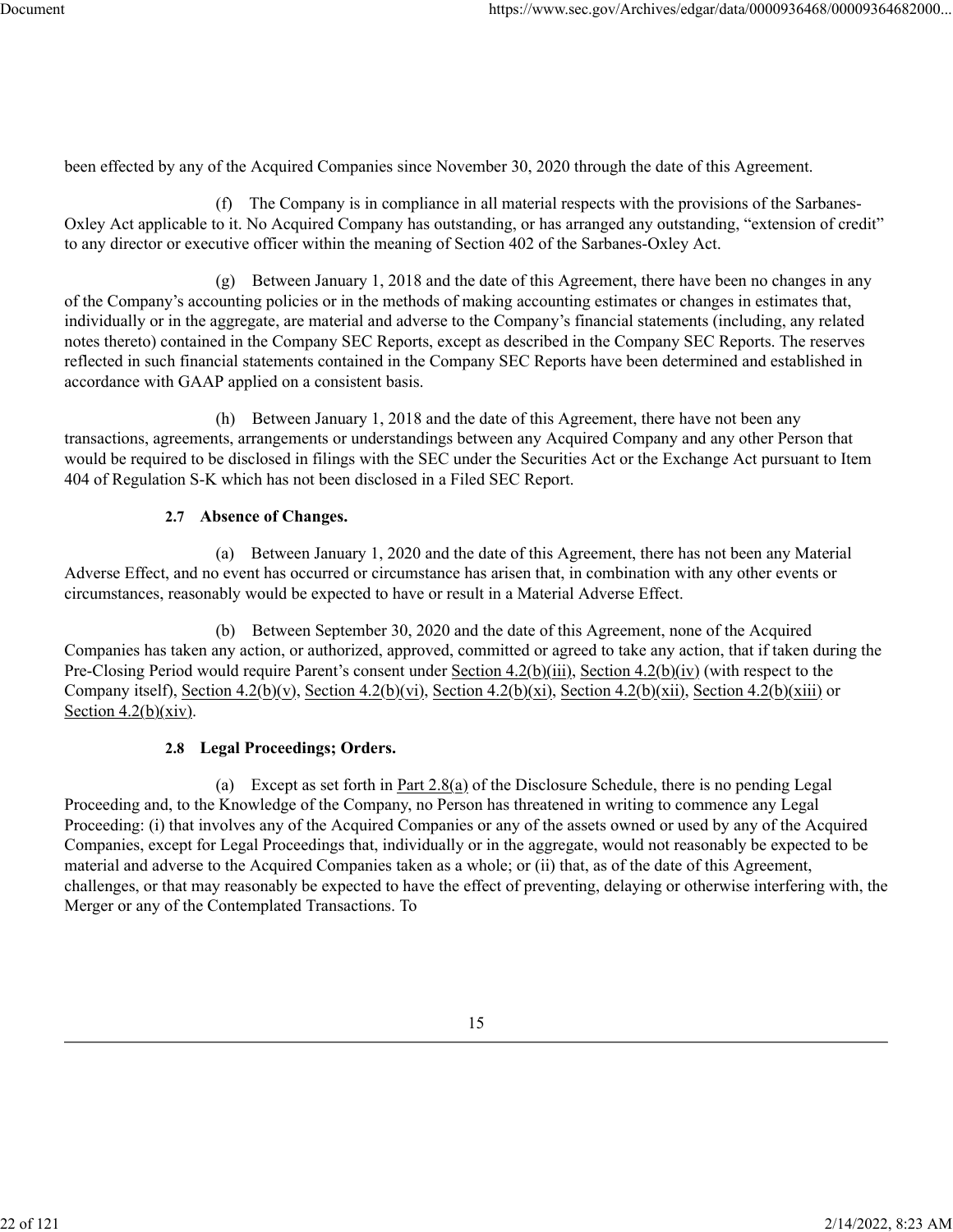the Knowledge of the Company, no event has occurred, and no claim, dispute or other condition or circumstance exists, that reasonably would be expected to give rise to or serve as a basis for the commencement of any such Legal Proceeding.

(b) There is no Order to which any of the Acquired Companies, or any of the assets owned or used by any of the Acquired Companies, is subject, except for Orders that, individually or in the aggregate, are not and would not reasonably be expected to be material and adverse to the Acquired Companies taken as a whole. To the Knowledge of the Company, no officer of any of the Acquired Companies is subject to any Order that prohibits such officer from engaging in or continuing any conduct, activity or practice relating to the business of any of the Acquired Companies.

**2.9 Title to Assets.** Except for Owned Real Property and Development Real Property for which the representations with respect to title are the subject of Section 2.10, the Acquired Companies own, and have good and valid title to, all assets purported to be owned by them that are material to the Acquired Companies taken as a whole. Except as set forth in Part 2.9 of the Disclosure Schedule, all of the material tangible personal assets are owned by the Acquired Companies free and clear of any Encumbrances, except for Permitted Encumbrances.

# **2.10 Real Property; Equipment; Leasehold.**

(a) Part 2.10(a)-1 of the Disclosure Schedule sets forth the address of each parcel of real property owned by the Acquired Companies as of the date of this Agreement (excluding the Development Real Property which is addressed in Section 2.10(e) below) (the "Owned Real Property"). Except as set forth in Part 2.10(a)-1 of the Disclosure Schedule, none of the Acquired Companies owns any real property or any interest in real property as of the date of this Agreement. The Acquired Companies are the sole owners of the Owned Real Property and, subject to the Permitted Encumbrances, have good and valid fee simple title and, to the Knowledge of the Company, marketable title to the Owned Real Property, and the Owned Real Property is free and clear of any Encumbrances, except for Permitted Encumbrances. Part 2.10(a)-2 of the Disclosure Schedule sets forth a list of each material real property lease, sublease, license or occupancy agreement pursuant to which any of the Acquired Companies leases, subleases, licenses or occupies real property from any other Person as of the date of this Agreement (the "Leases"). The Acquired Companies are the sole holders of good and valid leasehold interests in and to all of the Leased Real Property, and the Acquired Companies' interests in the Leased Real Property are free and clear of any Encumbrances, except for Permitted Encumbrances. All of the Leases are (i) valid, binding on and enforceable against the applicable Acquired Company and, to the Knowledge of the Company, each of the parties thereto, subject to the Enforceability Exceptions, and (ii) are in full force and effect, have not been modified, amended or supplemented, in writing or otherwise, and all material rents, additional rents and other amounts due to date pursuant to each Lease have been paid, except, in each case, as would not reasonably be expected to be, individually or in the aggregate, material and adverse to the Acquired Companies taken as a whole. To the Knowledge of the Company, no Acquired Company has received any written notice of a material breach or default under any Lease to which it is a party, nor, to the Knowledge of the Company, has any other party to any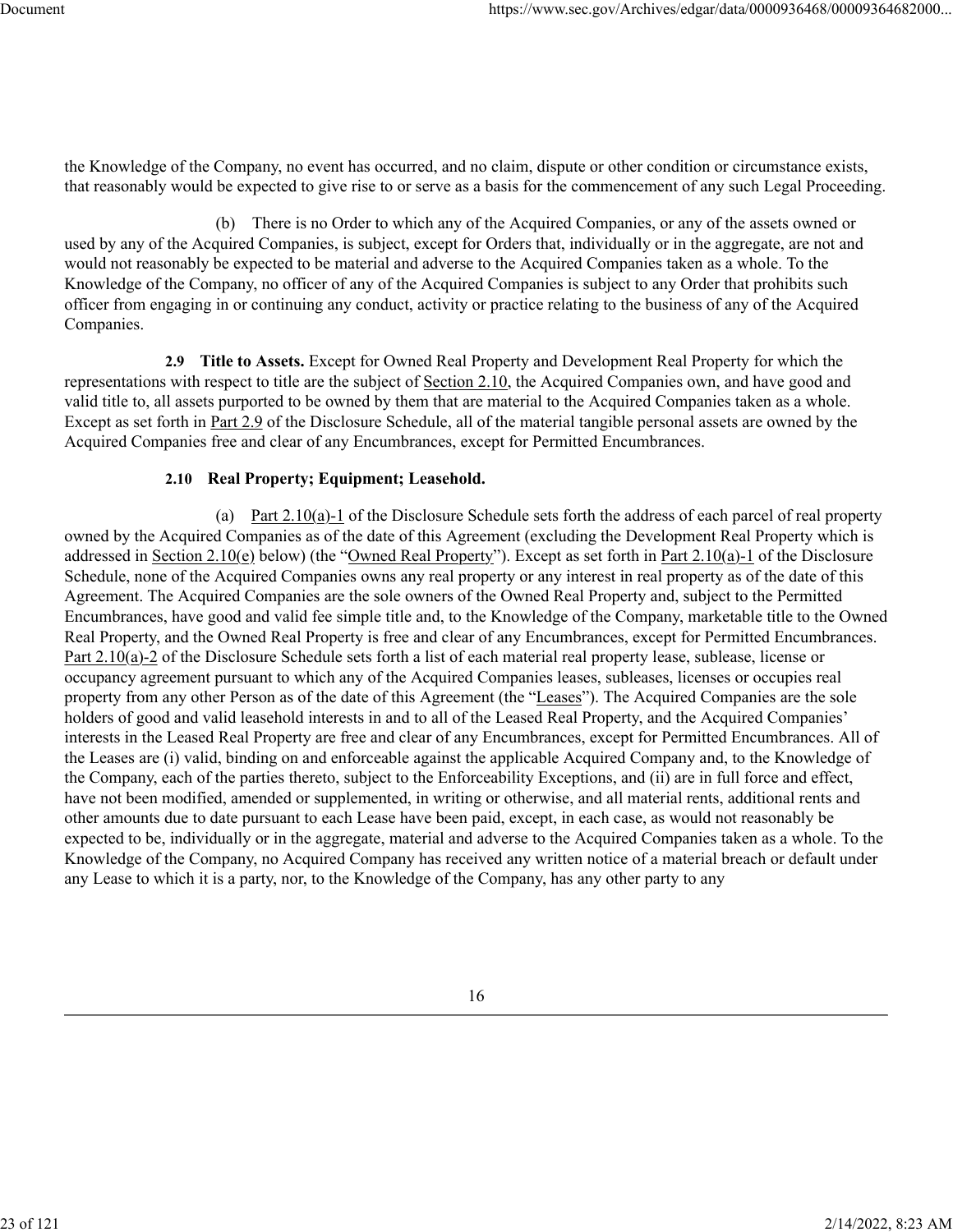Lease breached such Lease in any material respect, nor has any event or omission occurred which with the giving of notice or the lapse of time, or both, would constitute a material breach or default under any Lease. The Company has Made Available to Parent accurate and complete copies of all Leases as of the date of this Agreement (excluding any amendments thereto superseded or not in effect as of the date of this Agreement).

(b) Except as would not reasonably be expected to be, individually or in the aggregate, material and adverse to the Acquired Companies taken as a whole, other than as set forth on Part 2.10(b) of the Disclosure Schedule, no Acquired Company has made any alterations, additions or improvements to the Leased Real Property that are required to be removed at the termination of the applicable lease term and, to the Knowledge of the Company, the present use and operation of the Owned Real Property and the Leased Real Property is authorized by, and is in compliance with all applicable zoning, land use, building, fire, health, labor, safety and health laws and other applicable Laws. To the Knowledge of the Company, the Company has not received written notice of a pending or threatened Legal Proceeding that challenges or adversely affects, or would challenge or adversely affect, the continuation of the present use or operation of any material Owned Real Property or Leased Real Property. To the Knowledge of the Company, the Company has not received any written notice of any pending rezoning, condemnation or eminent domain proceedings relating to any Owned Real Property or Leased Real Property. To the Knowledge of the Company, and except as set forth in Part 2.10(c) of the Disclosure Schedule, there are no variances, special zoning exceptions, conditions or agreements affecting the Owned Real Property or any part thereof, that would have a material and adverse effect on the use of the Owned Real Property and, to the Knowledge of the Company, the Company's use of the Leased Real Property as of the date of this Agreement.

(c) Except as set forth in <u>Part  $2.10(c)$ </u> of the Disclosure Schedule, and except for customary access rights or easements or licenses granted in the ordinary course of owning or operating the Owned Real Property or Leased Real Property, as applicable, that are deemed to constitute Permitted Encumbrances pursuant to the terms of this Agreement, (i) there are no leases, subleases, licenses, occupancy agreements or other contractual obligations that grant the right of use or occupancy of any of the Owned Real Property or Leased Real Property to any Person other than the Acquired Companies, (ii) there is no Person in possession of any of the Owned Real Property or Leased Real Property other than the Acquired Companies, and (iii) there are no outstanding options, rights of first offer or rights of first refusal to purchase any of the Owned Real Property or any portion thereof or interest therein.

(d) Except as set forth in  $Part\ 2.10(d)$  of the Disclosure Schedule, all buildings, structures, fixtures, material items of equipment and other material tangible assets owned by or leased to the Acquired Companies (including the Leased Real Property) are adequate for the conduct of the businesses of the Acquired Companies in the manner in which such businesses are currently being conducted and are in good condition and repair in all material respects (ordinary wear and tear excepted).

(e) Part 2.10(e)-(1) of the Disclosure Schedule sets forth an accurate and complete description of the projects within each parcel of undeveloped real property owned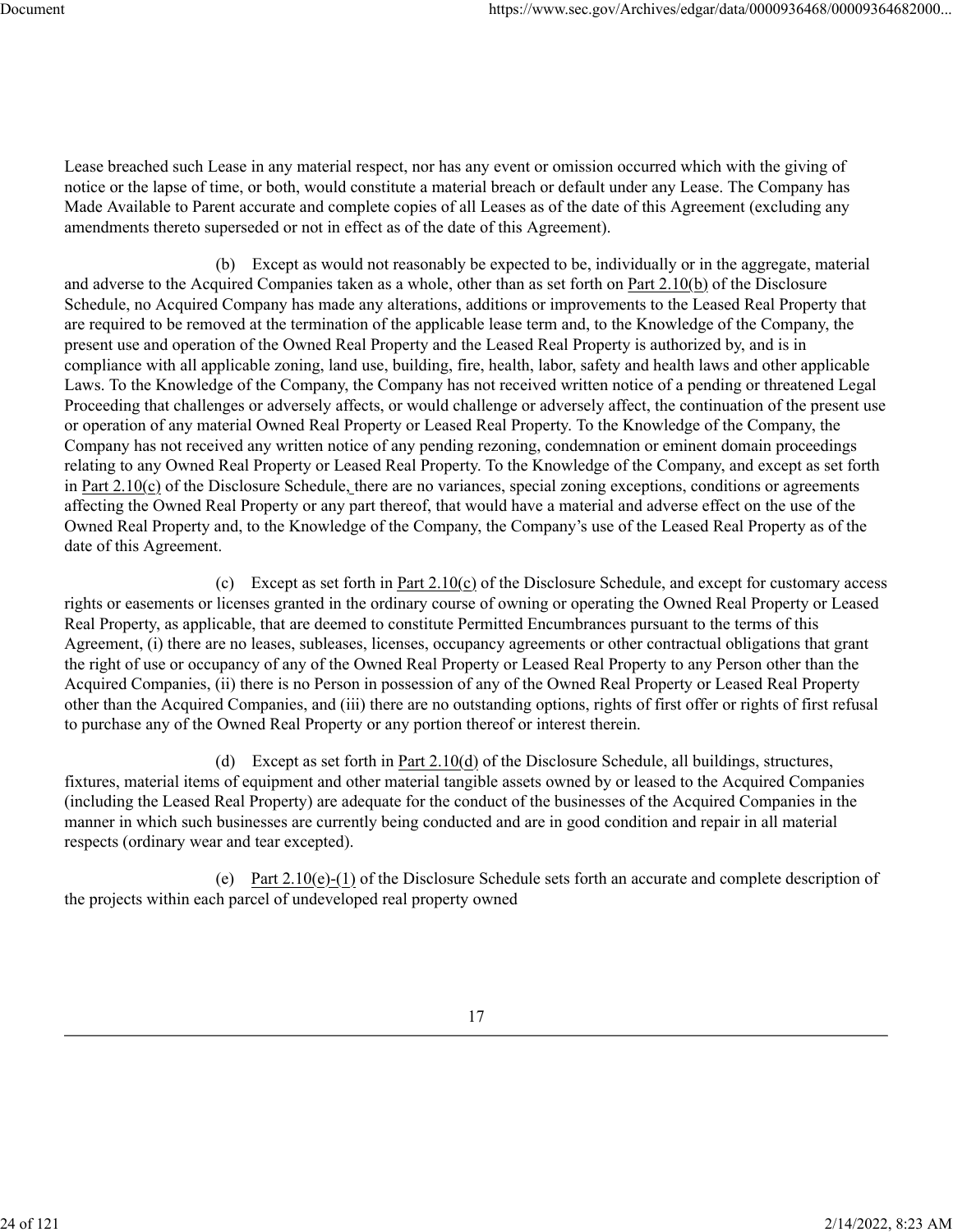by the Acquired Companies, as of the date of this Agreement, that is held for development or anticipated to be sold by an Acquired Company for development (the "Development Real Property"). The Acquired Companies are the sole owners of the Development Real Property and, subject to Permitted Encumbrances, have good, valid and marketable fee simple title to the Development Real Property, and the Development Real Property is free and clear of any Encumbrances, except for Permitted Encumbrances. Part 2.10(e)-1 of the Disclosure Schedule sets forth the current zoning of each parcel of the Development Real Property and the status of entitlements for each parcel of Development Real Property. Except as set forth on Part 2.10(e)-1 of the Disclosure Schedule, no parcel of any of the Development Real Property is subject to any restrictions applicable to any parcel of the Development Real Property that would restrict in any material respect the development of such parcel for commercial or residential use, except for Permitted Encumbrances. Except as set forth on Part 2.10(e)-2 of the Disclosure Schedule, no portion of the Development Real Property is subject to a Contract for sale and no third party has the right to use or occupy any portion of the Development Real Property. Part  $2.10(e)-3$  sets forth (i) each parcel of Development Real Property that is currently under development and (ii) the anticipated use of such parcel. The Acquired Companies have not encumbered, sold or agreed to sell or encumber any development rights, air rights or other similar rights except for Permitted Encumbrances.

#### **2.11 Intellectual Property.**

(a) Part 2.11(a) of the Company Disclosure Schedule accurately identifies: (i) (A) each item of material Registered IP in which any Acquired Company has (or purports to have) an ownership interest, (B) each item of material Registered IP in which any Acquired Company has (or purports to have) any material exclusive license or similar exclusive right, in any field or territory, and (C) each item of material Registered IP in which any Acquired Company has (or purports to have) an ownership interest as to which material rights have been granted to another Person pursuant to a material Company Outbound License, in each case including the jurisdiction in which such item of material Registered IP has been registered or filed and the applicable application, registration or serial number and date and the record owner and, if different, the legal owner and beneficial owner, (ii) each material Company Inbound License; and (iii) each material Company Outbound License, in each case as of the date of this Agreement.

(b) Except as set forth in Part  $2.11(b)$  of the Disclosure Schedule, the Acquired Companies exclusively own all right, title and interest in and to the material Company IP, free and clear of any Encumbrances, except for Permitted Encumbrances. Without limiting the generality of the foregoing: (i) all documents and instruments necessary to perfect the rights of the Acquired Companies in the Company IP that is material Registered IP have been validly executed, delivered and filed with the appropriate Governmental Authority at a time so as not to cause a loss or impairment of such material Registered IP; (ii) each Person who is or was involved in the creation or development of any material Intellectual Property or material Intellectual Property Rights in the course of that Person's work with or for any Acquired Company has validly and irrevocably assigned to an Acquired Company all such material Intellectual Property and Intellectual Property Rights and is bound by confidentiality provisions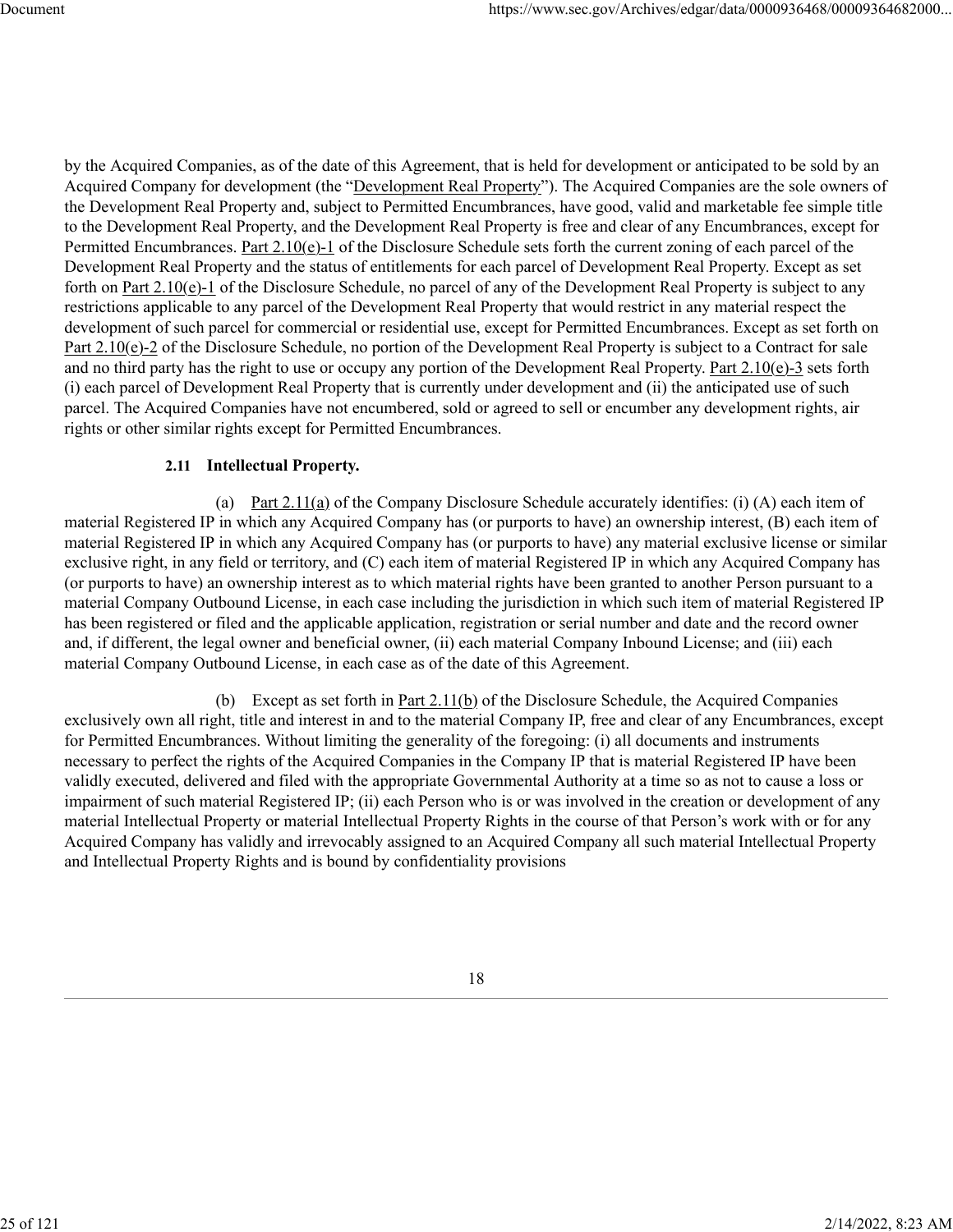protecting such Intellectual Property and Intellectual Property Rights; (iii) no Governmental Authority, university, college, or other educational institution or research center has or purports to have any (A) ownership in any material Company IP or (B) any rights to any material Company IP delivered pursuant to a Government Contract other than rights granted to the U.S. government in the ordinary course of business; (iv) each Acquired Company has taken the steps reasonably required under any Government Contract and applicable Law to assert, protect and support its rights in material Company IP so that no more than the rights or licenses intended to be provided by each Acquired Company under such applicable Laws and Government Contract terms will have been provided to the relevant prime contractor or Governmental Authority, including to list material Software and material technical data covered by Company IP in any required assertions table and to include the proper and required restrictive legends on copies of such material Software and material technical data delivered under any Government Contract; (v) each Acquired Company has taken commercially reasonable steps to maintain the confidentiality of its material trade secrets and other material confidential information, and to otherwise protect, maintain and preserve its material Intellectual Property and Intellectual Property Rights, and, to the Knowledge of the Company, since January 1, 2018, there has been no material violation, infringement or unauthorized access or disclosure of the foregoing; (vi) none of the Acquired Companies: (1) is or has been a member of, made any submission or contribution to, or is subject to any Contract with any forum, consortium, patent pool, standards body or similar Person (each, a "Standards Organization") that does or would obligate any Acquired Company to grant or offer a license or other right to, or otherwise impair its control of, any material Company IP; or (2) has received a request in writing from any Person for any license or other right to any material Company IP in connection with the activities of or participation in any Standards Organization; (vii) no material Company IP is subject to any commitment that does or would require the grant of any license or right to any Person, or otherwise limit any Acquired Company's control, of any material Company IP; (viii) except for Intellectual Property Rights licensed to Acquired Companies under Company Inbound Licenses, and except for Intellectual Property Rights in components, Software, and technical data supplied to the Acquired Companies by their suppliers, the Acquired Companies own all material Intellectual Property Rights in each Company Product; and (ix) the Acquired Companies own or otherwise have sufficient rights in, and after the Closing the Surviving Corporation will continue to own and otherwise have sufficient rights in, all material Intellectual Property Rights necessary to conduct the business of the Acquired Companies as currently conducted.

(c) All Company IP that is material Registered IP is subsisting, and, to the Knowledge of the Company, valid and enforceable. Without limiting the generality of the foregoing: (i) with respect to each item of Company IP that is material Registered IP, all necessary (A) fees, payments and filings have been timely submitted to the relevant Governmental Authority; and (B) other actions have been timely taken, in the case of each of clauses (A) and (B), so as to maintain such material Registered IP in full force and effect; and (ii) no Legal Proceeding is pending, has since January 1, 2018 been pending or, to the Knowledge of the Company, has since January 1, 2018 been threatened, in which the ownership, scope, validity or enforceability of any material Company IP is being, has been, or reasonably would be expected to be contested or challenged, except for Legal Proceedings before a government patent or trademark office for the ordinary-course prosecution of Registered IP.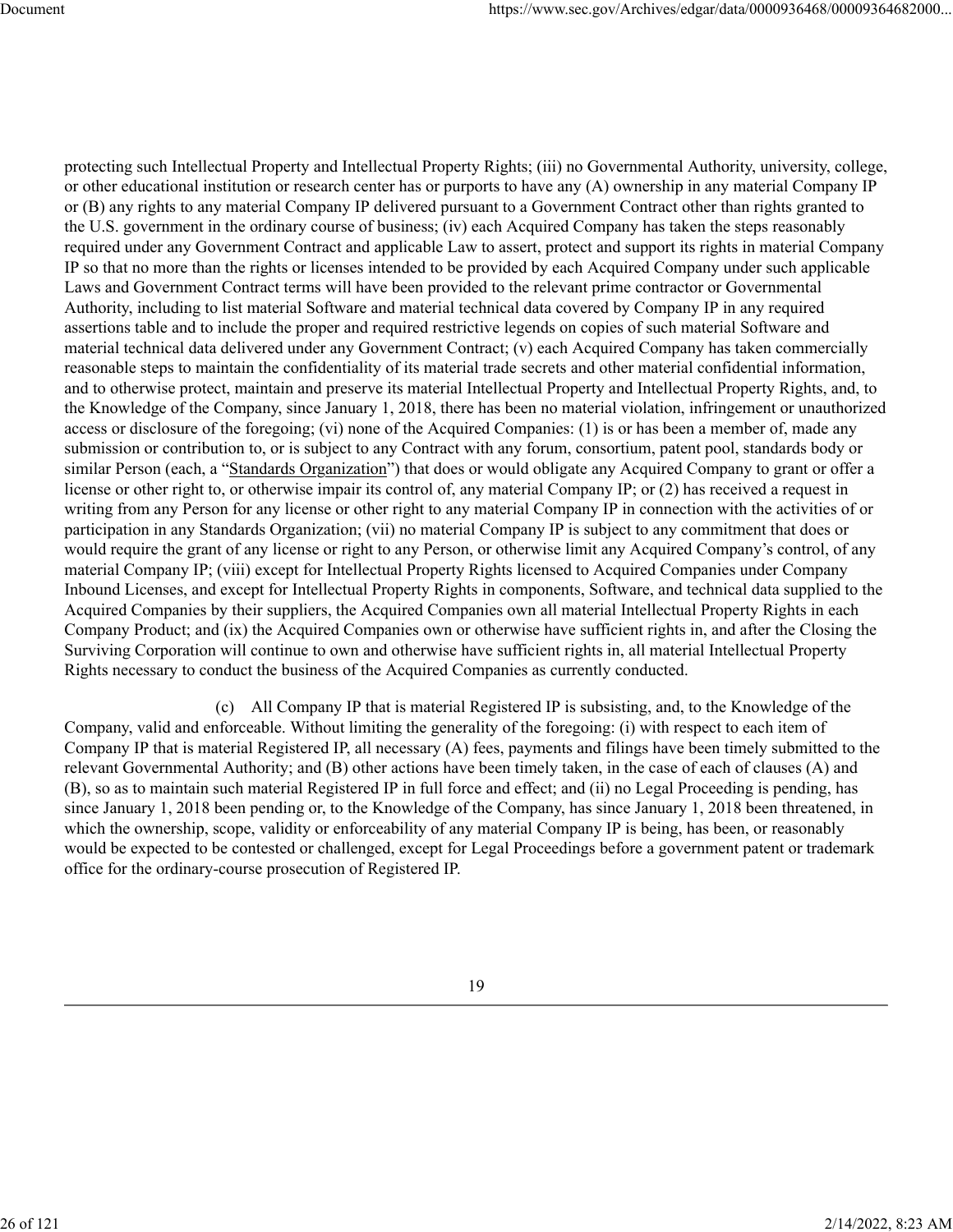(d) Neither the execution, delivery or performance of this Agreement nor the consummation of any of the Contemplated Transactions will, with or without notice or lapse of time, result in, or give any other Person the right or option to cause or declare, any of the following (including if a Consent is required to avoid any of the following): (i) a loss of, or Encumbrance on, any material Company IP; (ii) a breach of, default under, termination of, or reduction or limitation on the scope of any license under any material Company Inbound License or a breach of, default under, termination of, or expansion of the scope of any material Company Outbound License; (iii) the grant, assignment or transfer to any other Person of any license or other right, immunity, or interest under, in or to any material Company IP or material Intellectual Property Rights owned by Parent, the Surviving Corporation or any of their Affiliates or the satisfaction of any condition as a result of which any Person would be permitted to exercise any license or other right, immunity, or interest under, in or to any material Company IP or material Intellectual Property Right owned by Parent, the Surviving Corporation or any of their Affiliates; (iv) Parent, the Surviving Corporation or any of their Affiliates being bound by, or subject to, any exclusivity commitment, non-competition agreement or other limitation or restriction on the operation of their respective businesses or the use, exploitation, assertion or enforcement of material Intellectual Property or Intellectual Property Rights anywhere in the world; (v) a reduction of any royalties or other payments that an Acquired Company otherwise would be entitled to with respect to any material Company IP; or (vi) Parent, the Surviving Corporation or any of their Affiliates being obligated by the terms of any Company Contract related to Intellectual Property to pay any material royalties or other material amounts to any Person in excess of those payable by the Acquired Companies prior to the Closing.

(e) No Acquired Company has ever infringed, misappropriated or otherwise violated or made unlawful use (directly, contributorily, by inducement or otherwise) of any Intellectual Property or Intellectual Property Right of any other Person, and none of the Company Products or the conduct of the business of any Acquired Company infringes, violates or makes unlawful use of any Intellectual Property Right of any other Person, and no Company Product contains any Intellectual Property misappropriated from any other Person, in each case in a manner that would, or would be reasonably expected to, create a material Liability for any of the Acquired Companies. Without limiting the generality of the foregoing: (i) no infringement, misappropriation, unlawful use or similar Legal Proceeding is pending or threatened in writing (or to the Knowledge of the Company otherwise threatened) against any Acquired Company or, to the Knowledge of the Company, pending or threatened against any other Person who is or may be entitled to be indemnified, defended, held harmless or reimbursed by any Acquired Company with respect to such Legal Proceeding; and (ii) to the Knowledge of the Company, since January 1, 2018, no Acquired Company has received any written notice or other communication relating to any actual, alleged or suspected infringement, misappropriation, violation or unlawful use by any Company Product, or by any Acquired Company, of any Intellectual Property or Intellectual Property Right of another Person, in the case of each of clauses (i) and (ii), that would, or would be reasonably expected to, create a material Liability for any of the Acquired Companies.

(f) Neither the execution, delivery or performance of this Agreement nor the consummation of any of the Contemplated Transactions will, or reasonably would be expected to, with or without notice or lapse of time, result in the delivery, license or disclosure of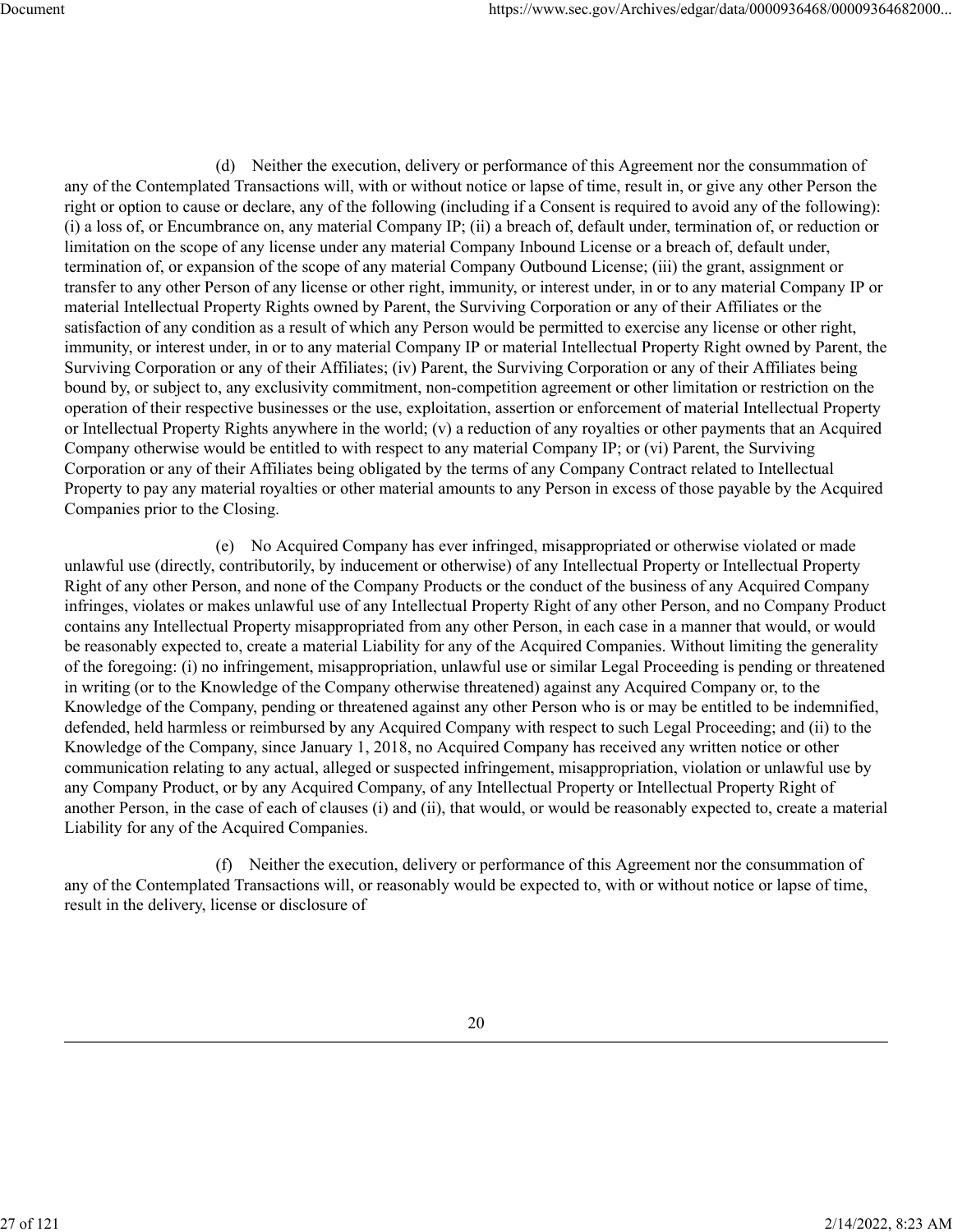(or a requirement that any Acquired Company or other Person deliver, license, or disclose) any Source Material for any material Company IP to any escrow agent or other Person. To the Knowledge of the Company, no event has occurred or circumstance or condition exists that, with or without notice or lapse of time, will, or reasonably would be expected to, give rise to or serve as a basis for an obligation to deliver, license or disclose any Source Material for any material Company IP that any Acquired Company maintains, or desires to maintain, as confidential or proprietary to any escrow agent or other Person.

(g) No material Company Software contains, is derived from, is distributed or made available with, or is being or was developed using Open Source Software in a manner such that the terms under which such Open Source Software is licensed impose or purport to impose a requirement or condition that an Acquired Company grant a license under or to, or refrain from asserting or enforcing, its material Intellectual Property Rights or that any other Software included in any material Company IP, or part thereof, be: (i) disclosed, distributed or made available in source code form; (ii) licensed for the purpose of making modifications or derivative works; or (iii) redistributable at no or minimal charge. Each Acquired Company has at all times complied with, and is currently in compliance with, all of the licenses, conditions, and other requirements applicable to Open Source Software in all material respects.

(h) The Acquired Companies' receipt, use, disclosure, collection, confidentiality, processing, transfer or security of Protected Information has since January 1, 2018 complied, and complies with, in all material respects: (i) each Company Contract; (ii) applicable Information Privacy and Security Laws; and (iii) applicable policies and procedures adopted by the Acquired Companies relating to Protected Information.

(i) Except as set forth in Part 2.11(i) of the Disclosure Schedules, the Acquired Companies have adopted, and are and since January 1, 2018 have been in compliance in all material respects with, reasonable policies and procedures that apply to the Acquired Companies with respect to privacy, data protection, processing, security and the collection and use of Protected Information gathered or accessed in the course of the operations of the Acquired Companies.

(j) Each Acquired Company appropriately protects in all material respects the confidentiality, integrity and security of its Protected Information and its IT Systems against any unauthorized use, access, interruption, modification or corruption. Each Acquired Company has implemented and maintains an information security program that: (i) complies in all material respects with all applicable Information Privacy and Security Laws and prevailing industry standards; (ii) reasonably identifies internal and external risks to the security of any proprietary or confidential information, including Protected Information; (iii) monitors and protects Protected Information and all material IT Systems against any unauthorized use, access, interruption, modification or corruption, in each case in conformance with applicable Information Privacy and Security Laws in all material respects; (iv) reasonably implements, monitors and maintains appropriate administrative, organizational, technical and physical safeguards to control the risks described in clauses (ii) and (iii) above; (v) is described in written data security policies and procedures; (vi) reasonably assesses each of the Acquired Companies'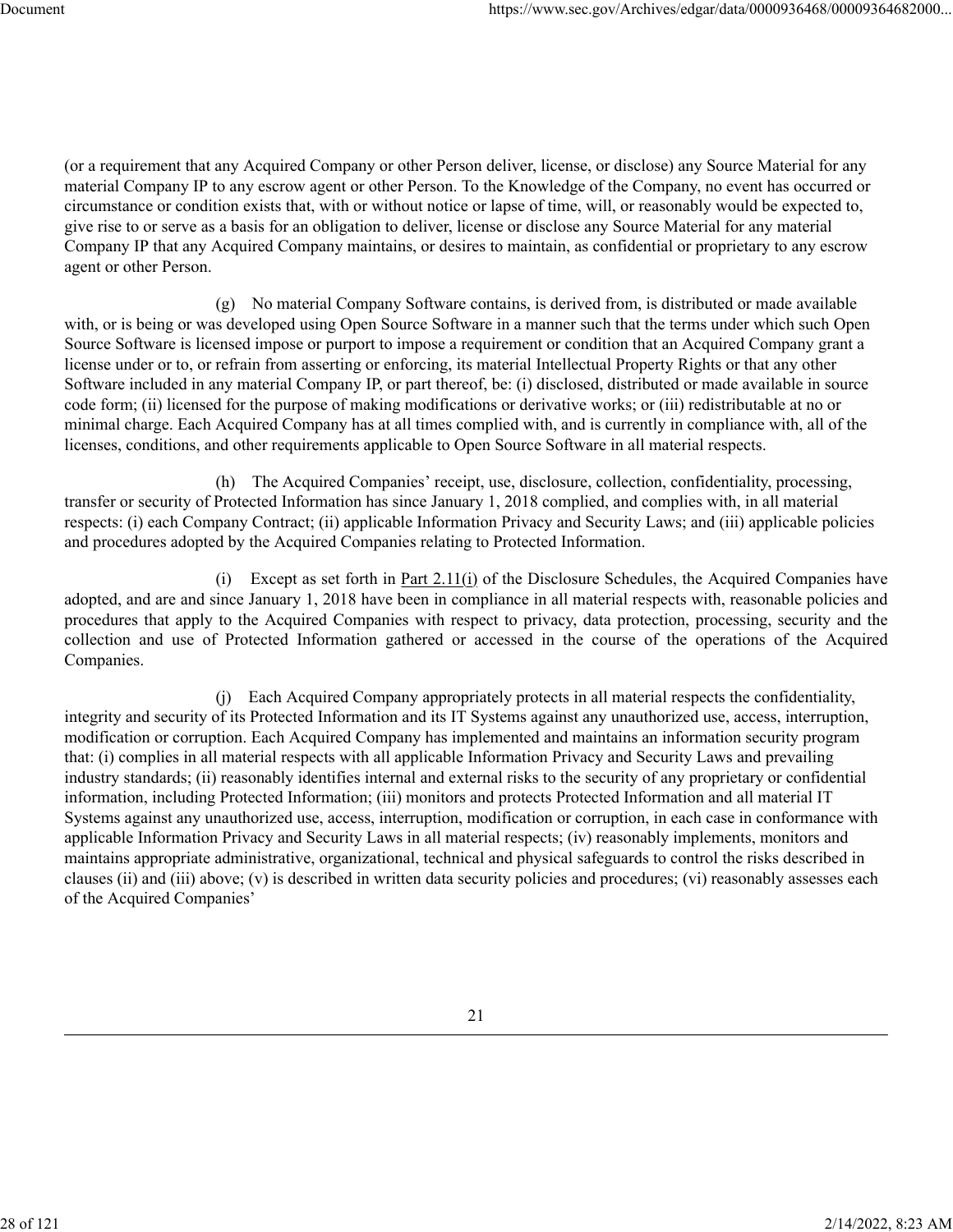data security practices, programs and risks; and (vii) maintains incident response and notification procedures in compliance in all material respects with applicable Information Privacy and Security Laws. Each Acquired Company is taking, and has since January 1, 2018 taken, reasonable measures to ensure that any Protected Information collected or handled by authorized third parties acting on behalf of such Acquired Company provides similar safeguards, in each case, in compliance in all material respects with applicable Information Privacy and Security Laws and consistent with general industry standards.

(k) Each Acquired Company has taken reasonable and appropriate measures to secure all Company Technology prior to selling, distributing, deploying or providing it to customers, in each case in all material respects and, in any event, as required by applicable Company Contracts, or in the case of any Company Technology sold, distributed, or provided to customers, in all material respects and, in any event, as required by applicable Company Contracts and in accordance with industry standards. No Company Technology contains any listening or recording device of which the user or the customer is not made aware, "back door," "drop dead device," "time bomb," "Trojan horse," "virus," or "worm" (as such terms are commonly understood in the software industry), software routine, disabling codes or instructions or other vulnerabilities, faults or any other code designed or intended to have, or capable of performing, any of the following functions: (i) disrupting, disabling, harming or otherwise impeding in any manner the operation of, or providing unauthorized access to, Protected Information, information processed by Company Technology, or a computer system or network or other device on which such code is stored or installed; or (ii) damaging or destroying any data or file without the user's consent. To the Knowledge of the Company, since January 1, 2018, there has been no material data security breach of any IT System, or material unauthorized acquisition, access, use or disclosure of any Protected Information, owned, transmitted, used, stored, received or controlled by or on behalf of any of the Acquired Companies, or investigation, audit, complaint or litigation relating to any data security breach or violation of applicable Information Privacy and Security Laws by any Acquired Company.

## **2.12 Material Contracts.**

(a) Part 2.12(a)-1 of the Company Disclosure Schedule identifies, as of the date of this Agreement, each of the following Company Contracts, excluding any Parent Contracts and Bids:

(i) any Company Contract: (A) relating to the employment of, or the performance of services by, any officer; or (B) pursuant to which any of the Acquired Companies is or may become obligated to make any bonus or similar payment or series of payments (other than payments constituting base salary or base compensation) in excess of \$100,000 in any given period of twelve (12) months to any Company Associate;

(ii) any Company Contract relating to employment or employee benefits, including any stock option plan, stock appreciation right plan, restricted stock or stock unit plan, stock purchase plan or other equity incentive plan, any of the benefits of which will be triggered or increased, or the vesting of any of the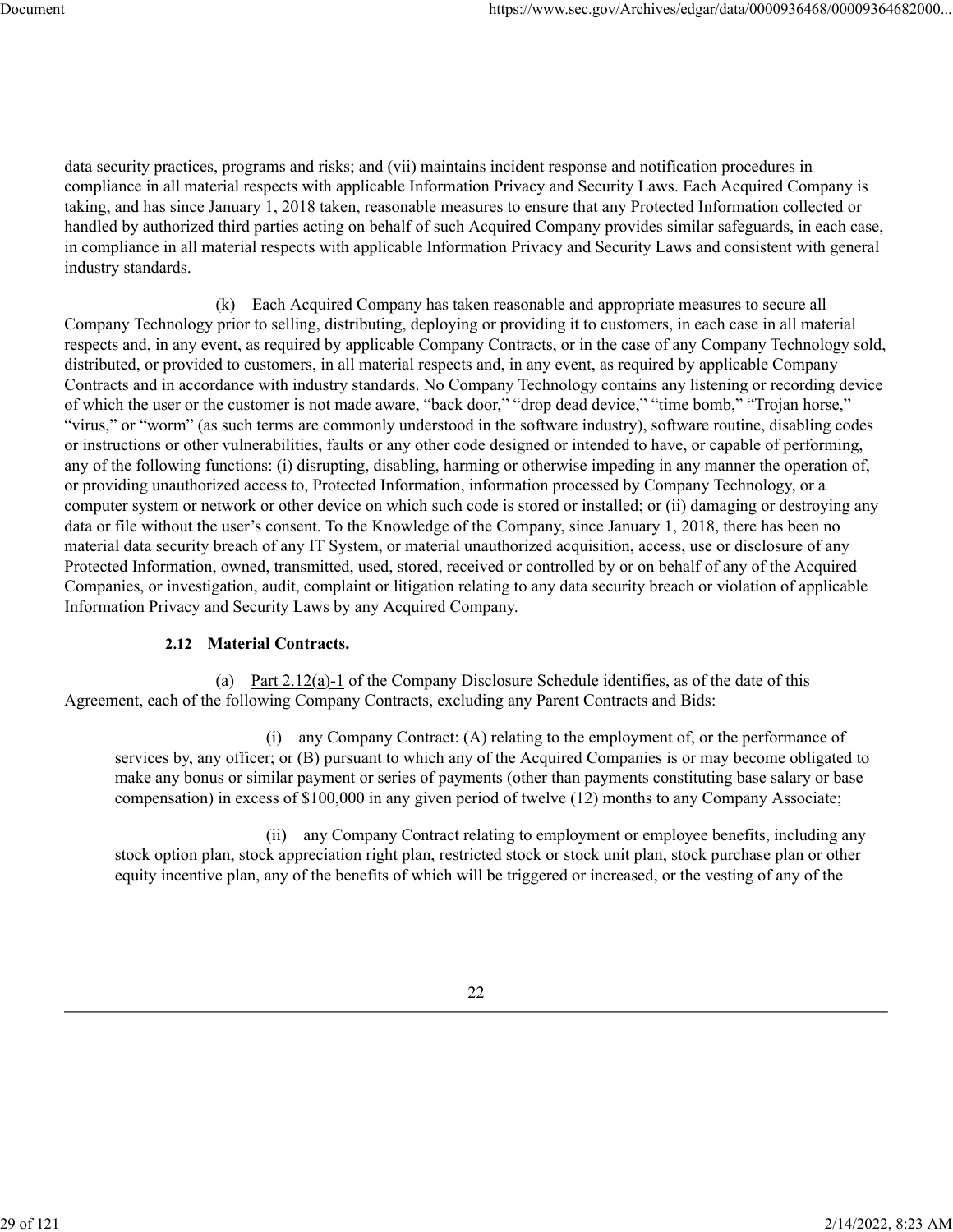benefits of which will be accelerated, by the consummation of any of the Contemplated Transactions or the value of any of the benefits of which will be calculated on the basis of any of the Contemplated Transactions (either alone in connection with a previous or subsequent termination of employment or service in combination therewith);

(iii) any Company Contract relating to the development, sale or disposition of any Owned Real Property or Development Real Property;

(iv) any Company Contract: (A) involving a material joint venture, strategic alliance, partnership or sharing of profits or revenue; or (B) for any capital expenditure over the remaining life of such Company Contract in excess of \$2,500,000 that is not included in the Company's capital expenditure budget set forth in Part 2.12(a)-1(iv) of the Disclosure Schedule;

(v) any Company Contract entered into since January 1, 2010, relating to the acquisition, transfer, sale, development (including joint development) or joint ownership of any material Company IP (other than assignments of Intellectual Property to the Acquired Companies from their employees or contractors on standard forms used by such Acquired Companies);

(vi) any Company Contract entered into at any time since January 1, 2018: (A) relating to the disposition or acquisition by any Acquired Company of any business, product line or other assets outside the ordinary course of business (whether by merger, sale or purchase of assets, sale or purchase of stock or equity ownership interests or otherwise) for consideration in excess of \$10,000,000 individually or \$20,000,000 in the aggregate for all such Company Contracts; or (B) pursuant to which any Acquired Company will acquire any interest, or will make an investment, other than short term investments including but not limited to money market funds, bank deposits, commercial paper and other money market instruments as disclosed in the Company Balance Sheet or the notes thereto, or incurred in the ordinary course consistent with past practice since the date of the Company Balance Sheet, for consideration in excess of \$10,000,000 in any other Person, other than another Acquired Company;

(vii) any Company Contract relating to the disposition or acquisition by any Acquired Company of any business, product line or other material assets of the Acquired Company or another Entity outside the ordinary course of business (whether by merger, sale or purchase of assets, sale or purchase of stock or equity ownership interests or otherwise) with continuing material indemnification obligations of any Acquired Company, or any material remaining "earn out" or other contingent payment or consideration of any Acquired Company that has not been substantially satisfied prior to the date of this Agreement;

(viii) any Company Contract containing any "standstill" or similar provisions that limit or restrict; (A) the ability of a Person to acquire any securities or assets of an Acquired Company or (B) the ability of an Acquired Company to acquire any securities or assets of a Person that is not an Acquired Company;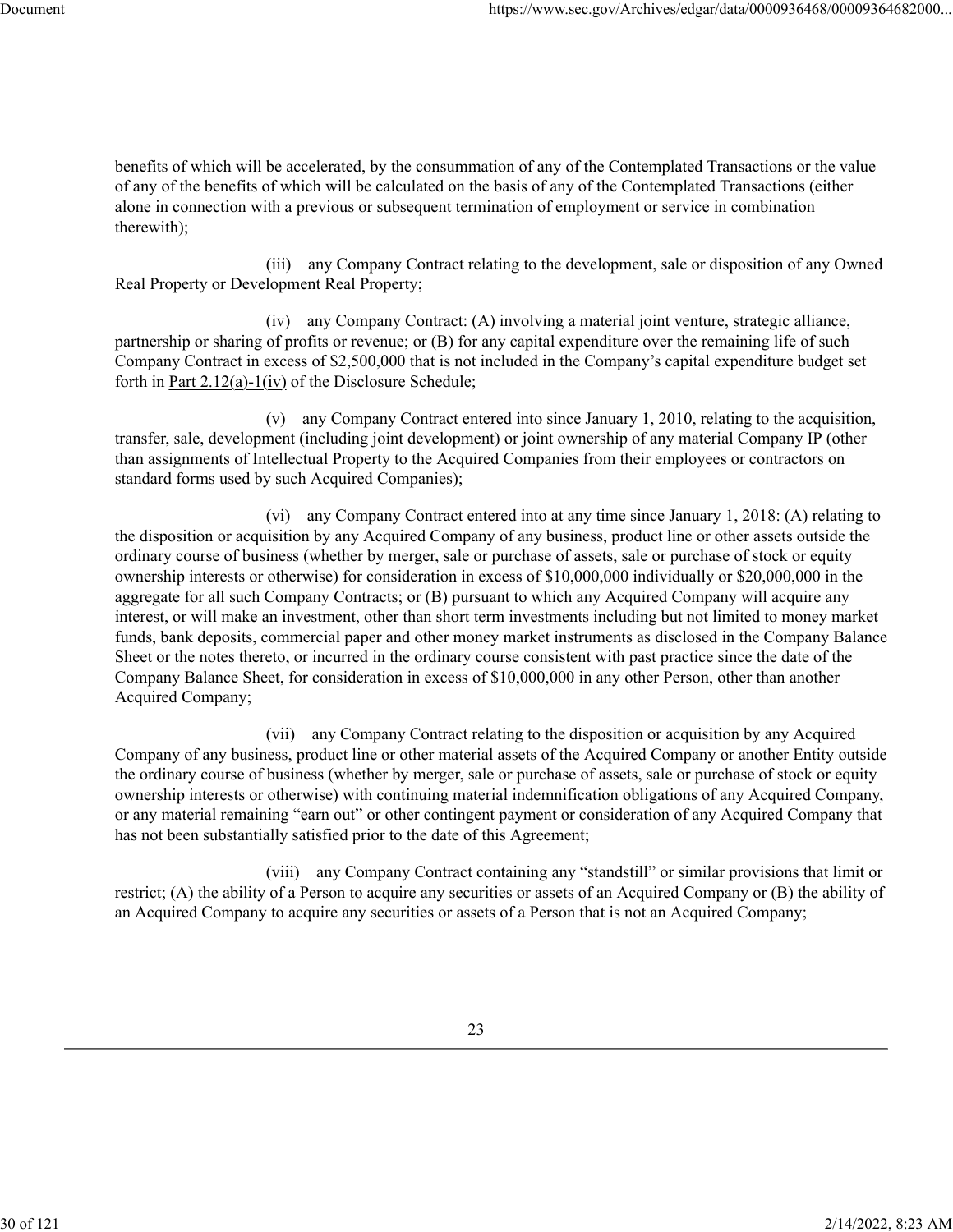(ix) any Company Contract that by its terms materially limits or restricts the right or ability of any Acquired Company (or, by its terms, following the Closing would limit or restrict Parent or any Subsidiary of Parent (other than those Subsidiaries constituting Acquired Companies)): (A) to engage in any line of business or compete with, or provide any product or service to, any other Person or in any geographic area; (B) to acquire any product or other asset or any service from any Person, sell any product or other asset to or perform any service for any other Person, or transact business or deal in any other manner with any other Person; or (C) to develop, sell, supply, distribute, offer, support or service any product or other asset or license any Intellectual Property Right to or for any other Person;

(x) any Company Contract that by its terms: (A) grants exclusive rights to market, sell or deliver any material product or service of any Acquired Company; (B) contains any "most favored nation" or similar provision in favor of the counterparty for a material product or service of any Acquired Company; (C) contains a right of first refusal, first offer or first negotiation or any similar right with respect to a material asset owned by an Acquired Company; or (D) provides for a "sole source" or similar relationship or contains any provision that requires the purchase of all or a material portion of an Acquired Company's requirements from any third party; or any Company Contract that, by its terms, following the Closing would grant, contain or provide, or purport to grant, contain or provide, any of the foregoing rights in respect of Parent or any Subsidiary of Parent (other than those Subsidiaries constituting Acquired Companies);

(xi) any Company Contract that involves or includes, as the case may be: (A) fixed price development work with a completion criteria in excess of \$5,000,000 over the remaining life of such Company Contract; or (B) as of September 30, 2020, an anticipated loss for the remaining life of the Company Contract determined in accordance with GAAP in excess of \$5,000,000;

(xii) any settlement, conciliation or similar Company Contract arising out of a Legal Proceeding or threatened Legal Proceeding: (A) that materially restricts or imposes any material obligation on any Acquired Company or materially disrupts the business of any of the Acquired Companies as currently conducted; or (B) that would require any of the Acquired Companies to pay consideration valued at more than \$5,000,000 in the aggregate following the date of this Agreement;

(xiii) any Company Contract (other than a Company Contract under any Company Equity Plan or evidencing any Company Equity Award on the form or forms used by the Company in the ordinary course of business and Made Available to Parent, and other than the Company Convertible Notes Indenture): (A) relating to the future acquisition, issuance, voting, registration, sale or transfer of any security, other than Company Contracts for marketable securities held for investment purposes that represent less than two percent (2%) of the outstanding capital stock of such Entity; or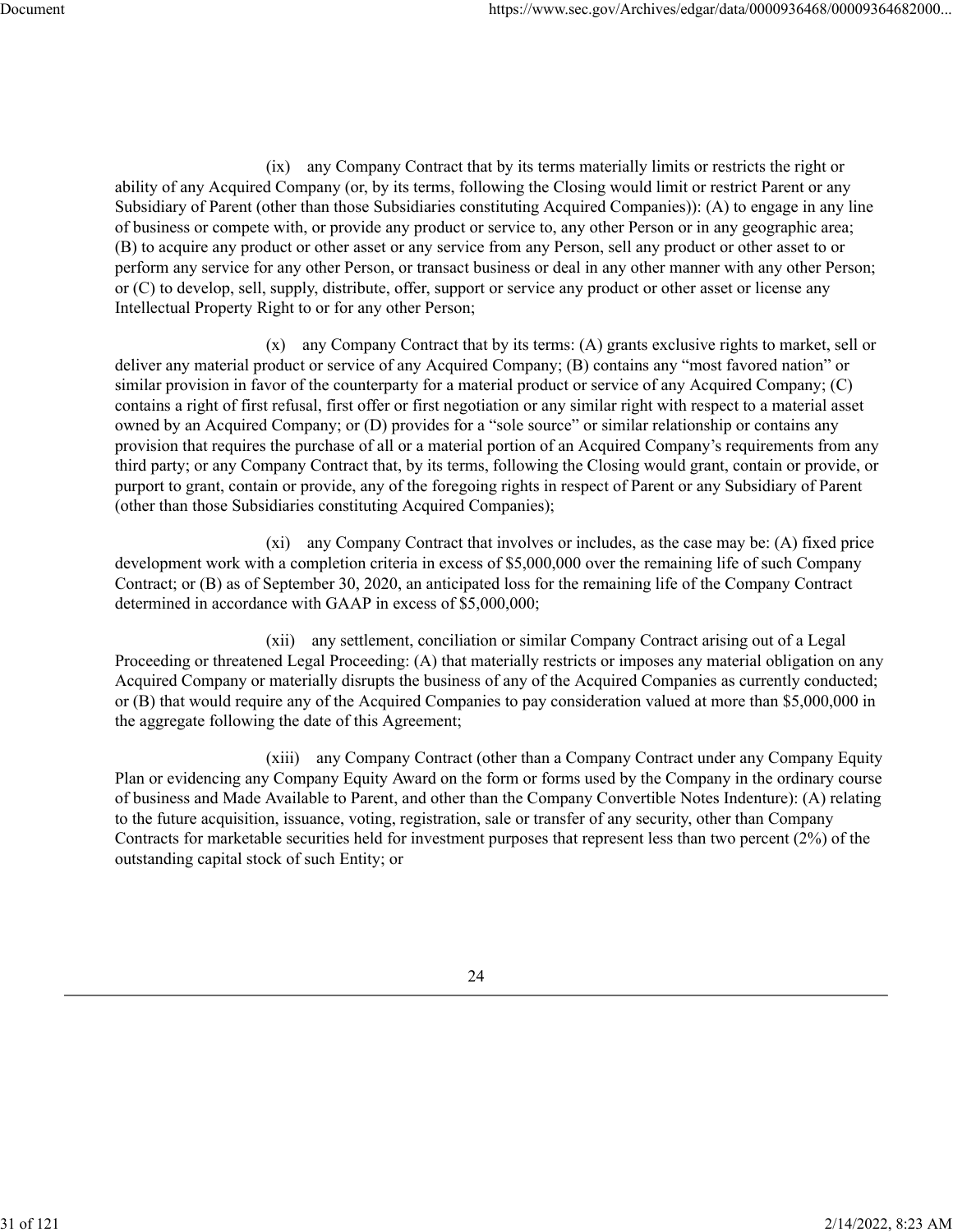(B) providing any Person with any preemptive right, right of participation, right of maintenance or any similar right with respect to any security;

(xiv) any Bid submitted by an Acquired Company that, if awarded to the Acquired Company, would result or be expected to result following a period of negotiations, in a Company Contract contemplated by any of the foregoing clauses (i) through (x); and

(xv) any other Company Contract (other than any other Material Contract), if a termination of such Company Contract reasonably would be expected to have or result in a Material Adverse Effect on the Company.

For purposes of this Agreement (except as otherwise set forth herein), Company Contracts of the type required to be set forth in Part 2.10(c), Part 2.11(a)(ii)-(iii), Part 2.12(a)-1, Part 2.15(b), Part 2.19(a)-1, Part 2.19(a)-2 and Part 2.21(a) of the Disclosure Schedule, any Parent Contact and Bid that would be required to be listed in <u>Part 2.12(a)-1</u> but for the exclusion of Parent Contracts and Bids, and any "material contract" (as such term is defined in Item 601(b)(10) of Regulation S-K of the Securities Act), in each case as of the date of this Agreement shall be deemed to constitute a "Material Contract." Except as set forth on Part 2.12(a)-2 of the Disclosure Schedule, the Company has Made Available to Parent an accurate and complete copy of each Material Contract.

(b) Except as would not reasonably be expected to be, individually or in the aggregate, material and adverse to the Acquired Companies taken as a whole, each Company Contract that constitutes a Material Contract is in full force and effect and is valid, binding and enforceable in accordance with its terms against each Acquired Company which is a party thereto, subject to the Enforceability Exceptions and assuming the validity, binding nature and enforceability against the counterparty or counterparties thereto. None of the Acquired Companies, and, to the Knowledge of the Company, no other Person, has materially violated or breached, or committed any material default under, any Material Contract. To the Knowledge of the Company, no event has occurred, and no circumstance or condition exists, that (with or without notice or lapse of time) reasonably would be expected to: (i) result in a material violation or breach of any of the provisions of any Material Contract; (ii) give any Person the right to declare a material default or exercise any remedy under any Material Contract; (iii) give any Person the right to receive or require a penalty under any Material Contract; (iv) give any Person the right to accelerate the maturity or performance of any Material Contract (or any material obligation thereunder); or (v) give any Person the right to cancel, terminate or modify any Material Contract. Since January 1, 2018, none of the Acquired Companies has received any written notice or, to the Knowledge of the Company, other communication regarding an actual or alleged material breach by an Acquired Company of, or default by an Acquired Company under, any Material Contract.

**2.13 Company Products.** To the Knowledge of the Company, each Company Product sold, delivered, provided or otherwise made available by any Acquired Company or accepted by any customer of any Acquired Company since January 1, 2018 (a) conforms and complies in all material respects with the terms and requirements of any applicable warranty or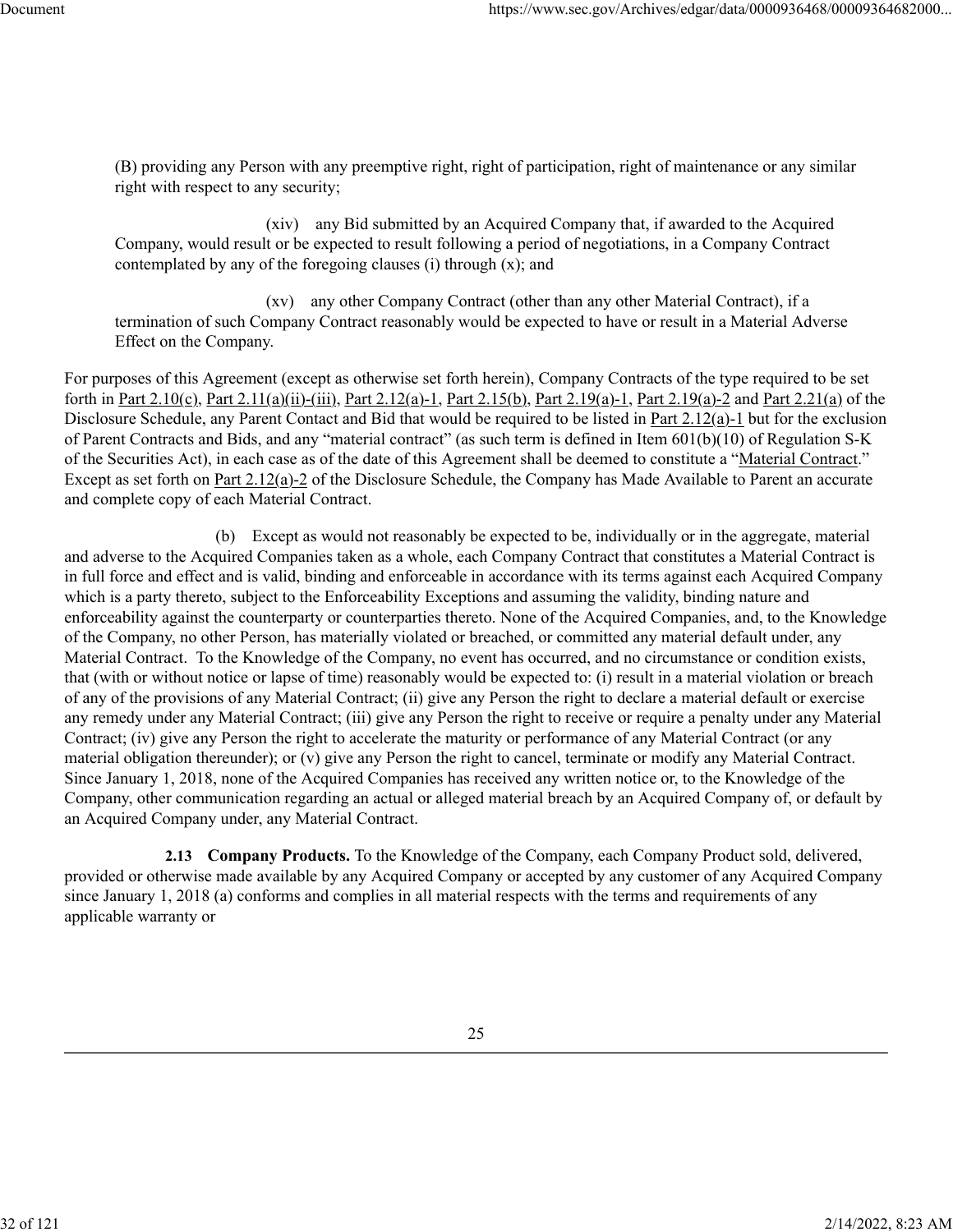other Contract terms and (b) is free of any material design defect, manufacturing or construction defect or other defect or deficiency at the time it was sold, delivered, provided or otherwise made available, in each case except for any such nonconformities, non-compliance, defects or deficiencies that would either (i) individually, not reasonably be expected to result in liabilities in excess of \$1,000,000; or (ii) in the aggregate, not reasonably be expected to result in liabilities in excess of \$10,000,000. Notwithstanding anything to the contrary contained in this Section 2.13, the Company makes no representations or warranties with respect to any Parent Contracts and Bids in this Section 2.13.

## **2.14 Major Customers and Suppliers.**

(a) Part 2.14(a) of the Disclosure Schedule sets forth an accurate and complete list of each customer who was one of the five largest sources of revenues for the Acquired Companies for each of 2019 and 2020, based on amounts paid or payable as of the date of this Agreement (each, a "Major Customer"). No Acquired Company has any pending material dispute with any Major Customer. Since January 1, 2018 no Acquired Company has received any written notice or, to the Knowledge of the Company, other communication from any Major Customer to the effect that such Major Customer likely will not continue as a customer of any of the Acquired Companies or to the effect that such Major Customer intends to terminate or materially modify any existing Contract with any of the Acquired Companies in any manner materially adverse to any Acquired Company, including by materially reducing the scale of the business conducted with, any of the Acquired Companies. To the Knowledge of the Company, the Acquired Companies have satisfied all material commitments, as and when such material commitments have been required to be satisfied, under each Contract with a Major Customer with respect to Company Products, including commitments relating to delivery schedules and product performance.

(b) Part 2.14(b) of the Disclosure Schedule sets forth an accurate and complete list of each supplier who was one of the 10 largest suppliers of the Acquired Companies for each of 2019 and 2020, based on amounts paid or payable to such suppliers as of the date of this Agreement (each a "Major Supplier"). No Acquired Company has any pending material dispute with any Major Supplier. Since January 1, 2018, no Acquired Company has received any written notice or, to the Knowledge of the Company, other communication from any Major Supplier to the effect that such Major Supplier will likely not continue as a supplier of any of the Acquired Companies or to the effect that such Major Supplier intends to terminate or materially modify any existing Contract with any of the Acquired Companies in any manner materially adverse to any Acquired Company, including by materially reducing the scale of the business conducted with, any of the Acquired Companies.

(c) Notwithstanding anything to the contrary contained in this Section 2.14, the Company makes no representations or warranties with respect to any Parent Contracts and Bids in this Section 2.14.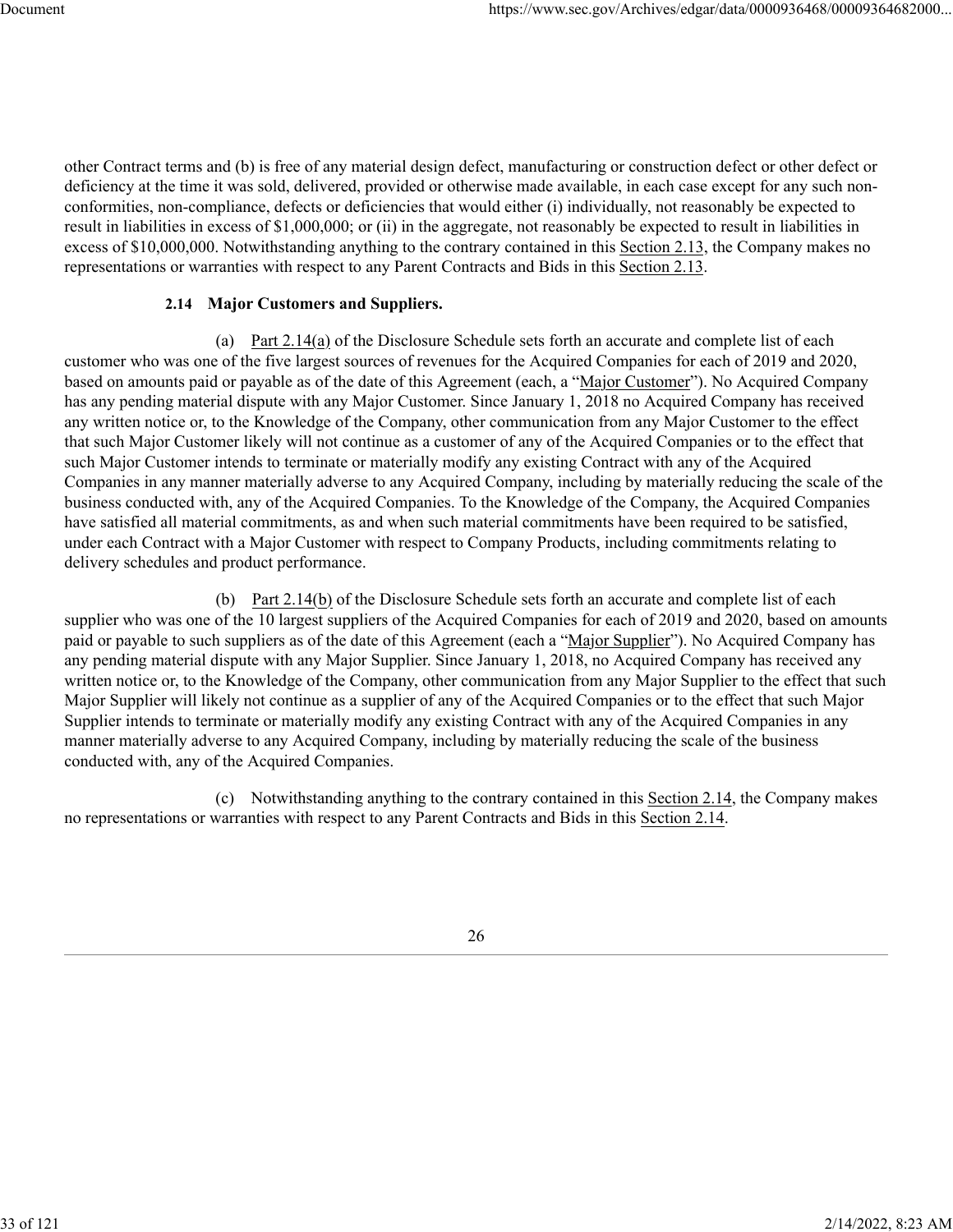# **2.15 Liabilities; Indebtedness.**

(a) As of the date hereof, none of the Acquired Companies has any Liability that would be required to be recorded as a liability on a balance sheet prepared in accordance with GAAP (or required to be disclosed in the footnotes thereto under GAAP), except for: (i) Liabilities reflected, reserved against or otherwise included or disclosed in the Company Balance Sheet or the notes thereto; (ii) Liabilities that have been incurred by the Acquired Companies since the date of the Company Balance Sheet in the ordinary course of business and consistent with past practices; (iii) Liabilities for performance of obligations of the Acquired Companies not yet due under Company Contracts; (iv) Liabilities described and in the amounts stated in Part 2.15(a) of the Disclosure Schedule; (v) Liabilities incurred in connection with the Contemplated Transactions and (vi) other Liabilities that, individually or in the aggregate, are not material and adverse to the Acquired Companies taken as a whole.

(b) Part  $2.15(b)$  of the Disclosure Schedule lists all indebtedness of the Acquired Companies for borrowed money outstanding as of the date of this Agreement in excess of \$250,000,000 in the aggregate (other than any such indebtedness owed to another Acquired Company).

## **2.16 Compliance with Laws**.

(a) Each of the Acquired Companies is, and at all times since January 1, 2018 has been, in compliance with all applicable Laws, except as would not, individually or in the aggregate, reasonably be expected to be material to the Acquired Companies, taken as a whole. Since January 1, 2018, none of the Acquired Companies has received any written notice or, to the Knowledge of the Company, other communication from any Governmental Authority or other Person regarding any actual or alleged violation of, or failure to comply with, any applicable Law, except for such actual or alleged violations or failures to comply as would not reasonably be expected to be, individually or in the aggregate, material to the Acquired Companies taken as a whole. Notwithstanding anything to the contrary contained in this Section 2.16(a), the Company makes no representations or warranties in this Section 2.16(a) with respect to any applicable Laws pertaining to Government Contracts or Government Bids.

(b) None of the Acquired Companies, and no director or officer or other employee acting on behalf of an Acquired Company or, to the Knowledge of the Company, agent or third party acting on behalf of any of the Acquired Companies, has directly or indirectly: (i) used any funds for any unlawful contribution, gift, entertainment or other unlawful expense relating to political activity; (ii) made, offered, or authorized any unlawful payment to any foreign or domestic government official or employee or to any foreign or domestic political party or campaign or violated any provision of any applicable anti-corruption or anti-bribery Law, including the Foreign Corrupt Practices Act of 1977, as amended, and the United Kingdom Bribery Act of 2010 and any other comparable law of a jurisdiction outside the United States; or (iii) made, offered or authorized any bribe, rebate, payoff, influence payment, kickback or other similar unlawful payment. For purposes of this Section 2.16(b), an "unlawful payment" shall include any transfer of funds or any other thing of value, such as a gift, transportation or entertainment, which transfer is contrary to any applicable Law, including any payment to a third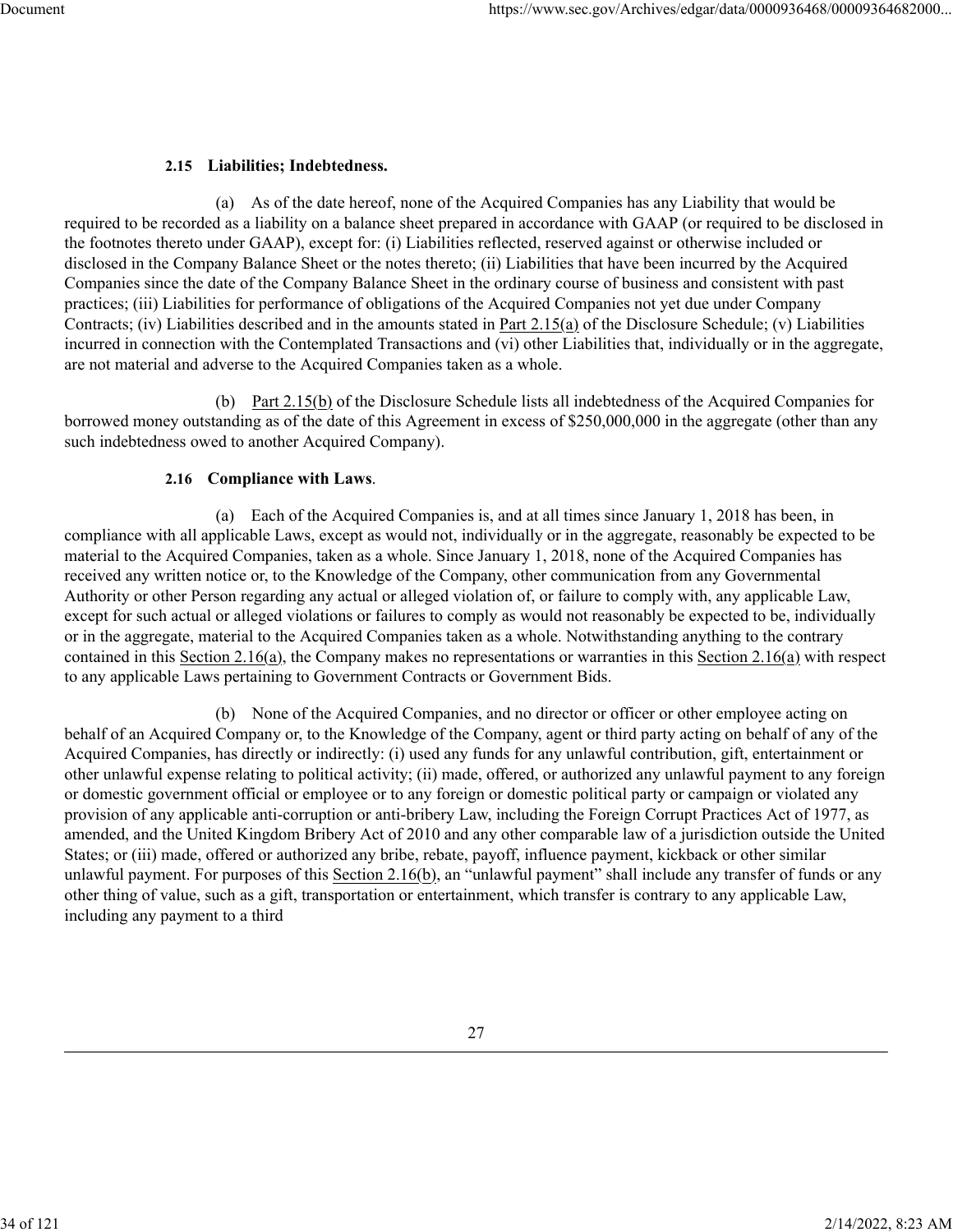party all or part of the proceeds of which is used for a corrupt payment. Since January 1, 2015, none of the Acquired Companies or any other Entity under their control has been charged, prosecuted or, to the Knowledge of the Company, investigated, for any violation of any applicable Law in respect of the matters contemplated by this Section 2.16(b). Since January 1, 2015, none of the Acquired Companies or any Entity under their control has disclosed to any Governmental Authority information that establishes or indicates that an Acquired Company violated or would reasonably be expected to have violated any applicable Law in respect of the matters contemplated by this Section 2.16(b), and to the Knowledge of the Company, no circumstances exist that would reasonably be expected to give rise to such a violation in the future.

(c) Since January 1, 2015, each of the Acquired Companies and, to the Knowledge of the Company, each Entity under their control (i) has been and is in compliance in all material respects with all U.S. Export and Import Laws and all applicable Foreign Export and Import Laws; and (ii) has complied in all material respects with, all of its licenses, registrations and other authorizations for export, re-export, deemed export or re-export, transfer or import required in accordance with U.S. Export and Import Laws and Foreign Export and Import Laws for the conduct of its business. Since January 1, 2015, none of the Acquired Companies has been cited or fined for a material failure to comply with any U.S. Export and Import Law or Foreign Export and Import Law, and no economic sanctions-related, export-related or import-related Legal Proceeding, investigation or inquiry is, or has been pending or, to the Knowledge of the Company, threatened against any Acquired Company or any officer or director of any Acquired Company (in his or her capacity as an officer or director of any Acquired Company) by or before (or, in the case of a threatened matter, that would come before) any Governmental Authority.

(d) Since January 1, 2015 (except where otherwise expressly indicated below), none of the Acquired Companies nor, to the Knowledge of the Company, any Entity under their control or any of their respective directors, officers, employees or agent acting on behalf of any Acquired Company (i) is or has been a Person with whom transactions are prohibited or limited under any U.S. Export and Import Law or Foreign Export and Import Law, including those administered by OFAC, the Bureau of Industry and Security of the U.S. Department of Commerce, the U.S. Department of State, the United Nations Security Council, the European Union, Her Majesty's Treasury or any other similar Governmental Authority; (ii) has violated or made a disclosure (voluntary or otherwise) to a responsible Governmental Authority regarding compliance with any U.S. Export and Import Law or Foreign Export and Import Law; (iii) has engaged in any transaction or otherwise dealt directly or indirectly with the Crimea Region of Ukraine/Russia since December 19, 2014, or with Cuba, Iran, North Korea, Sudan or Syria since October 5, 2015 with respect to any goods, software or services, or any other country against which the U.S. maintains an arms embargo if the proposal or transaction involved goods, software, services or technology controlled by ITAR; or (iv) has employed or is currently employing at any of its facilities a foreign person within the meaning of the ITAR who is a national of Cuba, Iran, North Korea, Sudan or Syria, or a person ordinarily resident in the Crimea region of Ukraine/Russia.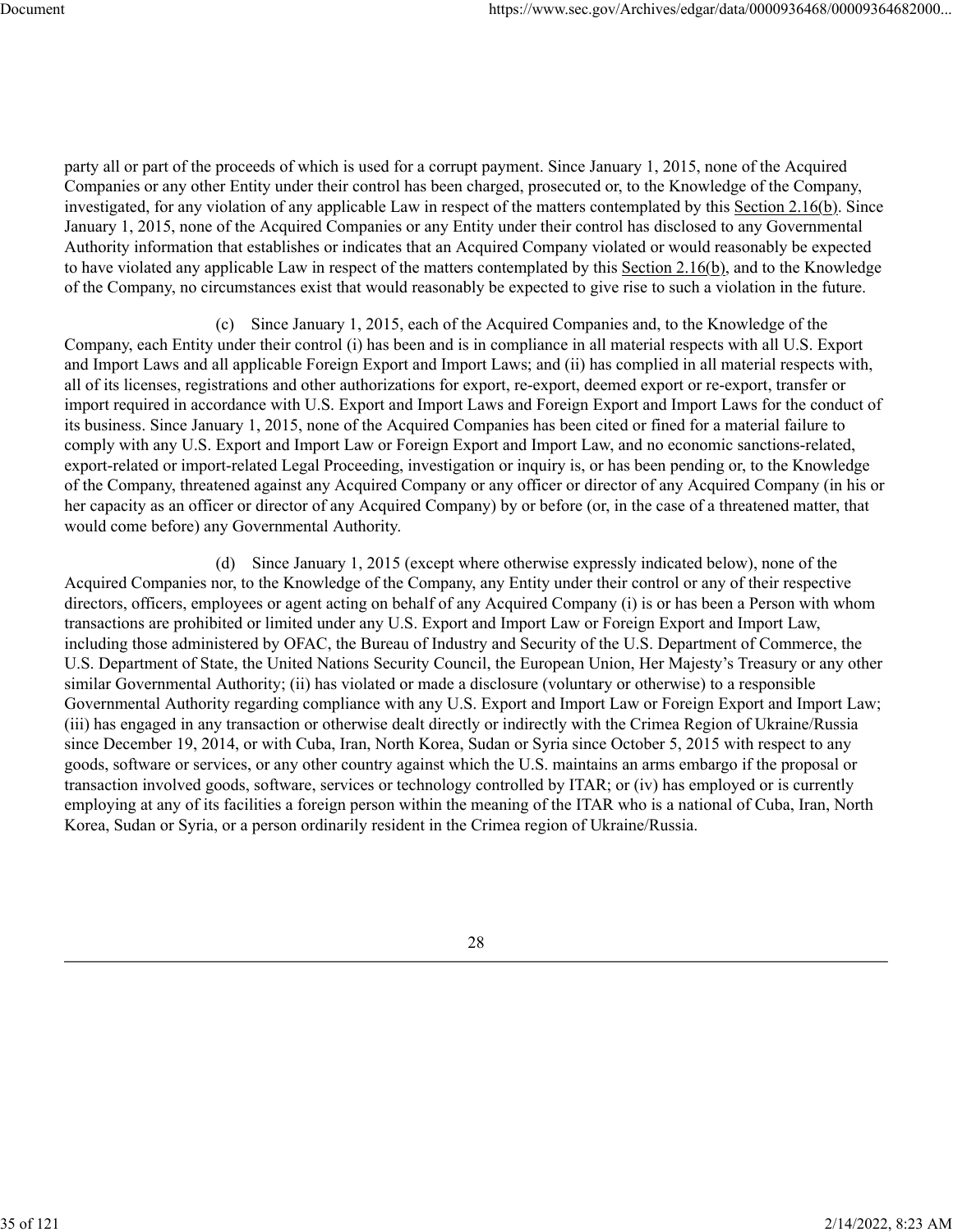## **2.17 Governmental Authorizations.**

(a) Except as would not reasonably be expected to be, individually or in the aggregate, material to the Acquired Companies taken as a whole: (i) the Acquired Companies hold, and since January 1, 2018 have held, all Governmental Authorizations, and have made all filings required under applicable Laws, necessary to enable the Acquired Companies to conduct their respective businesses in the manner in which such businesses are currently being conducted; (ii) all such Governmental Authorizations are valid and in full force and effect or expired at a time when such Governmental Authorizations no longer were required and (iii) each Acquired Company is, and since January 1, 2018 has been, in compliance with the terms and requirements of such Governmental Authorizations. Since January 1, 2018, none of the Acquired Companies has received any written notice or, to the Knowledge of the Company, other communication from any Governmental Authority regarding (i) any actual or alleged material violation of or material failure to comply with any term or requirement of any material Governmental Authorization or (ii) any actual or threatened revocation, withdrawal, suspension, cancellation or termination of any material Governmental Authorization.

(b) Part 2.17(b) of the Disclosure Schedule describes the material terms of each material grant, incentive, tax reduction or deferral arrangement or subsidy provided or made available to or for the benefit of any of the Acquired Companies by any Governmental Authority or otherwise, which is in effect as of the date of this Agreement. Each of the Acquired Companies is in compliance in all material respects with all of the terms and requirements of each grant, incentive, tax reduction or deferral arrangement or subsidy identified or required to be identified in Part 2.17(b) of the Disclosure Schedule, except where the failure to be in compliance would not reasonably be expected to be, individually or in the aggregate, material to the Acquired Companies, taken as a whole. Neither the execution, delivery or performance of this Agreement nor the consummation of the Merger or any of the other Contemplated Transactions will (with or without notice or lapse of time) give any Person the right to revoke, withdraw, suspend, cancel, terminate or modify any grant, incentive, tax reduction or deferral arrangement or subsidy identified or required to be identified in Part 2.17(b) of the Disclosure Schedule.

## **2.18 Tax Matters**.

(a) Except as would not be material and adverse to the Acquired Companies taken as a whole: (i) each of the Tax Returns filed, or required to be filed, by or on behalf of any Acquired Company with any Governmental Authority with respect to any taxable period ending on or before the Closing Date (A) has been or will be filed on or before the applicable due date (taking into account any available extensions of such due date) and (B) has been, or will be when filed, accurate and complete and in compliance with all applicable Laws; (ii) each of the Acquired Companies has timely paid all Taxes required to be paid by it; (iii) each of the Acquired Companies has withheld from each payment or deemed payment made to any Company Associate or to its past or present suppliers, creditors, stockholders or other third parties all Taxes and other deductions required to be withheld and has, within the time and in the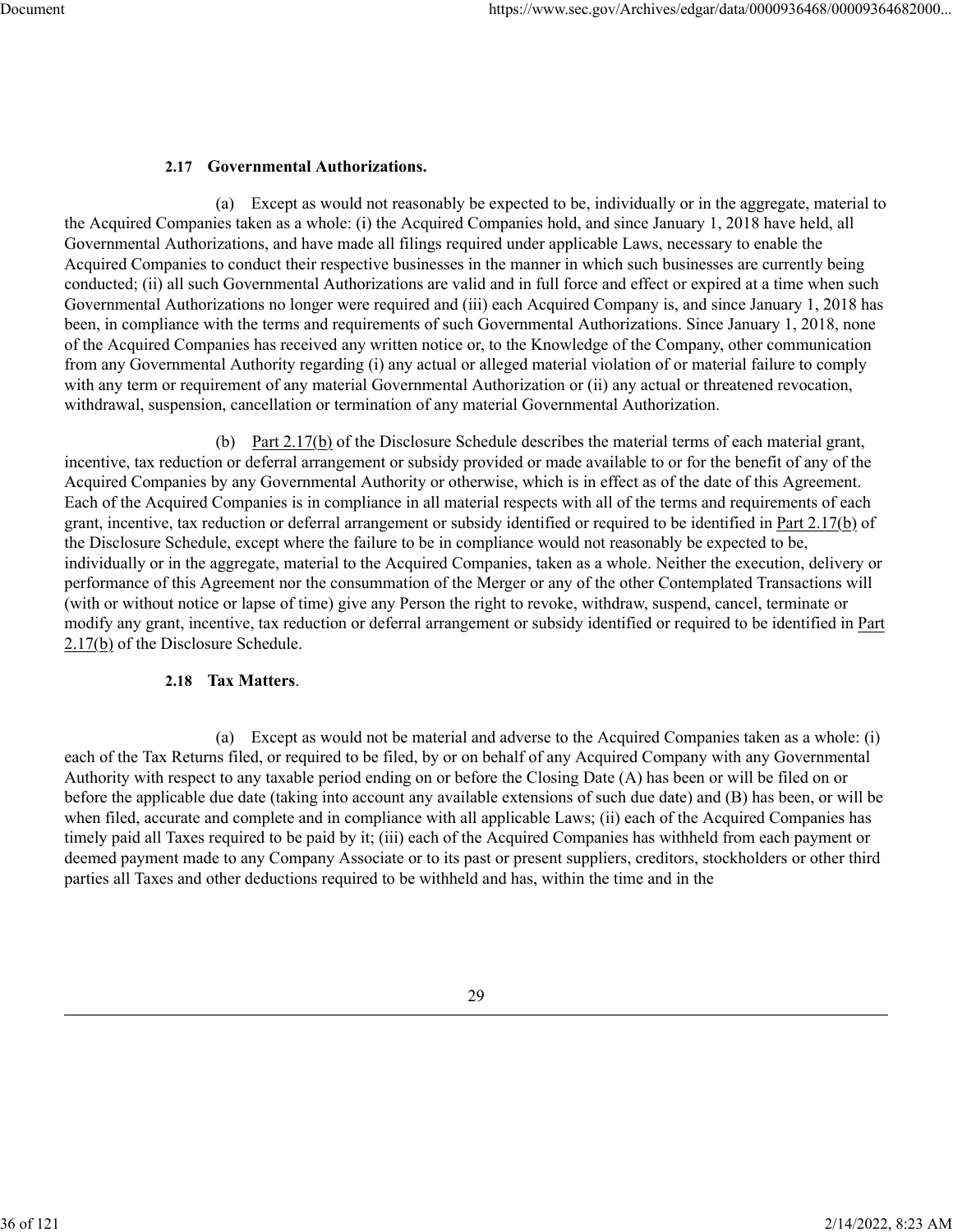manner required by applicable Law, paid such withheld amounts to the proper Governmental Authority and complied with all related reporting and record retention requirements; and (iv) there are no Encumbrances for Taxes upon any of the assets of any of the Acquired Companies except for Permitted Encumbrances.

(b) The Company Balance Sheet fully accrues all actual and contingent Liabilities of the Acquired Companies for Taxes in accordance with GAAP (in addition to any reserve for deferred Taxes to reflect timing differences between book and Tax items).

(c) There is no currently effective agreement extending or waiving the period of assessment or collection for any material Tax. The relevant statute of limitations is closed with respect to all material Tax Returns of each of the Acquired Companies for all taxable years through December 31, 2016.

(d) No audit, claim or Legal Proceeding with respect to material Taxes or Tax Returns of any Acquired Company is pending or has been threatened in writing against or with respect to any Acquired Company in respect of any Tax, and no deficiency for any material amount of Tax has been asserted or assessed in writing by a Governmental Authority against any Acquired Company that has not been completely settled, paid or withdrawn.

(e) No claim has ever been made in writing by any Governmental Authority in a jurisdiction where an Acquired Company does not file a Tax Return that it is or may be subject to taxation by that jurisdiction.

(f) No Acquired Company has constituted either a "distributing corporation" or a "controlled corporation" within the meaning of Section 355(a)(1)(A) of the Code in connection with a distribution of stock intended to qualify for tax-free treatment under Section 355 of the Code.

(g) In the five (5) years prior to the date hereof, no Acquired Company (i) has been a member of an "affiliated group" as defined in Section 1504(a) of the Code (or similar state, local or foreign filing group) other than a group consisting solely of the Company and one or more of its Subsidiaries, or (ii) has any material Liability for the Taxes of any Person other than an Acquired Company under Treasury Regulation Section 1.1502-6 (or any similar provision of state, local or foreign Law, including any arrangement for group or consortium relief or similar arrangement), or as a transferee or successor, or by Contract.

(h) None of the Acquired Companies is, or has ever been, a party to or bound by any Tax indemnity agreement, Tax sharing agreement, Tax allocation agreement or similar Contract (except for an agreement solely between two or more Acquired Companies or entered into in the ordinary course of business and not primarily related to the allocation or sharing of Taxes).

(i) Each of the Acquired Companies has at all times complied in all material respects with Section 482 of the Code and any similar provision of foreign Tax Law.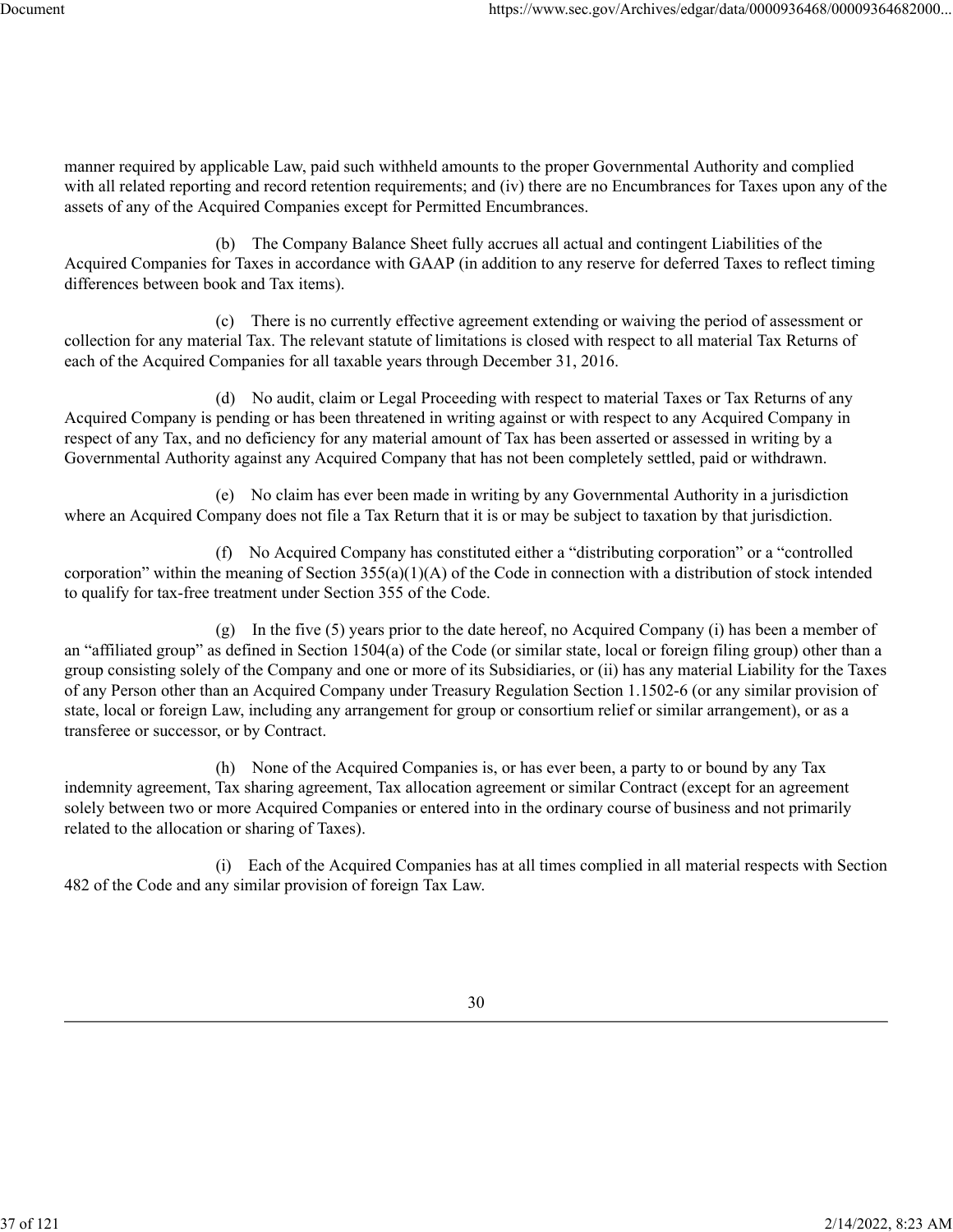(j) Except as set forth in Part 2.18(j) of the Disclosure Schedule, no Acquired Company has participated in, or is currently participating in, a "listed transaction" or a "reportable transaction" within the meaning of Treasury Regulation Section 1.6011-4(b)(2) or a similar transaction under any corresponding or similar applicable Law.

(k) None of the Acquired Companies will be required to include any material items of income in, or exclude any material items of deduction from, taxable income for a taxable period ending after the Closing as a result of: (i) any change in accounting method pursuant to Section 481 of the Code (or any comparable provision under state, local or foreign applicable Tax Laws) as a result of transactions or events occurring, or accounting methods employed, prior to the Closing; (ii) deferred intercompany gain described in the Treasury Regulations under Section 1502 of the Code (or any similar provision of state, local or foreign applicable Tax Laws) arising from any transaction that occurred prior to the Closing; (iii) any installment sale or open transaction that occurred prior to the Closing; (iv) any prepaid amount received prior to the Closing; or (v) any election under Section 108(i) or Section 965(h) of the Code made prior to the Closing.

(l) No Acquired Company has been a "United States real property holding corporation" within the meaning of Section 897(c)(2) of the Code during the applicable period specified in Section 897(c)(1)(A)(ii) of the Code.

(m) Except as set forth in Part 2.18(m) of the Disclosure Schedule, no Acquired Company has elected to defer the payment of any "applicable employment taxes" pursuant to Section 2302 of the CARES Act. No Acquired Company has claimed any "employee retention credit" pursuant to Section 2301 of the CARES Act.

## **2.19 Employee and Labor Matters; Benefit Plans.**

(a) Except as set forth in Part 2.19(a)-1 of the Disclosure Schedule, none of the Acquired Companies is or since January 1, 2018 has been a party to, subject to, or under any obligation to bargain for, any Collective Bargaining Agreement, and there are no labor organizations representing or purporting to represent any Company Associate, nor does any Union hold bargaining rights with respect to any Company Associate by way of certification, interim certification, voluntary recognition or succession rights, or has applied or, to the Knowledge of the Company, threatened in writing to apply to be certified as the bargaining agent of any Company Associate. There are no organizing, election, certification petitions or campaigns pending or, to the Knowledge of the Company, threatened in writing by or on behalf of any Union with respect to any Company Associate. Except as set forth in Part 2.19(a)-1 or Part 2.19(a)-2 of the Disclosure Schedule, no Acquired Company has agreed to recognize any Union, nor has any Union been certified as the exclusive bargaining representative of any Company Associate. Except as Made Available to Parent, there is no Union that, pursuant to any applicable Law, must be notified, consulted or with which negotiations need to be conducted in connection with any of the Contemplated Transaction. Except as would not have a material and adverse effect on the Acquired Companies, taken as a whole, since January 1, 2018, no Acquired Company has been the subject of a slowdown, strike, picketing, boycott, group work stoppage,

38 of 121 2/14/2022, 8:23 AM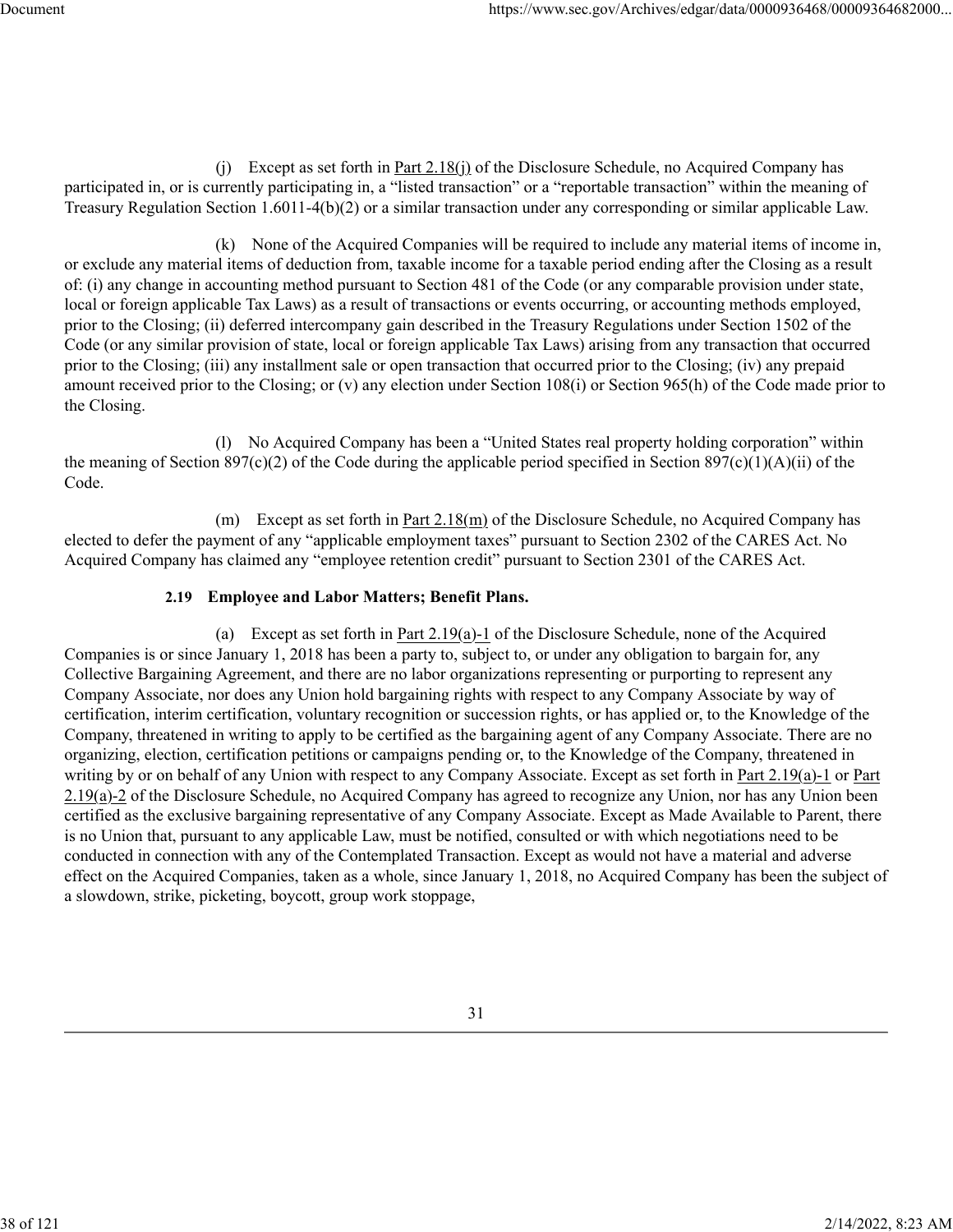labor dispute, attempt to organize or Union organizing activity, or any similar activity or dispute, affecting any of the Acquired Companies or any of their employees.

(b) Except as would not have a material and adverse effect on the Acquired Companies taken as a whole, each Company Associate that currently renders or has rendered services to any of the Acquired Companies that is classified as a Contract Worker or other nonemployee status or as an exempt employee, is properly characterized as such for all purposes.

(c) Except as would not have a material and adverse effect on the Acquired Companies taken as a whole, no Contract Worker is eligible to participate in any Company Employee Plan.

(d) Except as would not have a material and adverse effect on the Acquired Companies taken as a whole, to the Knowledge of the Company, since January 1, 2018 no Person has claimed or has reason to claim that any Company Associate: (i) is in violation of any term of any employment Contract, patent disclosure agreement, noncompetition agreement, non-solicitation agreement, nondisclosure agreement, any other restrictive covenant with such Person; (ii) has disclosed or utilized any trade secret or proprietary information or documentation of such Person; or (iii) has interfered in the employment relationship between such Person and any of its present or former employees. Except as would not have a material and adverse effect on the Acquired Companies taken as a whole, to the Knowledge of the Company, no Company Associate has used or proposed to use any trade secret, information or documentation confidential or proprietary to any former employer or other Person for whom such individual performed services or violated any confidential relationship with any Person in connection with the development, manufacture or sale of any product or proposed product, or the development or sale of any service or proposed service, of any Acquired Company.

(e) Except as would not have a material and adverse effect on the Acquired Companies taken as a whole, each Acquired Company is, and since January 1, 2018 has been, in compliance in all respects with all applicable Laws respecting labor and employment, including hiring practices, employment practices, terms and conditions of employment, wages, hours or other labor-related matters, including applicable Laws relating to discrimination, equal pay, wages and hours, overtime, business expense reimbursements, labor relations, leaves of absence, paid sick leave laws, work breaks, classification of employees (including exempt and independent contractor status), occupational health and safety, immigration, privacy, fair credit reporting, harassment, retaliation, disability rights and benefits, reasonable accommodation, equal employment, fair employment practices, immigration, wrongful discharge or violation of personal rights including the Worker Adjustment and Retraining Notification Act (and any similar foreign, provincial, state or local statute or regulation) (the "WARN Act"). Since January 1, 2019, none of the Acquired Companies has effectuated a "plant closing" or "mass layoff" as those terms are used in the WARN Act and similar laws or has become subject to any obligation under any applicable Law or otherwise to notify or consult with, prior to or after the Effective Time, any Governmental Authority or other Person with respect to the impact of the Contemplated Transactions. None of the Acquired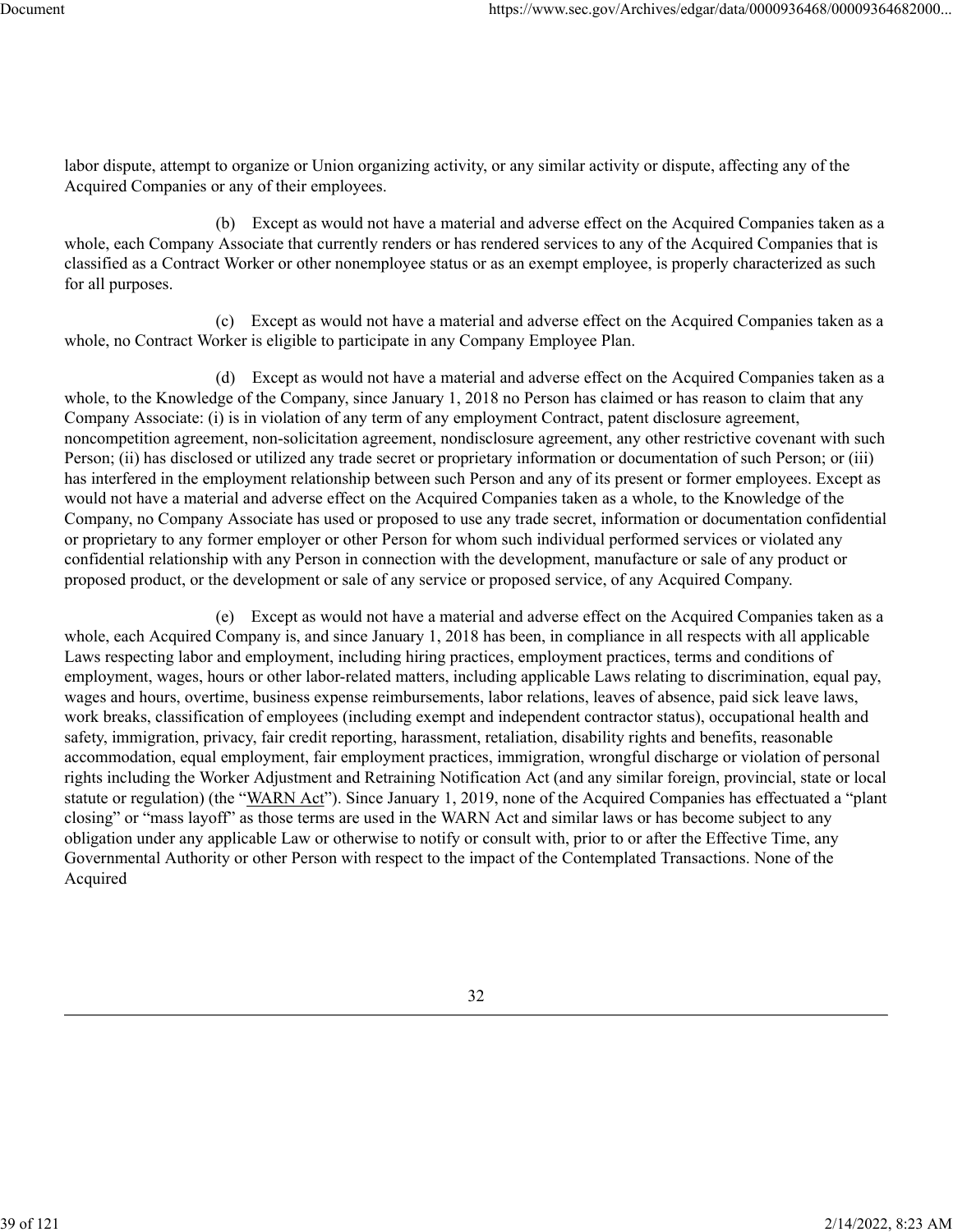Companies is a party to any Contract that restricts any Acquired Company from relocating, consolidating, merging or closing, in whole or in part, any portion of the business of such Acquired Company. Except as would not have a material and adverse effect on the Acquired Companies taken as a whole, each of the Acquired Companies has properly accrued in the ordinary course of business and in accordance with GAAP, and has timely made all payments for, all wages, overtime, salaries, commissions, bonuses, fees and other compensation, together with any related Taxes and any payment to any trust or other fund governed by or maintained by or on behalf of any Governmental Authority with respect to unemployment compensation benefits, worker's compensation, social security or other benefits or obligations (other than routine payments to be made in the ordinary course of business consistent with past practice), for any services performed, directly or indirectly, for any Acquired Company.

(f) No formal allegation, complaint, charge or claim of sexual harassment, sexual assault, sexual misconduct, gender discrimination or similar behavior has been made since January 1, 2018 against any Person who is or was a member of the board of directors, officer or direct report of an officer of any Acquired Company (a "Sexual Misconduct Allegation"), where "formal" refers to an allegation, complaint, charge or claim made through the Company's Ethics Hotline or to a Human Resources employee designated to take complaints in his or her official capacity or to any of the individuals listed in the definition of Knowledge. No Acquired Company has entered into any settlement agreement, tolling agreement, non-disparagement agreement, confidentiality agreement or non-disclosure agreement, or any Contract or provision similar to any of the foregoing, relating directly or indirectly to any Sexual Misconduct Allegation.

(g) The Acquired Companies have used commercially reasonable efforts to adhere to applicable guidance from applicable Governmental Authorities such as the U.S. Centers for Disease Control and Prevention and the federal Occupational Safety and Health Administration relating to COVID-19.

(h) The Acquired Companies are and have, since January 1, 2018, been in compliance in all material respects with Executive Order No. 11246 ("E.O. 11246"), Section 503 of the Rehabilitation Act ("Section 503") and the Vietnam Era Veterans' Readjustment Assistance Act ("VEVRAA"), including all implementing regulations. The Acquired Companies maintain and comply with affirmative action plans in compliance with E.O. 11246, Section 503 and VEVRAA, including all implementing regulations, where required to do so by applicable Laws.

(i) No Acquired Company or any of its directors or officers, or any management level employees, is under administrative, civil or criminal (i) indictment or audit or (ii) to the Knowledge of the Company, investigation, in each case by any Governmental Authority relating to labor or employment matters at an Acquired Company that reasonably could be expected to result in a notice of material violation, material finding of reasonable cause, or similar material adverse finding.

(j) Part  $2.19$ (j) of the Disclosure Schedule contains an accurate and complete list, as of the date of this Agreement, of each material Company Employee Plan. None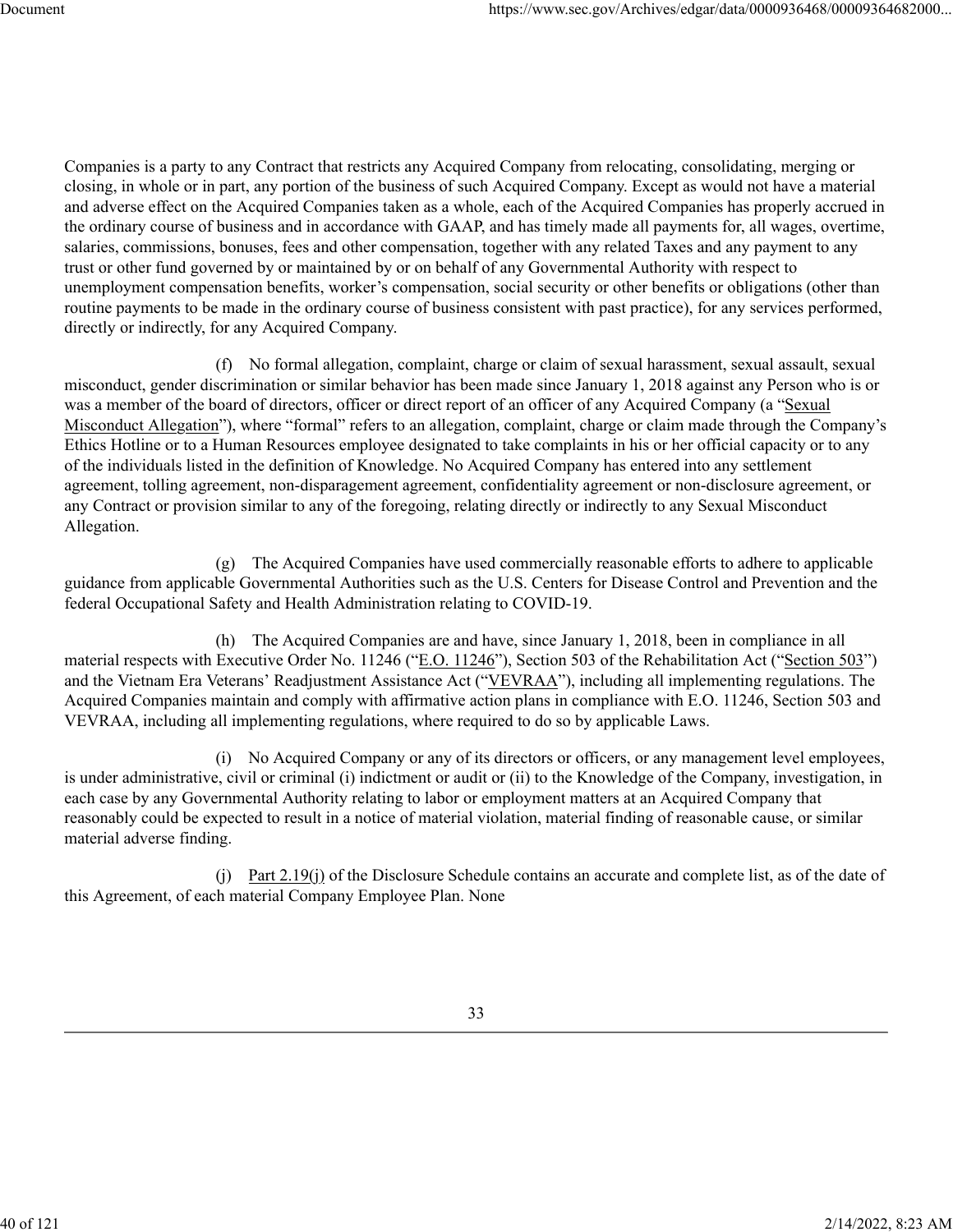of the Acquired Companies intends, and none of the Acquired Companies has committed, to establish or enter into any new arrangement that would constitute a material Company Employee Plan, or to materially modify any Company Employee Plan (except to conform any such Company Employee Plan to the requirements of any applicable Laws or as required by this Agreement). The Company has Made Available to Parent, in each case, to the extent applicable and as of the date of this Agreement: (i) accurate and complete copies of all documents setting forth the terms of each material Company Employee Plan including all amendments thereto and all related trust documents; (ii) the most recent summary plan description, together with summaries of the material modifications thereto, if any, required under ERISA with respect to each material Company Employee Plan; (iii) all trust agreements, insurance contracts and funding agreements, including all amendments thereto; (iv) all discrimination and compliance tests performed under the Code for the most recent plan year; (v) the most recent IRS determination or opinion letter issued with respect to each Company Employee Plan intended to be qualified under Section 401(a) of the Code; and (vi) all material, non-routine filings, notices, correspondence or other communications relating to any Company Employee Plan that was submitted to or received from the IRS, the Pension Benefit Guaranty Corporation, the DOL, the SEC, or any other Governmental Authority since January 1, 2018 to the date of this Agreement.

(k) Except as would not have a material and adverse effect on the Acquired Companies taken as a whole, since January 1, 2018, each Company Employee Plan has been established, maintained and operated in accordance with its terms and in compliance with all applicable Laws, including ERISA and the Code. Any Company Employee Plan intended to be qualified under Section 401(a) of the Code and each trust intended to be qualified under Section 501(a) of the Code has obtained a favorable determination letter (or opinion letter, if applicable) as to its qualified status under the Code and, to the Knowledge of the Company, nothing has occurred since the date of the most recent determination that reasonably would be expected to result in the loss of such qualification. Except as would not, individually or in the aggregate, reasonably be expected to be material and adverse to the Acquired Companies taken as a whole, no "prohibited transaction," within the meaning of Section 4975 of the Code or Sections 406 and 407 of ERISA, and not otherwise exempt under Section 408 of ERISA, has occurred with respect to any Company Employee Plan since January 1, 2018. Except as set forth on Part 2.19(k) of the Disclosure Schedule, there is no audit, inquiry or Legal Proceeding pending or, to the Knowledge of the Company, threatened in writing by the IRS, DOL, PBGC or any other Person with respect to any Company Employee Plan. Except as would not, individually or in the aggregate, reasonably be expected to be material and adverse to the Acquired Companies taken as a whole, none of the Acquired Companies or any ERISA Affiliate has incurred any penalty or Tax with respect to any Company Employee Plan under Section 502(i) of ERISA or Sections 4975 through 4980H of the Code since January 1, 2018. Each of the Acquired Companies and ERISA Affiliates have timely made all contributions and other payments required by and due under the terms of each Company Employee Plan, except as would not result in material Liability and, to the extent not yet due, such contributions and other payments have been adequately accrued in accordance with GAAP in the consolidated financial statements (including any related notes) contained or incorporated by reference in the Company SEC Reports. None of the Acquired Companies or any ERISA Affiliate sponsors, maintains,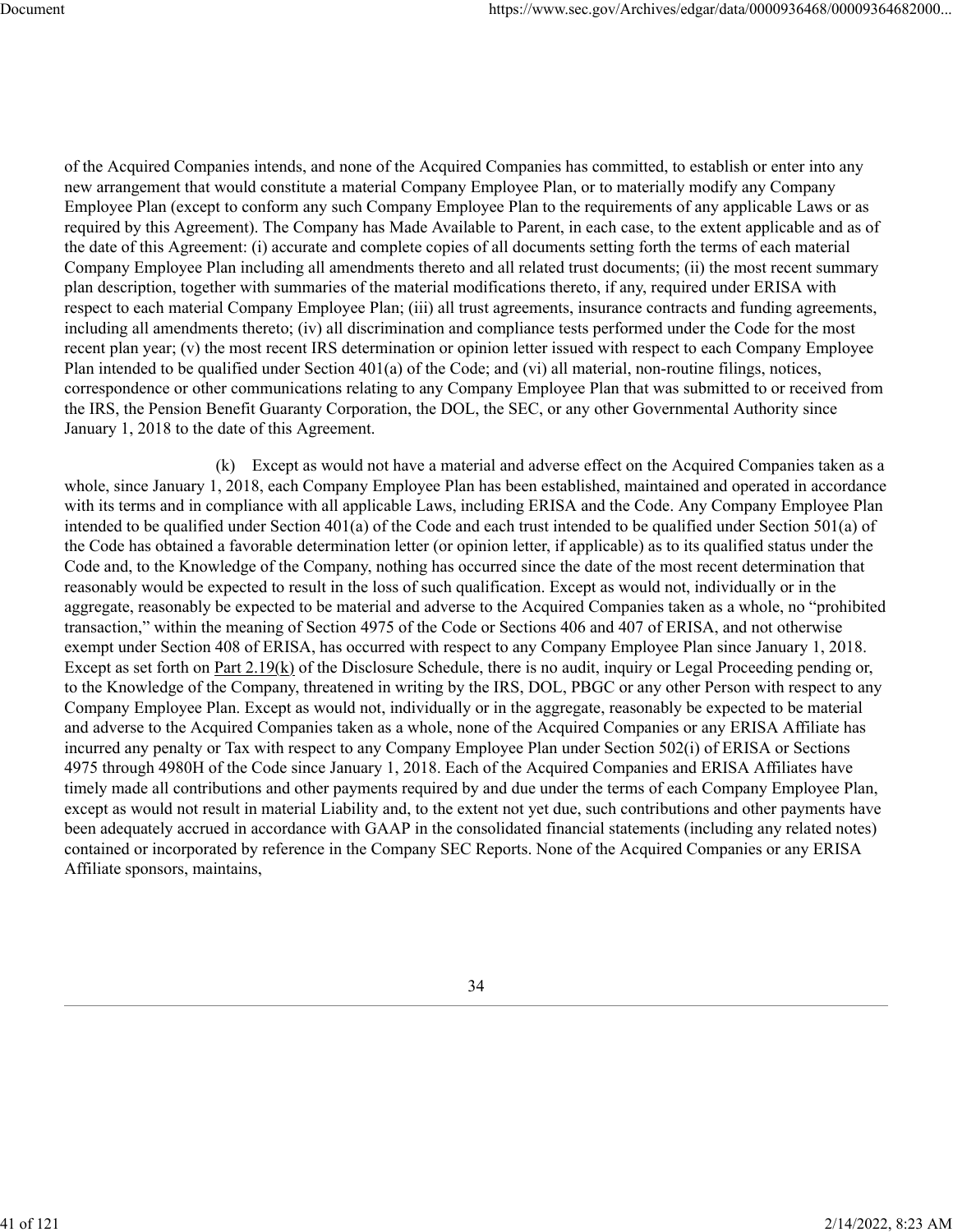participates in, or contributes to, or has an obligation to contribute to or has any Liability with respect to any Foreign Plan.

(1) Except as set forth on Part  $2.19(1)$  of the Disclosure Schedule, none of the Acquired Companies, and no ERISA Affiliate, has ever maintained, established, sponsored, participated in, or contributed to, or been obligated to contribute to or has any Liability in respect of, any: (i) Company Pension Plan subject to Title IV of ERISA or Section 412 of the Code; (ii) "multiemployer plan" within the meaning of Section (3)(37) of ERISA; (iii) plan described in Section 413(c) of the Code; or (iv) a "voluntary employee's beneficiary association" within the meaning of Section  $501(c)(9)$  of the Code. No material Liability under Title IV (other than any Liability for premiums due to the PBGC (which premiums have been paid when due)) has been incurred by the Acquired Companies or any ERISA Affiliate that has not been satisfied in full, and no condition exists that presents a material risk to the Acquired Companies or any ERISA Affiliate of incurring any such Liability. With respect to each Company Pension Plan that is subject to Title IV of ERISA as of the date hereof, there are no funding-based limitations (within the meaning of Section 436 of the Code) currently in effect. Since January 1, 2014 (or such shorter period provided hereafter), with respect to each Company Pension Plan that is subject to Title IV of ERISA as of the date hereof, (i) no proceeding has been initiated to terminate such plan under Section 4042 of ERISA, (ii) there has been no "reportable event" (as such term is defined in Section 4043(b) of ERISA) since January 1, 2018; (iii) no such plan has been required to file information pursuant to Section 4010 of ERISA for the current or most recently completed plan year; (iv) all required contributions to each such plan have been made in compliance with Section 412 and 430 of the Code and Section 302 and 303 of ERISA on or before the applicable due date; (v) no such plan has applied for or received a waiver of the minimum funding standards or an extension of any amortization period within the meaning of Section 412 of the Code or Sections 302 or 303 of ERISA; and (vi) all premiums payable and due pursuant to Section 4007 of ERISA have been timely paid.

(m) Except as set forth in Part 2.19(m) of the Disclosure Schedule, no Company Employee Plan provides (except at no cost to the Acquired Companies or any Affiliate of any Acquired Company), or reflects or represents any Liability of any of the Acquired Companies or any Affiliate of any Acquired Company to provide, posttermination or retiree life insurance, post-termination or retiree health benefits or other post-termination or retiree employee welfare benefits to any Person for any reason, except as may be required by COBRA or other applicable Laws at the recipient's sole premium expense. No Company Employee Plan provides or reflects or represents any Liability of any of the Acquired Companies or any Affiliate of any Acquired Company to provide, life insurance, health benefits or other welfare benefits to any member of the Company's Board of Directors for any reason, unless such director is also an employee of an Acquired Company.

(n) Except as set forth in Part  $2.19(n)-1$  of the Disclosure Schedule, and except as expressly required or provided by this Agreement, neither the execution of this Agreement nor the consummation of the Contemplated Transactions will (either alone or in combination with another event, whether contingent or otherwise): (i) result in any payment (whether of bonus, change in control, retention, severance pay or otherwise), acceleration,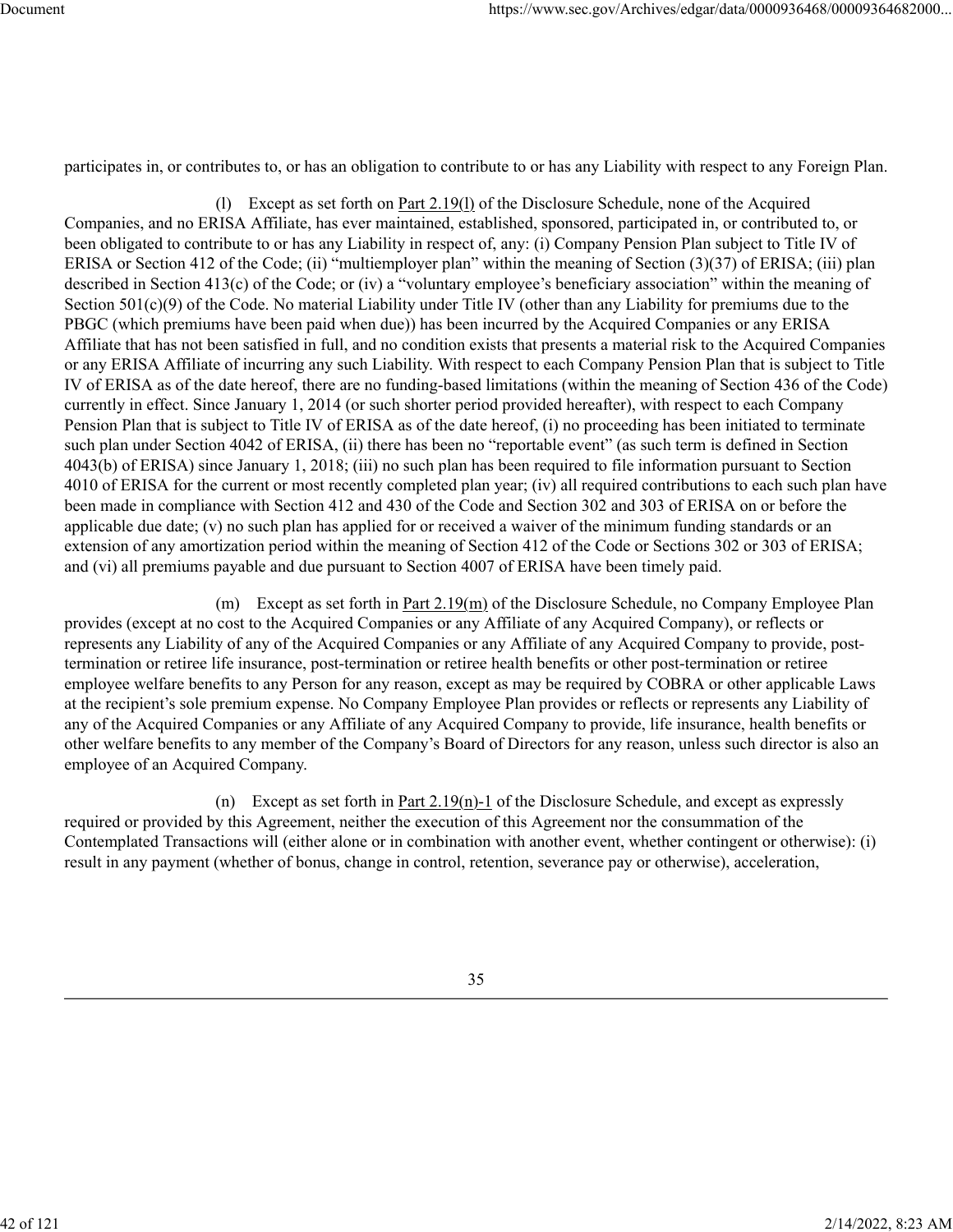forgiveness of Indebtedness, vesting, distribution, increase in benefits or obligation to fund benefits with respect to any Company Associate; or (ii) create any limitation or restriction on the right of any Acquired Company to merge, amend or terminate any Company Employee Plan or Company Employee Agreement. Without limiting the generality of the foregoing, except as set forth on Part 2.19(n)-2 of the Disclosure Schedule, no amount payable to any Company Associate as a result of the execution and delivery of this Agreement or the consummation of any of the Contemplated Transactions (either alone or in combination with any other event) would be an "excess parachute payment" within the meaning of Section 280G or would be nondeductible under Section 280G of the Code. No Acquired Company has any obligation to gross-up or otherwise reimburse or compensate any Company Associate for any Taxes incurred by such Company Associate under or pursuant to Section 409A, Section 4999, or otherwise.

## **2.20 Environmental Matters.**

(a) Except as set forth on Part 2.20(a) of the Disclosure Schedule, each of the Acquired Companies is, and since January 1, 2016 has been, in compliance in all material respects with, and is not subject to any material Liability under, any applicable Environmental Law, which compliance includes timely applying for, possessing, maintaining, and complying with the terms and conditions of all Environmental Authorizations. No notice or consent is required for any such Environmental Authorization to remain in full force and effect following consummation of the Contemplated Transactions.

(b) Except as set forth on Part 2.20(b) of the Disclosure Schedule or as would not reasonably be expected to result in material Liability under any applicable Environmental Law to any Acquired Company, (i) there has been no Release of Hazardous Substances at, on under or from (A) any real property currently owned, operated or leased by any Acquired Company or (B) to the Knowledge of the Company, at any real property formerly owned, operated or leased by the Acquired Company during its ownership, operation or tenancy, and (ii) since January 1, 2015 no Acquired Company has arranged, by contract, agreement or otherwise, for the transportation, treatment or disposal of Hazardous Substances at any location.

(c) Except as set forth on Part  $2.20(c)$  of the Disclosure Schedule, there are no Legal Proceedings pending, or, to the Knowledge of the Company, threatened in writing against any Acquired Company and since January 1, 2015 (or, to the Knowledge of the Company, earlier for matters that remain unresolved), none of the Acquired Companies has received any written notice, request for information from a Governmental Authority, demand, letter, citation, summons, complaint, penalty or claim, in each case of the foregoing, that alleges that any of the Acquired Companies is not in material compliance with, any Environmental Law, or that alleges or could reasonably be expected to result in material Liability under any Environmental Law or with respect to Hazardous Substances.

(d) The Acquired Companies have Made Available to Parent copies of all Phase I environmental reports prepared on behalf of any of the Acquired Companies in their possession or under their control since January 1, 2013 through the date of this Agreement that relate to the acquisition of any of the Acquired Companies.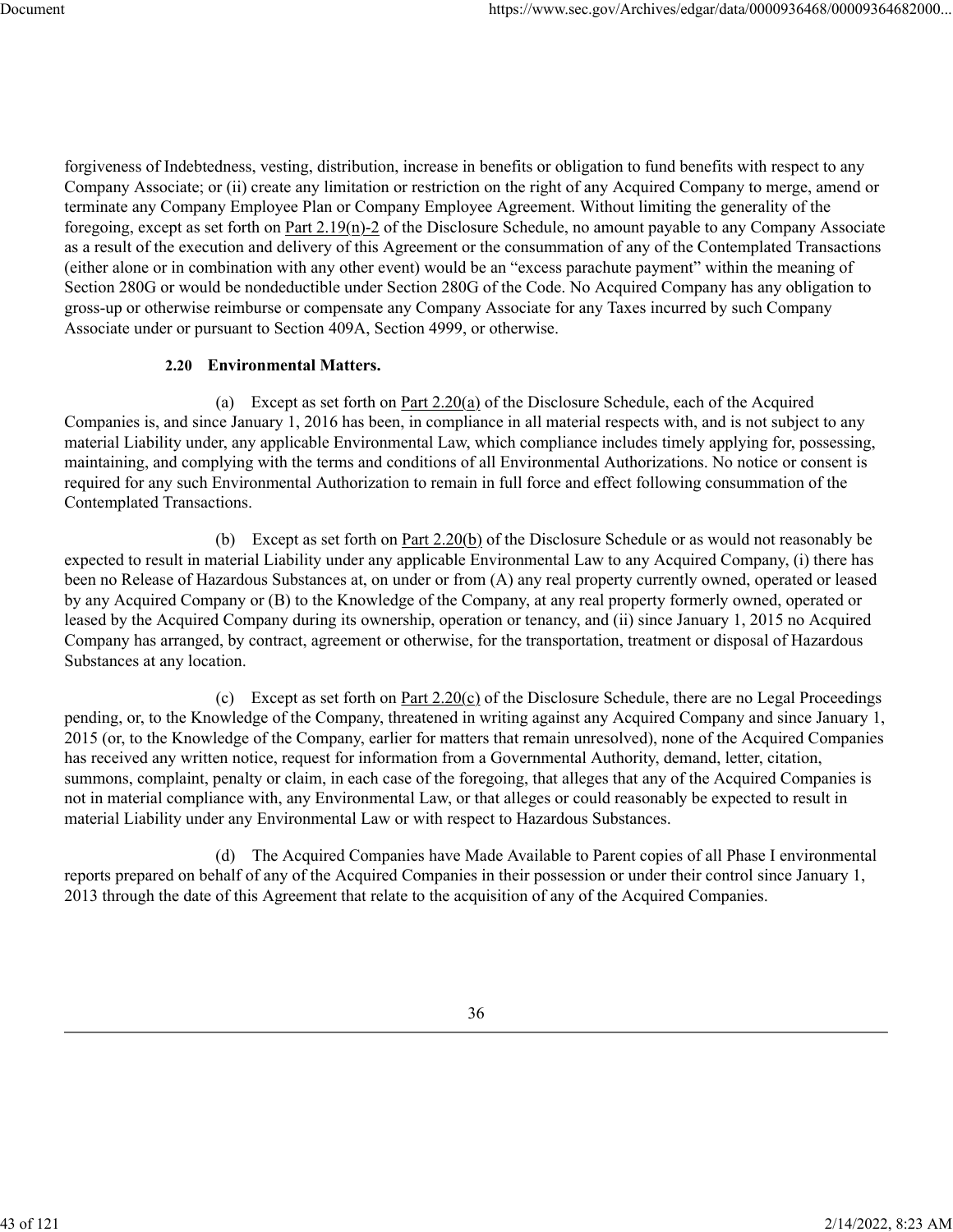# **2.21 Government Contracts.**

(a) Part  $2.21(a)$  of the Disclosure Schedule contains an accurate and complete list, as of the date of this Agreement, of (i) each Government Contract to which an Acquired Company is a party and for which the period of performance has not expired or terminated or for which final payment has not yet been received, in each case, accounting for revenues for the period from January 1, 2020 through September 30, 2020 in excess of \$10,500,000, (ii) each pending Government Bid that any Acquired Company has submitted with an aggregate contract value, if awarded to the Acquired Company, in excess of \$50,000,000 and (iii) each Government Contract to which an Acquired Company is a party accounting for revenues for the period from January 1, 2020 through September 30, 2020 in excess of \$10,500,000, and that requires the other contracting party's consent for a change in control or ownership of an Acquired Company, or permits the other contracting party to terminate or cancel a Government Contract upon a change in control or ownership of an Acquired Company. Notwithstanding anything to the contrary contained in this Section 2.21(a), the Company is not obligated to list any Parent Contracts and Bids in Part 2.21(a) of the Disclosure Schedule.

(b) As of the date of this Agreement, no Acquired Company has received written notice that any Government Contracts or Government Bids are the subject of bid or award protest Proceedings or that the counterparty to any such Government Contract intends to materially reduce future expenditures under or refrain from exercising any material options under such Government Contracts.

(c) Except as set forth on Part 2.21(c) of the Disclosure Schedule, to the Knowledge of the Company: (i) each Acquired Company has complied in all material respects with all applicable Laws pertaining to all Government Contracts or Government Bids (and in any certificate, statement, list, schedule, or other documents submitted or furnished to a Governmental Authority in connection with the foregoing), including the FAR; the Defense Federal Acquisition Regulation Supplement ("DFARS"); Cost Accounting Standards; the Service Contract Act of 1963 (including requirements for paying applicable Service Contract Act wage rate and fringe benefit rates); the Truth in Negotiations Act; and the Anti-Kickback Act, where and as applicable to each Government Contract or Government Bid; (ii) no Acquired Company has received any written notice from a Governmental Authority regarding any alleged violation by the Company of the Civil False Claims Act, Procurement Integrity Act, Anti-Kickback Act, Truth in Negotiations Act, Buy American Act, Trade Agreements Act, Service Contract Act, or labor category qualification and billing contract requirements that reasonably could be expected to be material and adverse to the Acquired Companies taken as a whole; (iii) each Acquired Company is in compliance in all material respects with all national security requirements, including NISPOM and the data security, cybersecurity, and physical security systems and procedures required by its Government Contracts, including the National Institute of Standard and Technology Special Publication 800-171 (Protecting Controlled Unclassified Information in Nonfederal Information Systems and Organizations), DFARS 252.204-7008 (Compliance with Safeguarding Covered Defense Information Controls (Oct 2016)), DFARS 252.204-7012 (Safeguarding Covered Defense Information and Cyber Incident Reporting (Oct 2016)), and with the information security requirements of FAR 52.204-21 (Basic Safeguarding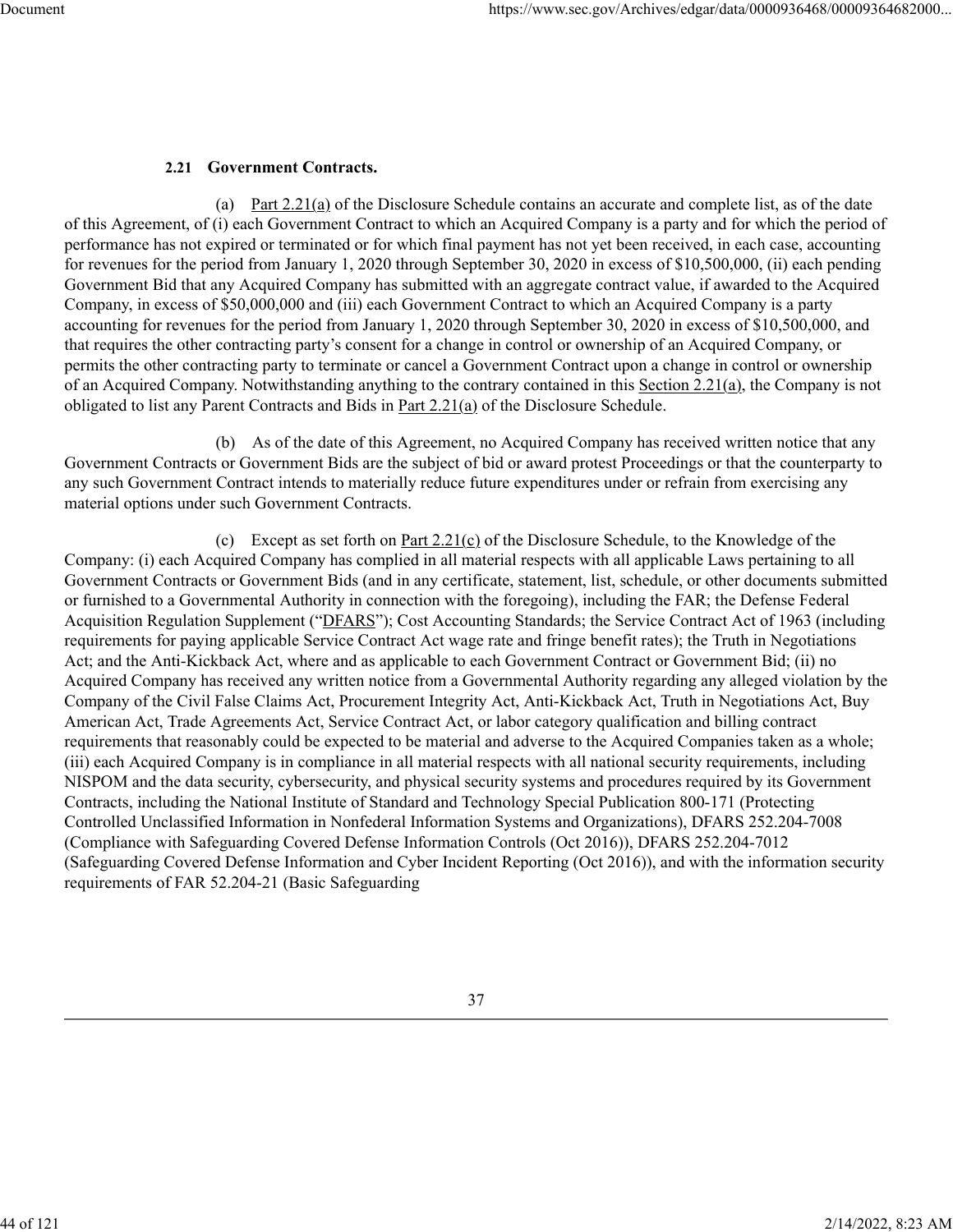of Covered Contractor Information Systems (June 2016)); (iv) in the past six (6) years, any data security, cybersecurity or physical security breach related to any Government Contract has been reported to the necessary Governmental Authority or higher tier contractor, as required by the terms of the Government Contract or applicable Law; (v) each Acquired Company has complied in all material respects with all representations and certifications set forth in such Government Contracts or Government Bids; and (vi) neither the U.S. Government nor any prime contractor, subcontractor, or other Person has notified any Acquired Company in writing that the Acquired Company has breached or violated in any material respect any applicable Law, term or condition pertaining to any Government Contracts or Government Bids.

(d) Except as set forth on Part 2.21(d) of the Disclosure Schedule, since August 14, 2019, no Acquired Company has provided covered telecommunications equipment or services to Government Authorities in the performance of a Government Contract. Since August 14, 2020, to the Knowledge of the Company, no Acquired Company has used covered telecommunications equipment or services, or used any equipment, system, or service that uses covered telecommunications equipment or services. For purposes of this section, the term "covered telecommunications equipment or services" shall have the meaning prescribed in FAR clause 52.204-25.

(e) To the Knowledge of the Company, in the past six (6) years, all facts set forth in or acknowledged in any disclosure statements, representations, warranties, certifications or other documents made, submitted, or furnished to any Governmental Authority with respect to any Government Contract or Government Bid (including all representations and certifications contained in each Acquired Company's System for Award Management Registration and all representations and certifications submitted to any prime contractor or higher-tier subcontractor) were correct, current, and complete in all material respects as of their submission date. Except as set forth on Part 2.21(e) of the Disclosure Schedules, no termination for convenience, termination for default, cure notice, show cause notice, letter of concern, assessment of liquidated damages, claim, request for equitable adjustment, or material dispute is currently in effect, has been issued or made since January 1, 2018, or, to the Knowledge of the Company, has been threatened in writing since January 1, 2018, in each case, with respect to any Government Contract in excess of \$150,000,000.

(f) Except as set forth on Part 2.21(f) of the Disclosure Schedules, at all times since January 1, 2018 and to the extent applicable and required: (i) the Company's cost accounting and "contractor business systems" (as defined in DFARS 252.242-7005) have complied in all material respects with all applicable Laws and with the requirements of the Company's Government Contracts; and (ii) the Company has not received written notice of a finding of fraud or any claim of any material Liability as a result of defective pricing, labor mischarging, or improper payments on the part of any Acquired Company in connection with any Government Contracts or Government Bids. To the Knowledge of the Company, there are no indirect rate variances for open cost accounting periods that, individually or in the aggregate, reasonably would be expected to result in a rate adjustment in excess of current reserves, in the aggregate, on the costs allocated to the Company's Government Contracts.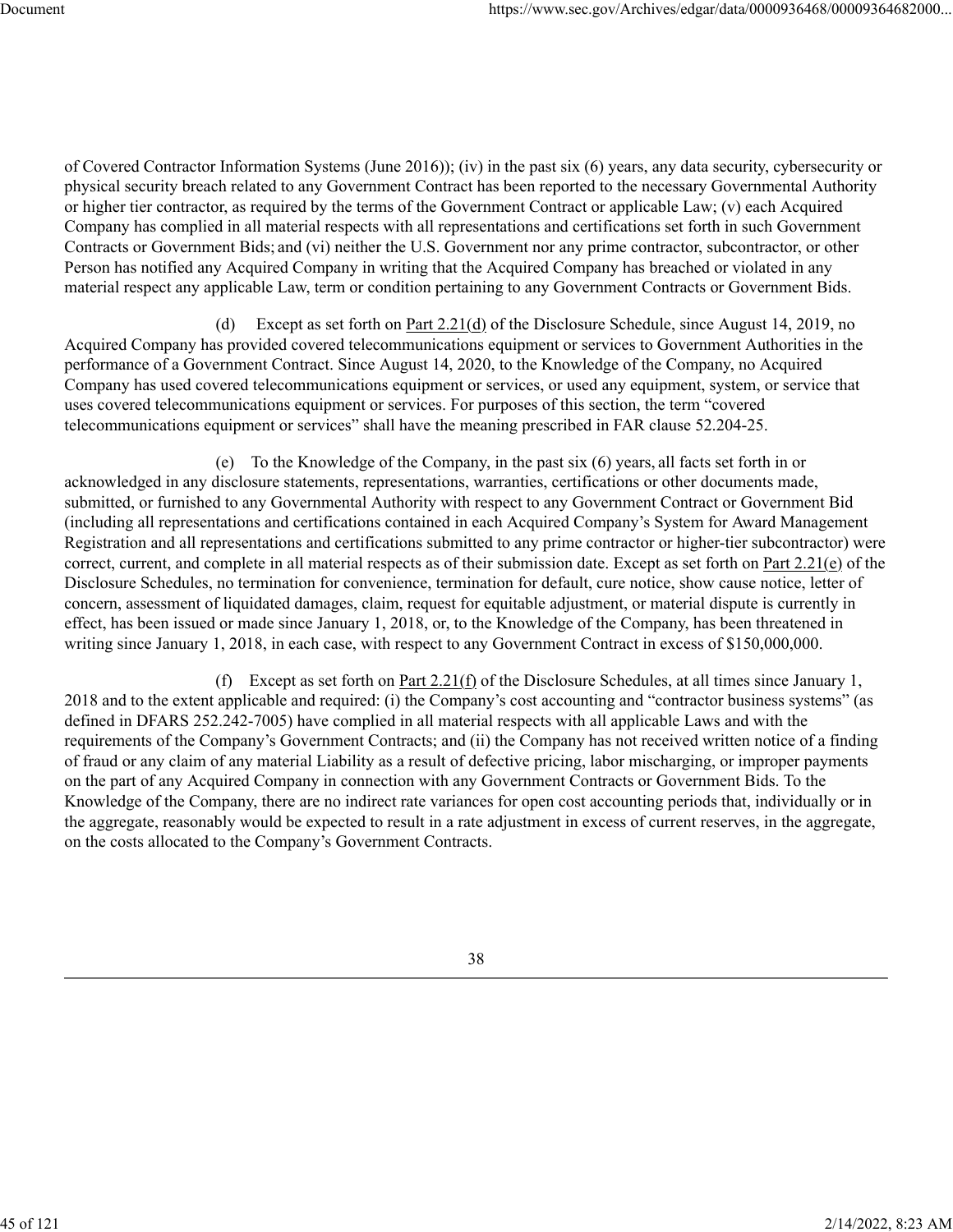(g) Since January 1, 2018, (i) no Acquired Company or any of its directors or officers, or, to the Knowledge of the Company, employees, is or has been (except as to routine security investigations) under administrative, civil, or criminal investigation, indictment, or audit (other than a routine Defense Contract Audit Agency audit in the ordinary course of business) by any Governmental Authority with respect to any Acquired Company's Government Contracts or Government Bids; and (ii) the Company has not received any written communication from any Governmental Authority that the Company will be subject to any administrative, civil, or criminal investigation, indictment, or audit with respect to any Acquired Company's Government Contracts or Government Bids; and (iii) there have been no written document requests, subpoenas, search warrants, or civil investigative demands received by any Acquired Company or any of its officers, directors or, to the Knowledge of the Company, employees with respect to any Acquired Company's Government Contracts or Government Bids.

(h) Except as set forth on Part  $2.21(h)$  of the Disclosure Schedules, within the five (5) year period immediately preceding the date of this Agreement, no Governmental Authority has assigned any Acquired Company a rating below "Satisfactory" in connection with any contractor performance assessment report, past performance questionnaire, or similar evaluation of past performance. Summaries of all level III and level IV Corrective Action Requests issued by Defense Contract Management Agency to any Acquired Company since January 1, 2018 to the date of this Agreement, and any related summary of corrective action responses and plans, have been Made Available to Parent.

(i) Since January 1, 2015, no Acquired Company or any of its Principals (as defined in FAR 52.209-5) is presently indicted or has been convicted of, had a civil judgment rendered against them, or have had a finding of fault and Liability rendered against them in any administrative or civil Proceeding for: (i) commission of fraud or a criminal offense in connection with the obtaining, attempting to obtain, or performing a Government Contract; (ii) violation of Federal or State antitrust laws relating to submission of offers; or (iii) commission of embezzlement, theft, forgery, bribery, falsification or destruction of records, making false statements, Tax evasion, violating Federal criminal Tax Laws, or receiving stolen property. Since January 1, 2015, no Acquired Company has had a disposition in a criminal, civil, or administrative Proceeding by consent or compromise with an acknowledgment of fault by the Acquired Company if the Proceeding could have led to any of the outcomes specified in clauses (i) through (iii) of the preceding sentence.

(j) No Acquired Company or any of its Principals (as defined FAR 52.209-5) has been or is now debarred, suspended, proposed for suspension or debarment, deemed nonresponsible, or otherwise excluded from participation in, or the award of, Government Contracts or from doing business with any Governmental Authority, nor does any other condition exist that would require disclosure under FAR 52.209-5. To the Knowledge of the Company, there exist no facts or circumstances that would warrant the institution of suspension, debarment or exclusion proceedings or the finding of non-compliance, non-responsibility or ineligibility on the part of any Acquired Company or its Principals (as defined in FAR 52.209-5).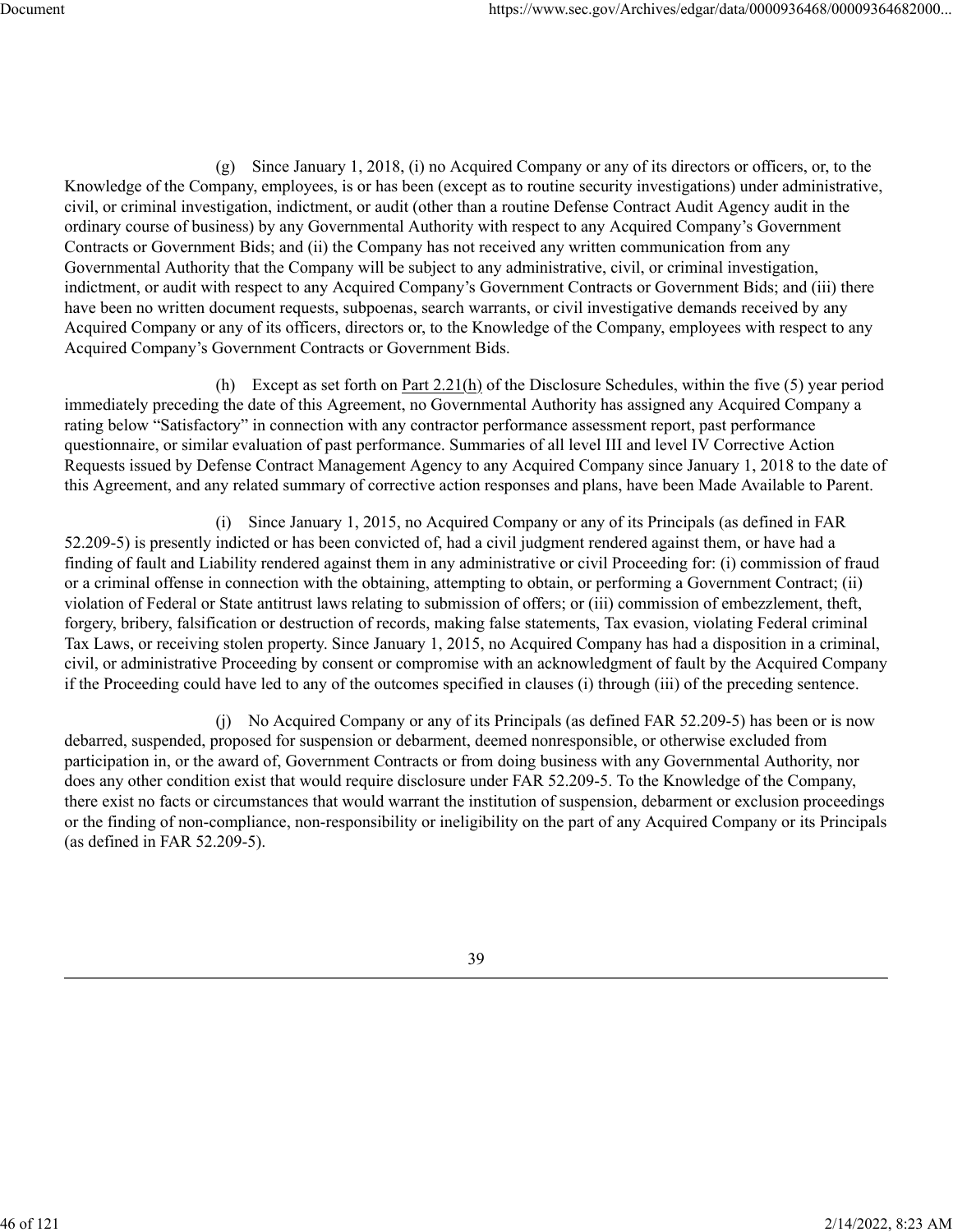(k) Except as set forth in Part 2.21(k) of the Disclosure Schedule, since January 1, 2018, neither the Company nor any of its Representatives has made a written voluntary disclosure with respect to any alleged, potential, or actual irregularity, misstatement, noncompliance, or omission arising under or relating to a Government Contract or Government Bid, nor made any disclosure to any Governmental Authority pursuant to the FAR mandatory disclosure provisions (FAR 9.406-2, 9.407-2 & 52.203-13) and, to the Knowledge of the Company, no facts and circumstances exist that would require a mandatory disclosure pursuant to FAR 52.203-13. Since January 1, 2018, no Acquired Company has provided to any third party any Intellectual Property developed under any Government Contract in violation of such Government Contract.

(l) The Acquired Companies are not performing work for a Governmental Authority with an aggregate cost to the Acquired Companies of \$20,000,000 without the benefit of a Government Contract, the reasonable expectation of a Government Contract based upon memorialized communications with the customer or contractual authorization or funding from such Governmental Authority, nor did any billed accounts receivable arise pursuant to such an arrangement.

(m) To the Knowledge of the Company, (i) all personnel security clearances and facility security clearances required by the Acquired Companies' Government Contracts are valid and in full force and effect, (ii) the Company has not received written notice of any threatened revocation, invalidation, or suspension of any facility or personnel security clearance nor has the Company received any notice from a Governmental Authority of threatened revocation, invalidation or suspension of any facility security clearance, (iii) since January 1, 2018, the Company has not received a rating less than "Satisfactory" from any DCSA or other CSA inspection or audit, and (iv) there has been no material unauthorized disclosure of classified information by employees of the Company.

(n) To the Knowledge of the Company, (i) there are no Government Contracts or Government Bids (or mitigation plans under such Government Contracts or Government Bids) that include one or more terms or provisions that identify specific contracts, program, or work and restrict any Acquired Company's ability to bid on or perform work on future Contracts or programs or for specific periods of time based upon "organizational conflicts of interest," as defined in FAR Subpart 9.5, (ii) there are no activities or relationships between, on the one hand, an Acquired Company and, on the other hand, Parent, that reasonably would be expected to result in an organizational or personal conflict of interest, as defined in the FAR, as a result of this Agreement or the consummation of the Contemplated Transactions, and (iii) the Acquired Companies are and have been at all times since January 1, 2016 in compliance in all material respects with all organizational or personal conflict of interest (as defined in the FAR) mitigation plans entered into by an Acquired Company in connection with any active program or proposal. Since January 1, 2018, no Acquired Company has received any written notice of any failure to comply with such plans or the existence of any prohibited organizational or personal conflict of interest in connection with any Government Contract or Government Bid.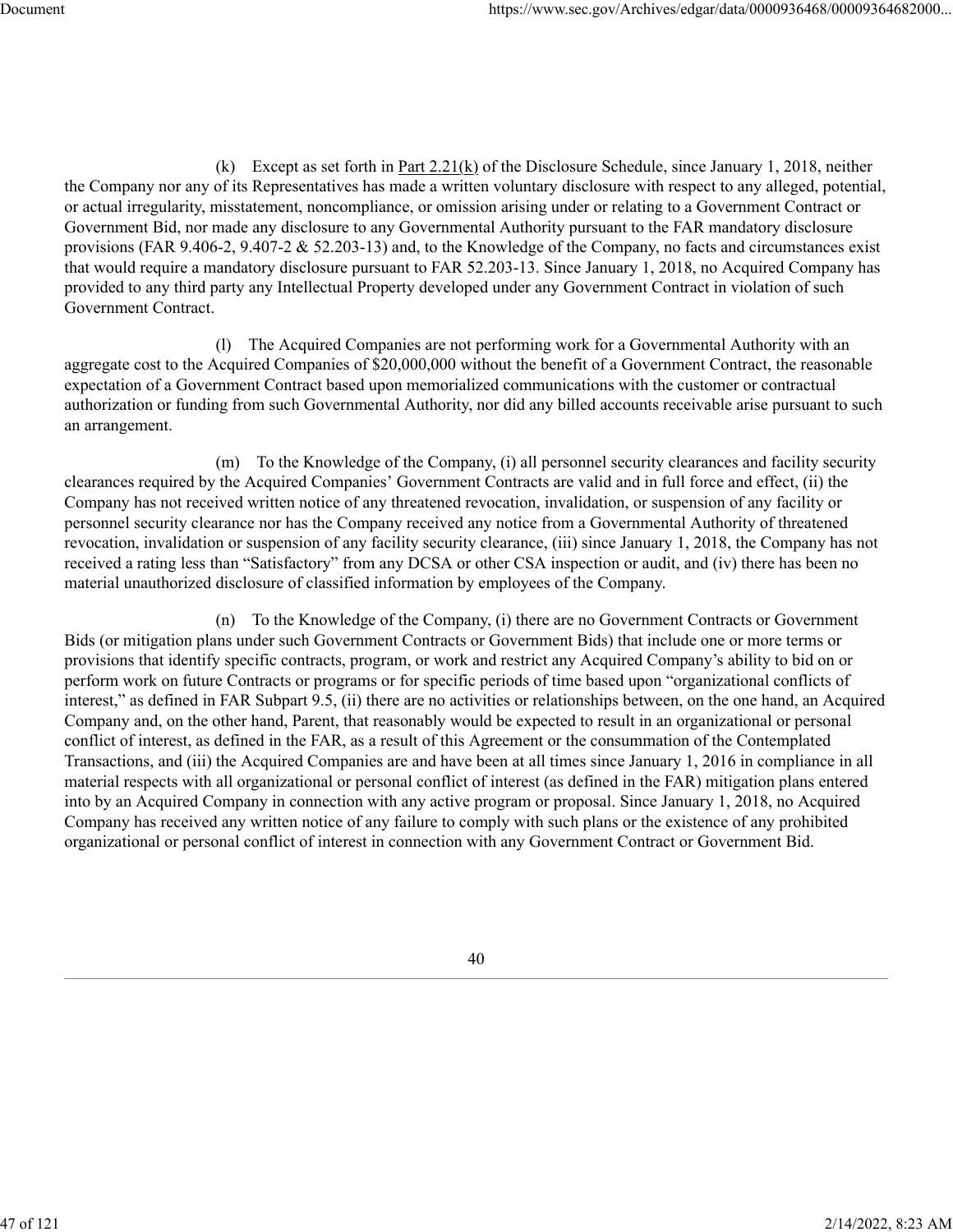**2.22 Insurance.** Set forth on Part 2.22 of the Disclosure Schedule is a list of all material self-insurance programs of the Company, as of the date of this Agreement. The Company has Made Available to Parent all material insurance policies with third party insurers relating to the business, assets and operations of the Acquired Companies as of the date of this Agreement. Each of the material insurance policies relating to the business, assets and operations of the Acquired Companies is in full force and effect, no written notice of a material default or termination has been received by any Acquired Company in respect thereof and all premiums due thereon have been paid in full. Since January 1, 2019, none of the Acquired Companies has received any written notice or, to the Knowledge of the Company, other communication regarding any: (a) cancellation or invalidation of or material increase in any premiums associated with any material insurance policy or (b) except as set forth on Part 2.22 of the Disclosure Schedule, refusal of any coverage or rejection of any material claim under any insurance policy.

**2.23 Takeover Statutes; No Rights Plan.** The Company's board of directors has taken all actions necessary to ensure that the restrictions applicable to business combinations contained in Section 203 of the DGCL are, and will be, inapplicable to the execution, delivery and performance of this Agreement and to the consummation of the Merger and the other Contemplated Transactions. None of such actions by the Company's board of directors has been amended, rescinded or modified. There are no other "fair price," "moratorium," "control share acquisition," "business combination" or other similar anti-takeover statutes or regulations (each, a "Takeover Statute") applicable to this Agreement, as it relates to the Merger or any of the Contemplated Transactions. The Company has no stockholder rights plan, "poison pill" or similar agreement or arrangement designed to have the effect of delaying, deferring or discouraging any Person from acquiring control of the Company.

**2.24 No Existing Discussions.** As of the date of this Agreement, none of the Acquired Companies, and, to the Knowledge of the Company, no Representative of any of the Acquired Companies, is currently engaged, directly or indirectly, in any discussions or negotiations with any other Person relating to any Acquisition Proposal.

**2.25 Vote Required.** The affirmative vote of the holders of a majority of the shares of Company Common Stock outstanding on the record date for the Company Stockholders' Meeting in favor of adopting this Agreement (the "Required Company Stockholder Vote") is the only vote of the holders of any class or series of the Company's capital stock, or any holders of any other securities of the Company (including the Company Convertible Notes), necessary to adopt this Agreement and approve the Merger.

**2.26 Fairness Opinion.** The Company's board of directors has received the respective oral opinions of Citigroup Global Markets Inc. and Evercore Group L.L.C., financial advisors to the Company, to be confirmed by delivery of the respective written opinions of each of Citigroup Global Markets Inc. and Evercore Group L.L.C. to the Company's board of directors, each to the effect that as of the date of the respective opinion, and based upon and subject to the various assumptions, qualifications, limitations and other matters set forth in each of the respective written opinions, the Price Per Share is fair, from a financial point of view, to

48 of 121 2/14/2022, 8:23 AM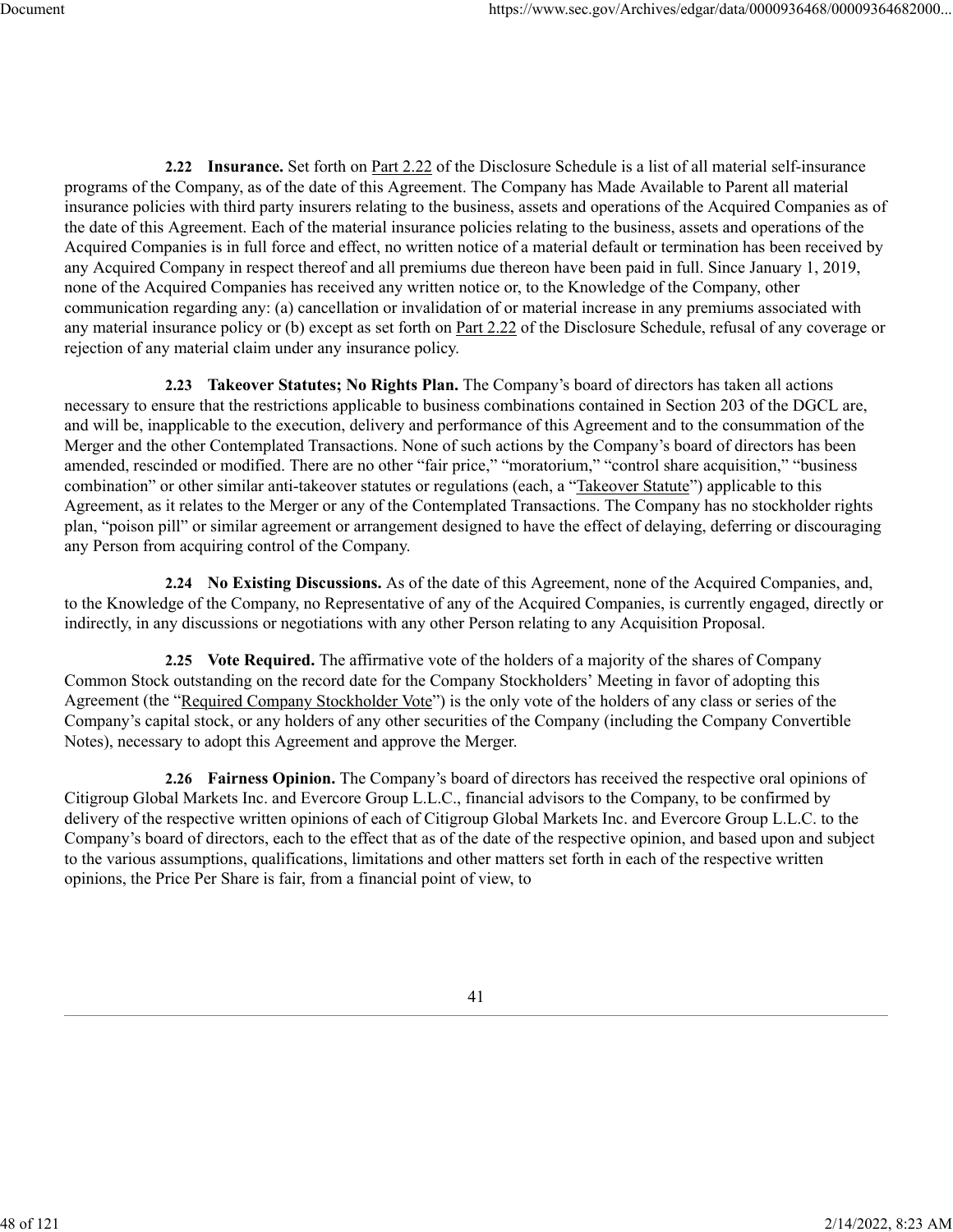the stockholders of the Company. The Company will make an accurate and complete copy of each such written opinion available to Parent for informational purposes only promptly following the receipt thereof and execution of this Agreement, and it is understood and agreed by Parent and Merger Sub that such opinions may not be relied upon by Parent and Merger Sub.

**2.27 Advisors' Fees.** Except for Citigroup Global Markets Inc. and Evercore Group L.L.C., no broker, finder or investment banker is entitled to any brokerage, finder's, success, completion or similar fee or commission in connection with the Merger or any of the other Contemplated Transactions based upon arrangements made by or on behalf of any of the Acquired Companies. The Company has furnished to Parent accurate and complete copies of all agreements under which any such fees, commissions or other amounts have been paid or may become payable and all indemnification and other agreements related to the engagement of Citigroup Global Markets Inc. and Evercore Group L.L.C.

**2.28 Disclosure.** None of the information included or incorporated by reference in the Proxy Statement, at the time the Proxy Statement is filed with the SEC, at the time the Proxy Statement is first mailed to the stockholders of the Company or at the time of the Company Stockholders' Meeting (or any adjournment or postponement thereof), as amended or supplemented at that time, will contain any untrue statement of a material fact or omit to state any material fact required to be stated therein or necessary in order to make the statements therein, in the light of the circumstances under which they are made, not misleading, except that no representation is made by the Company with respect to statements included therein based on information provided to the Company by Parent in writing and specifically for inclusion in the Proxy Statement. The Proxy Statement will comply as to form in all material respects with the provisions of the Exchange Act and the rules and regulations promulgated by the SEC thereunder.

## **2.29 Pre-Closing Dividend.**

On or prior to the date of this Agreement, the Company's board of directors has (i) duly authorized and declared a cash dividend in an amount equal to \$5.00 per share of Company Common Stock (the "Pre-Closing Dividend"), which dividend is payable on March 24, 2021 (the "Dividend Payment Date"), to each stockholder of record of Company Common Stock as of the close of business on March 10, 2021 (the "Pre-Closing Dividend Record Date"), and (ii) authorized and approved, in accordance with the terms of the Company Convertible Notes Indenture, the participation of all holders of Company Convertible Notes as of the Pre-Closing Dividend Record Date in the Pre-Closing Dividend, at the same time and upon the same terms as holders of the Company Common Stock and solely as a result of holding the Company Convertible Notes, without having to convert their Company Convertible Notes, as if such holders of Company Convertible Notes held a number of shares of Company Common Stock equal to the Conversion Rate (as such term is defined in the Company Convertible Notes Indenture) *multiplied* by the principal amount (expressed in thousands) of Company Convertible Notes held by such holder. No other dividend or other distribution has been declared on the Company Common Stock with a record date or payment date on or after the date of this Agreement. The Company has taken all necessary actions in accordance with the terms of the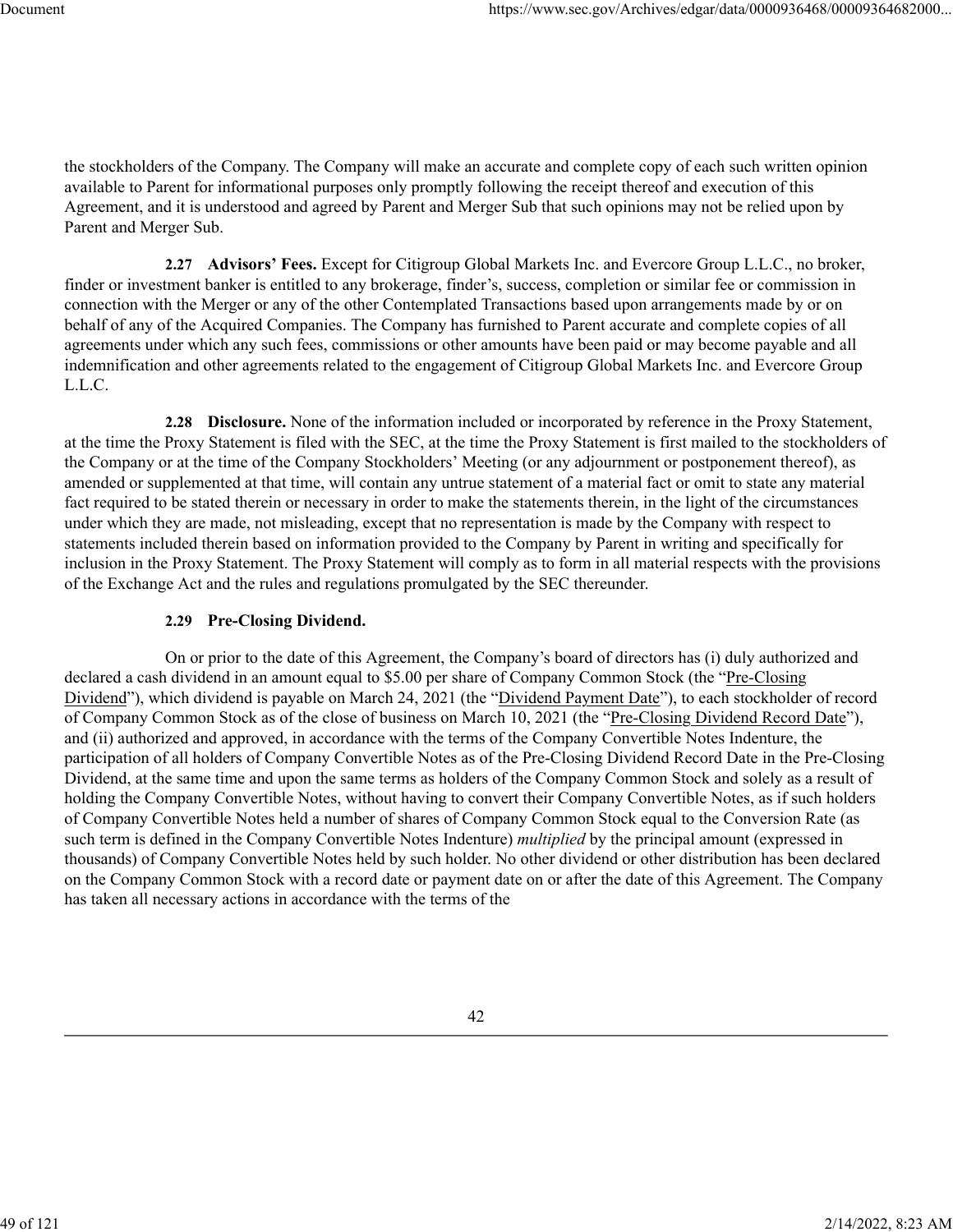Company Convertible Notes Indenture to avoid any adjustment of the Conversion Rate as a result of the Pre-Closing Dividend.

## **2.30 No Other Representations or Warranties.**

EXCEPT FOR THE REPRESENTATIONS AND WARRANTIES CONTAINED IN THIS AGREEMENT (INCLUDING THE RELATED PORTIONS OF THE DISCLOSURE SCHEDULES) OR IN ANY CERTIFICATE DELIVERED BY THE COMPANY PURSUANT TO THIS AGREEMENT, THE COMPANY DOES NOT MAKE ANY OTHER EXPRESS OR IMPLIED REPRESENTATION OR WARRANTY TO PARENT OR MERGER SUB, INCLUDING WITH RESPECT TO VALUE, CONDITION, MERCHANTABILITY OR SUITABILITY, WITH RESPECT TO THE COMPANY, ANY OTHER ACQUIRED COMPANY, ANY OF THEIR RESPECTIVE BUSINESSES OR THE TRANSACTIONS CONTEMPLATED BY THIS AGREEMENT.

## **SECTION 3. REPRESENTATIONS AND WARRANTIES OF PARENT AND MERGER SUB**

Parent and Merger Sub represent and warrant to the Company as follows:

**3.1 Due Organization.** Parent is a corporation validly existing and in good standing under the laws of the State of Maryland and Merger Sub is a corporation duly organized, validly existing and in good standing under the laws of the State of Delaware.

**3.2 Merger Sub; Ownership of Shares**. Merger Sub is a direct, wholly owned subsidiary of Parent that was formed solely for the purpose of engaging in the Contemplated Transactions. Since the date of its incorporation and prior to the Effective Time, Merger Sub has not carried, and will not carry, on any business or conduct any operations other than the execution of this Agreement, the performance of its obligations hereunder and matters ancillary thereto. Neither Parent nor Merger sub owns (directly or indirectly) any shares of Company Common Stock or holds any rights to acquire any shares of Company Common Stock except pursuant to this Agreement.

**3.3 Authority; Binding Nature of Agreement.** Parent and Merger Sub have all requisite corporate power and authority to perform their obligations under this Agreement, and the execution, delivery and performance by Parent and Merger Sub of this Agreement have been duly authorized by all necessary corporate action on the part of Parent and Merger Sub, subject only to the adoption of this Agreement by Parent in its capacity as sole stockholder of Merger Sub. This Agreement has been duly executed and delivered by Parent and Merger Sub and constitutes the legal, valid and binding obligation of Parent and Merger Sub, enforceable against Parent and Merger Sub in accordance with its terms, subject to the Enforceability Exceptions.

**3.4 Non-Contravention; Consents.** Neither the execution and delivery of this Agreement by Parent and Merger Sub nor the consummation by Parent and Merger Sub of the Merger will: (a) conflict with or result in any breach of the articles or certificate of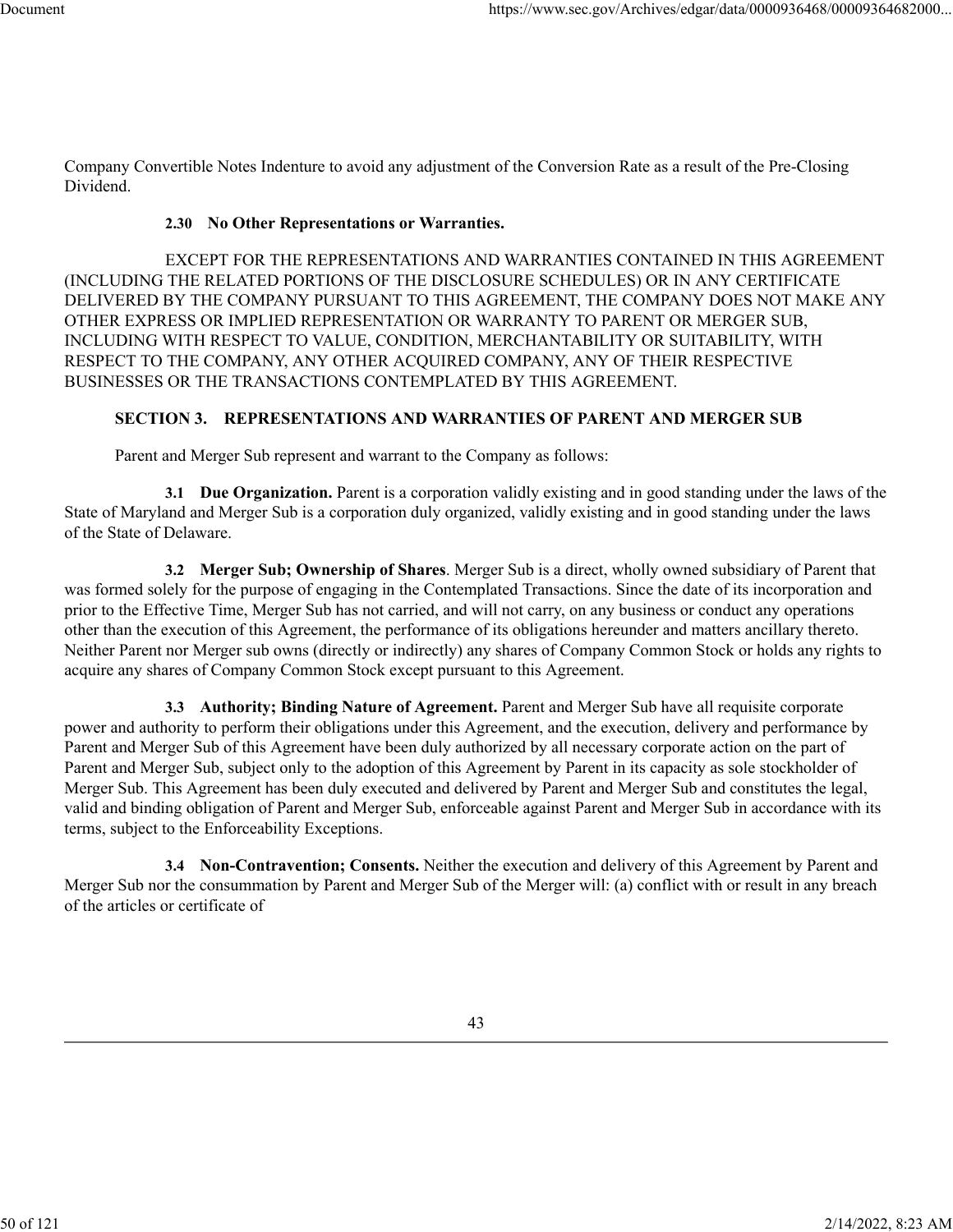incorporation, bylaws or other charter or organizational or governing documents of Parent or Merger Sub; or (b) result in a violation by Parent or Merger Sub of any applicable Law or Order to which Parent or Merger Sub is subject, except for any violation that will not have a material and adverse effect on Parent's ability to consummate the Merger. Except as may be required by the Exchange Act, the DGCL, the HSR Act and any other Antitrust Law filing, and except as set forth in Part 3.4 of the Parent Disclosure Schedule, neither Parent nor Merger Sub is required to make any filing with or give any notice to, or to obtain any Consent from, in each case prior to the Closing, any Governmental Authority or any other Person in connection with: (i) the execution, delivery or performance by Parent or Merger Sub of this Agreement; or (ii) the consummation of the Merger or any of the other Contemplated Transactions by Parent or Merger Sub, except for any filing, notice or Consent that will not have a material and adverse effect on Parent's ability to consummate the Merger.

**3.5 Funding.** As of the Effective Time, Parent will have, sufficient cash, available lines of credit or other sources of readily available funds to enable it to pay all amounts required to be paid as Merger Consideration in the Merger and all other amounts required to be paid under this Agreement by Parent or Merger Sub.

**3.6 Disclosure.** None of the information supplied in writing by Parent specifically for inclusion in the Proxy Statement at the time the Proxy Statement is filed with the SEC, at the time the Proxy Statement is first mailed to the stockholders of the Company or at the time of the Company Stockholders' Meeting (or any adjournment or postponement thereof), as amended or supplemented at that time, will contain any untrue statement of a material fact or omit to state any material fact required to be stated therein or necessary in order to make the statements therein, in the light of the circumstances under which they are made, not misleading.

**3.7 Investigation by Parent.** Parent has conducted its own independent review and analysis of the businesses, assets, condition, operations and prospects of the Acquired Companies and their respective businesses. Parent acknowledges that, except for the representations and warranties of the Company set forth in this Agreement and any certificate delivered by the Company pursuant to this Agreement, none of the Company nor any of its Representatives makes any representation or warranty, either express or implied, as to the accuracy or completeness of any of the information provided or made available to Parent or any of its Representatives. Without limiting the generality of the foregoing, except for the representations and warranties made by the Company in Section 2, none of the Company nor any of its Representatives or any other person has made a representation or warranty to Parent with respect to (i) any projections, estimates or budgets of future results or future financial condition relating to any of the Acquired Companies or their respective businesses or (ii) any material, documents or information relating to the Acquired Companies or their respective businesses made available to Parent or its Representatives in any "data room" or otherwise. Parent and Merger Sub acknowledge that they are not relying nor have they relied on any express or implied representations or warranties except for those expressly made by the Company in this Agreement and any certificate delivered by the Company pursuant to this Agreement, and that only those representations and warranties in this Agreement and any certificate delivered by the Company pursuant to this Agreement shall have any legal effect.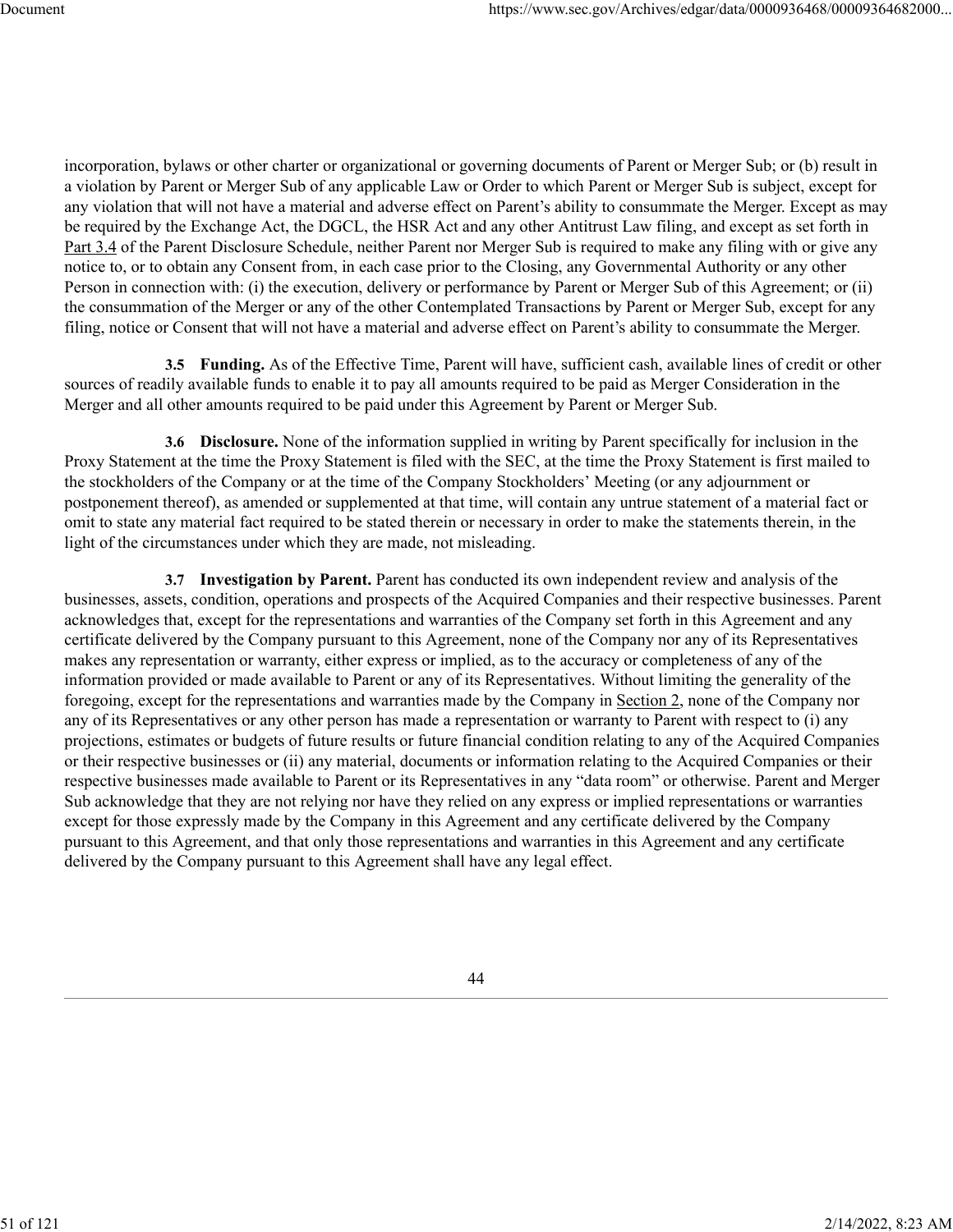## **SECTION 4. CERTAIN COVENANTS OF THE COMPANY**

#### **4.1 Access and Investigation.**

(a) During the Pre-Closing Period, the Company shall, and shall ensure that each of the other Acquired Companies: (i) provide Parent and Parent's Representatives with reasonable access to the Acquired Companies' personnel, properties, facilities and assets and to all existing books, records, Tax Returns, Contracts, permits, work papers and other documents and information relating to the Acquired Companies; (ii) provide Parent and Parent's Representatives with such copies of the existing books, records, Tax Returns, Contracts, permits, work papers and other documents and information relating to the Acquired Companies, and with such additional financial, operating and other data and information regarding the Acquired Companies, as Parent may reasonably request; (iii) instruct the employees, counsel, accountants and other Representatives, in each case, as appropriate or relevant, of the Acquired Companies to reasonably cooperate with and make themselves reasonably available to Parent in good faith in connection with the foregoing; and (iv) maintain in operation the electronic data room(s) made available by the Company to Parent and its Representatives in connection with the Contemplated Transactions and continue to provide Parent and its Representatives with access through such electronic data room(s) to all information contained therein as of the date of this Agreement to the same extent provided prior to the date hereof, and (v) promptly notify Parent of the commencement of any material Legal Proceeding the commencement of which Parent has not previously been notified by the Company or its Representatives and provide periodic briefings at the request of Parent to update Parent at a reasonable level of detail on the status of any material Legal Proceeding or material claim threatened, commenced or asserted against or with respect to any of the Acquired Companies, or any material developments in ongoing material Legal Proceedings of the Acquired Companies, in the case of the foregoing clause (i), (A) upon reasonable advance notice, during normal business hours, in accordance with reasonable procedures established by Parent and the Company and in a manner that does not unreasonably interfere with the normal operation of the business of the Acquired Companies, including any reasonable procedures established by the Acquired Companies in response to the COVID-19 pandemic; (B) as Parent may reasonably request for purposes reasonably related to the Contemplated Transactions; (C) which shall exclude any invasive testing or evaluation, including any Phase II environmental testing; and (D) which shall be at Parent's sole cost and expense. Without limiting the generality, in each case of the foregoing, during the Pre-Closing Period, the Company shall promptly provide Parent, upon request, with copies of: (x) any written materials or communications sent by or on behalf of the Company to its stockholders; and (y) any notice, report or other document filed with or sent to any Governmental Authority on behalf of any of the Acquired Companies in connection with the Merger or any of the other Contemplated Transactions.

(b) Notwithstanding anything in clause (a) of this Section 4.1, no Acquired Company shall be required to afford access or furnish information to the extent that affording such access or furnishing such information would (i) violate applicable Laws; (ii) violate any confidentiality agreement or provision with any third party to which any Acquired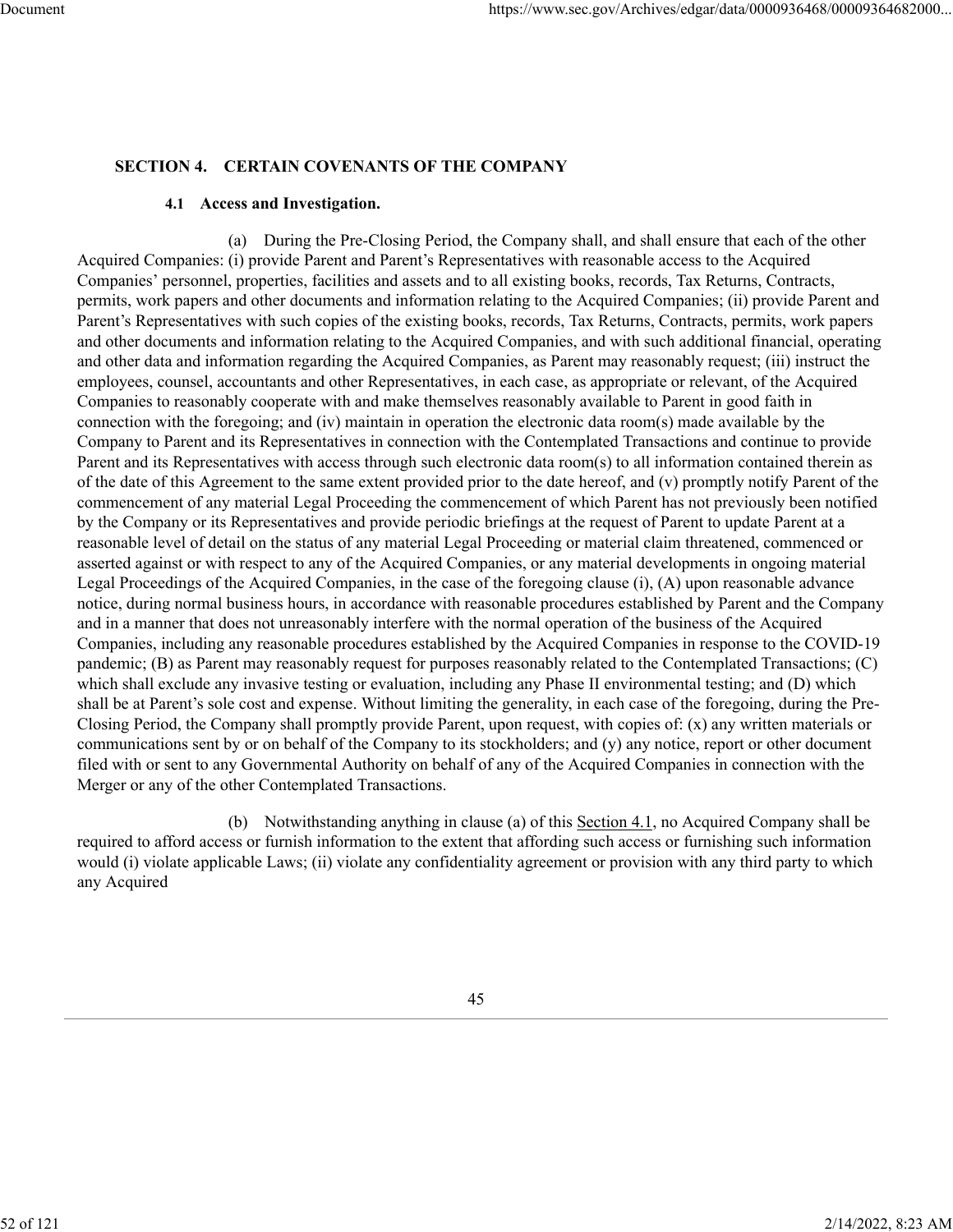Company is a party; (iii) jeopardize the attorney-client privilege, work product doctrine or other legal privilege held by any Acquired Company; or (iv) in the Company's reasonable judgment, after consultation with in-house or outside legal counsel, constitute inappropriate disclosure of competitively sensitive information, including any Government Contract or Government Bid (*provided* that, the Company shall use its reasonable best efforts to allow for such access or to furnish such information in a manner that does not violate any such confidentiality agreement or provisions, any applicable Laws or constitute disclosure of competitively sensitive information or does not jeopardize the attorneyclient privilege, work product doctrine or other legal privilege).

(c) Subject to the terms and conditions herein provided and subject to applicable Laws, the Company shall, and shall cause each of its respective Subsidiaries to, cooperate with Parent and take all reasonable actions requested by Parent to ensure an orderly transition and integration process in connection with the Merger and the other Contemplated Transactions in order to minimize the disruption to, and preserve the value of, the business of the Surviving Corporation and its Subsidiaries.

(d) All non-public or otherwise confidential information regarding any Acquired Company obtained by Parent or its Representatives pursuant to this Section 4.1 shall be kept confidential in accordance with the Confidentiality Agreement.

## **4.2 Operation of the Company's Business.**

(a) During the Pre-Closing Period, except (v) as expressly permitted by Section 4.4 or Section 5.2 hereof, (w) as may be required by applicable Law, (x) with the prior written consent of Parent (which consent shall not be unreasonably withheld, conditioned or delayed); (y) as expressly required by this Agreement or (z) as set forth in Part 4.2(b) of the Disclosure Schedule: (i) the Company shall conduct, and shall ensure that each of the other Acquired Companies conducts, its business and operations in the ordinary course and consistent with past practices; (ii) the Company shall, and shall ensure that each of the other Acquired Companies, use reasonable best efforts to preserve intact its current business organization, keep available the services of its current officers and other employees and key service providers and maintain its relations and goodwill with all material suppliers, customers, distributors, employees and other Persons having material business relationships with such Acquired Company and maintain its material rights and material Permits; *provided*, that this clause (ii) shall in no event apply to (A) termination of any Company Associate in the ordinary course of business consistent with past practices, or (B) allowing any Company Contracts with employees, service providers, suppliers, customers, distributors, and other Persons having business relationships with the Acquired Companies to expire in accordance with their terms in the ordinary course of business and consistent with past practices; and (iii) the Company shall promptly notify Parent of the receipt of any written notice or, to the Knowledge of the Company, other communication from any Person alleging that a consent of such Person is or may be required in connection with the Merger or any of the other Contemplated Transactions, other than any such consent that is listed on the Disclosure Schedule.

53 of 121 2/14/2022, 8:23 AM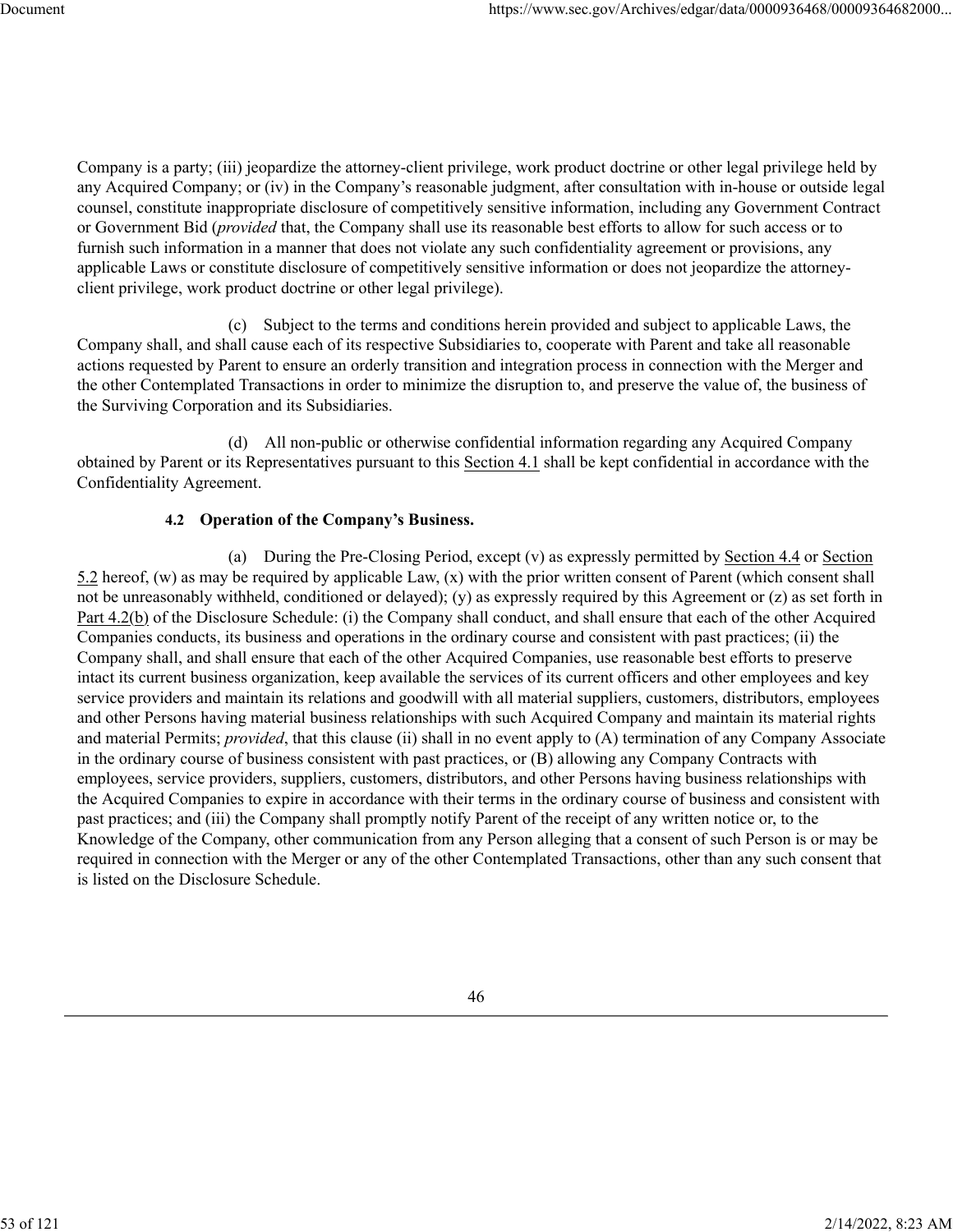(b) During the Pre-Closing Period, except (v) as expressly permitted by Section 4.4or Section 5.2 hereof, (w) as may be required by applicable Law, (x) with the prior written consent of Parent (which consent shall not be unreasonably withheld, conditioned or delayed); *provided*, that Parent may withhold, condition or delay such written consent in its discretion with respect to the taking of any action prohibited by any of clauses (i), (ii), (iii), (iv), (v), (xiii), (xiv), (xvii), (xix), (xx) or (xxii) (and with respect to clause (xxiv), with respect to the other foregoing clauses only); (y) as expressly required by this Agreement or  $(z)$  as set forth in Part 4.2(b) of the Disclosure Schedule, the Company shall not, and the Company shall ensure that the other Acquired Companies do not:

(i) other than in respect of the Company Convertible Notes in accordance with the terms and conditions of the Company Convertible Notes Indenture, repurchase, redeem or otherwise reacquire any shares of capital stock or other equity or voting securities or any other securities of any Acquired Company convertible into or exchangeable or exercisable for capital stock or other equity or voting interests or any options, restricted shares, warrants, calls or rights to acquire any such shares or other securities (including any Company Equity Awards, except pursuant to the forfeiture conditions of such Company Equity Awards or the cashless exercise or Tax withholding provisions of or authorizations related to such Company Equity Awards as in effect as of the date of this Agreement);

(ii) sell, issue, deliver, grant, or authorize the sale, issuance, delivery or grant of: (A) any capital stock or other security; (B) any option, stock appreciation right, restricted stock unit, deferred stock unit, market stock unit, performance stock unit, restricted stock award or other equity-based compensation award (whether payable in cash, stock or otherwise), call, warrant or right to acquire any capital stock or other security; or (C) any instrument convertible into or exchangeable for any capital stock or other security (except that (1) the Company may issue shares of Company Common Stock upon the valid exercise of, or the vesting or scheduled delivery of shares pursuant to, Company Equity Awards in accordance with their terms or pursuant to the conversion of any Company Convertible Notes in accordance with their terms, in each case, outstanding as of the date of this Agreement or granted in accordance with clause (2) below; (2) the Company may, in the ordinary course of business, but subject to the limitations set forth in Part 4.2(b)(ii) of the Disclosure Schedule, grant Company Equity Awards to employees and directors of the Company; and (3) the Company may sell and issue shares of Company Common Stock pursuant to the ESPP in accordance with Section 5.4);

(iii) except as required by the terms of any Company Equity Plan, Company Employee Plan or Contract, each in effect as of the date of this Agreement, amend or waive any of its rights under, or accelerate the vesting, payment or exercisability under, any provision of any of the Company Equity Plans or any provision of any Contract evidencing any Company Equity Award or otherwise modify any of the terms of any outstanding Company Equity Award or other security or any related Contract;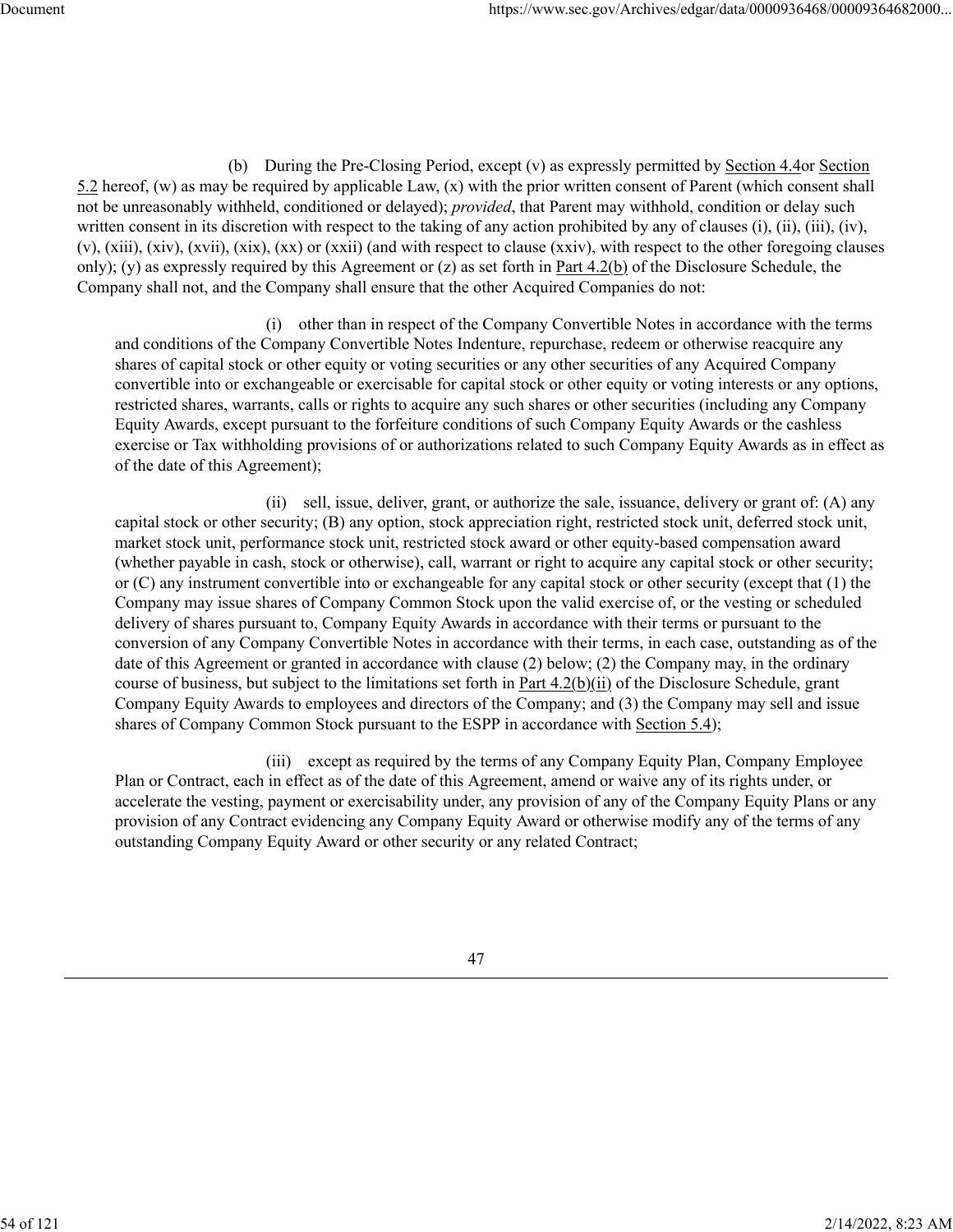(iv) amend its certificate of incorporation or bylaws or other charter or organizational documents, or adopt, effect, approve or become a party to any liquidation, dissolution, merger, consolidation, conversion, share exchange, business combination, plan or scheme of arrangement, amalgamation, restructuring, recapitalization, reclassification of shares, stock split, reverse stock split, division or subdivision of shares, consolidation of shares or similar transaction with respect to any Acquired Company;

(v) acquire or agree to acquire, in a single transaction or a series of related transactions, (A) by merging or consolidating with, or by purchasing all or a substantial portion of the assets of, or by purchasing all or a substantial equity or voting interest in, or by any other manner, any business or Person or division thereof or (B) any other assets other than (1) purchases of raw materials, supplies, components, subassemblies or similar assets in the ordinary course of business consistent with past practice, (2) capital expenditures, which are subject to the limitations of clause (vii) below, and (3) other assets if the amount of consideration paid or transferred by the Acquired Companies in such single transaction or series of related transactions would not exceed \$5,000,000 in the aggregate;

(vi) sell, lease, license, sell and lease back or otherwise dispose of any of its material properties or any portion thereof (including Owned Real Property and Development Real Property) or assets (including any shares of capital stock, equity or voting interests or other rights, instruments or securities), except sales, leases, licenses or other dispositions in the ordinary course of business consistent with past practice;

(vii) make any capital expenditure or incur any obligation or Liability in respect thereof in excess of the amount budgeted for such expenditure in the Company's capital expenditure budget as set forth in Part 4.2(b)(vii) of the Disclosure Schedule (except that the Acquired Companies may make unbudgeted capital expenditures that individually do not exceed \$2,000,000 and when added to all other unbudgeted capital expenditures made by or on behalf of the Acquired Companies during the Pre-Closing Period, do not exceed \$5,000,000 in the aggregate);

(viii) make any expenditure or incur any obligation or Liability in respect of any Development Real Property in excess of the amount budgeted for such expenditure in the Company's development budget as set forth in Part 4.2(b)(viii) of the Disclosure Schedule (except that the Acquired Companies may make unbudgeted expenditures in respect of any Development Real Property that individually do not exceed \$1,000,000 and, when added to all other unbudgeted expenditures in respect of any Development Real Property made by or on behalf of the Acquired Companies during the Pre-Closing Period, do not exceed \$10,000,000 in the aggregate);

(ix) other than in the ordinary course of business and consistent with past practices, (A) enter into or become bound by, or permit any of the assets owned or used by it to become bound by, any Contract that would be a Material Contract if it had been entered into immediately prior to the date of this Agreement except entering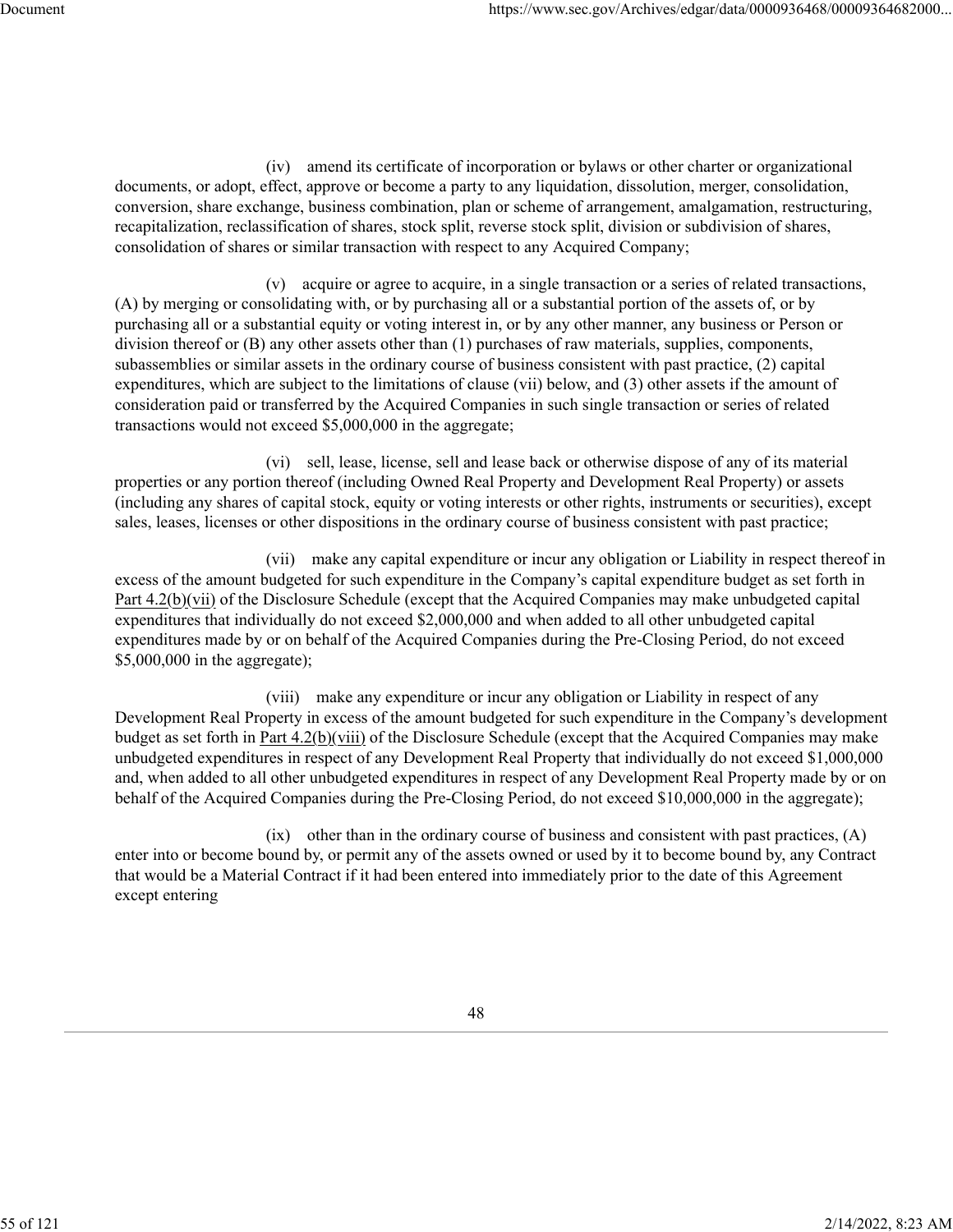into or becoming bound by, or permitting any of the assets owned or used by it to become bound by, any such Contract in replacement of any such Material Contract in existence on the date of this Agreement, *provided* that such Contract contains terms which are substantially similar to those of such Material Contract and are not in the aggregate less favorable to the Acquired Company party thereto, relative to the terms of such Material Contract in existence on the date of this Agreement; (B) renew, extend, amend, or waive any material right or remedy under, any Material Contract, except any such renewal, extension, amendment or waiver which would not have a material and adverse impact on the Acquired Companies taken as a whole, or (C) accelerate, cancel or terminate any Material Contract, except for allowing any such Material Contract to expire in accordance with its terms;

(x) (a) enter into any new lease or sublease of real property as a lessee or sublessee for a term that exceeds five (5) years in duration or for annual rental payments in excess of \$3,000,000 in the aggregate, or (b) modify or amend in any material respect, or exercise any right to renew any material Lease (except in accordance with and pursuant to the terms of the material Lease or except if not more than a five percent (5%) increase above existing applicable rental payment obligations), or (c) acquire any material ownership interest in real property, or (d) enter into any new lease or sublease of real property as landlord, for a term that exceeds five (5) years in duration (except in the case of Development Real Property, in which case the applicable limit shall be a term that exceeds ten (10) years in duration), or where the initial capital expenditures for improvements to the space exceed \$3,000,000; in each of clauses (a), (b), (c) and (d), other than in the ordinary course of business consistent with past practice or as disclosed to Parent in Part 2.10 of the Disclosure Schedules;

(xi) permit any of its material assets (including Owned Real Property and Development Real Property) to become subject to any Encumbrance, except for Permitted Encumbrances and for Encumbrances that do not, individually or in the aggregate, materially and adversely affect the value or use of such property for its current and anticipated purposes;

(xii) (A) lend, advance money or make capital contributions to or investments in any Person, other than any Acquired Company, other than short term investments including but not limited to money market funds, bank deposits, commercial paper and other money market instruments incurred in the ordinary course consistent with past practice; or (B) incur, assume, modify in any material respect, prepay, repurchase, redeem or defease any Indebtedness, other than (1) the incurrence of Indebtedness under the Company Credit Agreement in effect as of the date of this Agreement in connection with the ordinary course operations of the Acquired Companies' business, including as evidenced by any obligations in respect of letters of credit or similar instruments issued thereunder; (2) the incurrence of Indebtedness constituting interest under the Company Convertible Notes Indenture as in effect on the date of this Agreement; (3) the incurrence of Indebtedness under any capitalized lease obligations or sale leaseback obligations disclosed on the Company Balance Sheet in connection with the ordinary course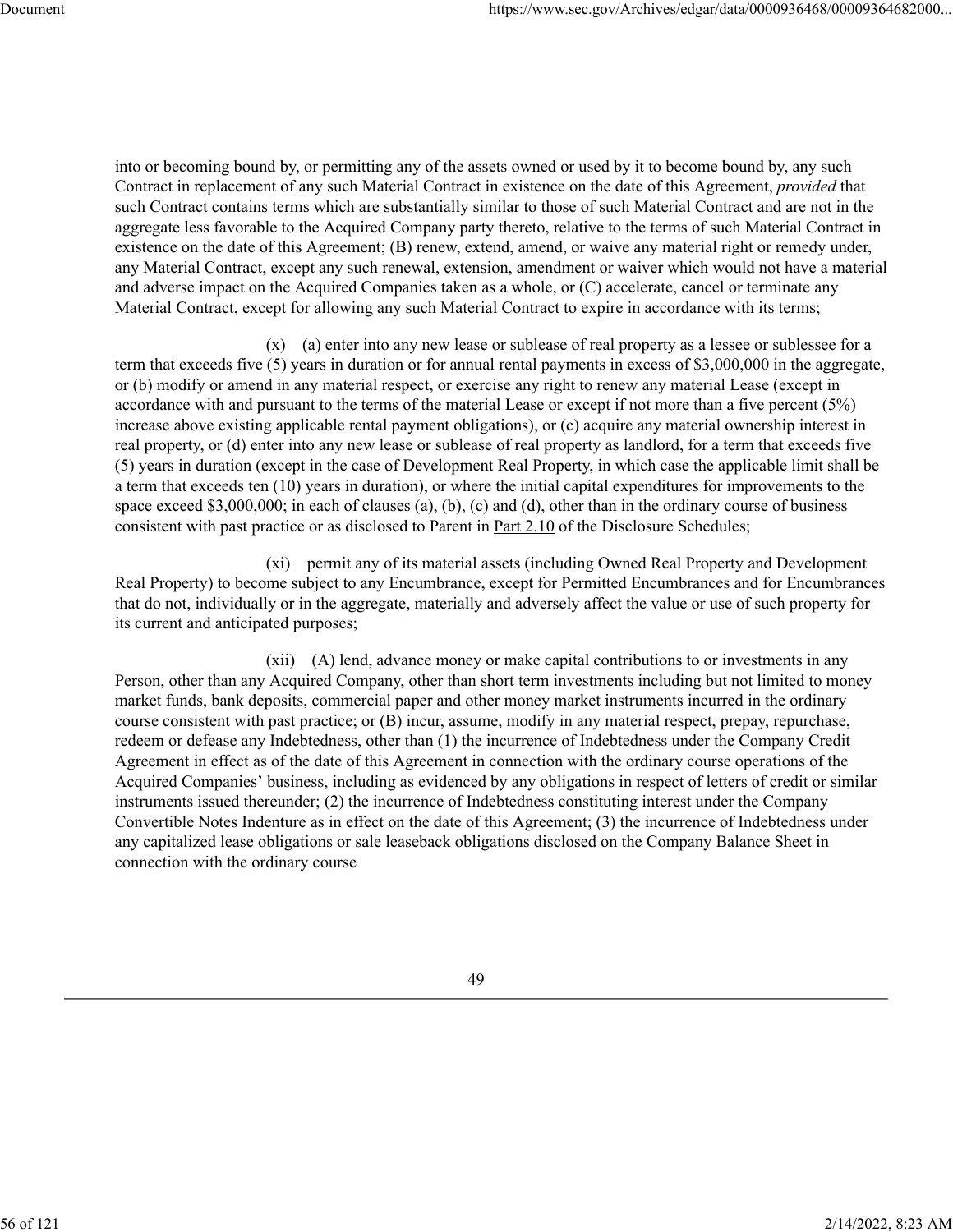operations of the Acquired Companies' business; (4) in the case of each of clauses (A) and (B), extensions of trade credit in the ordinary course operations of the Acquired Companies' business, including open purchase orders and other commitments to suppliers, subcontractors, and other outsourcing partners for equipment, materials, and supplies in connection with the ordinary course operations of their business; and (5) the incurrence of Indebtedness (other than as set forth in clauses (1) - (4)) not in excess of \$10,000,000 in the aggregate;

(xiii) except as required by the terms of a Company Employee Plan as in effect on the date of this Agreement, as required to ensure that any Company Employee Plan as in effect on the date of this Agreement is not then out of compliance with applicable Law, or as specifically required pursuant to this Agreement, (A) enter into or amend any Collective Bargaining Agreement (other than, with respect to a preexisting bargaining unit that is covered by a preexisting Collective Bargaining Agreement in effect as of the date hereof, (x) as required pursuant to a Collective Bargaining Agreement in effect as of the date hereof or (y) where such actions are made in the ordinary course of business consistent with past practice); (B) establish, adopt, enter into, amend or terminate any Company Employee Plan or any plan, practice, agreement, arrangement or policy that would be a Company Employee Plan if it was in existence on the date of this Agreement other than (x) in the ordinary course of business and consistent with past practices in connection with the annual renewal of Company Employee Plans that are group health or welfare plans; or (y) entering into any Company Employee Plans with new hires that are terminable "at will" without any obligation on the part of any Acquired Company or any Affiliate of any Acquired Company to make any severance, change in control or similar payment or provide any benefit (for the avoidance of doubt, other than any severance or other benefits made available pursuant to the terms of a Company Employee Plan as in effect on the date of this Agreement and set forth in Part 4.2(b)(xiii) of the Disclosure Schedule); and (z) the termination of any Company Employee Agreement in connection with the termination of a Company Associate permitted pursuant to this Agreement; (C) pay, or make any new commitment to pay, any bonus, cash incentive payment or profit-sharing or similar payment to, or increase or make any commitment to increase the amount of the wages, salary, commissions, fringe benefits or other compensation or remuneration payable to, any Company Associate other than in the ordinary course, consistent with past practice and subject to Part  $4.2(b)(xiii)$  of the Disclosure Schedule; (D) grant or pay any severance, separation, change in control, termination, retention or similar compensation or benefits to, or increase in any manner the severance, separation, change in control, termination, retention or similar compensation or benefits of, any Company Associate; (E) enter into any trust, annuity or insurance Contract or similar agreement or take any other action to fund or in any other way secure the payment of compensation or benefits under any Company Employee Plan; (F) take any action to accelerate the time of payment or vesting of any compensation, benefits or funding obligations under any Company Employee Plan or otherwise; (G) make any material determination under any Company Employee Plan that is inconsistent with the ordinary course of business consistent with past practice; (H) hire any individual or promote any Company Associate to a senior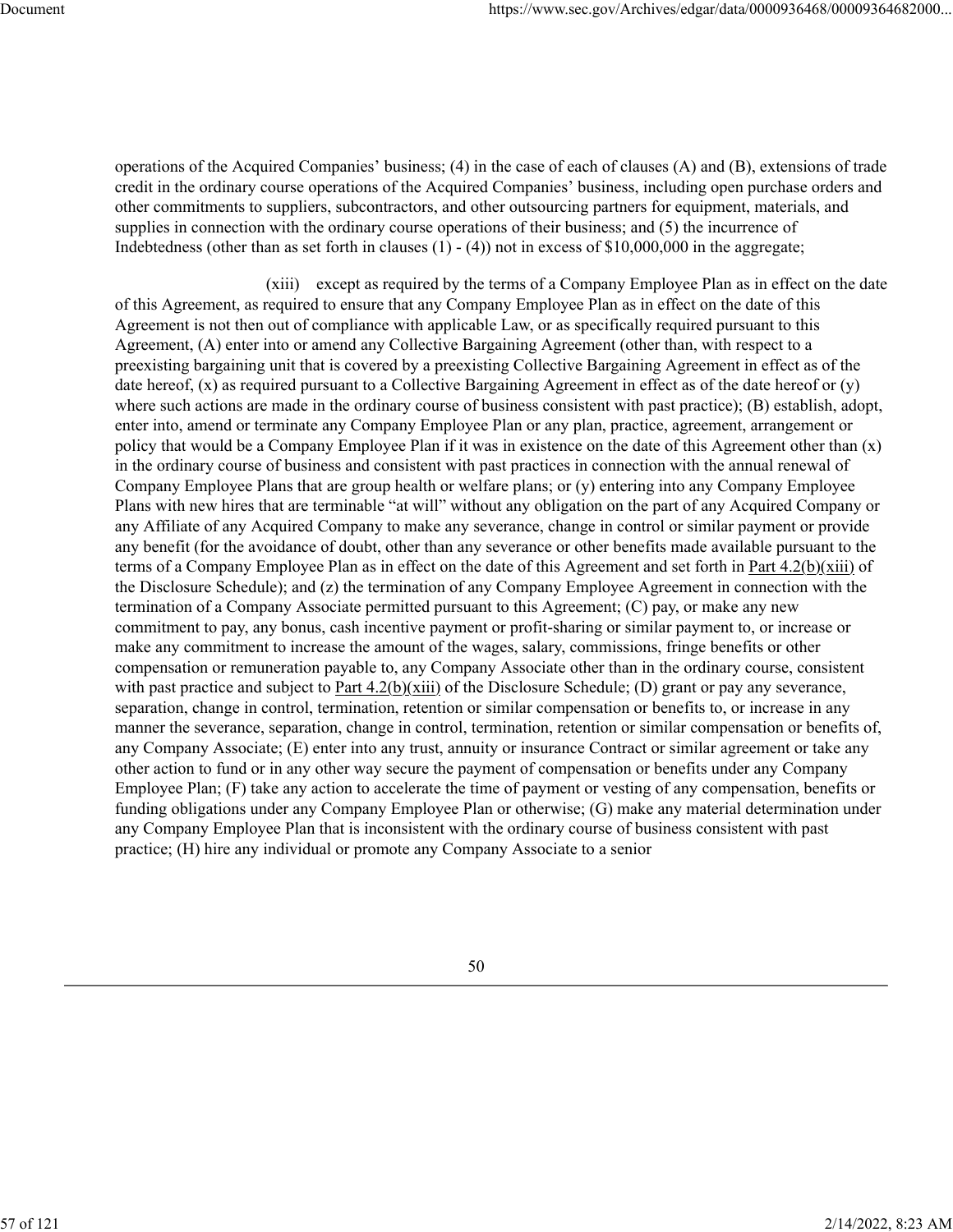director role or above (1) that is a newly created position following the date of this Agreement or (2) who would receive compensation and/or benefits in excess of the compensation and/or benefits provided to the person who held such position as of the date of this Agreement; or (I) effectuate a "plant closing," "mass layoff," or similar action under the WARN Act.

(xiv) (A) adopt any material method of Tax accounting or make any material Tax election (or allow any Tax election previously made to expire) that is inconsistent with any of the positions taken, elections made or methods used in preparing or filing Tax Returns with respect to periods ending prior to the Closing (including positions, elections or methods that would have the effect of deferring income to periods ending after the Closing Date or accelerating deductions to periods ending on or before the Closing Date), except as required by GAAP; (B) prepare or file any material Tax Return or material amended Tax Return, in each case that is inconsistent with past practices; (C) settle or otherwise compromise any claim, dispute, notice, audit report or assessment relating to a material amount of Taxes, or enter into, cancel or modify any closing agreement or similar agreement relating to a material amount of Taxes; (D) request any ruling with respect to Taxes; (E) extend or waive the period of assessment or collection for any U.S. federal or material state income Taxes (in each case other than in connection with routine Tax Return filing extensions); (F) enter into any material agreement or arrangement the primary purpose of which relates to Taxes; or (G) fail to deduct or withhold any material Taxes required to be deducted or withheld from the payment of the Pre-Closing Dividend, or fail to timely pay such deducted or withheld amounts to the proper Governmental Authority;

(xv) commence or settle any Legal Proceeding, except (A) in the ordinary course of business and consistent with past practices and/or (B) settlements providing solely for monetary relief not in excess of \$5,000,000 individually or \$15,000,000 in the aggregate;

(xvi) incur or commit to incur any expenditures in respect of independent research and development of products, systems or services other than in an amount such that the indirect rates do not exceed the forward pricing rate proposal or agreement currently in place with the applicable Governmental Authority;

(xvii) enter into any new line of business outside of the businesses of the Acquired Companies as of the date of this Agreement;

(xviii) approve or adopt any stockholder rights plan or "poison pill" arrangement;

(xix) cancel or terminate or allow to lapse without a commercially reasonable substitute policy therefor, or amend in any material respect or enter into, any material insurance policy, other than the renewal of existing insurance policies or entering into comparable substitute policies therefor in the ordinary course of business;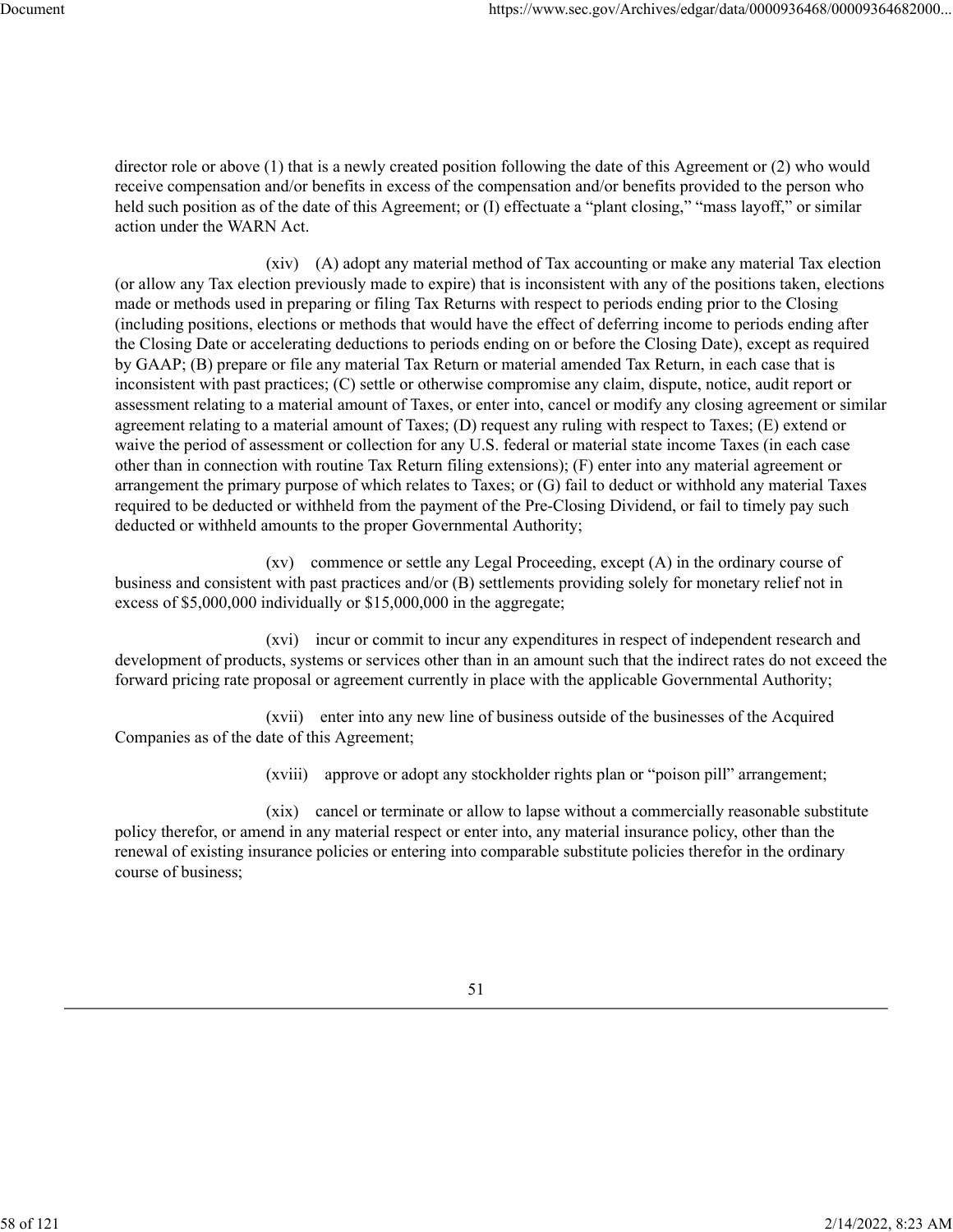(xx) notwithstanding anything to the contrary contained in any organizational or governing documents of any Acquired Company (including Article Tenth of the Company's Certificate of Incorporation, dated as of April 27, 2015), consent to the selection of any forum other than the Court of Chancery of the State of Delaware or take any other actions to waive the exclusive forum of the Court of Chancery of the State of Delaware, in each case, with respect to all matters related to this Agreement, the Merger and the other Contemplated Transactions;

(xxi) (A) add as a participant to the Company's Amended and Restated Executive Change in Control Severance Policy, as amended and restated as of March 4, 2020 (the "Executive CIC Severance Policy"), any Person who is not a participant in the Executive CIC Severance Policy as of the date of this Agreement, as set forth on Part 4.2(b)(xxi) of the Disclosure Schedule (the "Executive CIC Severance Policy Participants"), or otherwise amend the Executive CIC Severance Policy; or (B) terminate the employment (other than for "cause"), or take any actions that would give rise to resignation for "good reason" (as such terms are defined in the Executive CIC Severance Policy), of any Executive CIC Severance Policy Participant;

(xxii) abandon or permit to lapse any material Company IP, except in the ordinary course of business consistent with past practice;

(xxiii) enter into, become bound by, renew, extend or amend any agreements under which any fees, commissions or other amounts have been paid or may become payable to Citigroup Global Markets Inc. or Evercore Group L.L.C.

(xxiv) authorize, approve, agree, commit or offer to take any of the actions described in clauses (i) through (xxiv) of this Section  $4.2(b)$ .

(c) During the Pre-Closing Period, the Company shall promptly notify Parent in writing of: (i) any material breach of any covenant or obligation of the Company; and (ii) any event, condition, fact or circumstance that would make the timely satisfaction of any of the conditions set forth in Section 6 impossible or reasonably unlikely or that has had or reasonably could be expected to have or result in a Material Adverse Effect. No notification given to Parent pursuant to this Section  $4.2(c)$  shall limit or otherwise affect any of the representations, warranties, covenants or obligations of the Company contained in this Agreement.

**4.3 Restrictions on Dividends.** During the Pre-Closing Period, the Company shall not, and the Company shall ensure that the other Acquired Companies do not, declare, accrue, set aside or pay any dividend or make any other distribution (whether in cash, stock, property or otherwise) in respect of any shares of capital stock or other equity or voting interests or in respect of Company Convertible Notes, other than (a) dividends by a direct or indirect wholly owned Subsidiary of the Company to its parent and (b) the Pre-Closing Dividend and (i) adjustments related to the Pre-Closing Dividend to outstanding Company Options and Company SARS, and accrual of dividends and/or dividend equivalents to outstanding shares of Company Restricted Stock and Company RSUs required by Section 5.3(h); and (ii) the distribution related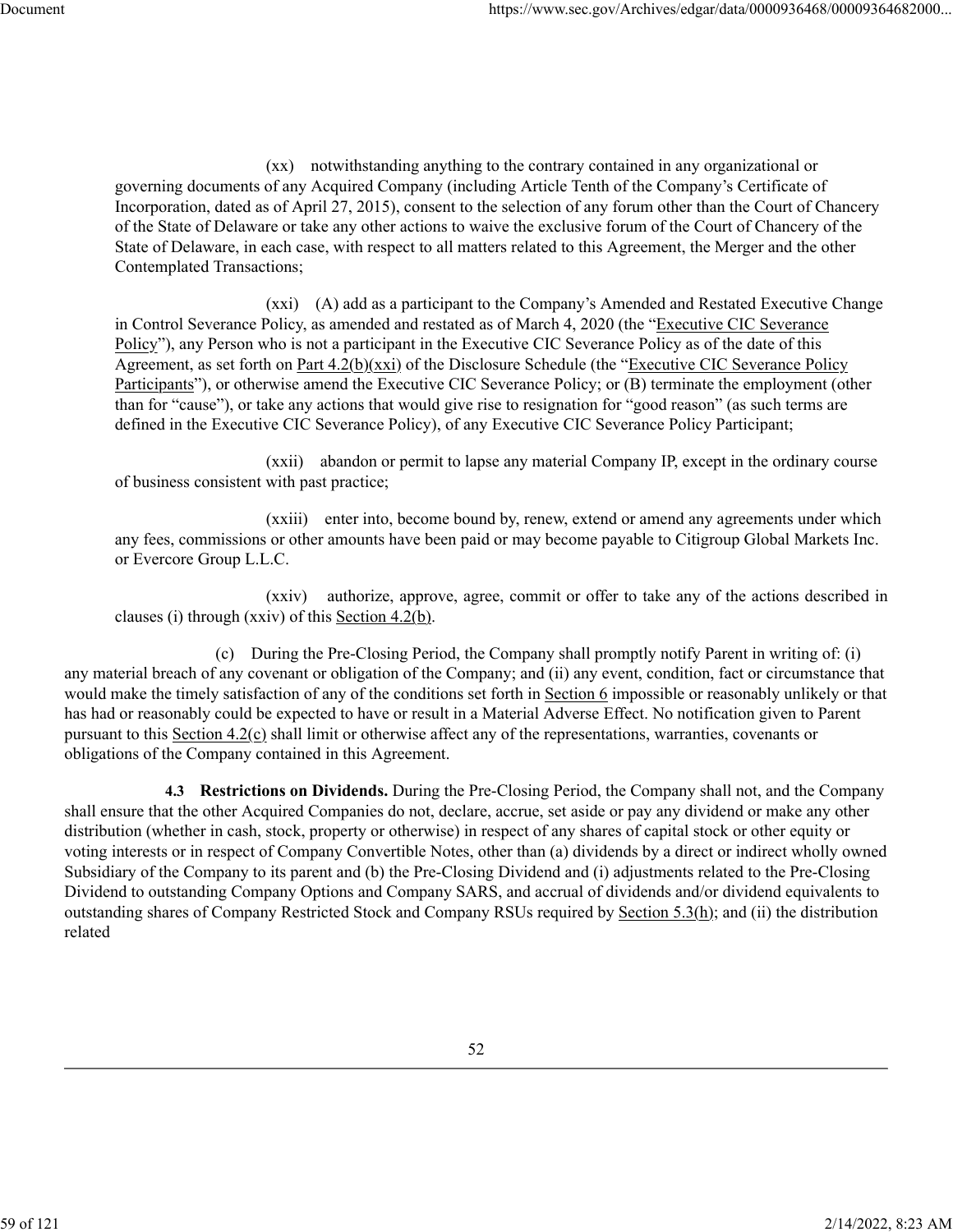to the Pre-Closing Dividend in respect of the Company Convertible Notes contemplated by Section 5.7(c) (*provided* that in the event the Pre-Closing Dividend is paid to holders of Company Common Stock and not earlier revoked in accordance with its terms, the terms and timing of the Pre-Closing Dividend and such related distribution in respect of the Company Convertible Notes shall not be modified during the Pre-Closing Period in contravention of Section 5.7(c)).

#### **4.4 No Solicitation.**

(a) Except as permitted by Section  $4.4(b)$ , Section  $4.4(e)$  or Section 5.2, the Company shall not (and shall not publicly propose to), and shall ensure that the other Acquired Companies do not (and do not publicly propose to), and shall use reasonable best efforts to cause the Company's and the other Acquired Companies' respective Representatives not to, directly or indirectly: (i) solicit, initiate, knowingly encourage or knowingly induce any Acquisition Proposal or Acquisition Inquiry; (ii) furnish or otherwise provide access to any information regarding any of the Acquired Companies to any Person in connection with or in response to an Acquisition Proposal or Acquisition Inquiry; (iii) enter into, continue or engage in discussions or negotiations with or knowingly cooperate with, any Person (other than Parent, its Affiliates and its and their Representatives) with respect to any Acquisition Proposal or Acquisition Inquiry; or (iv) enter into any letter of intent, memorandum of understanding, agreement in principle or similar document or Contract constituting or otherwise relating to an Acquisition Transaction (other than a confidentiality agreement entered into pursuant to, and in compliance with, clause (iv)(B) of Section 4.4(b) and any related "clean team" agreement whose terms are comparable with the Clean Team Agreement, with such changes in such clean team agreement as are necessary to reflect the identity of the other Person and the nature of its business); *provided, however*, that nothing in this Section 4.4(a) shall prohibit the Company, any other Acquired Company or any of their respective Representatives (in the case of Representatives, to the extent they are acting at the direction of the Company or any Acquired Company) from contacting in writing any Person who, following the date of this Agreement and prior to the adoption of this Agreement by the Required Company Stockholder Vote, makes an unsolicited, bona fide written Acquisition Proposal or Acquisition Inquiry to the Company that did not result from a material breach of this Section 4.4 or Section 5.2, solely to ask such Person, and to request from such Person a written response to, a question or questions for the sole purpose of clarifying (and not for the purpose of engaging, directly or indirectly, in any discussions or negotiations regarding) the written terms of such Acquisition Proposal or Acquisition Inquiry; *provided, further*, that prior to sending any such written communication to such Person, the Company shall deliver to Parent a copy of such written communication.

(b) Notwithstanding anything to the contrary contained in this Section 4.4, prior to the adoption of this Agreement by the Required Company Stockholder Vote, the Company may furnish or otherwise provide access to any information (including non-public information) regarding the Acquired Companies to, and may enter into discussions or negotiations and cooperate with, any Person in response to an unsolicited, bona fide written Acquisition Proposal that is submitted to the Company after the date of this Agreement by such Person (and not withdrawn) if: (i) such Acquisition Proposal was not obtained or made as a result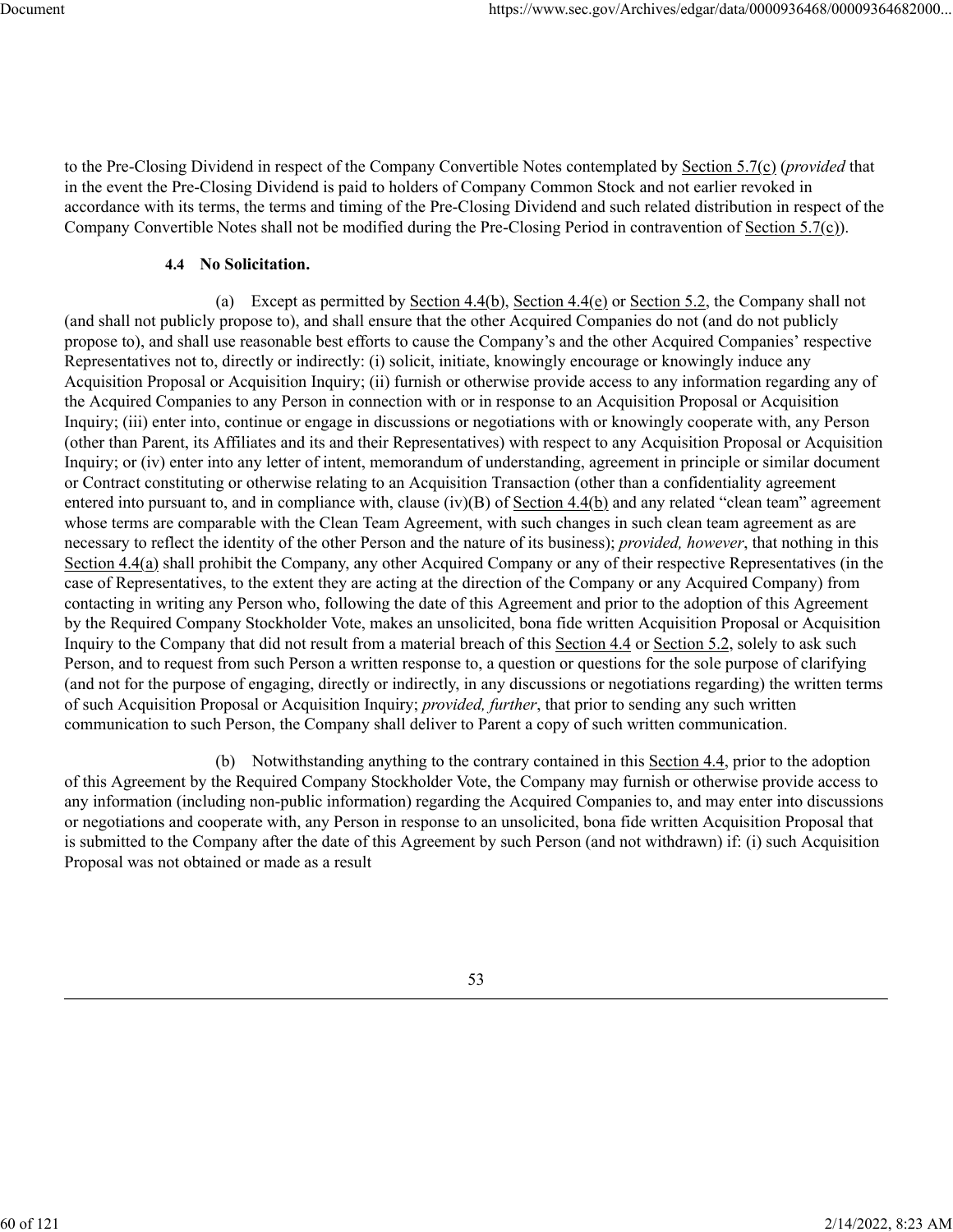of a material breach of any of the provisions set forth in this Section 4.4 or in Section 5.2; (ii) the Company's board of directors determines in good faith, after consultation with an independent financial advisor of nationally recognized reputation and the Company's outside legal counsel, that such Acquisition Proposal constitutes or would reasonably be expected to lead to a Superior Offer; (iii) the Company's board of directors determines in good faith, after considering the advice of the Company's outside legal counsel, that the failure to take such action would be inconsistent with its fiduciary obligations to the Company's stockholders under Delaware law; (iv) prior to first furnishing any non-public information to, or entering into discussions or negotiations with, such Person, the Company (A) gives Parent written notice of the identity of such Person and of the Company's intention to furnish non-public information to, or to enter into discussions or negotiations with, such Person; and (B) receives from such Person, and delivers to Parent a copy of, an executed confidentiality agreement containing provisions no less favorable to the Company than the provisions of the Confidentiality Agreement as in effect immediately prior to the execution of this Agreement (and which does not prevent the Company from complying with its obligations under this Agreement or result in a breach if the Company complies with its obligations under the Agreement); and (v) substantially contemporaneous with furnishing any non-public information to such Person, the Company furnishes such non-public information to Parent (to the extent such non-public information has not been previously furnished or made available by the Company to Parent, including through any electronic data room).

(c) If the Company or any other Acquired Company receives (either directly or through its Representatives) an Acquisition Proposal or an Acquisition Inquiry, at any time during the Pre-Closing Period, then the Company shall (i) promptly (and in no event later than twenty-four (24) hours after receipt of such Acquisition Proposal or Acquisition Inquiry) advise Parent in writing of such Acquisition Proposal or Acquisition Inquiry (including the identity of the Person making or submitting such Acquisition Proposal or Acquisition Inquiry) and the material terms and conditions thereof including any subsequent material amendments thereto; and (ii) promptly (and in no event later than twenty-four (24) hours after receipt) provide Parent with copies of any such written Acquisition Proposal or Acquisition Inquiry (or amendment thereto, it being understood that drafts of any acquisition agreement exchanged between the Company or any other Acquired Company on the one hand (or any of their Representatives) and the other Person (or any of its Representatives) on the other hand shall constitute material amendments)) setting forth the material terms and conditions of such Acquisition Proposal, including any subsequent material written amendments thereto and copies of material written proposals and proposed agreements relating thereto. The Company shall keep Parent reasonably informed on a reasonably current basis with respect to the status of any such Acquisition Proposal or Acquisition Inquiry (including the material terms thereof) and any material modification or proposed material modification thereto and the status of any discussions or negotiations relating thereto. With regard to any meeting of the Company's board of directors at which the board is expected to consider any Acquisition Proposal or Acquisition Inquiry, the Company shall provide advance notice of such meeting to Parent immediately following the time that notice is provided to the members of the Company's board of directors.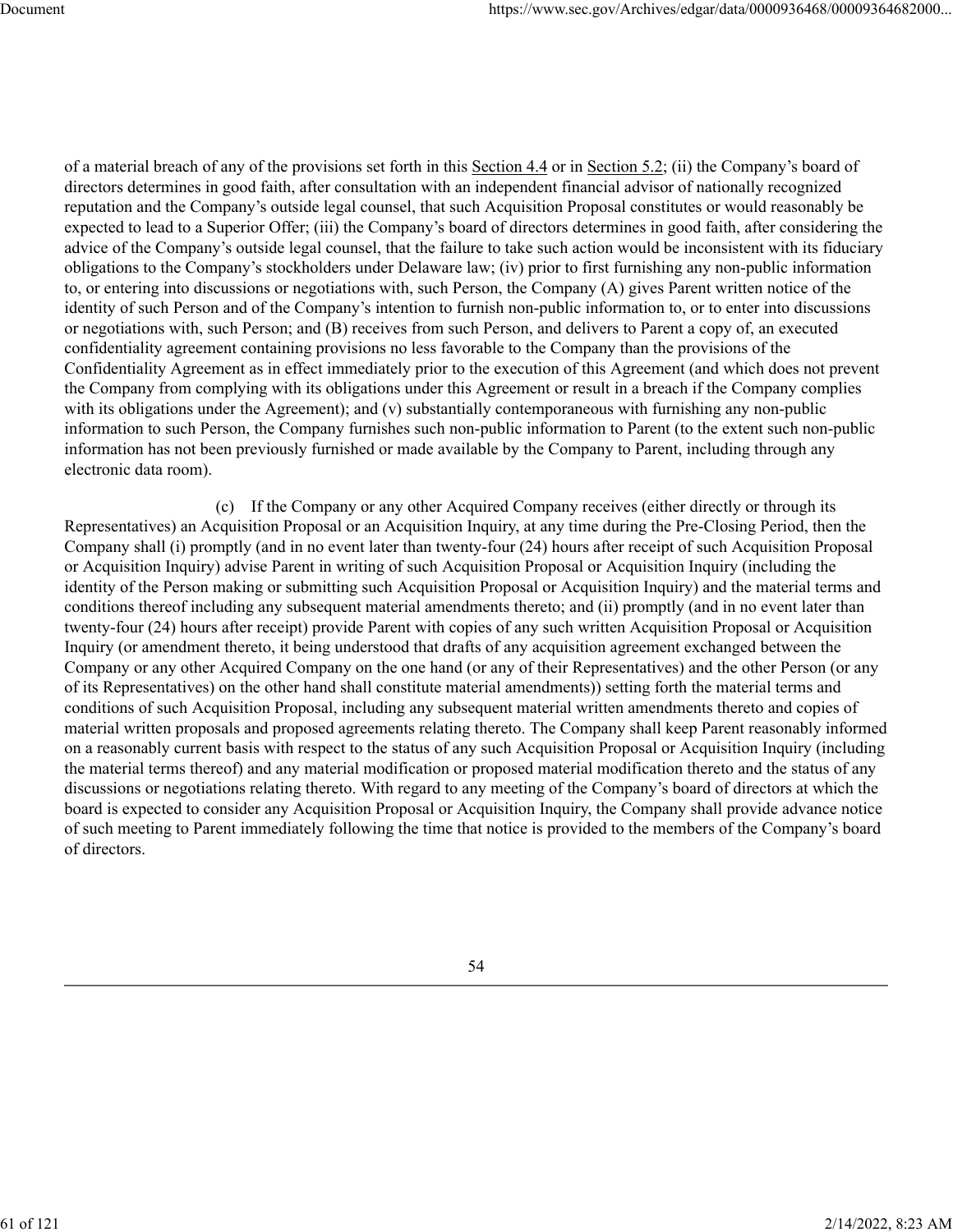(d) The Company shall, and shall ensure that each of the other Acquired Companies, and shall use reasonable best efforts to cause its and their respective Representatives to, immediately cease and cause to be terminated any existing discussions or negotiations with, any Person (other than Parent, its Affiliates and its and their Representatives) relating to any Acquisition Proposal or Acquisition Inquiry.

(e) The Company: (i) agrees that it will not, and it shall ensure that none of the other Acquired Companies will, release or permit the release of any Person from, or amend, waive or permit the amendment or waiver of any provision of, any confidentiality, non-solicitation, no-hire, "standstill" or similar agreement or provision to which any of the Acquired Companies is or becomes a party or under which any of the Acquired Companies has or acquires any rights; and (ii) will use its reasonable best efforts to enforce or cause to be enforced each such agreement or provision at the request of Parent; *provided*, *however*, that the Company may release a Person from, or amend or waive any provision of, any "standstill" or similar agreement or provision if: (A) such Person confidentially approaches the Company's board of directors; (B) the Company's board of directors determines in good faith, after consultation with the Company's outside legal counsel, that the failure to release such Person from such agreement or provision or the failure to amend such agreement or waive such provision would be inconsistent with its fiduciary obligations to the Company's stockholders under applicable Delaware Law; and (C) the Company provides Parent with written notice of the Company's intent to take such action prior to taking such action.

(f) Within two (2) Business Days after the date of this Agreement, the Company shall request each Person that has executed a confidentiality or similar agreement in the last twelve (12) months (that remains in effect) in connection with such Person's consideration of a possible Acquisition Proposal to return or destroy all confidential information previously furnished to such Person by or on behalf of any of the Acquired Companies or any Representative of an Acquired Company to the extent that the Company is entitled to have such documents returned or destroyed; *provided*, *however*, that the Company shall have no obligation to do so with respect to a particular Person if the Company previously has submitted such a request to that Person and that Person has confirmed that it has returned or destroyed all such confidential information.

(g) For the avoidance of doubt, for all purposes of this Agreement each of Evercore Group L.L.C. and Citigroup Global Markets Inc. shall be deemed to be an independent financial advisor of nationally recognized reputation. The Company acknowledges and agrees that any action taken by any Representative of any Acquired Company (whether or not such Representative is purporting to act on behalf of any of the Acquired Companies) which, if taken by the Company, would constitute a breach of any provision set forth in this Section 4.4 or in Section 5.2 shall be deemed to constitute a breach of such provision by the Company.

(h) For the avoidance of doubt, the Company may not furnish non-public information regarding the Acquired Companies to, and may not enter into discussions or negotiations with, any Person (other than Parent, its Affiliates and their Representatives)

62 of 121 2/14/2022, 8:23 AM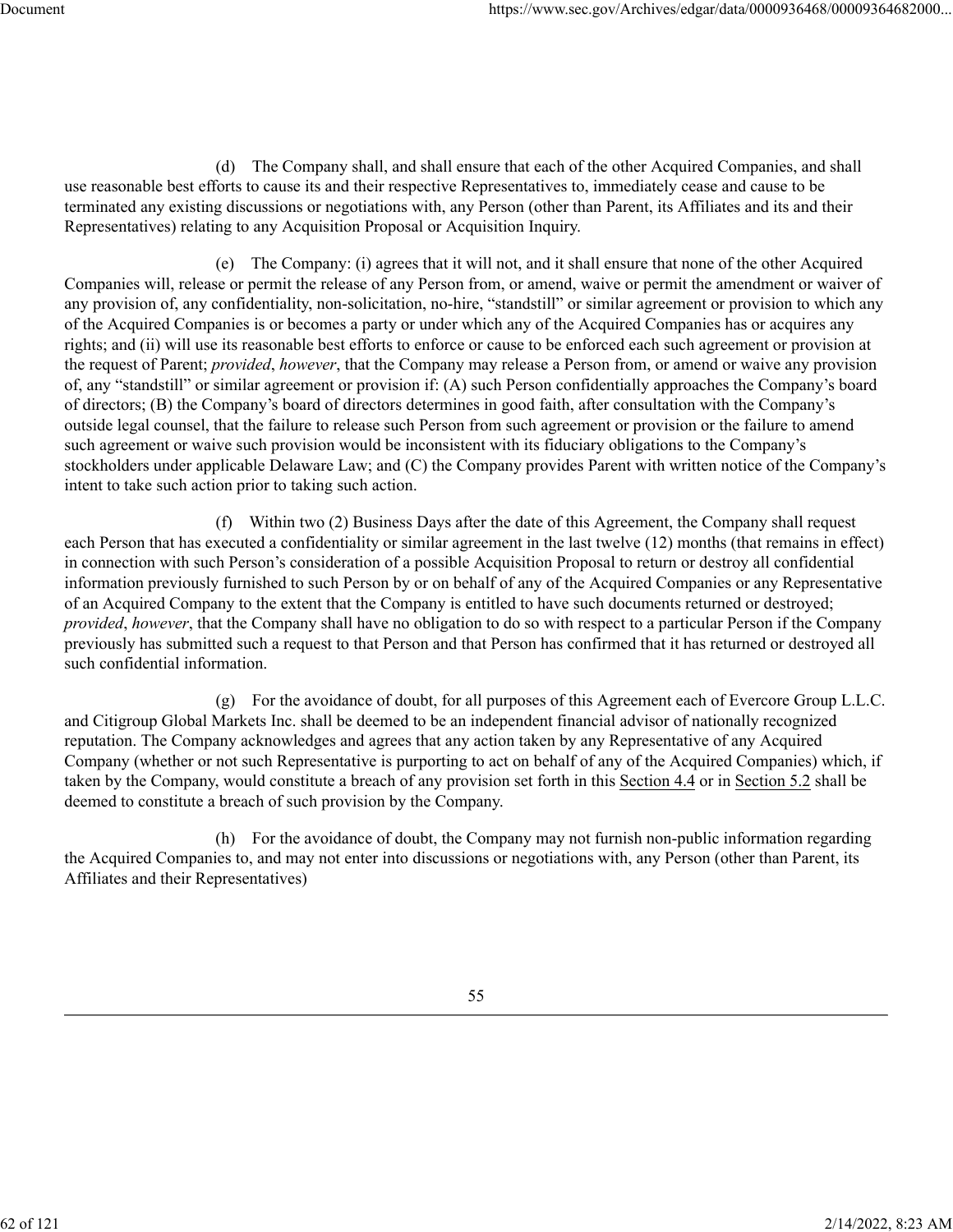regarding any Acquisition Proposal or Acquisition Inquiry after the adoption of this Agreement by the Required Company Stockholder Vote.

### **4.5 Title Commitments; Surveys.**

(a) Parent shall have the right to order, at its sole cost and expense, a survey (the "Surveys") or title commitment for the Owned Real Property and Development Real Property (each, a "Commitment") from a title insurance company selected by Parent and reasonably acceptable to the Company, sufficient in form to allow Parent to obtain, at Parent's sole cost and expense, an owner's title insurance policy (the "Title Insurance Policies") insuring the fee simple interest in the Owned Real Property and Development Real Property. The Company and each other Acquired Company agree to reasonably cooperate with Parent, at no cost and without incurring liability to Company, to provide any information as may be reasonably required by such title insurance company under the requirements section of each Commitment or otherwise in connection with the issuance of the final Title Insurance Policies, including using commercially reasonable efforts to provide an affidavit of title and/or such other information as such title insurance company may reasonably require in order for such title insurance company to delete the mechanics' lien and parties in possession exceptions and to insure over the "gap" (i.e., the period of time between the effective date of such title insurance company's last bringdown of title to such Owned Real Property and Development Real Property and the Closing Date), and using commercially reasonable efforts to cause such title insurance company to delete all standard exceptions from the final Title Insurance Policies.

### **SECTION 5. ADDITIONAL CONVENANTS OF THE PARTIES**

**5.1 Proxy Statement.** No later than January 25, 2021, the Company shall prepare and cause to be filed with the SEC the Proxy Statement in preliminary form. The Company shall consult with Parent and provide Parent and its counsel a reasonable opportunity to review and comment on the Proxy Statement in preliminary and definitive form and any amendment or supplement thereto and any additional soliciting material in connection therewith (and to review and comment on any comments of the SEC or its staff on the Proxy Statement or any amendment or supplement thereto or any additional soliciting material in connection therewith), and shall reasonably consider in good faith all comments made by Parent, prior to the filing thereof. Parent shall as promptly as reasonably practicable furnish to the Company any and all information relating to the Parent and its Affiliates that is required or reasonably requested by the Company to be included in the Proxy Statement, including any information required by the Exchange Act and the rules and regulations thereunder. The Company shall cause the Proxy Statement to comply with all applicable rules and regulations of the SEC and all other applicable Laws. If, prior to the expiration of the ten (10)-day waiting period provided in Rule 14a-6 under the Exchange Act, the Company does not receive either comments from the SEC on the preliminary Proxy Statement or notice from the SEC that it will review the preliminary Proxy Statement, then the Company shall file the definitive Proxy Statement with the SEC and cause the definitive Proxy Statement to be mailed to the Company's stockholders as promptly as reasonably practicable, and in no event later than four (4) Business Days, after the expiration of such waiting period. The Company shall (i) promptly notify Parent and its legal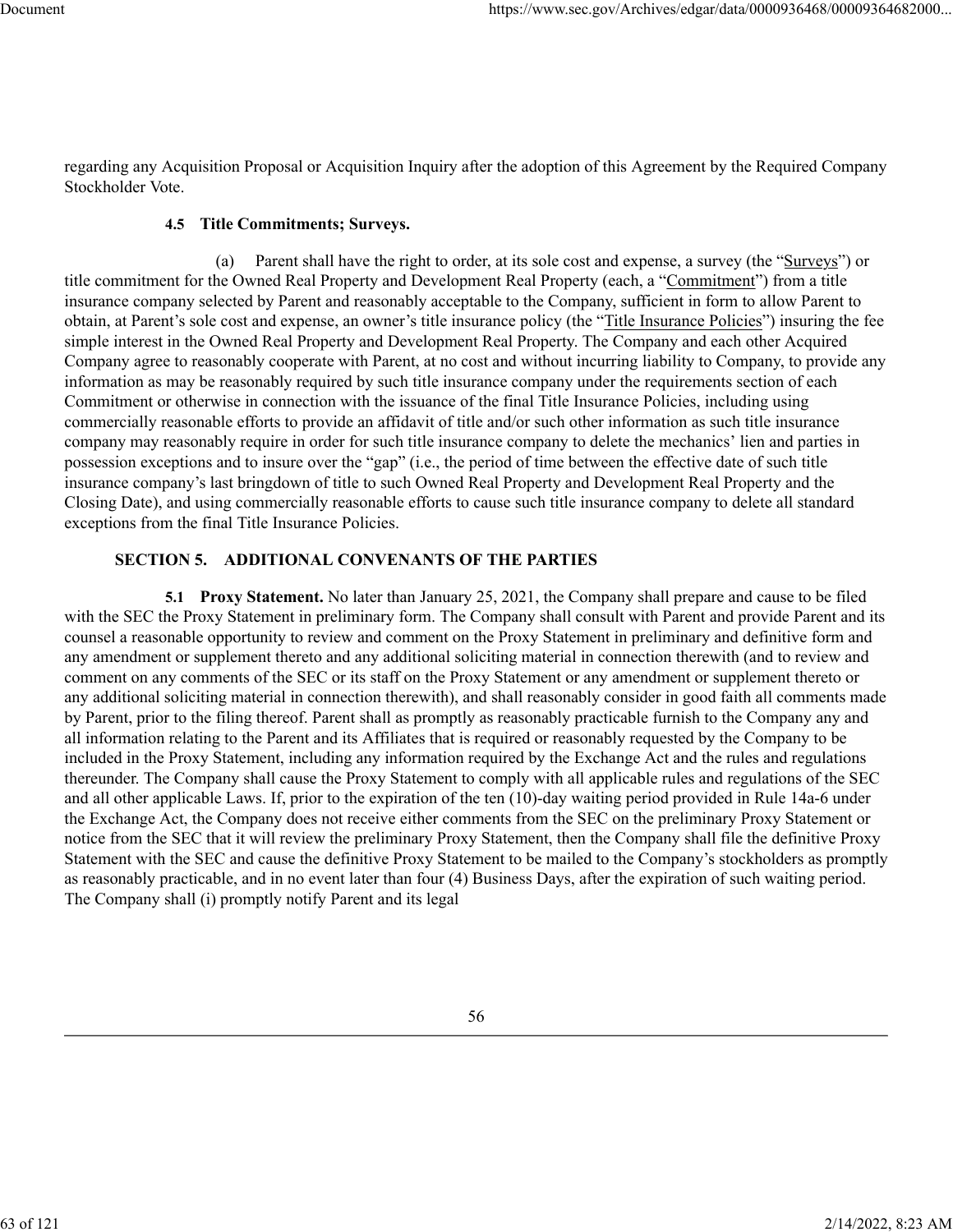counsel after notification from the SEC that it will review the preliminary Proxy Statement and upon receipt of any comments from the SEC with respect to the Proxy Statement or any amendment or supplement thereto or any additional soliciting material in connection therewith, (ii) promptly provide Parent and its legal counsel with a copy of any correspondence received by the Company or its legal counsel from the SEC with respect to the Proxy Statement or any amendment or supplement thereto, (iii) to the extent reasonably practicable, permit Parent and its legal counsel to participate in all communications with the SEC (including all meetings and telephone conferences with the staff of the SEC) relating to the Proxy Statement or any amendment or supplement thereto, and (iv) respond promptly to any such comments from the SEC. If the SEC reviews the preliminary Proxy Statement, the Company shall file the definitive Proxy Statement with the SEC and cause the definitive Proxy Statement to be mailed to the Company's stockholders as promptly as reasonably practicable, and in no event later than four (4) Business Days, after the SEC notifies the Company that the SEC has no further comments on the Proxy Statement. If the Company becomes aware of any information that should be set forth in an amendment or supplement to the Proxy Statement so that the Proxy Statement shall not contain any untrue statement of a material fact or omit to state any material fact required to be stated therein or necessary in order to make the statements therein, in light of the circumstances under which they are made, not misleading, so that the Proxy Statement otherwise complies as to form with the provisions of the Exchange Act and the rules and regulations promulgated by the SEC thereunder, or otherwise so that the Proxy Statement complies with all applicable rules and regulations of the SEC and all other applicable Laws, then the Company shall promptly inform Parent thereof and shall promptly file such amendment or supplement with the SEC and, if appropriate, mail such amendment or supplement to the Company's stockholders.

## **5.2 Company Stockholders Meeting.**

(a) The Company: (i) shall take all action necessary under all applicable Laws to call, give notice of and hold a meeting of the holders of Company Common Stock (the "Company Stockholders Meeting") to vote on a proposal to adopt this Agreement; (ii) shall submit such proposal to, and use its reasonable best efforts to solicit proxies in favor of such proposal from, such holders at the Company Stockholders Meeting, and (iii) shall not submit any other proposal (other than an advisory vote regarding merger-related compensation and a customary proposal regarding adjournment of the Company Stockholders Meeting) to such holders in connection with the Company Stockholders Meeting without the prior written consent of Parent, which consent shall not be unreasonably withheld or delayed if the submission of such other proposal is required by applicable Law. The Company, in consultation with Parent, shall set a record date for Persons entitled to notice of, and to vote at, the Company Stockholders Meeting and shall not change such record date without the prior written consent of Parent (unless required by applicable Delaware Law). The Company Stockholders Meeting shall be held as promptly as practicable after the commencement of the mailing of the Proxy Statement to the Company's stockholders (on a date selected by the Company and reasonably acceptable to Parent, which date shall not be more than thirty-five (35) calendar days after the commencement of the mailing of the Proxy Statement to the Company's stockholders). The Company shall ensure that all proxies solicited by or on behalf of the Company in connection with the Company Stockholders Meeting are solicited in compliance with all applicable Laws. Notwithstanding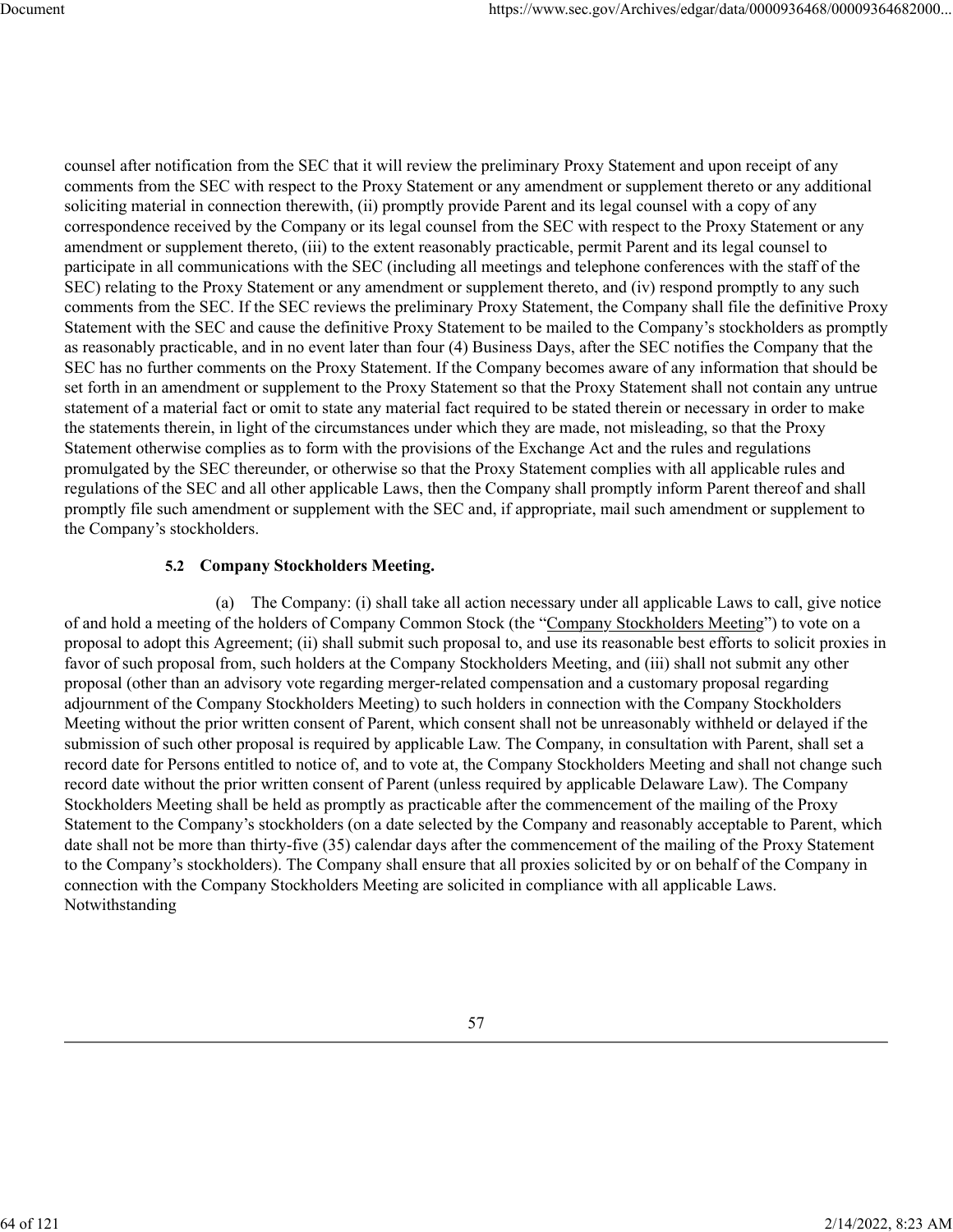anything to the contrary contained in this Agreement, the Company shall not postpone or adjourn the Company Stockholders Meeting without the consent of Parent; *provided* that without Parent's consent, the Company may adjourn or postpone the Company Stockholders Meeting (i) after consultation with Parent, to the extent necessary to ensure that any supplement or amendment to the Proxy Statement that is required by applicable Law is provided to the Company's stockholders a reasonable amount of time in advance of the Company Stockholders Meeting or (ii) if there are not sufficient shares of Company Common Stock represented (either in person or by proxy) to constitute a quorum necessary to conduct the business to be conducted at the Company Stockholders Meeting or there are not sufficient affirmative votes (either in person or by proxy) to obtain the Required Company Stockholder Vote to approve and adopt this Agreement and the Merger, to allow reasonable additional time for solicitation of proxies for purposes of obtaining such a quorum or such sufficient affirmative votes; *provided, further*, that any such postponement or adjournment and the date, time and place of the postponed or adjourned meeting shall be announced at the meeting so as, to the maximum extent permitted by Delaware law, not to require a change in the record date for the Company Stockholders Meeting and, unless consented to by Parent, (x) any such postponement or adjournment shall be for a period of no more than ten (10) Business Days each and (y) the Company shall only be permitted to effect up to two (2) such postponements or adjournments pursuant to this clause (ii); and, *provided, further*, that, if requested by Parent, the Company shall effect a postponement or adjournment of the Company Stockholders Meeting under the circumstances contemplated by this clause (ii) for a period of up to ten (10) Business Days each (*provided*, that Parent shall only be entitled to make up to two (2) such requests, and no such request by Parent for a postponement or adjournment shall be permitted if it would require a change in the record date for the Company Stockholders Meeting). The Company shall use its reasonable best efforts during any such postponement or adjournment to solicit and obtain such proxies in favor of the adoption of this Agreement as soon as reasonably practicable.

(b) Unless a Company Change in Recommendation has been effected in accordance with the provisions and requirements of Section 5.2(d), the Proxy Statement shall include a statement to the effect that the Company's board of directors (i) has determined that the Merger is advisable and fair to and in the best interests of the Company and its stockholders; (ii) has approved this Agreement and approved the Merger, in accordance with the requirements of the DGCL; and (iii) recommends that the Company's stockholders vote to adopt this Agreement at the Company Stockholders Meeting. The determination of the Company's board of directors that the Merger is advisable and fair to and in the best interests of the Company and its stockholders and the recommendation of the Company's board of directors that the Company's stockholders vote to adopt this Agreement at the Company Stockholder Meeting are collectively referred to as the "Company Board Recommendation". The Company shall ensure that the Proxy Statement includes a copy of the written opinions of the financial advisors referred to in Section 2.26.

(c) Except as provided in Section 5.2(d), neither the Company's board of directors nor any committee thereof shall: (i) (A) withdraw or modify in a manner adverse to Parent, or permit the withdrawal or modification in a manner adverse to Parent of, the Company Board Recommendation (or resolve, agree or publicly propose to take any such action) or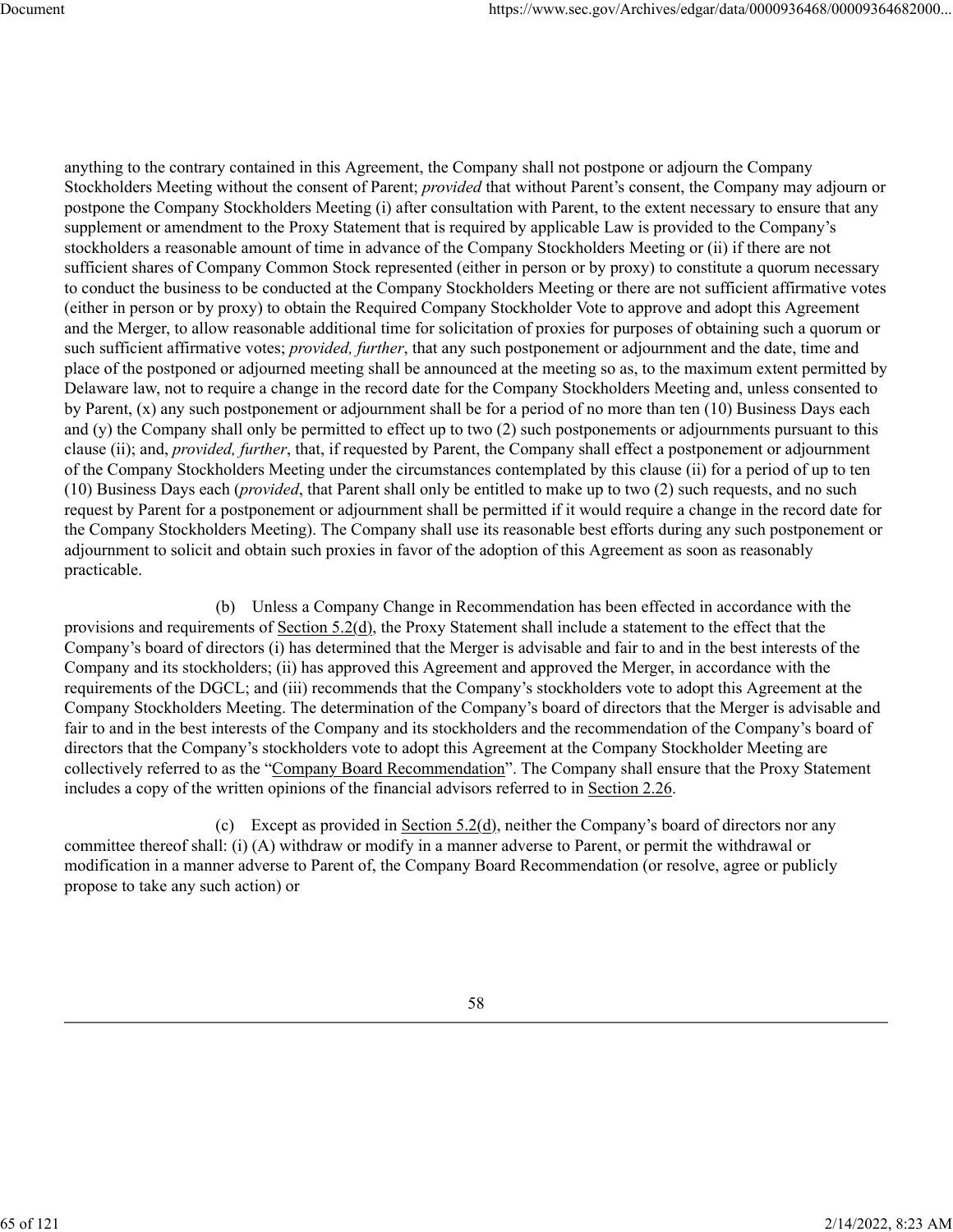(B) recommend the approval, acceptance or adoption of, or approve, endorse, accept or adopt, any Acquisition Proposal (or resolve, agree or publicly propose to take any such action) (any action in this clause (i) being referred to as a "Company Change in Recommendation" ); or (ii) approve or recommend, or cause or permit any Acquired Company to execute or enter into, any letter of intent, memorandum of understanding, agreement in principle, merger agreement, acquisition agreement, option agreement, joint venture agreement, partnership agreement or other similar document or Contract constituting or relating to, or that would reasonably be expected to result in or lead to, an Acquisition Transaction (other than a confidentiality agreement referred to in clause (iv)(B) of Section 4.4(b) and any related "clean team" agreement whose terms are comparable with the Clean Team Agreement, with such changes in such clean team agreement as are necessary to reflect the identity of the other Person and the nature of its business) (or resolve, agree or publicly propose to take any such action).

(d) Notwithstanding anything to the contrary contained in Section  $5.2(c)$ , at any time prior to the adoption of this Agreement by the Required Company Stockholder Vote:

(i) the Company's board of directors may effect a Company Change in Recommendation (and may, but need not, also cause the Company to terminate this Agreement in accordance with Section  $8.1(h)$ ) and, concurrently with or following such termination, cause the Company to enter into an Alternative Acquisition Agreement in accordance with, and subject to compliance with, the provisions of Section 8.1(h)) if: (A) a bona fide Acquisition Proposal is made to the Company after the date of this Agreement and is not withdrawn; (B) such Acquisition Proposal did not result directly or indirectly from a material breach by the Company of any of the provisions of Section 4.4 or Section 5.2; (C) the Company provides Parent, immediately following the time that notice is provided to members of the Company's board of directors prior to any meeting of the Company's board of directors at which the Company's board of directors will consider and determine whether such Acquisition Proposal is a Superior Offer, with a written notice specifying the date and time of such meeting, the terms and conditions of the Acquisition Proposal that is the basis of the potential action by the Company's board of directors (including a copy of any draft Contract relating to such Acquisition Proposal) and the identity of the Person making such Acquisition Proposal; (D) the Company's board of directors determines in good faith, after consultation with an independent financial advisor of nationally recognized reputation and the advice of the Company's outside legal counsel, that such Acquisition Proposal constitutes a Superior Offer; (E) the Company's board of directors determines in good faith, after consultation with the Company's outside counsel, that, in light of such Superior Offer, the failure to effect a Company Change in Recommendation, or the failure to terminate this Agreement pursuant to Section 8.1(h) in order to accept such Superior Offer, would be inconsistent with its fiduciary obligations to the Company's stockholders under applicable Delaware Law; (F) no less than three (3) Business Days prior to effecting a Company Change in Recommendation or terminating this Agreement pursuant to Section 8.1(h) in order to accept such Superior Offer, the Company's board of directors delivers to Parent a written notice (a "Recommendation Change Notice") (1) stating that the Company has received a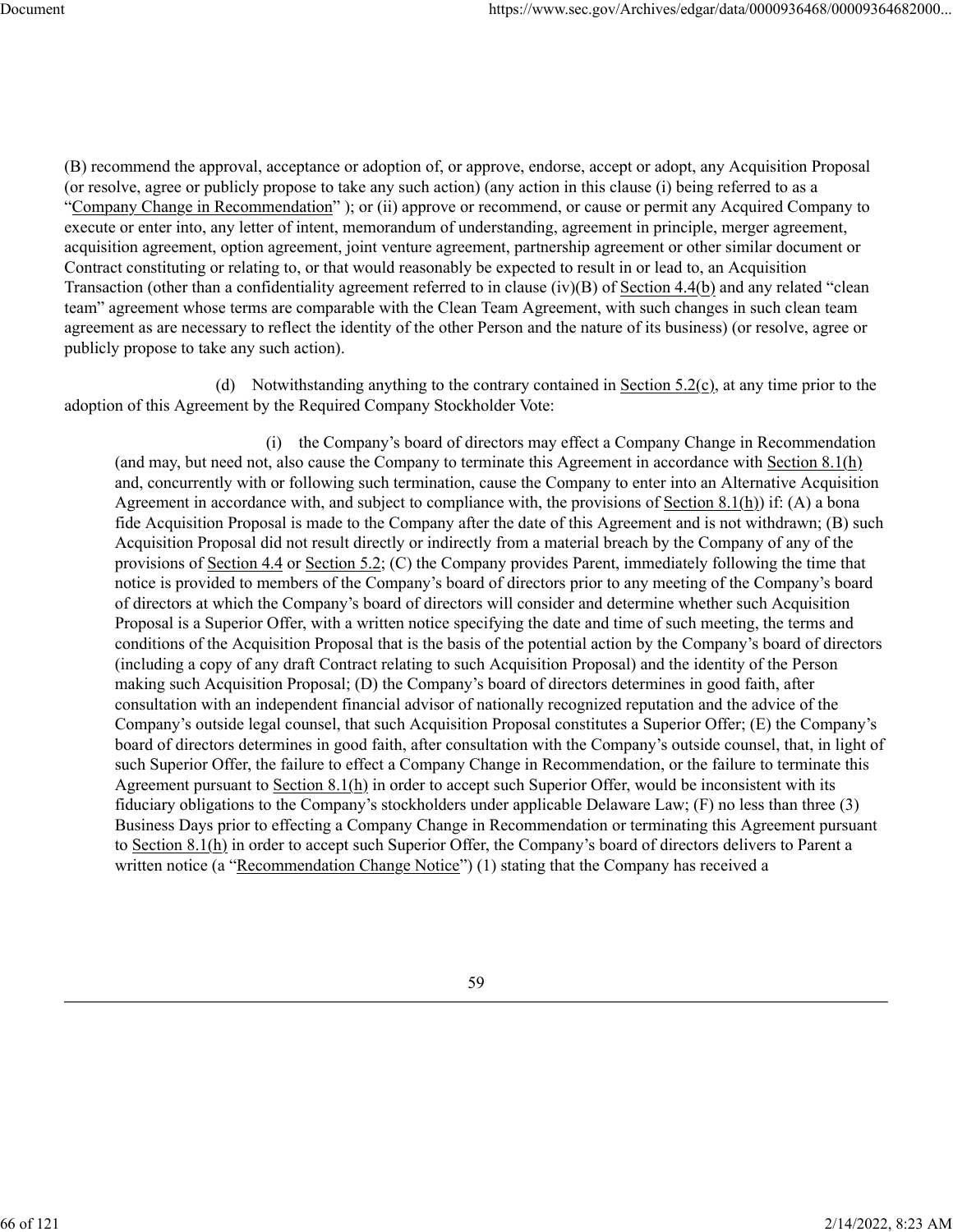Superior Offer that did not result directly or indirectly from a material breach by the Company of any of the provisions of Section 4.4 or this Section 5.2, (2) stating that the Company's board of directors intends to effect a Company Change in Recommendation (and describing any intended Company Change in Recommendation) or terminate this Agreement pursuant to Section  $8.1(h)$  in order to accept such Superior Offer, (3) specifying the material terms and conditions of such Superior Offer, including the identity of the Person making such Superior Offer and (4) attaching copies of the most current and complete draft of any Contract relating to such Superior Offer; (G) throughout the three (3) Business Day period immediately following the delivery of such Recommendation Change Notice pursuant to clause (F) above, the Company's board of directors has not effected a Company Change in Recommendation and the Company engages (to the extent requested by Parent) in good faith negotiations with Parent to amend this Agreement in such a manner that the failure to effect a Company Change in Recommendation, or the failure to terminate this Agreement pursuant to Section  $8.1(h)$  in order to accept such Superior Offer, would not be inconsistent with the fiduciary obligations of the Company's board of directors to the Company's stockholders under applicable Delaware Law; and (H) following the end of such three (3) Business Day period, the Company's board of directors determines in good faith, after consultation with an independent financial advisor of nationally recognized reputation and the Company's outside legal counsel, that the failure to effect a Company Change in Recommendation, or the failure to terminate this Agreement pursuant to Section 8.1(h) in order to accept such Superior Offer, would be inconsistent with the fiduciary obligations of the Company's board of directors to the Company's stockholders under applicable Delaware Law in light of such Superior Offer; *provided*, *however*, that when making such determination, the Company's board of directors shall be obligated to consider any changes to the terms of this Agreement proposed by Parent in writing as a result of the negotiations required by clause (G) above; and

(ii) the Company's board of directors may effect a Company Change in Recommendation under clause (A) of the definition thereof if: (A) there shall arise after the date of this Agreement a material event, material development or material change in circumstances that does not relate to any Acquisition Proposal and that was not known, and would not reasonably be expected to have been known or foreseen, by the Company's board of directors on the date of this Agreement, which event, development or change in circumstance, or any material consequence thereof, becomes known to the Company prior to the adoption of this Agreement by the Required Company Stockholder Vote and did not result from or arise out of the announcement or pendency of, or any action required to be taken (or to be refrained from being taken) pursuant to, this Agreement (any such material event, material development or material change in circumstances being referred to as a "Change in Circumstances"); (B) the Company provides Parent, immediately following the time that notice is provided to members of the Company's board of directors prior to any meeting of the Company's board of directors at which the board of directors will consider and determine whether such Change in Circumstances requires the Company's board of directors to withdraw or modify the Company Board Recommendation, with a written notice specifying the date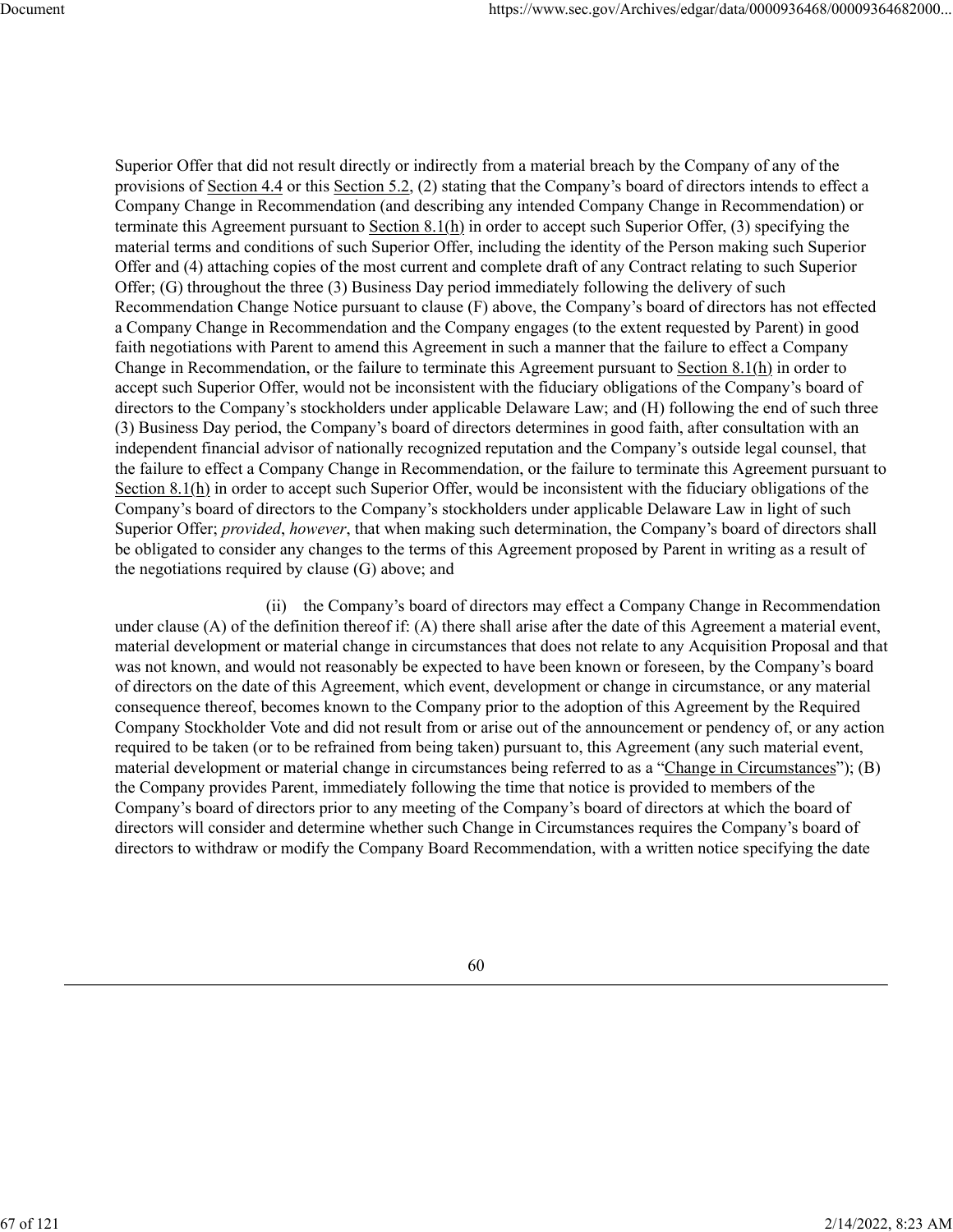and time of such meeting, the reasons for holding such meeting and a reasonably detailed description of such Change in Circumstances; (C) the Company's board of directors determines in good faith, after consultation with an independent financial advisor of nationally recognized reputation and the Company's outside legal counsel, that, in light of such Change in Circumstances, the failure to effect a Company Change in Recommendation would be inconsistent with its fiduciary obligations to the Company's stockholders under applicable Delaware Law; (D) no less than three (3) Business Days prior to effecting such Company Change in Recommendation, the Company's board of directors delivers to Parent a written notice describing in reasonable detail the Change in Circumstances, stating that it intends to effect such Company Change in Recommendation in light of such Change in Circumstances and describing any intended modification of the Company Board Recommendation; (E) throughout such three (3) Business Day period, the Company engages (to the extent requested by Parent) in good faith negotiations with Parent to amend this Agreement in such a manner that the failure to effect such Company Change in Recommendation would not be inconsistent with the fiduciary obligations of the Company's board of directors to the Company's stockholders under applicable Delaware Law in light of such Change in Circumstances; and (F) following the end of such three (3) Business Day period, the Company's board of directors determines in good faith, after consultation with an independent financial advisor of nationally recognized reputation and the Company's outside legal counsel, that the failure to effect such Company Change in Recommendation would be inconsistent with the fiduciary obligations of the Company's board of directors to the Company's stockholders under applicable Delaware Law in light of such Change in Circumstances; *provided*, *however*, that when making such determination, the Company's board of directors shall be obligated to consider any changes to the terms of this Agreement proposed by Parent in writing as a result of the negotiations required by clause (E) above.

For purposes of clause (i) of the first sentence of this Section 5.2(d), any change in the form or amount of the consideration payable (including any modification in any proposed dividend payable in connection therewith) in connection with a Superior Offer, and any other material change to the terms of a Superior Offer, will be deemed to be a new Superior Offer, requiring a new Recommendation Change Notice and a new advance notice period; *provided*, *however*, that, in each case, any references to three (3) Business Days in clause (i) of the first sentence of this Section 5.2(d) shall then and thereafter be deemed to be references to two (2) Business Days rather than three (3) Business Days. The Company shall ensure that any Company Change in Recommendation under clause (A) of the definition thereof: (x) does not change or otherwise affect the approval of this Agreement by the Company's board of directors or any other approval of the Company's board of directors; and (y) does not have the effect of causing any corporate Takeover Statute of the State of Delaware or any other state to be applicable to this Agreement, the Merger or any of the other Contemplated Transactions. The Company agrees to keep confidential, and not to disclose to the public or to any Person (other than its Representatives), any and all information regarding any negotiations that take place pursuant to clause  $(i)(G)$  or clause  $(ii)(E)$  of the first sentence of this Section 5.2(d) (including the existence and terms of any proposal made on behalf of Parent or the Company during such negotiations), except to the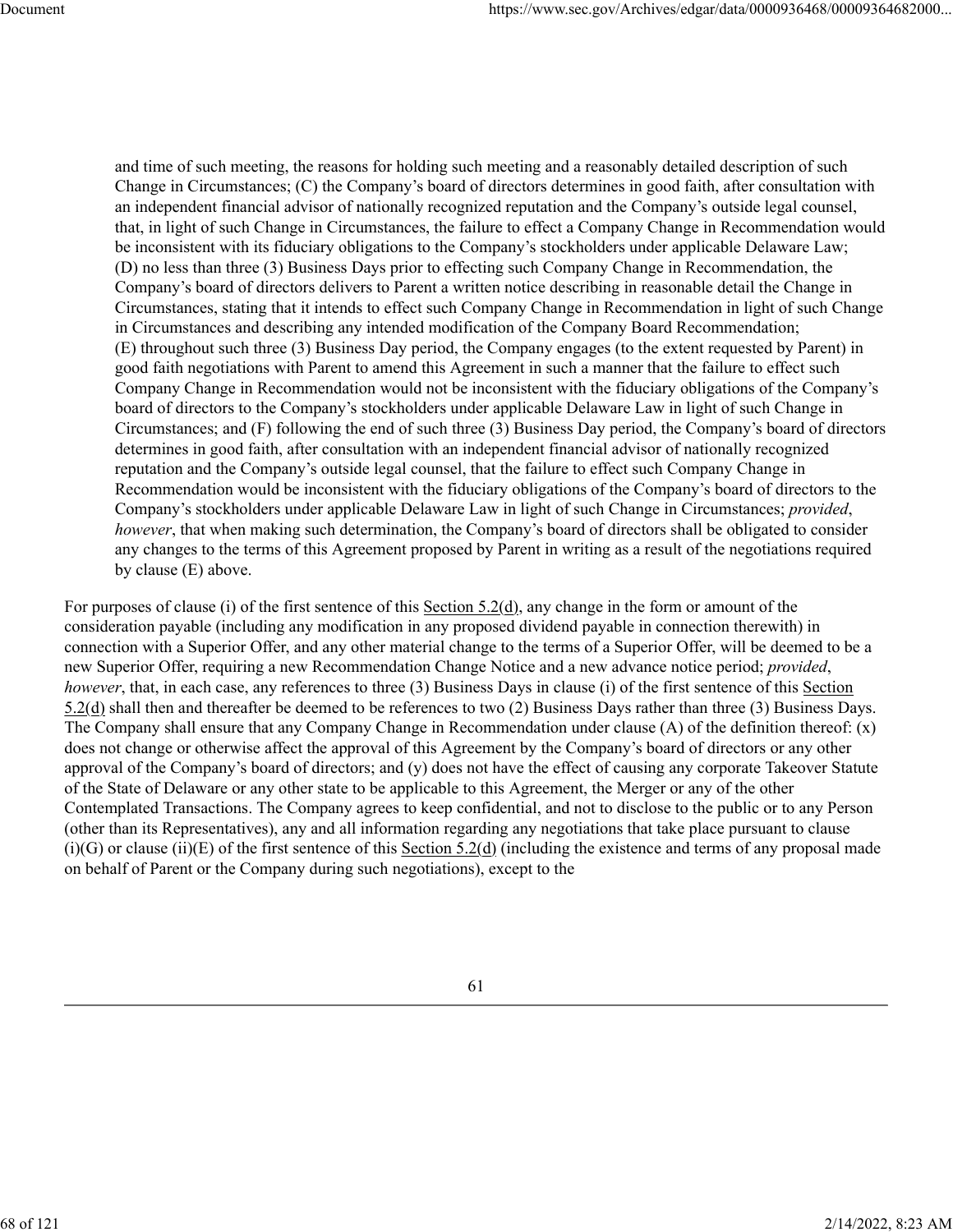extent that such disclosure is required by applicable Law, legal process or the rules of any applicable stock exchange.

(e) Subject to the Company's right to terminate this Agreement in accordance with Section 8.1(h), the Company's obligation to call, give notice of and hold the Company Stockholders Meeting in accordance with Section 5.2(a) shall not be limited or otherwise affected by the making, commencement, disclosure, announcement or submission of any Superior Offer or other Acquisition Proposal or by any Change in Circumstances. Without limiting the generality of the foregoing, the Company agrees that unless this Agreement is terminated in accordance with Section 8.1, the Company shall not submit any Acquisition Proposal to a vote of its stockholders.

(f) Nothing contained in this Section 5.2 or elsewhere in this Agreement shall prohibit the Company from (i) taking and disclosing to its stockholders any position contemplated by Rule 14d-9 or Rule 14e-2(a) promulgated under the Exchange Act, (ii) making a "stop, look and listen" communication to the Company's stockholders pursuant to Rule 14d-9(f) promulgated under the Exchange Act, (iii) making any disclosure to its stockholders if the Company's board of directors determines in good faith, after consultation with the Company's outside legal counsel, that the failure to do so would be inconsistent with its fiduciary obligations to the Company's stockholders under applicable Delaware Law or (iv) making any other disclosure to the Company's stockholders that is required by applicable Law; *provided, however*, that this Section 5.2(f) shall not be deemed to permit the Company's board of directors to effect a Company Change in Recommendation except to the extent permitted by Section 5.2(d).

# **5.3 Treatment of Company Options, Company SARs and Company Restricted Stock Units.**

(a) At the Effective Time, each In the Money Option, whether vested or unvested, shall be canceled and extinguished, and the holder thereof shall be entitled to receive (subject to any applicable withholding or other Taxes, or other amounts required by applicable Law to be withheld), upon delivery of an option notice and acknowledgment in the form attached hereto as Exhibit C, an amount in cash equal to the product of (i) the total number of shares of Company Common Stock subject to such In the Money Option *multiplied by* (ii) the excess of (A) the Price Per Share *over* (B) the per share exercise price (determined after consideration of Section 5.3(h)) for the Company Common Stock subject to such In the Money Option. Following the Effective Time, any such canceled In the Money Option shall entitle the former holder of such In the Money Option only to the payment described in this Section 5.3(a), which shall be made by the Surviving Corporation within ten (10) Business Days after the Effective Time.

(b) At the Effective Time, each Out of the Money Option shall be canceled and extinguished for

no consideration.

(c) At the Effective Time, each In the Money SAR, whether vested or unvested, shall be canceled and extinguished, and the holder thereof shall be entitled to receive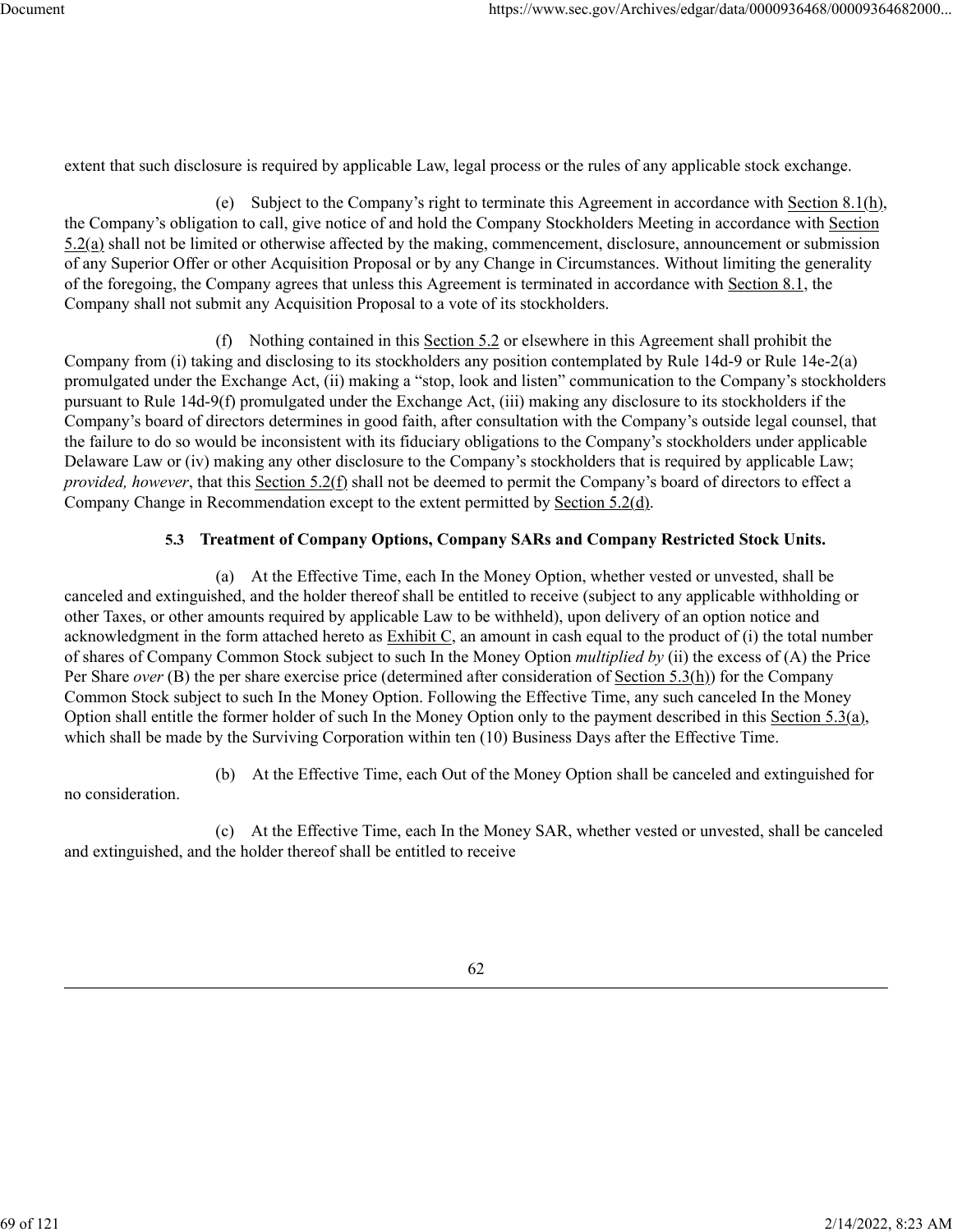(subject to any applicable withholding or other Taxes, or other amounts required by applicable Law to be withheld) upon delivery of stock appreciation rights notice and acknowledgment in the form attached hereto as Exhibit D, an amount in cash equal to the product of (i) the total number of shares of Company Common Stock subject to such In the Money SAR *multiplied by* (ii) the excess of (A) the Price Per Share *over* (B) the per share grant price (determined after consideration of Section 5.3(h)) for the Company Common Stock subject to such In the Money SAR. Following the Effective Time, any such canceled In the Money SAR shall entitle the former holder of such In the Money SAR only to the payment described in this Section 5.3(c), which shall be made by the Surviving Corporation within ten (10) Business Days after the Effective Time.

consideration.

(d) At the Effective Time, each Out of the Money SAR shall be canceled and extinguished for no

(e) At the Effective Time, and without any action on the part of Parent, the Company or any other Person, each unvested Company RSU granted prior to the date of this Agreement (each, a "Company Pre-Signing RSU") that is outstanding immediately prior to the Effective Time shall automatically become fully vested (and for such Company Pre-Signing RSUs subject to performance vesting criteria, based on deemed achievement of maximum performance). Each vested Company Pre-Signing RSU, including those Company Pre-Signing RSUs that become vested in accordance with the immediately preceding sentence and in each case, with respect to which shares of Company Common Stock have not yet been issued, shall be canceled and extinguished, and the holder thereof shall be entitled to receive (subject to any applicable withholding or other Taxes, or other amounts required by applicable Law to be withheld) an amount in cash equal to the product of (i) the sum of (A) the Price Per Share, *plus* (B) to the extent paid or payable to holders of Company Common Stock and payable but unpaid on such Company Pre-Signing RSU, the amount per share of the Pre-Closing Dividend, *multiplied by* (ii) the total number of shares of Company Common Stock subject to such vested Company Pre-Signing RSU. Following the Effective Time, any such canceled vested Company Pre-Signing RSU shall entitle the former holder of such Company Pre-Signing RSU only to the payment described in this Section 5.3(e), which shall be made by the Surviving Corporation within ten (10) Business Days after the Effective Time or at such other time or times following the Effective Time consistent with the terms of the Company Pre-Signing RSU to the extent necessary to avoid the imposition of additional income Tax under Section 409A of the Code.

(f) At the Effective Time, each unvested Company RSU granted on or after the date of this Agreement (each, a "Company Post-Signing RSU") that is outstanding immediately prior to the Effective Time shall be canceled and extinguished. With respect to each cancelled and extinguished Company Post-Signing RSU:

(i) for each former holder thereof who remains employed with Parent and its Affiliates as of the Parent RSU grant date (which grant date shall in all events be within thirty (30) days of the Closing Date), Parent shall grant an award of Parent restricted stock units with respect to a number of shares of Parent Common Stock

70 of 121 2/14/2022, 8:23 AM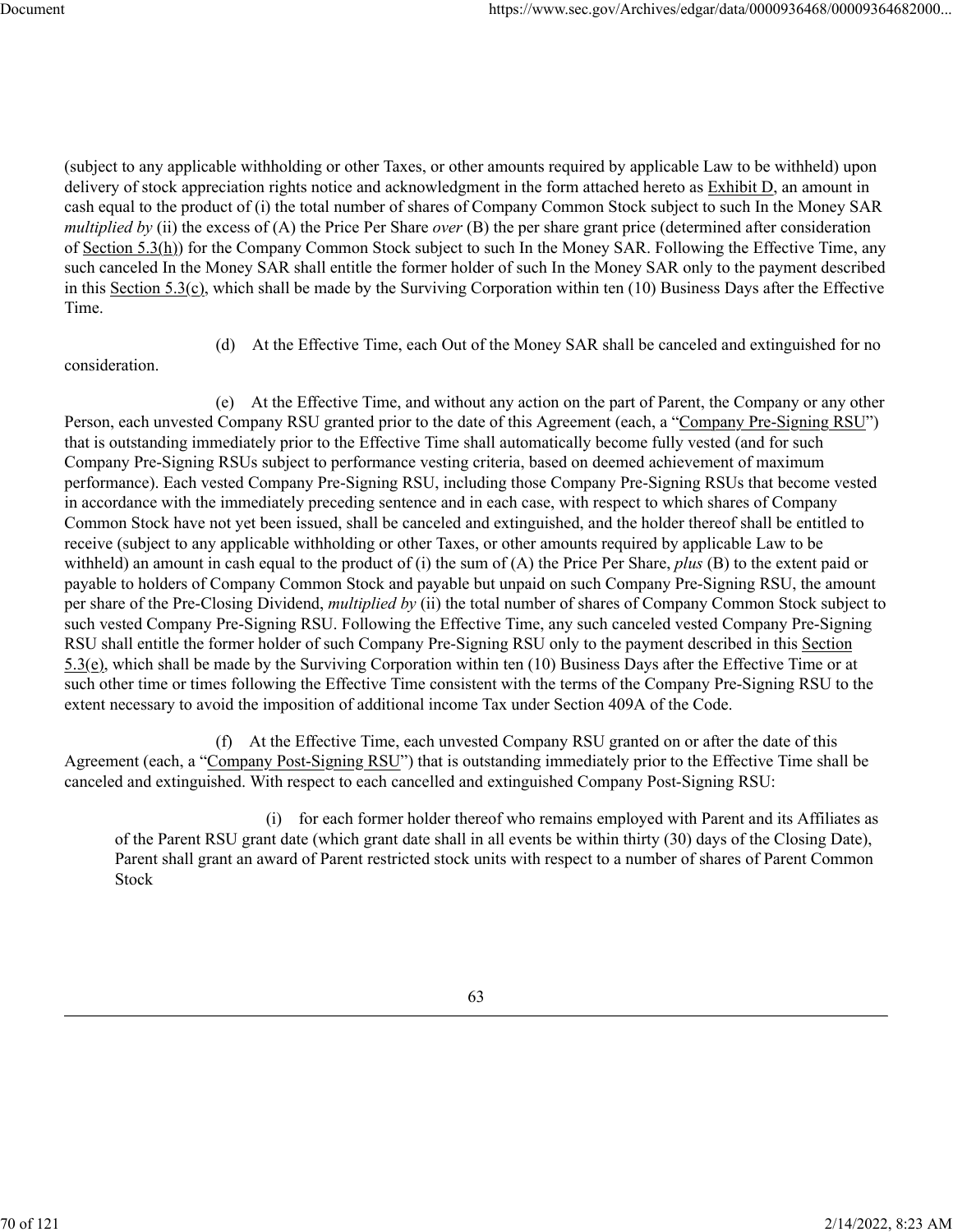with a value equal to the product of (A) the total number of shares of Company Common Stock subject to such cancelled and forfeited Company Post-Signing RSU (and for such Company Post-Signing RSUs subject to performance vesting criteria, based on deemed achievement of maximum performance), *multiplied by* (B) the Equity Award Exchange Ratio (rounded up to the nearest whole number) (such replacement awards, the "Parent RSUs"), where such Parent RSUs shall be eligible to vest (1) to the extent such Parent RSU replaces a Company Post-Signing RSU subject solely to time-based vesting, on the same vesting schedule applicable to such cancelled and extinguished Company Post-Signing RSU, based on continued service following the Effective Time through each applicable vesting date, (2) to the extent such Parent RSU replaces a Company Post-Signing RSU subject to performance-based vesting, in full as of the end of the performance period applicable to such cancelled and extinguished Company Post-Signing RSU, based on continued service following the Effective Time through such vesting date, and (3) upon an earlier termination of employment or service by Parent or its Affiliates without "cause" (as defined in the Executive CIC Severance Policy or an earlier resignation for "good reason" (as defined on Part 5.3(f)(ii) of the Disclosure Schedule); or

(ii) for each former holder thereof who is employed by the Acquired Companies as of immediately prior to the Effective Time and who does not remain employed with Parent and its Affiliates as of the grant date of the Parent RSUs, such former holder shall be entitled to receive (subject to any applicable withholding or other Taxes, or other amounts required by applicable Law to be withheld) an amount in cash equal to the product of (A) the sum of (1) the Price Per Share, *plus* (2) to the extent paid to holders of Company Common Stock and payable but unpaid on such Company Post-Signing RSU, the amount per share of the Pre-Closing Dividend (including, without duplication, the amount of any dividend equivalent accrued on such Company Post-Closing RSU, if any), *multiplied by* (B) the total number of shares of Company Common Stock subject to such cancelled and forfeited Company Post-Signing RSU (and for such Company Post-Signing RSUs subject to performance vesting criteria, based on deemed achievement of maximum performance), which amount shall be made by the Surviving Corporation within ten (10) Business Days after the termination of such former holder's employment.

Following the Effective Time, any such canceled and extinguished Company Post-Signing RSU shall entitle the former holder of such Company Post-Signing RSU only to the payments and, if applicable, Parent RSUs described in this Section  $5.3(f)$ .

(g) Prior to the Effective Time, each of Parent and the Company shall take all actions necessary (including using reasonable best efforts to obtain any required consents) to (i) effectuate the provisions set forth in this Section 5.3 and (ii) terminate each Company Equity Plan as of the Effective Time; *provided*, *however*, that no such action taken shall be required to be irrevocable until immediately prior to the Effective Time.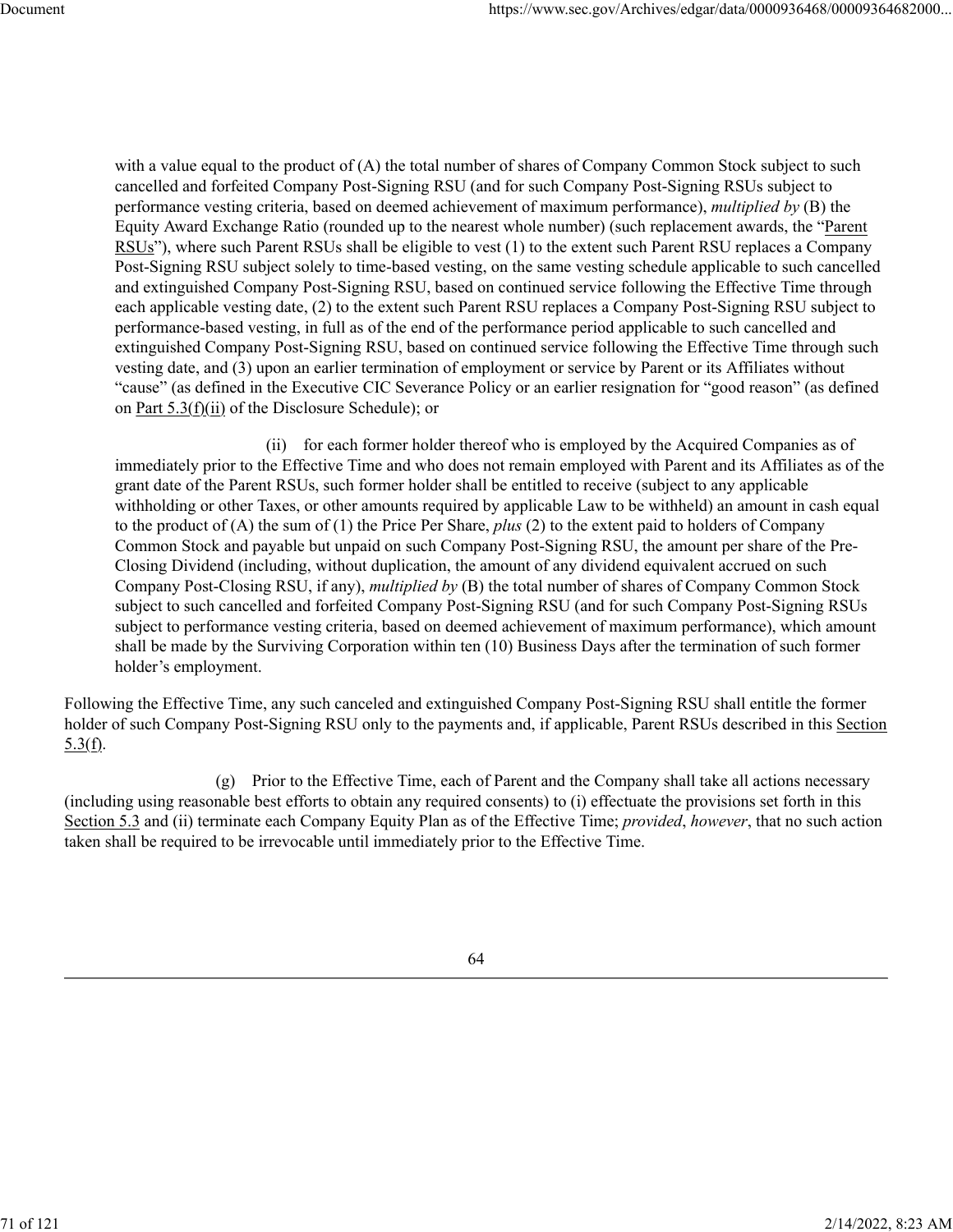(h) The Company's board of directors or the committee of the Company's board of directors authorized to modify the terms and conditions of outstanding Company Equity Awards under the applicable Company Equity Plans has authorized and determined under the terms of such applicable Company Equity Plans that, in connection with the Pre-Closing Dividend, the adjustments to the Company Equity Awards set forth on Part 5.3(h) of the Disclosure Schedule are necessary, appropriate and required and shall be implemented without further action on the part of the Company's board of directors or any committee of the Company's board of directors effective upon the payment of the Pre-Closing Dividend.

**5.4 Treatment of Company ESPP.** As soon as practicable after the date of this Agreement, the Company shall take all action that may be necessary to provide that: (x) no new "offering period" (or similar period during which shares may be purchased) shall commence under the ESPP following the offering period ending June 30, 2021; (y) participants in the ESPP as of the date of this Agreement may not increase their payroll deductions under the ESPP from those in effect on the date of this Agreement; and (z) except for those enrolled in the ESPP as of the date of this Agreement, no new participants may commence participation in the ESPP following the date of this Agreement. Without limiting the foregoing, as soon as reasonably practicable after the date of this Agreement (but in any event prior to the Closing), the Company shall take such action as may be necessary to: (a) cause the offering period (or similar period during which shares may be purchased) scheduled to commence on January 1, 2021 to be the final offering period under the ESPP and to terminate on the earlier of the date determined in accordance with the terms of the ESPP or no fewer than five (5) days prior to the Closing Date (the "Final Exercise Date"); (b) cause each participant's then-outstanding share purchase right under the ESPP to be exercised as of the Final Exercise Date; and (c) terminate the ESPP as of the Effective Time. The Company shall provide timely notice to participants of the setting of the Final Exercise Date and the termination of the ESPP in accordance with the terms of the ESPP.

**5.5 Payoff of Certain Indebtedness.** On the Closing Date, the Company shall use reasonable best efforts to deliver or cause to be delivered to Parent a copy of an executed payoff letter, in customary form, from each creditor with respect to the Indebtedness identified on Part 5.6 of the Disclosure Schedule (and shall use reasonable best efforts to deliver to Parent drafts of such payoff letters on or before the third (3rd) Business Day prior to the Closing Date), which payoff letter shall (i) indicate the aggregate amount required to be paid to such creditor on the Closing Date in order to fully discharge all obligations with respect to such Indebtedness and provide wire transfer information for such payment and (ii) provide that upon receipt of the applicable payoff amounts, the applicable agreements evidencing such Indebtedness shall be terminated (other than any provisions that by their terms survive the termination thereof) and all Liens on the assets and properties of the Company and its Subsidiaries securing any such Indebtedness and all guarantees by any of the Acquired Companies of such Indebtedness shall be released and terminated.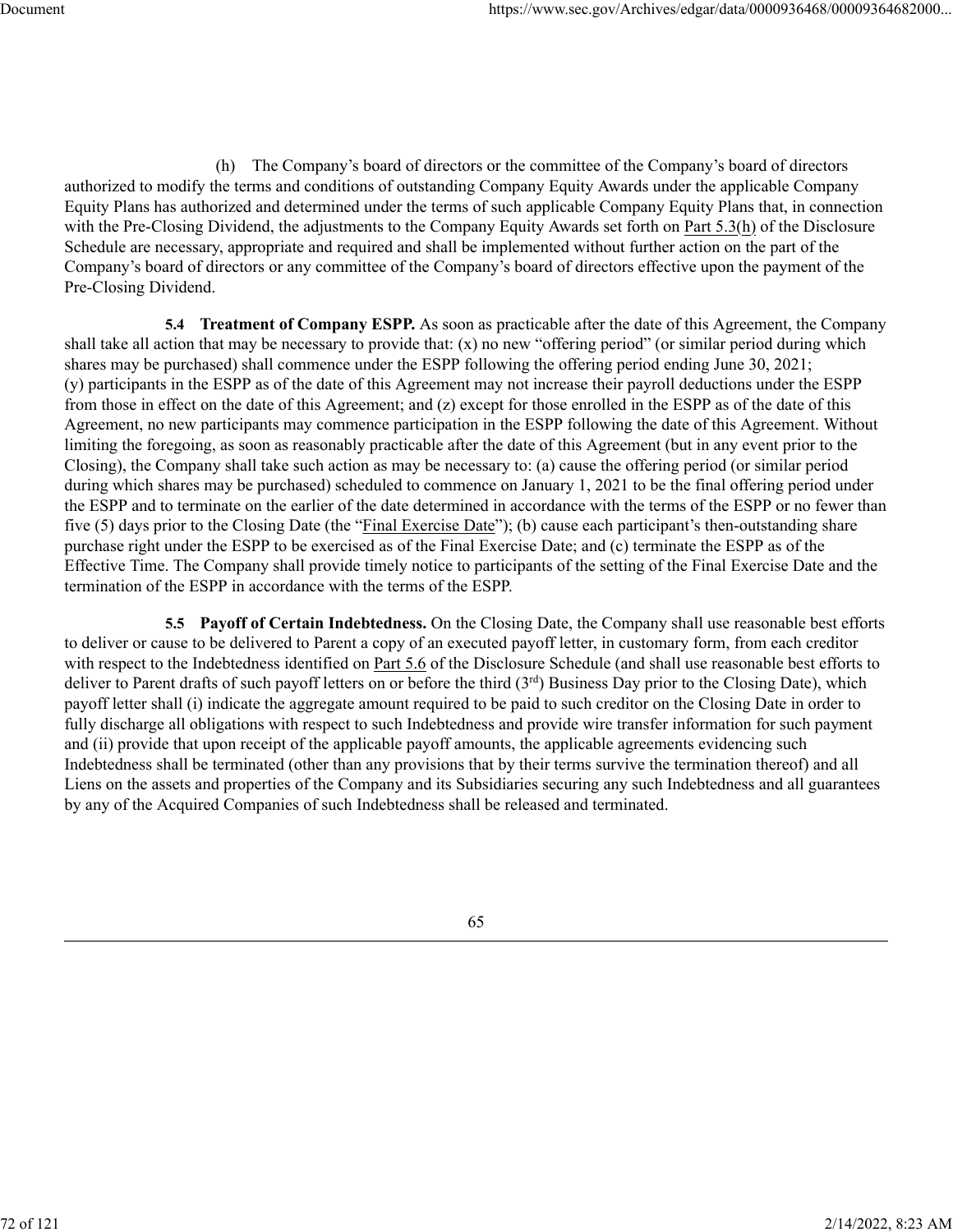# **5.6 Company Convertible Notes.**

(a) To the extent required pursuant to the Company Convertible Notes Indenture, prior to the Closing, the Company shall (i) (A) execute and deliver to the trustee under the Company Convertible Notes Indenture (the "Trustee") a supplemental indenture to such Company Convertible Notes Indenture, which shall become effective and operative at the Effective Time, providing, among other things, that from and after the Effective Time, the right of each holder of Company Convertible Notes to convert each \$1,000 principal amount of Company Convertible Notes shall be changed into a right to convert such principal amount of Company Convertible Notes solely into the amount of cash that a holder of a number of shares of Company Common Stock equal to the "Conversion Rate" (as such term is defined in the Company Convertible Notes Indenture) immediately prior to the Effective Time would have owned or have been entitled to receive in connection with the Merger, (B) deliver to the Trustee an officers' certificate, opinion of counsel and any other documentation required to be provided pursuant to the Company Convertible Notes Indenture in connection with the execution of such supplemental indenture and (C) cause notice of the execution of such supplemental indenture to be delivered to each holder of Company Convertible Notes within twenty (20) days of execution and effectiveness thereof in accordance with the terms of the Company Convertible Notes Indenture; and (ii) use its reasonable best efforts to cause the Trustee to execute such supplemental indenture no later than the Effective Time.

(b) In addition, the Company and the Surviving Corporation shall take all actions that may be required in accordance with, and subject to the terms of, the Company Convertible Notes Indenture as a result of the execution and delivery of this Agreement, the Merger or any of the other Contemplated Transactions, including, with respect to the Company Convertible Notes Indenture, (i) the giving of any notices that may be required in connection with any repurchases or conversions of any Company Convertible Notes occurring as a result of the Merger constituting a "Fundamental Change" and/or a "Make-Whole Fundamental Change" (as such terms are defined in the Company Convertible Notes Indenture) and/or (ii) the delivery of any supplemental indentures, legal opinions, officers' certificates or other documentation or instruments required in connection with the consummation of the Merger.

(c) At the same time and upon the same terms that the Pre-Closing Dividend is paid to holders of the Company Common Stock, the Company shall pay the Pre-Closing Dividend to each holder of Company Convertible Notes as of the Pre-Closing Dividend Record Date, solely as a result of holding the Company Convertible Notes and without having to convert its Company Convertible Notes, in accordance with the Company Convertible Notes Indenture as if such holder of Company Convertible Notes held a number of shares of Company Common Stock equal to the Conversion Rate *multiplied* by the principal amount (expressed in thousands) of Company Convertible Notes held by such holder. To the extent required pursuant to the Company Convertible Notes Indenture, as a result of the per share value of the Pre-Closing Dividend relative to the Last Reported Sale Price (as such term is defined in the Company Convertible Notes Indenture) of the Company Common Stock on the Trading Day (as such term is defined in the Company Convertible Notes Indenture) preceding the date of announcement for the Pre-Closing Dividend, the Company shall take all necessary actions in accordance with the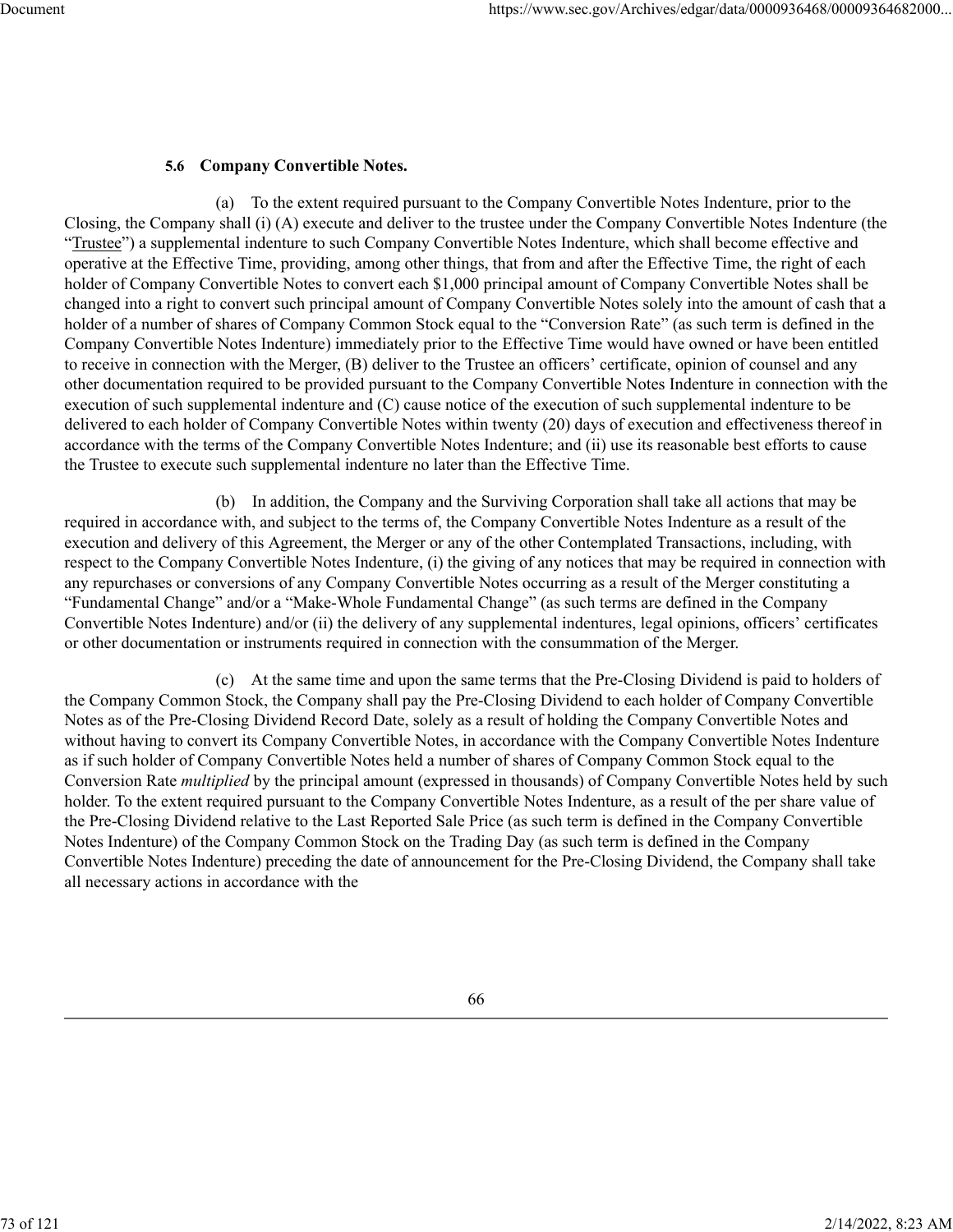terms of the Company Convertible Notes Indenture to (i) notify holders of Company Convertible Notes of the Pre-Closing Dividend and (ii) permit any holder of Company Convertible Notes to surrender all or any portion of its Company Convertible Notes for conversion in connection with the Pre-Closing Dividend.

(d) The method of settlement of Company Convertible Notes, whether in cash, shares of Company Common Stock or a combination of both, shall be at the election of the Company in accordance with the terms of the Company Convertible Notes Indenture.

## **5.7 Employee Benefits.**

(a) In respect of the period commencing on the Closing Date and ending on the first anniversary of the Closing Date (or upon the earlier termination of a Continuing Employee's employment), Parent shall provide or cause to be provided to each employee who is employed by the Acquired Companies as of immediately prior to the Effective Time (collectively, the "Continuing Employees"), (i) at least the same base wage rate or base salary in effect for such Continuing Employee immediately prior to the Closing, (ii) at least the same target annual cash incentive opportunities (excluding any equity-based, long-term incentive, retention, change in control or similar compensation) provided to such Continuing Employee immediately prior to the Effective Time, (iii) other employee benefits (excluding any equity-based, long-term incentive, retention, change in control or similar compensation, one-time or special benefits or arrangements, severance, nonqualified deferred compensation, defined benefit pension benefits and post-retirement health and welfare benefits) that are substantially comparable, in the aggregate, to those in effect with respect to such Continuing Employee immediately prior to the Effective Time, and (iv) severance benefits that are at least the same as those in effect with respect to such Continuing Employee immediately prior to the date of this Agreement, provided, however, that severance benefits provided to a similarly situated employee of Parent or an Affiliate of Parent shall be deemed to be at least the same as those in effect with respect to such Continuing Employee immediately prior to the date of this Agreement. Notwithstanding the foregoing, compensation and employee benefits for Continuing Employees covered by a Collective Bargaining Agreement as of immediately prior to the Effective Time shall be provided in accordance with the applicable Collective Bargaining Agreement as in effect from time to time. For the avoidance of doubt, Purchaser shall not be prohibited by this Section 5.7(a) from terminating the employment of or changing or modifying the terms and conditions of employment for any Continuing Employee following the Closing Date.

(b) Parent shall assume all liabilities for unpaid accrued paid time off, including vacation time, for each Continuing Employee, giving service credit under Parent's paid time off policy for service with the Company as of immediately prior to the Closing, and shall permit each Continuing Employee to use their paid time off entitlement accrued as of the Closing Date in accordance with the Parent's policies for carrying over unused vacation and/or paid time off, and, to the extent that such accrued paid time off for any Continuing Employee exceeds the capped amounts permitted under Parent's policies, Parent shall either provide a cash payment to such Continuing Employee equal to the value of such excess paid time off, if permitted by applicable Law, or require that such Continuing Employee use such excess paid time off within a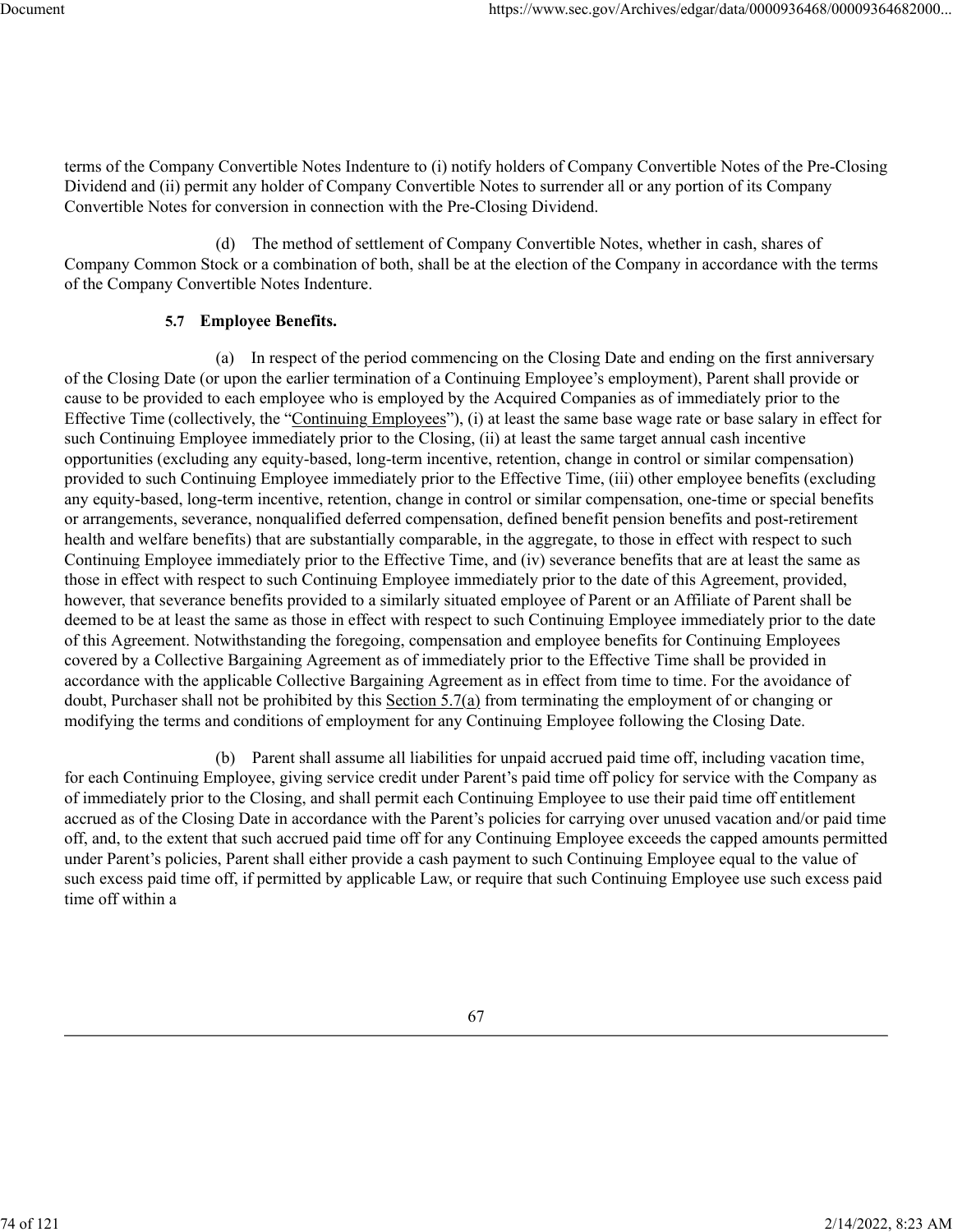reasonable period of time after the Closing Date. Notwithstanding any provision in this Agreement to the contrary, no Continuing Employee shall be entitled to receive duplicative credit for the same period of service.

(c) If requested by Parent in writing at least five (5) Business Days prior to the Closing Date, the Company shall take (or cause to be taken) all actions necessary or appropriate to terminate, effective no later than the day prior to the date on which the Merger becomes effective, any Company Employee Plan that contains a cash or deferred arrangement intended to qualify under Section 401(k) of the Code (a "Company 401(k) Plan"), in each case, subject to applicable Laws and with respect to requirements imposed by Collective Bargaining Agreements. If the Company is required to terminate any Company 401(k) Plan, then the Company shall provide to Parent prior to the Closing Date written evidence of the adoption by the Company's board of directors (or such person or persons authorized to take such actions) of resolutions authorizing the termination of such Company 401(k) Plan (the form and substance of which shall be subject to the prior review and approval of Parent), effective no later than the day prior to the date on which the Merger becomes effective. The Company shall also take such other actions in furtherance of terminating such Company 401(k) Plan as Parent may reasonably request and as may be required in accordance with applicable Law. If the distributions of assets from the trust of any Company  $401(k)$  Plan that is terminated pursuant to this Section 5.7(b) are reasonably anticipated to cause or result in liquidation charges, surrender charges or other fees to be imposed upon the account of any participant or beneficiary of such Company 401(k) Plan or upon the Company or any participating employer, then the Company shall take such actions as are necessary to estimate the amount of such charges or other fees and provide its estimate of that amount in writing to Parent at least three Business Days prior to the Closing Date. Subject to the Company's consent, which consent shall not be unreasonably withheld or delayed, and subject the standards set forth in Part 5.7(c) of the Disclosure Schedule, Parent may request in writing at least five (5) Business Days prior to the Closing Date that any other Company Employee Plan (other than the 2009 Benefits Restoration Plan for the Aerojet Rocketdyne 401(k) Plan) be terminated prior to the Effective Time, and the Company shall take such actions described in the preceding sentences of this Section 5.7(b) with respect to such Company Employee Plan, other than those described in the immediately preceding sentence. Parent shall take reasonable actions to cause a tax-qualified defined contribution plan established or designated by Parent (the "Parent 401(k) Plan"), including, if necessary, making amendments to the Parent 401(k) Plan, to accept rollover contributions from the Continuing Employees of any account balances (inclusive of any plan loans) in cash or notes (in the case of loans) distributed to them by the Company 401(k) Plan, except if acceptance of such rollover contributions would reasonably be expected to materially adversely affect the qualified status of such Parent 401(k) Plan. For the avoidance of doubt, nothing contained in this subsection shall eliminate or reduce the obligations to the Continuing Employees of Section 5.7(a).

(d) To the extent any employee notification or consultation requirements are imposed by applicable Laws with respect to the Contemplated Transactions, including with respect to requirements imposed by Collective Bargaining Agreements, the Company shall consult with Parent and shall ensure that such notification or consultation requirements are complied with prior to the Effective Time. Prior to the Effective Time, none of

68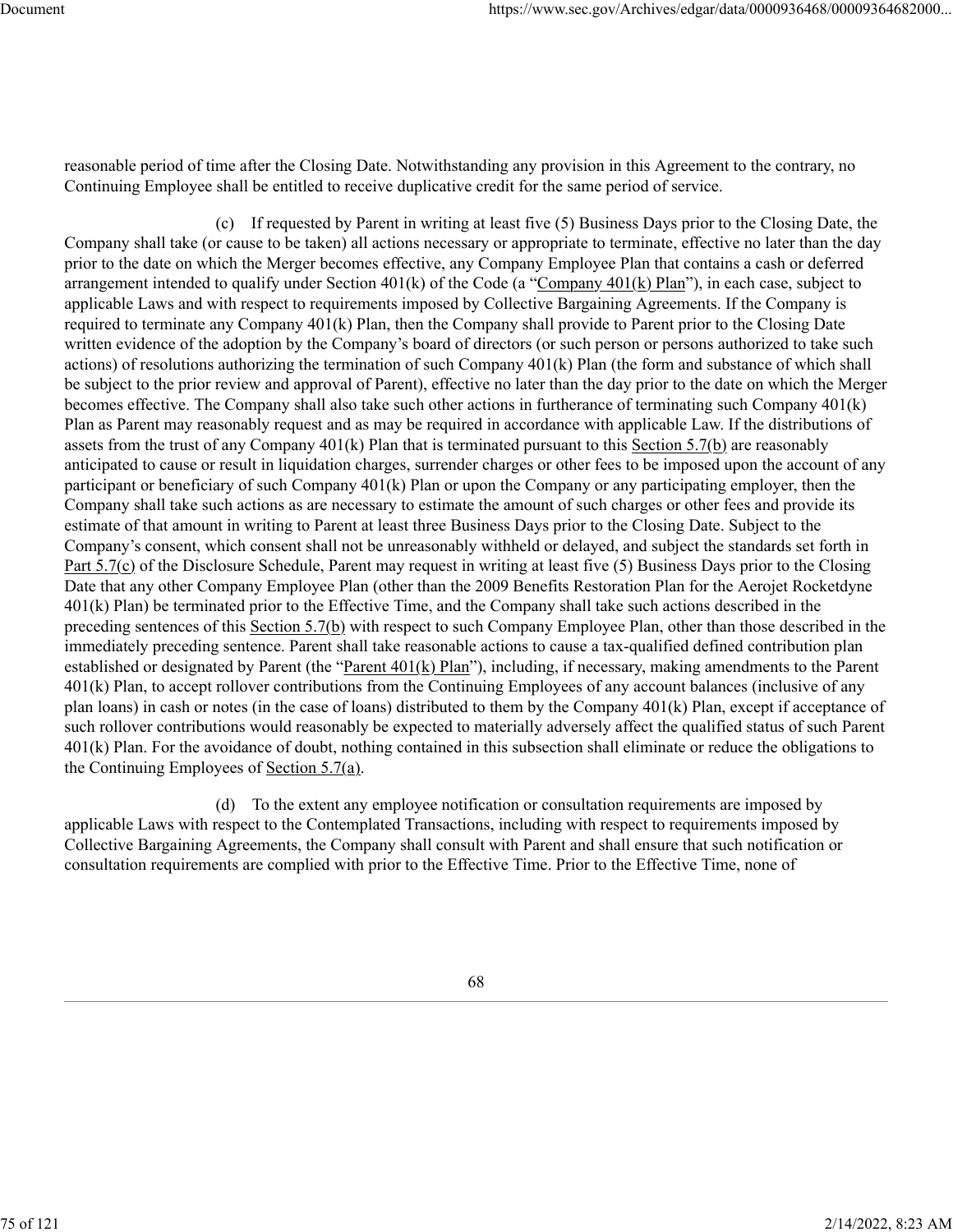the Acquired Companies or any of their respective Affiliates shall communicate with Continuing Employees regarding post-Closing employment matters, including post-Closing employee benefits and compensation or other compensation or benefits matters related to or impacted by any of the Contemplated Transactions (whether alone or in combination with additional events), including the matters described in this Section 5.7, without the prior written approval of Parent, which shall not be unreasonably withheld. Notwithstanding the foregoing, Parent retains the right, in its reasonable and good faith discretion after discussions with the Company, to approve or reject any tentative agreements reached in connection with notification or consultation requirements.

(e) Parent shall take all actions necessary or appropriate to permit each Continuing Employee to either continue to participate from and after the Closing Date in the Company Employee Plans or be eligible to participate from and after the Closing Date in benefit plans of Parent or any of its Affiliates. To the extent Parent causes a Continuing Employee to cease to be eligible to participate in a Company Employee Plan and instead provides for such Continuing Employee to be eligible to participate in a benefit plan sponsored or maintained by Parent or one of its Affiliates during the calendar year of Closing (the "Replacement Plans"), if such Replacement Plan is a group health plan, Parent shall use commercially reasonable efforts to credit (or cause to be credited) such Continuing Employee, for the year during which such coverage under such Replacement Plan begins, with any deductibles and copayments already incurred during such year under the comparable Company Employee Plan. Parent, the Surviving Corporation, their Affiliates, and the Replacement Plans shall recognize each Continuing Employee's years of service with the Acquired Companies (including service with any other employer that was recognized by any of the Acquired Companies) for purposes of eligibility, vesting and, solely for purposes of paid time off and severance benefits, benefit determination (but not for benefit accruals under any defined benefit pension plan or eligibility for any retiree health or welfare benefit) under the Replacement Plans, to the extent such service was credited under the corresponding Company Employee Plan prior to the Effective Time. Parent shall use commercially reasonable efforts to cause each Replacement Plan to waive any preexisting condition exclusion or restriction with respect to participation and coverage requirements applicable to a Continuing Employee to the extent such exclusion or restriction did not apply with respect to such employee under the corresponding Company Employee Plan.

(f) From and after the Effective Time, Parent shall cause the Surviving Corporation and its Subsidiaries to assume, and honor their respective obligations under, any Company Employee Plan set forth on Part 5.7(f) of the Disclosure Schedule, but subject to any provisions thereof related to termination or amendment of such agreements and plans.

(g) Prior to the Closing Date, the Company shall take (or cause to be taken) all actions necessary or appropriate to amend the Company Deferred Compensation Plans and any other Company Employee Plans set forth on Part  $5.7(g)$  of the Disclosure Schedule in the manner contemplated by Part  $5.7(g)$  of the Disclosure Schedule, effective as of the Closing Date, and the Company shall provide to Parent prior to the Closing Date written evidence of the adoption by the Company's board of directors of resolutions authorizing such amendments.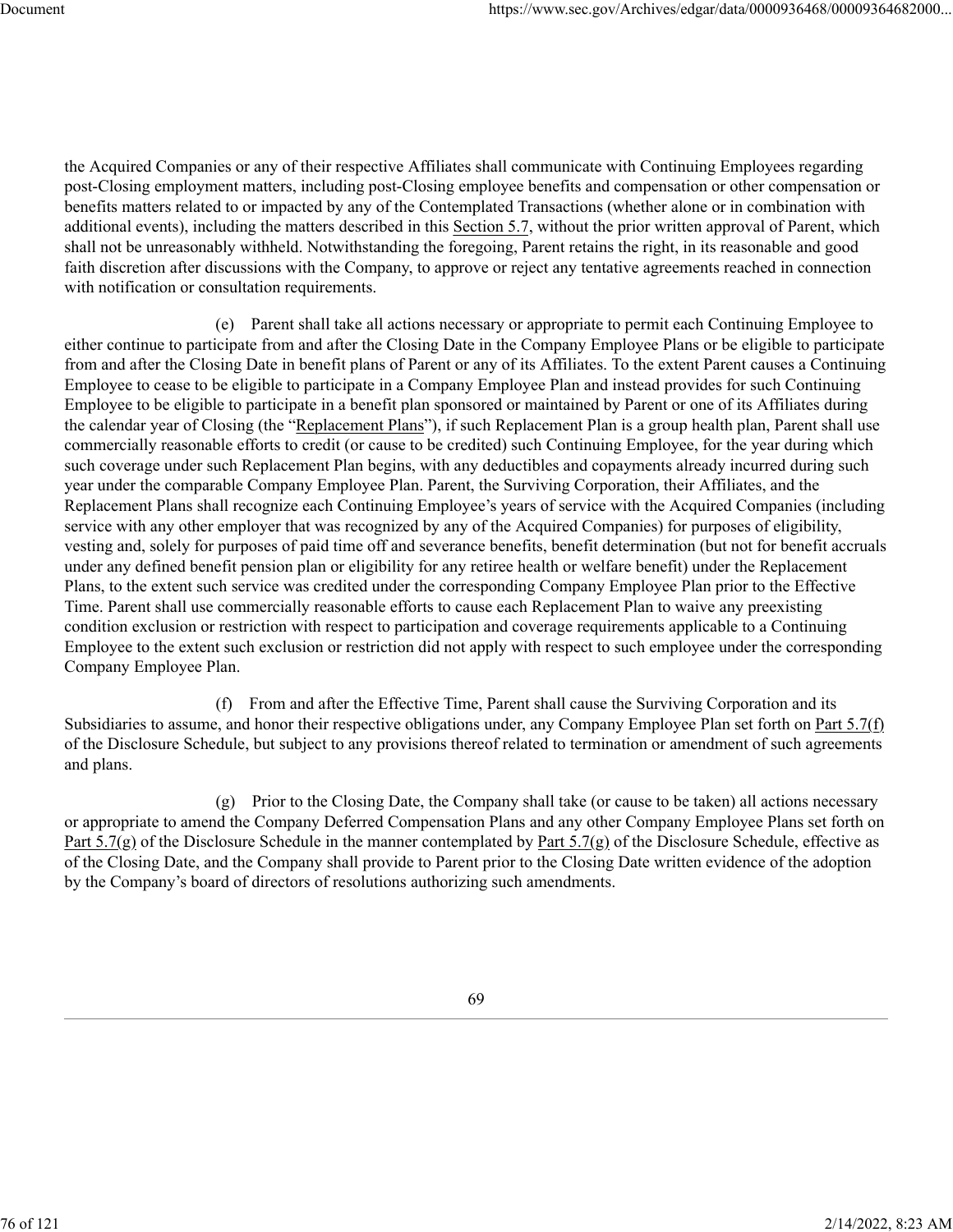(h) To the extent that participants in the Company's annual cash bonus plans set forth on Part 5.7(h) of the Disclosure Schedule (the "Bonus Plans") have not been paid their applicable bonuses with respect to the 2021 performance year (the "Bonuses") prior to, at or in connection with the Effective Time, Parent shall pay, or cause the Surviving Corporation to pay, in cash on or before March 15 of the year following the 2021 performance year, to each Qualified Continuing Employee (as defined below) who is a participant in a Bonus Plan, on a prorated basis for each day employed during the performance year, such Qualified Continuing Employee's Bonus paid in accordance with the objective terms and performance criteria of the Bonus Plans calculated based on the Company's performance through the Closing Date, and thereafter, calculated as if target performance was achieved through December 31 of the applicable year, subject to any modifications set forth in Part 5.7(h) of the Disclosure Schedule. A "Qualified Continuing Employee" means (i) each Continuing Employee who is employed as of an applicable Bonus Plan payment date, and (ii) each Continuing Employee whose employment with the Surviving Corporation is terminated by the Surviving Corporation following the Effective Time and prior to such Bonus Plan payment date for a reason other than "cause" or who terminated employment with the Surviving Corporation for "good reason" (each, as defined on Part 5.7(h) of the Disclosure Schedule) or due to death or disability (as defined in the Surviving Corporation's long-term disability plan or similar program).

(i) As soon as reasonably practicable following the date of this Agreement, the Company shall engage an independent fiduciary to evaluate and to direct the voting, in connection with the transactions contemplated by this Agreement, of unallocated shares of Company Common Stock held by any Company Employee Plan in trust that is subject to Title I, Part 4 of ERISA.

(j) Nothing in this Section 5.7 or elsewhere in this Agreement shall: (i) be construed to create a right in any employee of the Acquired Companies to employment with Parent, the Surviving Corporation or any other Subsidiary of Parent; (ii) be deemed to establish, amend, modify or cause to be adopted any Company Employee Plan or any other benefit plan, program, agreement or arrangement maintained or sponsored by Parent, the Surviving Corporation or any of their respective Affiliates; or (iii) limit the ability of Parent, the Surviving Corporation or any of their respective Affiliates from establishing, amending, modifying or terminating any benefit plan, program, agreement or arrangement at any time assumed, established, sponsored or maintained by any of them, in each case, following the Effective Time.

# **5.8 Indemnification of Officers and Directors.**

(a) Parent and Merger Sub agree that all rights to indemnification, advancement of expenses and exculpation from Liabilities by the Company and any other Acquired Company now existing in favor of those Persons who are current or former directors or officers of any Acquired Company (or directors or officers of an Acquired Company to the extent serving as fiduciaries with respect to any employee benefit plan maintained by any Acquired Company) (such directors, officers or fiduciaries, collectively, the "Indemnified Persons") for their acts or omissions as such directors and officers and fiduciaries occurring, or

77 of 121 2/14/2022, 8:23 AM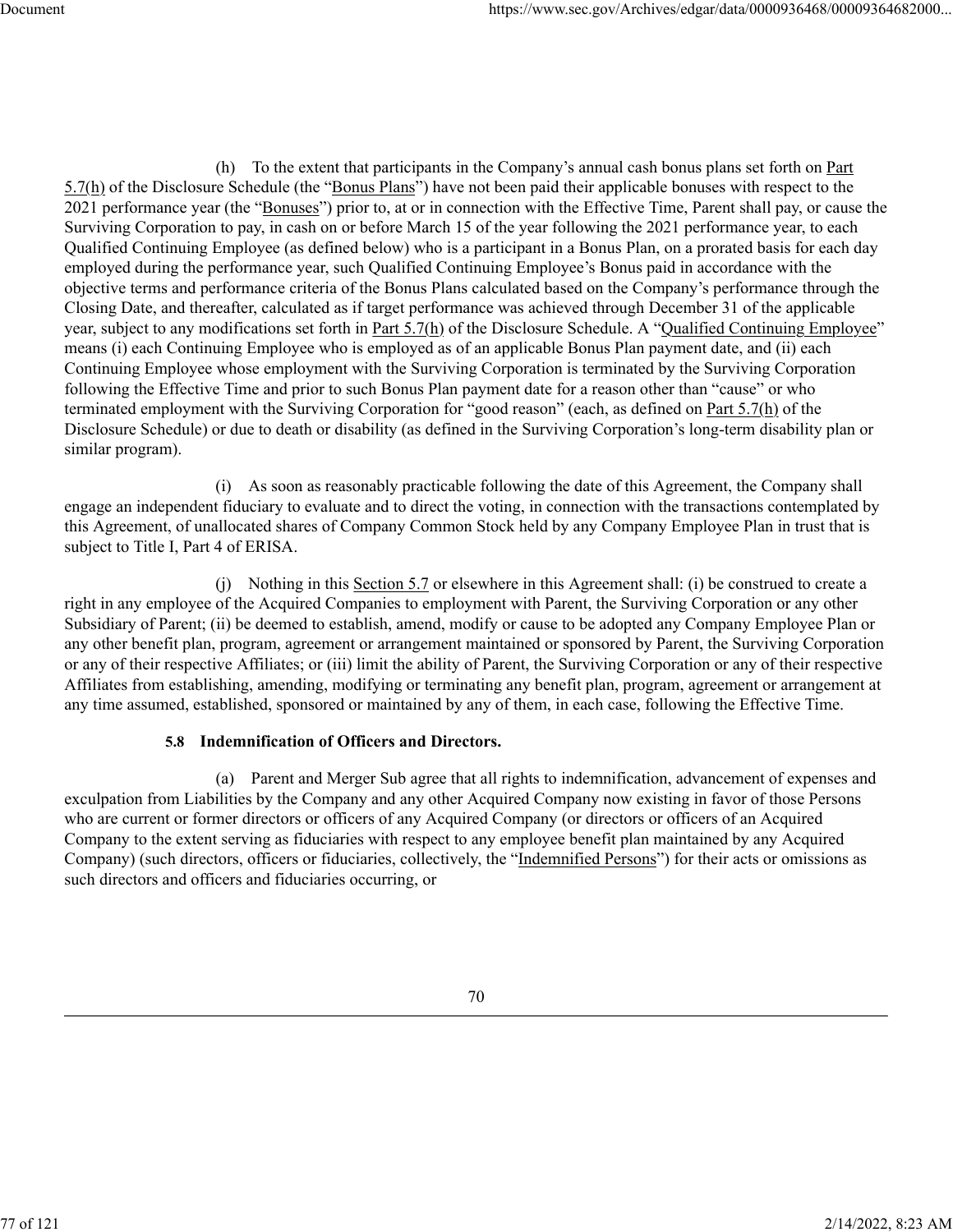alleged to have occurred, at or prior to the Effective Time, including in connection with this Agreement, the Merger and the other Contemplated Transactions, as provided in the Company's or the applicable Acquired Company's respective certificate of incorporation, bylaws or other organizational documents (as in effect as of the date of this Agreement) and/or as provided in any indemnification agreement between an Acquired Company and such Indemnified Person (as in effect as of the date of this Agreement), shall survive the Merger and shall continue in full force and effect (to the extent such rights to indemnification are available under and consistent with applicable Delaware Law) in accordance with their terms and shall not be amended, repealed or otherwise modified during such period in any manner that would adversely affect any right thereunder of any such Indemnified Person.

(b) As of or prior to the Effective Time, the Company shall purchase, and Parent shall use reasonable efforts to cooperate with the Company in connection with the Company obtaining, a prepaid "tail" (i) directors' and officers' liability insurance policy or policies and (ii) fiduciary liability insurance policy or policies, in both cases with a claims reporting or discovery period of six (6) years from the Effective Time covering each person currently covered by the Company's existing policies of directors' and officers' liability insurance and fiduciary liability insurance with respect to acts, omissions or events occurring prior to the Effective Time (including in connection with this Agreement and the Contemplated Transactions) from one or more insurance carriers with the same or better credit rating as the Company's insurance carrier(s) as of the date of this Agreement, and that are no less favorable to the insureds (including as to terms, coverages, conditions, retentions and limits of liability) than the coverage provided under the Company's existing policies of directors' and officers' liability insurance and fiduciary liability insurance as in effect on the date of this Agreement (or if insurance coverage that is no less favorable is unavailable, the best available coverage), and Parent shall cause the Surviving Corporation to maintain such policies in full force and effect and be prepaid for the full term of six (6) years and cause all obligations thereunder to be honored by the Surviving Corporation; *provided* that the Company shall not pay (i) annual premiums for such "tail" directors' and officers' liability insurance policy or policies in excess of an aggregate amount of 300% of the last annual premiums paid by the Company prior to the date of this Agreement for its existing directors' and officers' liability insurance policies and (ii) annual premiums for such "tail" fiduciary liability insurance policy or policies in excess of an aggregate amount of 300% of the last annual premiums paid by the Company prior to the date of this Agreement for its existing fiduciary liability insurance policies, but in each such case shall purchase as much coverage as reasonably practicable for each such respective 300% aggregate amounts. If the Company for any reason fails to obtain such "tail" insurance policies prior to or as of the Effective Time, Parent shall, for a period of six (6) years from the Effective Time, cause the Surviving Corporation to maintain in effect the then-current (as of the Effective Time) policies of directors' and officers' liability insurance and fiduciary liability insurance maintained by the Company (to the extent such policies can be obtained by the Surviving Corporation) with respect to acts, omissions or events occurring prior to the Effective Time; *provided*, that after the Effective Time, Parent shall not be required to pay (i) annual premiums for such directors' and officers' liability insurance in excess of an aggregate amount of 300% of the last annual premiums paid by the Company prior to the date of this Agreement for its existing directors' and officers' liability insurance policies and (ii) annual premiums for such fiduciary liability

71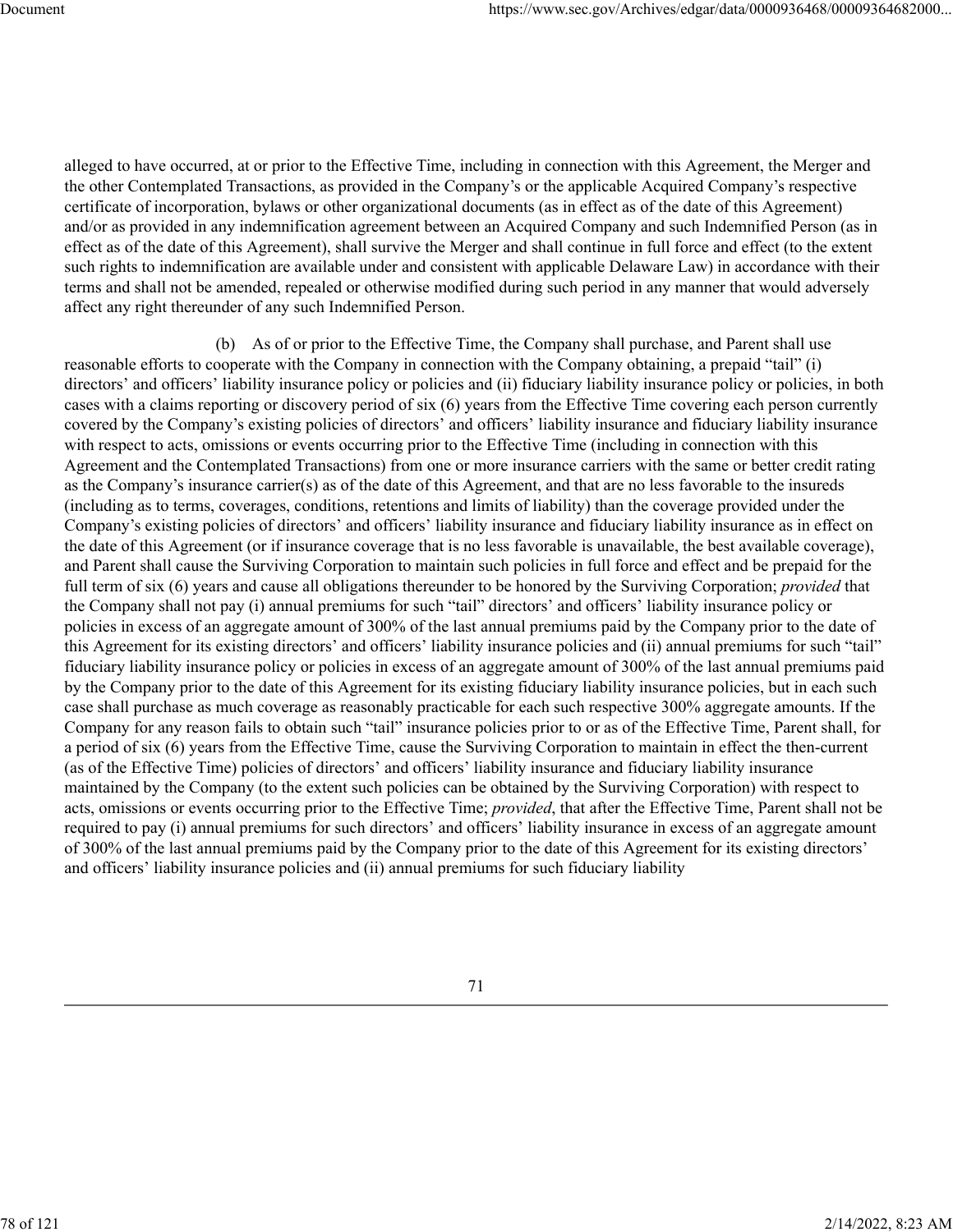insurance in excess of an aggregate amount of 300% of the last annual premiums paid by the Company prior to the date of this Agreement for its existing fiduciary liability insurance policies, but in each such case shall purchase as much coverage as reasonably practicable for each such respective 300% aggregate amount.

(c) The provisions of this Section 5.8 are (i) intended to be for the benefit of, and will be enforceable by, each of the Indemnified Persons and their respective heirs and representatives (each of whom is an intended third-party beneficiary of this Section 5.8) from and after the Effective Time and (ii) shall not be deemed exclusive of any other rights to which any Indemnified Person is entitled by Law, contract or any Acquired Company's charter, bylaws or other organizational document. The provisions of this Section 5.8 shall survive the consummation of the Contemplated Transactions, including the Merger, and continue in accordance with their terms.

(d) In the event that the Surviving Corporation or any of their respective successors or assigns (i) consolidates with or merges into any other Person and shall not be the continuing or surviving corporation or entity of such consolidation or merger or (ii) transfers or conveys all or substantially all of its properties and assets to any Person, then, and in each such case, proper provision shall be made so that the successors or assigns of the Surviving Corporation, as the case may be, shall assume the obligations set forth in this Section 5.8.

(e) From and after the Effective Time, Parent shall cause the Surviving Corporation and each Acquired Company and their respective successors and assigns to comply with and honor each of the obligations and other covenants contained in this Section 5.8.

# **5.9 Reasonable Best Efforts; Consultation and Notice.**

(a) Subject to the terms and conditions herein provided, the Company and Parent shall (i) promptly, and in any event no later than thirty (30) days after the date hereof, make all required filings of Notification and Report Forms pursuant to the HSR Act, including cooperating with each other and sharing information as needed to make those filings, (ii) use reasonable best efforts to determine, within five (5) days after the date that the Company first provides to Parent its unaudited full-year 2020 revenues, which, if any, filings are required under the Antitrust Laws of any other jurisdiction(s) and to make any such required filings as promptly as practicable, and within thirty (30) days after such date of determination if practicable, where such filings may be in draft in jurisdictions where that is the customary practice, (iii) cooperate with each other in determining whether any filings are required to be made with, or actions or nonactions, waivers, authorizations, expirations or terminations of waiting periods, clearances, consents or approvals are required to be obtained from, any other Governmental Authorities (including any foreign jurisdiction in which any of the Acquired Companies are operating any business) or third parties in connection with the execution and delivery of this Agreement and the consummation of the Contemplated Transactions and, (iv) timely make all such filings, (v) use reasonable best efforts to obtain, or cause to be obtained, all actions or nonactions, waivers, authorizations, expirations or terminations of waiting periods, clearances, consents and approvals required to be obtained (including under the HSR Act and the Antitrust Laws of any other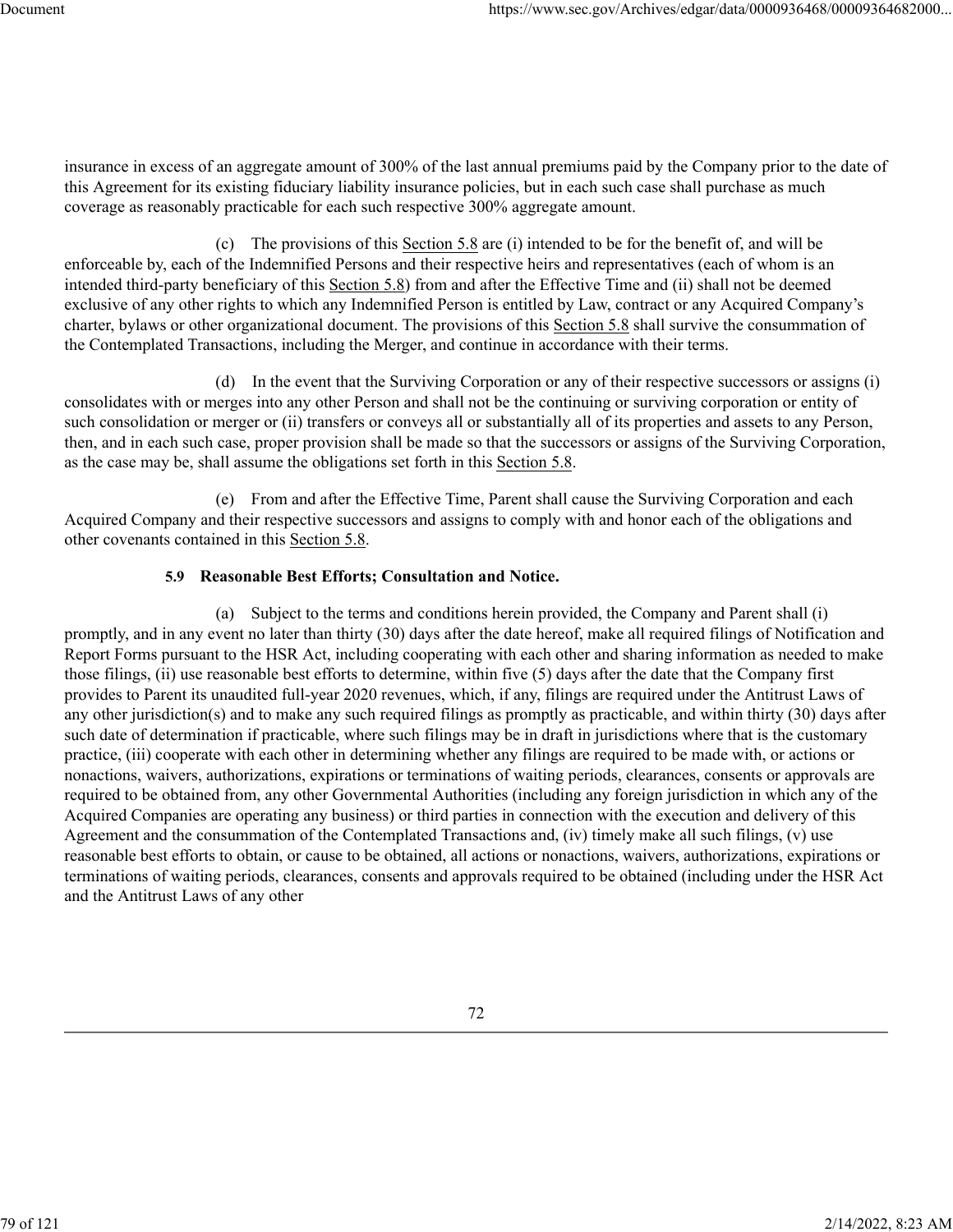jurisdiction) from any Governmental Authorities or third parties in connection with the execution and delivery of this Agreement and the consummation of the Contemplated Transactions, (vi) supply as promptly as practicable such information or documentation that may be requested pursuant to any Antitrust Law by any Governmental Authority, (vii) take all reasonable steps as may be necessary to avoid any proceeding by any Governmental Authority or third party in connection with the Contemplated Transactions, (viii) use reasonable best efforts to accomplish the satisfaction of the conditions precedent set forth in Section 6 and Section 7 hereof, (ix) coordinate with each other in preparing and exchanging all information in connection with the foregoing and (x) use reasonable best efforts to take, or cause to be taken, all other actions and do, or cause to be done, all other things necessary, proper or advisable to consummate and make effective the Contemplated Transactions. Each of the Parties shall be responsible for its own fees and expenses, except that the filing fees of the Parties associated with filings under the HSR Act and any other Antitrust Laws shall be borne by Parent.

(b) Subject to the confidentiality provisions of the Confidentiality Agreement, Parent and the Company shall promptly supply the other with any information which may be required in order to effectuate any filings (including applications) pursuant to (and to otherwise comply with its obligations set forth in) Section 5.9(a). Without limiting the generality of Section 5.9(a), the Parties further agree to (i) consult with each other in good faith prior to taking a position with respect to any filing or submission required by Section  $5.9(a)$ , (ii) give each other reasonable advance notice of all meetings with any Governmental Authority relating to the Antitrust Laws, (iii) to the extent not prohibited by such Governmental Authority, not participate independently in any such meeting without first giving the other Parties (or the other Parties' outside counsel) an opportunity to attend and participate in such meeting, (iv) to the extent practicable, give the other Parties reasonable advance notice of all oral communications with any Governmental Authority relating to Antitrust Laws, (v) if any Governmental Authority initiates an oral communication regarding the Antitrust Laws, promptly notify the other Parties of the substance of such communication, (vi) provide each of the other Parties with a reasonable advance opportunity to review and comment upon and consider in good faith the views of the other in connection with all analyses, presentations, memoranda, briefs, arguments, opinions, proposals and other written communications and materials to be made or submitted by or on behalf of any Party to any Governmental Authority in connection with any filing or submission under any Antitrust Laws or otherwise relating to any proceedings under any Antitrust Laws and (vii) promptly provide each of the other Parties with copies of all written communications to or from any Governmental Authority relating to the Antitrust Laws, except that the Parties are not required to share their respective HSR Act filings. The Parties may, as they deem advisable and necessary, designate any competitively sensitive materials provided to the other Parties under this Section 5.9(b) as "outside counsel only." Such materials and the information contained therein shall be given only to outside counsel and outside economic consultants of the recipient and will not be disclosed by such outside counsel or outside economic consultants to employees, officers, or directors of the recipient without the advance written consent of the Party providing such materials.

(c) The Company shall not, but Parent may if in its good faith judgment it determines (after consulting in advance with the Company and in good faith taking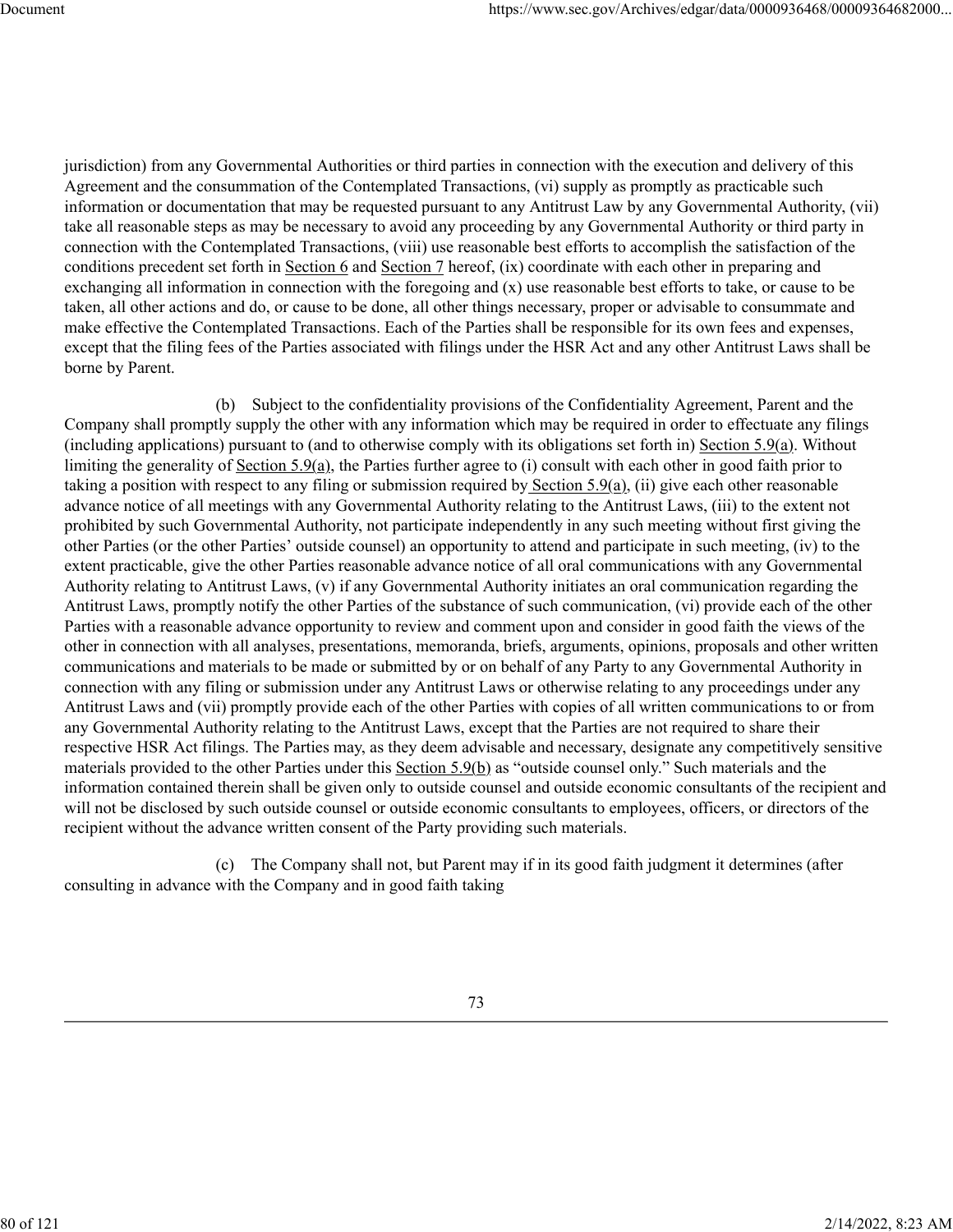the Company's and its outside counsel's views into account) that the taking of such action would materially enhance the likelihood of obtaining any necessary clearance under the Antitrust Laws by the Outside Date, reduce the time necessary to achieve such clearance, or reduce the burdens on the Parties in achieving such clearance, extend any waiting period or agree to refile under the HSR Act or any other Antitrust Law. If the relevant government agency requests a timing agreement or other similar arrangement that would alter the statutory or regulatory waiting or suspension period, the Parties agree to negotiate in good faith with the agency to reach agreement on that timing agreement consistent with customary practice in a manner that enhances the likelihood of obtaining any necessary clearance under the HSR Act and other Antitrust Laws by the Outside Date.

(d) The Company and Parent shall respond as promptly as practicable under the circumstances to any requests or inquiries received from any Governmental Authority or any other authority enforcing applicable Antitrust Laws for additional information or documentation in connection with their review. Without limiting the generality of Section 5.9(a), each of the Company and Parent shall use its reasonable best efforts to, as promptly as practicable, respond to and certify "Substantial Compliance" with any request for additional information or documentary material issued by a Governmental Authority under 15 U.S.C. Sect. 18a(e) in conjunction with the Contemplated Transactions.

(e) Notwithstanding anything to the contrary in this Agreement, neither Parent nor any of its Subsidiaries shall be required to dispose of or hold separate, or agree to dispose of or hold separate, license or restrict its ownership and operation of, all or any portion of the business or assets of the Acquired Companies or Parent and its Subsidiaries, except that Parent shall be required, if necessary to obtain regulatory approval from any Governmental Authority necessary for consummation of the Contemplated Transactions, to divest, hold separate, license or otherwise dispose of businesses or assets of any of the Acquired Companies in connection with or after the Closing that, in the aggregate, generated less than \$280 million in sales in the Company's fiscal year 2020, without regard to consideration received, in order to obtain merger clearance from any Governmental Authority under any applicable Antitrust Laws and otherwise enable the Contemplated Transactions to be consummated prior to the Outside Date*; provided, however*, that in no event will Parent be obligated to divest any business or assets of the Acquired Companies (x) exclusively associated with any one or more of the organizations identified in Annex  $5.9(e)(x)$  or (y) located at or managed by any one or more of the facilities identified in Annex 5.9(e)(y). Notwithstanding anything in this Agreement to the contrary, this Agreement shall not in any way restrict any acquisition by Parent or any of its Subsidiaries of any Entities, or shares of capital stock, assets, businesses or facilities of any other Person (and for the avoidance of doubt, no such acquisition by Parent or any of its Subsidiaries shall be deemed to be inconsistent with or in breach of Parent's obligations under this Section 5.9) *provided, however,* that Parent shall not (and shall cause its Subsidiaries not to) acquire, enter into or be bound by any agreement to acquire, or announce any acquisition of any equity interests of any Entity or company that engages in, or any assets, businesses or facilities that engage in, the research, development, manufacture or sale of propulsion systems for missiles, hypersonic vehicles or space systems (unless such propulsion systems are acquired as complete

74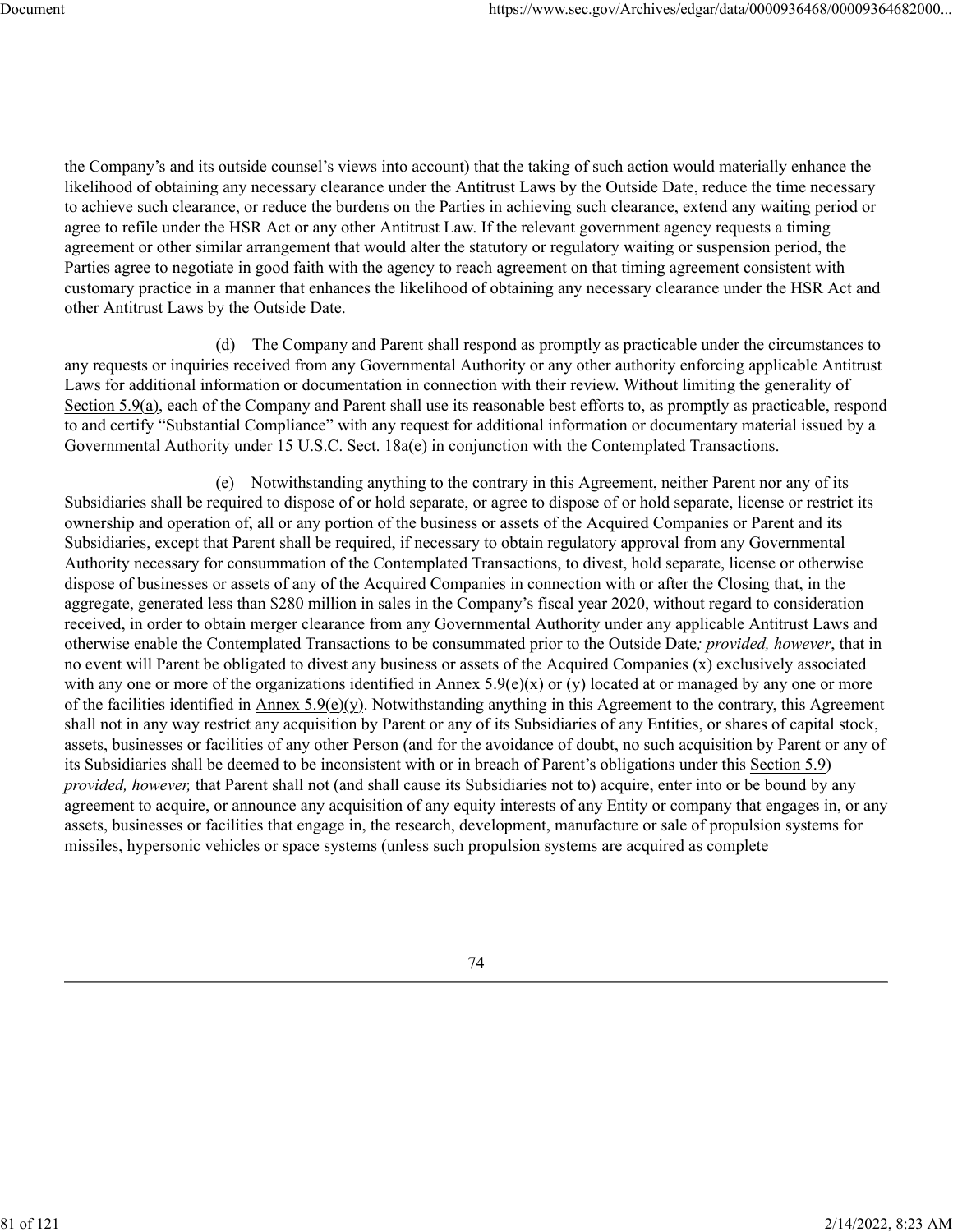propulsion systems or subsystems from an unrelated third Person and incorporated into a product sold by such entities, companies or acquired businesses).

(f) Notwithstanding anything to the contrary in this Agreement, but subject to the other provisions of this Section 5.9 (including, for avoidance of doubt, the limitations on the amount of and type of divestitures specified in Section 5.9(e)), the Parties understand and agree that Parent's reasonable best efforts shall include, if necessary to obtain regulatory clearance, entering into any settlement, undertaking, consent decree, stipulation or agreement with any Governmental Authority in connection with the Contemplated Transactions requiring Parent to accept behavioral limitations, conduct restrictions and similar commitments consisting of (x) acting as a non-discriminatory merchant supplier of components or other products of the Acquired Companies, and (y) establishing firewalls to protect third-party data received by the Acquired Companies and including in the case of  $(x)$  and  $(y)$  agreeing to other ancillary terms to effectuate those merchant supply and firewall commitments (including, by way of example, compliance reporting and accepting and paying for a compliance monitor); *provided*, *however,* that the merchant supply and firewall commitments in  $(x)$  and  $(y)$  and such ancillary terms shall be consistent with those described in Annex 5.9(f); and *provided further* that in no event will Parent be obligated to accept or agree to enter into any settlement, undertaking, consent decree, stipulation or agreement with any Governmental Authority in connection with the Contemplated Transactions requiring Parent (i) to provide any of the Acquired Companies' products or services to third parties without charging a profit or fee, (ii) to charge a fee or profit for sales or transfers of products or services from the Acquired Companies for use on products of bids offered by Parent or its Subsidiaries; or (iii) to hold separate or refrain from integrating with one or more business units or organizations of Parent any of the Acquired Companies or their businesses, assets or operations (such required behavioral limitations, conduct restrictions and similar commitments referred to in clauses  $(x)$  and  $(y)$  of this sentence (and the related ancillary terms referred to above), together with the divestitures, holding separates and dispositions required by Section 5.9(e), collectively, the "Permitted Restrictions").

(g) Notwithstanding anything in this Agreement to the contrary, but subject to Section 5.9(b), Parent shall have the unilateral right to determine whether or not the Parties will litigate with any Governmental Authorities to oppose any enforcement action seeking any action on the part of Parent other than Permitted Restrictions or remove any court or regulatory orders impeding the ability to consummate the Merger.

(h) Subject to the other provisions of this Agreement, Parent shall lead all communications, strategy and efforts to obtain all necessary actions or non-actions and consents from Governmental Authorities under Antitrust Laws in connection with the Contemplated Transactions and any litigation matters with third parties relating to the Antitrust Laws (*provided* that the Company is not prohibited from complying with applicable Law), subject to good faith consultations with the Company and the inclusion of the Company at meetings with Governmental Authorities with respect to any discussion related to the Contemplated Transactions under the Antitrust Laws. For avoidance of doubt, subject to the other provisions of this Agreement, Parent shall also control the timing for various steps and actions to obtain all necessary actions or non-actions and consents from Governmental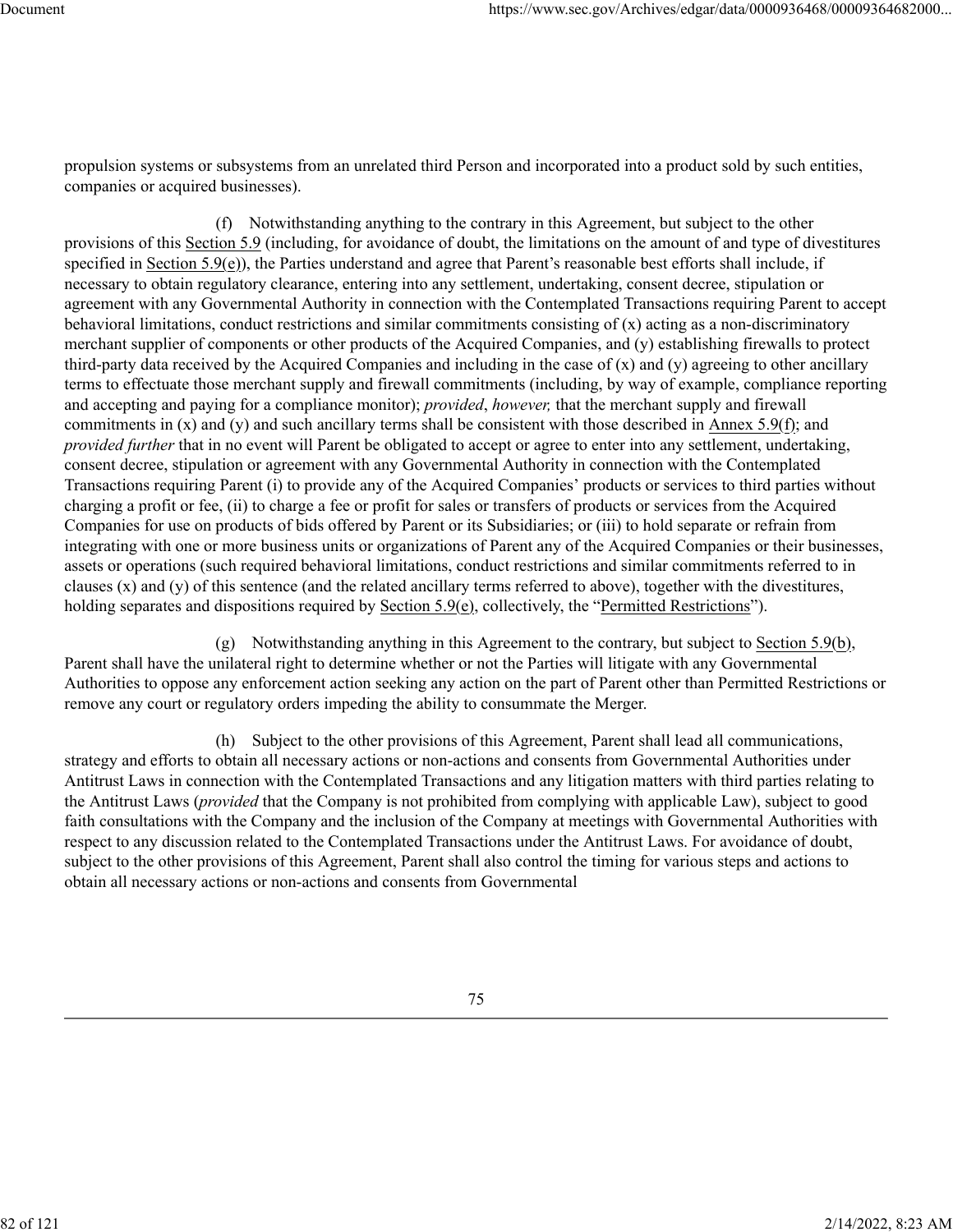Authorities under Antitrust Laws in connection with the Contemplated Transactions and any litigation matters with third parties relating to the Antitrust Laws, including the offering of any settlement, so long as (i) such control is exercised by Parent in a manner consistent with its obligations under Section 5.9(a) (including enabling closing to occur by the Outside Date) and (ii) the settlement is contingent on the Closing occurring.

#### **5.10 Financing.**

(a) Parent shall take, or cause to be taken, all actions and to do, or cause to be done, all things necessary to have a source or sources of immediately available funds sufficient to fund all of its obligations in connection with this Agreement and the Contemplated Transactions.

(b) Prior to Closing, the Company shall, and shall use its reasonable best efforts to cause the other Acquired Companies and its and their Representatives (including auditors) to, at Parent's sole expense, provide all cooperation that is reasonably requested by Parent to assist Parent in the arrangement of any debt financing in connection with the Contemplated Transactions; *provided*, that nothing herein shall require such cooperation to the extent it would require any Acquired Company to take any action that (i) would require any Acquired Company to pledge any assets, otherwise provide security in connection with any debt financing, (ii) would require any Acquired Company or any of their Representatives to pay any commitment or other fees, incur, assume or reimburse any expenses or provide any indemnities or subject any subject any such party to any Liability; (iii) would require any Acquired Company to take any action that would reasonably be expected to conflict with, or result in any violation of, any of their organizational documents or any applicable Law; (iv) would require any directors, shareholders, managers or officers of any of the Acquired Companies to adopt resolutions approving the agreements, certificates, documents and instruments pursuant to which any debt financing is obtained unless Parent shall have determined that such directors and managers are to remain as directors and managers of the Acquired Companies on and after the Closing Date and such resolutions are contingent upon the occurrence of, or only effective as of, the Closing, (v) would require any Acquired Company or any of their Representatives to agree to any change or modification of any existing certificate, document, instrument, or agreement, or Contract, which would be effective prior to the Closing Date; (vi) would reasonably be expected to cause  $(x)$  any representation, warranty or covenant of the Company or any of the Acquired Companies in this Agreement to be breached by the Company or the Acquired Companies or (y) any condition to close set forth in Section 6 to not be satisfied; (vii) would subject any Representative of any Acquired Company to incur any actual or potential personal Liability; (viii) would result in a breach of, or a default under, any Contract by which any Acquired Company is bound; (ix) would require the Company's external or internal counsel to deliver any legal opinions; or (x) would unreasonably interfere with the conduct of the business of the Acquired Companies. Nothing contained in this Section 5.10 shall require any Acquired Company, prior to the Closing, to: (x) be an issuer or other obligor with respect to any debt financing or otherwise enter into any definitive financing agreement in respect thereof; or (y) disclose any information to Parent or any financing source if such disclosure would (I) violate any applicable Law or (II) jeopardize the attorney client privilege, work product doctrine or other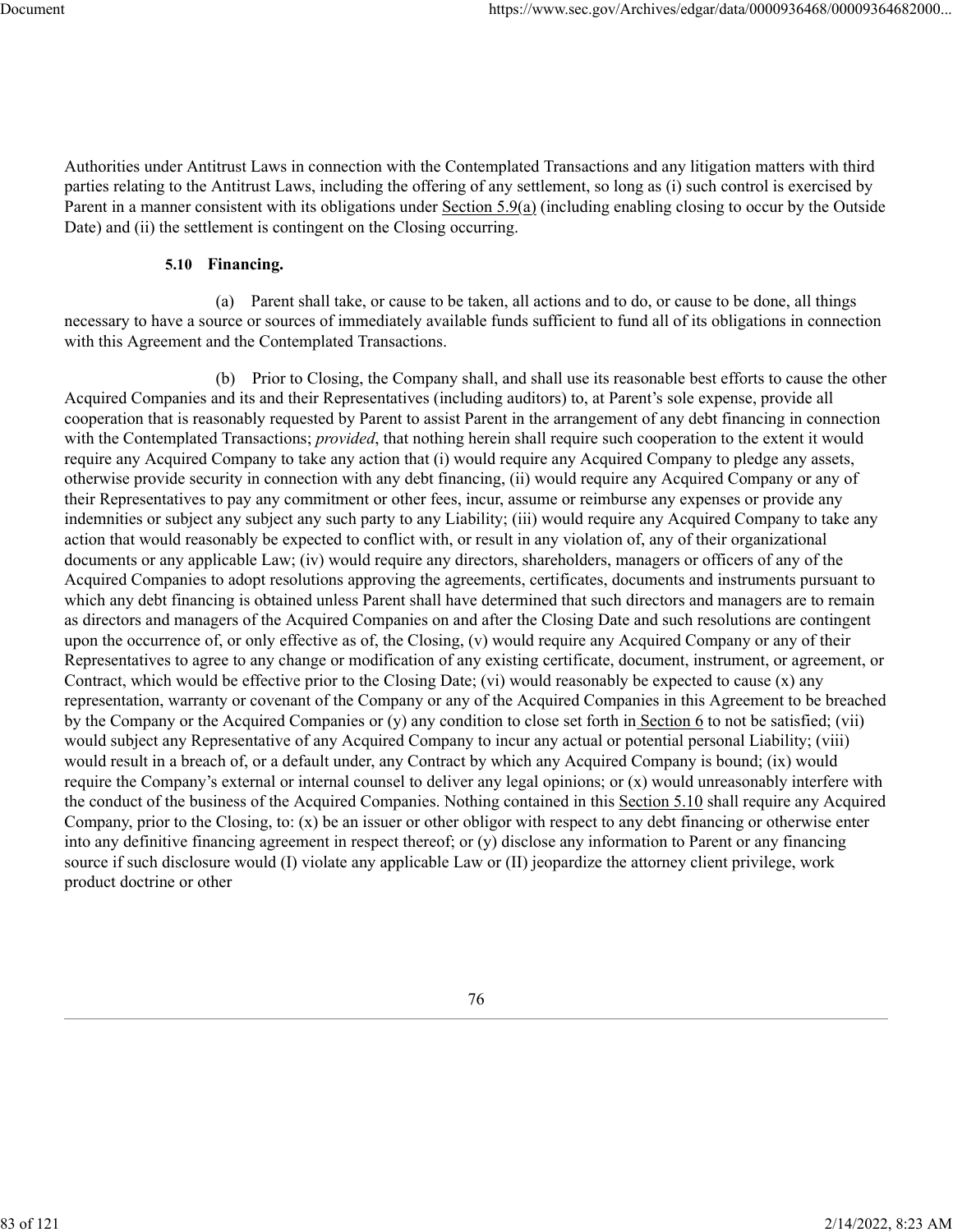legal privilege held by any Acquired Company. Parent covenants and agrees, upon request of the Company, to promptly reimburse the Company for all reasonable costs and expenses (including reasonable attorneys' fees) incurred by any Acquired Company or its Representatives in connection with any cooperation contemplated by this Section 5.10, and shall indemnify and hold harmless the Acquired Companies and their respective Representatives from and against any and all Liabilities suffered or incurred by any of them in connection with the arrangement of any such debt financing and any information used in connection therewith, except with respect to any historical financial statements provided by any of the Acquired Companies and except with respect to any fraud or intentional misrepresentation or willful misconduct by any such Persons. It is understood and agreed that, if needed, Parent shall be responsible for the preparation of any pro forma financial statements and pro forma adjustments giving effect to the Contemplated Transactions for use in connection with the offering and closing of the debt financing, it being understood that the Company shall cooperate with Parent in the preparation of such pro forma information to the extent its cooperation relates to customary and reasonably requested financial information and data readily available from the Company's historical books and records. Notwithstanding anything to the contrary in this Section 5.10(b), nothing will require the Acquired Companies or their Representatives to provide (or be deemed to require them to prepare or assist in the preparation of), in each case prior to the Closing, any (1) other than for cooperation pursuant to the immediately preceding sentence, pro forma financial statements, projections or other prospective information; (2) description of all or any portion of the debt financing and other information customarily provided by financing sources or their counsel; (3) risk factors relating to all or any component of the debt financing; (4) "segment" financial information; or (5) financial statements that are not otherwise required to be filed with the SEC by the Company.

(c) All non-public or otherwise confidential information regarding any Party obtained by any other Party or its Representatives pursuant to this Section 5.10 shall be kept confidential in accordance with the Confidentiality Agreement; *provided*, that Parent shall be permitted to (i) subject to the terms of this Agreement, disclose to any financing sources, and their respective counsel, information as necessary and consistent with customary practices in connection with any such debt financing subject to customary confidentiality arrangements no less restrictive than the Confidentiality Agreement and (ii) include in any offering materials in connection with any debt financing such information as is necessary in order to make the statements in such offering materials, in light of the circumstances in which they are made, not misleading (*provided* that the Company shall have a reasonable opportunity to review and provide comment on the relevant portions of any such offering materials that contain such information, which comments Parent will consider in good faith).

(d) Notwithstanding any other provision of this Agreement, Parent and the Merger Sub affirm that it is not a condition to the Closing or to any of their other obligations under this Agreement that Parent, the Merger Sub or the Company obtain financing for or related to any of the transactions contemplated by this Agreement.

77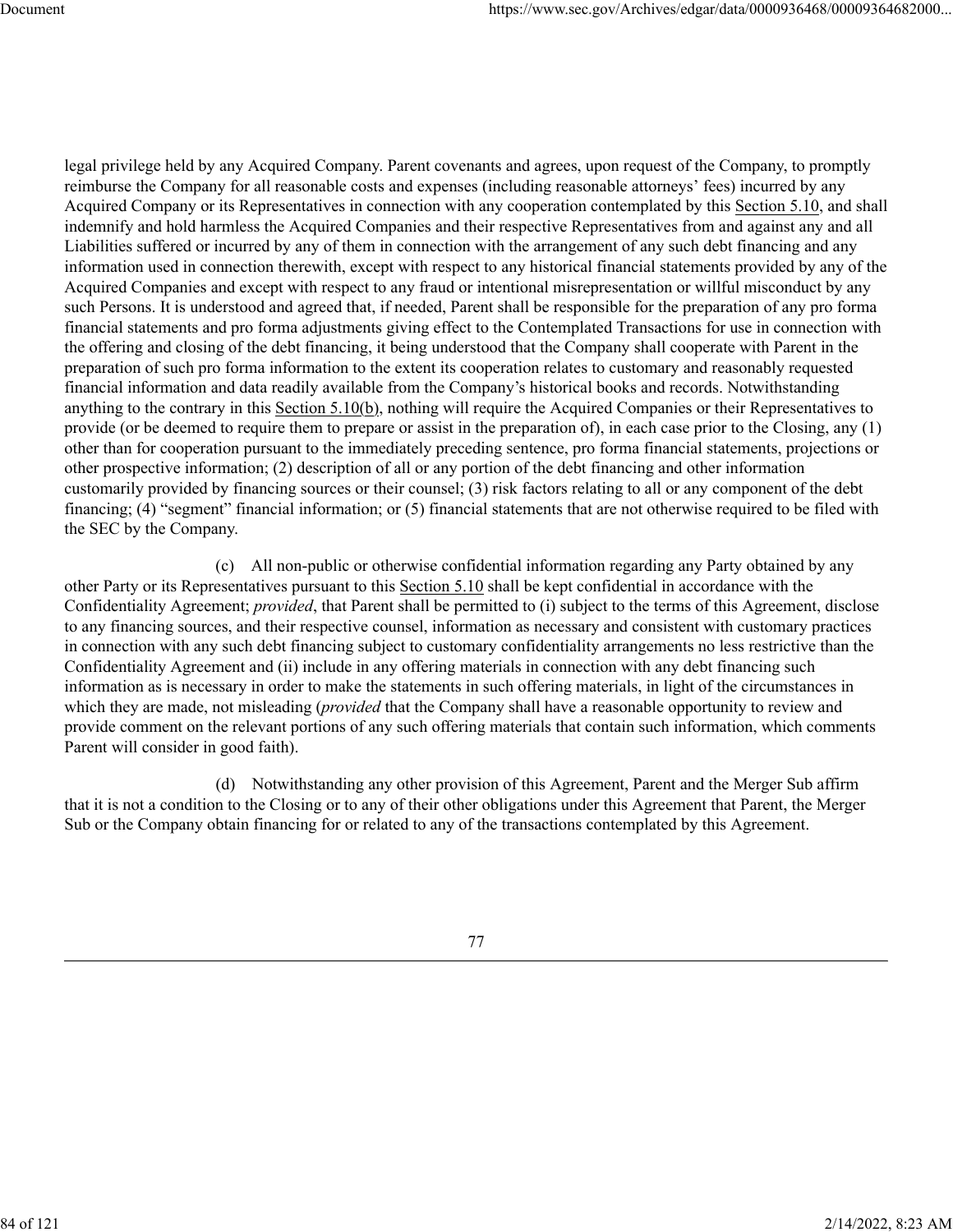## **5.11 Disclosure.**

(a) The Parties agree that the initial press release to be issued with respect to the Contemplated Transactions shall be in the form heretofore agreed by the Parties. Parent and the Company (a) shall consult with each other before making, and give each other a reasonable opportunity to review and comment upon, any press release or other public statement with respect to this Agreement, the Merger or any of the other Contemplated Transactions, including any Current Report on Form 8-K filed by the Company with the SEC in connection therewith, and (b) shall not issue any such press release or make any such public statement without the other Parties' concurrence (not to be unreasonably withheld, conditioned or delayed), except  $(x)$  as may be required by applicable Laws, court process or obligations pursuant to any listing agreement with any national securities exchange or (y) to the extent disclosed in or consistent with the Proxy Statement or (z) except as expressly permitted by Section 4.4 or Section 5.2. Notwithstanding the foregoing, (i) each of the Parties may, without consultation or concurrence, make any statements or disseminate any information, including in response to questions from the press, analysts, investors or those attending industry conferences and internal announcements to employees, so long as such statements or announcements are consistent with (and not materially expansive of) information included in any previous press releases or public statements issued in accordance with this Section 5.11, (ii) the Company need not consult with (or seek the concurrence of) Parent with respect to any press release, public statement or other public announcement or disclosure in connection with any Company Change in Recommendation effected by the Company's board of directors in accordance with this Agreement and (iii) no Party need consult with (or seek the concurrence of) any other Party with respect to any press release, public statement or other public announcement or disclosure by the Company or Parent of any information concerning this Agreement, the Merger or any of the other Contemplated Transactions (x) in connection with a determination by the Company in accordance with Section 4.4 or Section 5.2 that an Acquisition Proposal constitutes, or would reasonably be expected to lead to, a Superior Offer or any dispute between the parties regarding this Agreement, the Merger or any of the other Contemplated Transactions or (y) that is otherwise expressly permitted by Section 4.4 or Section 5.2.

(b) Parent and the Company agree that the terms and provisions of Section 3 of the Confidentiality Agreement are hereby terminated and of no further force and effect.

**5.12 Resignation of Officers and Directors.** Unless otherwise directed by Parent, the Company shall use commercially reasonable efforts to obtain and deliver to Parent at or prior to the Effective Time the resignation of each officer and director of each of the Acquired Companies of their status as an officer and/or director, effective as of the Effective Time (it being understood that by providing such resignation, each such officer and/or director (a) is not terminating such person's employment with the Acquired Companies but rather is terminating such person's status as an officer, director or both of an Acquired Company and (b) is not breaching, and is not waiving any of such person's rights (including a right to resign for "good reason," if applicable, as a result of such resignation) under, any Company Employee Agreement

78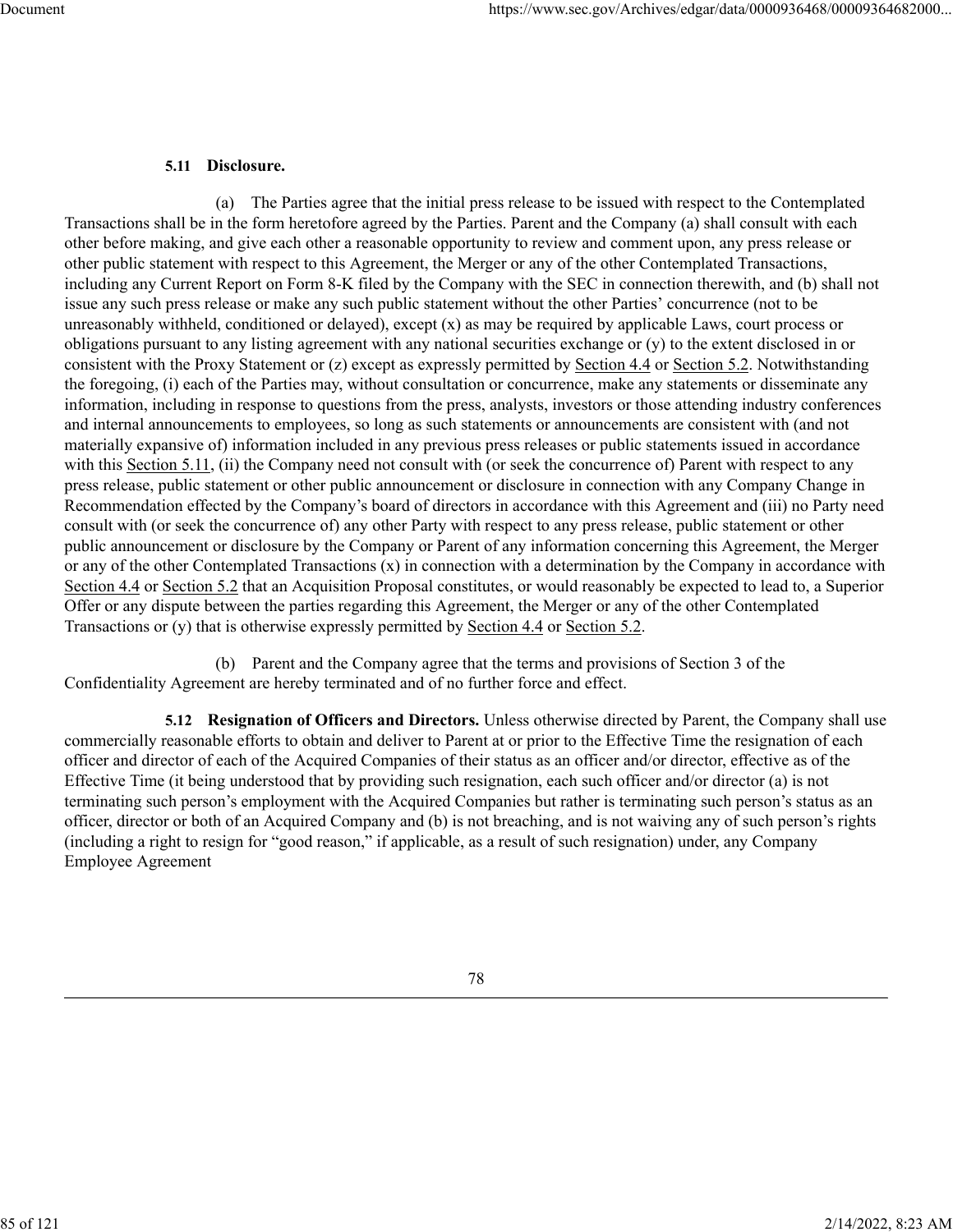or Company Employee Plan applicable to such individual's status as an officer or director of an Acquired Company).

**5.13 Delisting.** Prior to the Effective Time, the Company shall cooperate with Parent and use its reasonable best efforts to facilitate the de-listing by the Surviving Corporation of the Company Common Stock from the New York Stock Exchange as promptly as practicable after the Effective Time and the deregistration of the Company Common Stock under the Exchange Act as promptly as practicable after such delisting.

**5.14 Section 16 Matters.** Prior to the Effective Time, the Company shall take such reasonable steps as are required to cause the disposition of Company Common Stock and Company Equity Awards in connection with the Merger by each officer or director of the Company who is subject to the reporting requirements of Section 16(a) of the Exchange Act with respect to the Company to be exempt from Section 16(b) of the Exchange Act pursuant to Rule 16b-3 under the Exchange Act.

**5.15 Stockholder Litigation.** Parent, Merger Sub and the Company each shall promptly notify the other Parties in writing of, and shall keep each other Parties reasonably informed as to the status of, and the Company shall give Parent the opportunity to participate in the defense and settlement of, any stockholder claim or litigation (including any class action or derivative litigation, but excluding any demand for appraisal rights, which shall be governed exclusively by Section 1.8(c)), against or otherwise involving Parent, the Company and/or any of the Company's directors or officers relating to this Agreement, the Merger or any of the other Contemplated Transactions. Each of Parent, Merger Sub and the Company shall consult and cooperate with each other in connection with the defense or settlement of any such claim or litigation. No compromise or full or partial settlement of any such claim or litigation shall be agreed to by the Company without Parent's prior written consent (such consent not to be unreasonably withheld, conditioned or delayed). For the avoidance of doubt, this Section 5.15 will not give Parent or Merger Sub the right to direct the defense of any such claim or litigation, but Parent shall have the right and opportunity to participate in the Company's defense and settlement of any such claim or litigation.

**5.16 Takeover Statutes and Rights.** If any Takeover Statute is or may become applicable to this Agreement, the Merger or any of the other Contemplated Transactions, the Company and the Company's board of directors shall use their reasonable best efforts to grant such approvals and take such actions as are necessary so that such transactions may be consummated as promptly as practicable on the terms contemplated by this Agreement and otherwise act to eliminate or minimize the effects of such Takeover Statute on this Agreement, the Merger and the other Contemplated Transactions.

**5.17 Obligations of Merger Sub**. Parent shall take all action necessary to cause Merger Sub and, after the Effective Time, the Surviving Corporation to perform their respective obligations under this Agreement and to consummate the Contemplated Transactions, including the Merger, upon the terms and subject to the conditions set forth in this Agreement.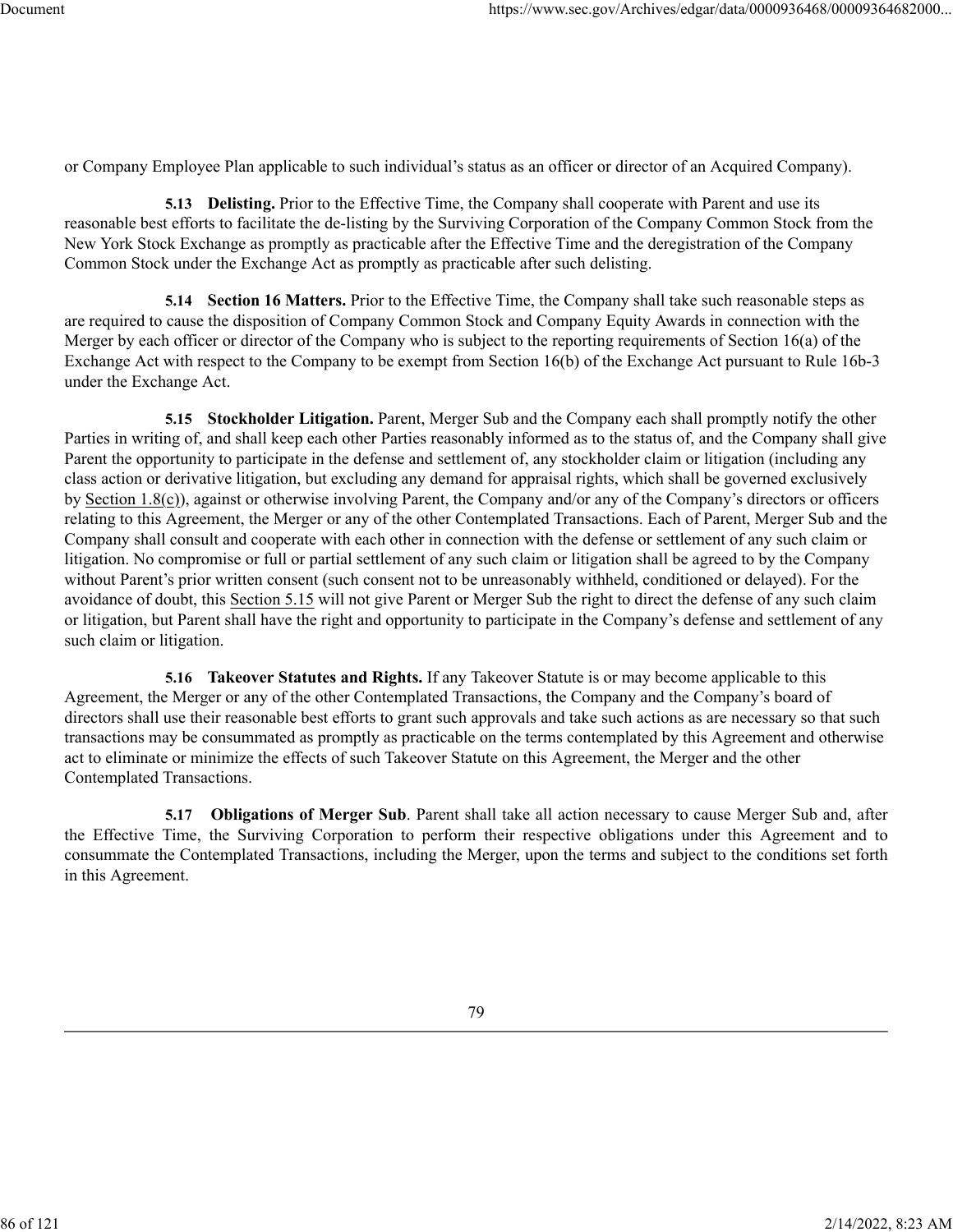**5.18 Parent Consent**. Promptly following the execution of this Agreement, Parent shall execute and deliver, in accordance with Section 228 of the DGCL, in its capacity as the sole stockholder of Merger Sub, a written consent approving this Agreement and the Merger, and shall promptly provide a copy thereof to the Company.

## **SECTION 6. CONDITIONS PRECEDENT TO OBLIGATIONS OF PARENT AND MERGER SUB**

The obligations of Parent and Merger Sub to effect the Merger and otherwise consummate the Contemplated Transactions are subject to the satisfaction or waiver by Parent, at or prior to the Closing, of each of the following conditions:

## **6.1 Accuracy of Representations.**

(a) Each of the representations and warranties of the Company contained in this Agreement, other than the Specified Representations, shall have been accurate in all respects as of the date of this Agreement and shall be accurate in all respects as of the Closing Date as if made on and as of the Closing Date (in each case, other than any such representation or warranty made as of a specific date (which shall include, for the avoidance of doubt, any representation or warranty made "as of the date of this Agreement" or any similar phrase), which shall have been accurate in all respects as of such specific date), except for inaccuracies in such representations and warranties that, individually or in the aggregate, have not had, and would not reasonably be expected to have, a Material Adverse Effect; *provided*, *however*, that, for purposes of determining the accuracy of such representations and warranties as of the foregoing dates: (i) all "Material Adverse Effect" and other materiality and similar qualifications limiting the scope of such representations and warranties shall be disregarded; and (ii) any update of or modification to the Disclosure Schedule made or purported to have been made on or after the date of this Agreement shall be disregarded.

(b) Each of the Specified Representations of the Company (other than the Specified Representations contained in Section 2.3(a), Section 2.3(b) (first sentence), Section 2.3(c), Section 2.7(a) and Section 2.29) shall have been accurate in all material respects as of the date of this Agreement and shall be accurate in all material respects as of the Closing Date as if made on and as of the Closing Date (in each case, other than any such representation and warranty made as of a specific date (which shall include, for the avoidance of doubt, any representation or warranty made "as of the date of this Agreement" or any similar phrase), which shall have been accurate in all material respects as of such specific date); *provided*, *however*, that, for purposes of determining the accuracy of such representations and warranties as of the foregoing dates: (i) all "Material Adverse Effect" and other materiality and similar qualifications limiting the scope of such representations and warranties shall be disregarded; and (ii) any update of or modification to the Disclosure Schedule made or purported to have been made on or after the date of this Agreement shall be disregarded.

(c) The representations and warranties contained in Section 2.7(a) and Section 2.29 (first sentence) shall have been accurate in all respects as of the date of this

87 of 121 2/14/2022, 8:23 AM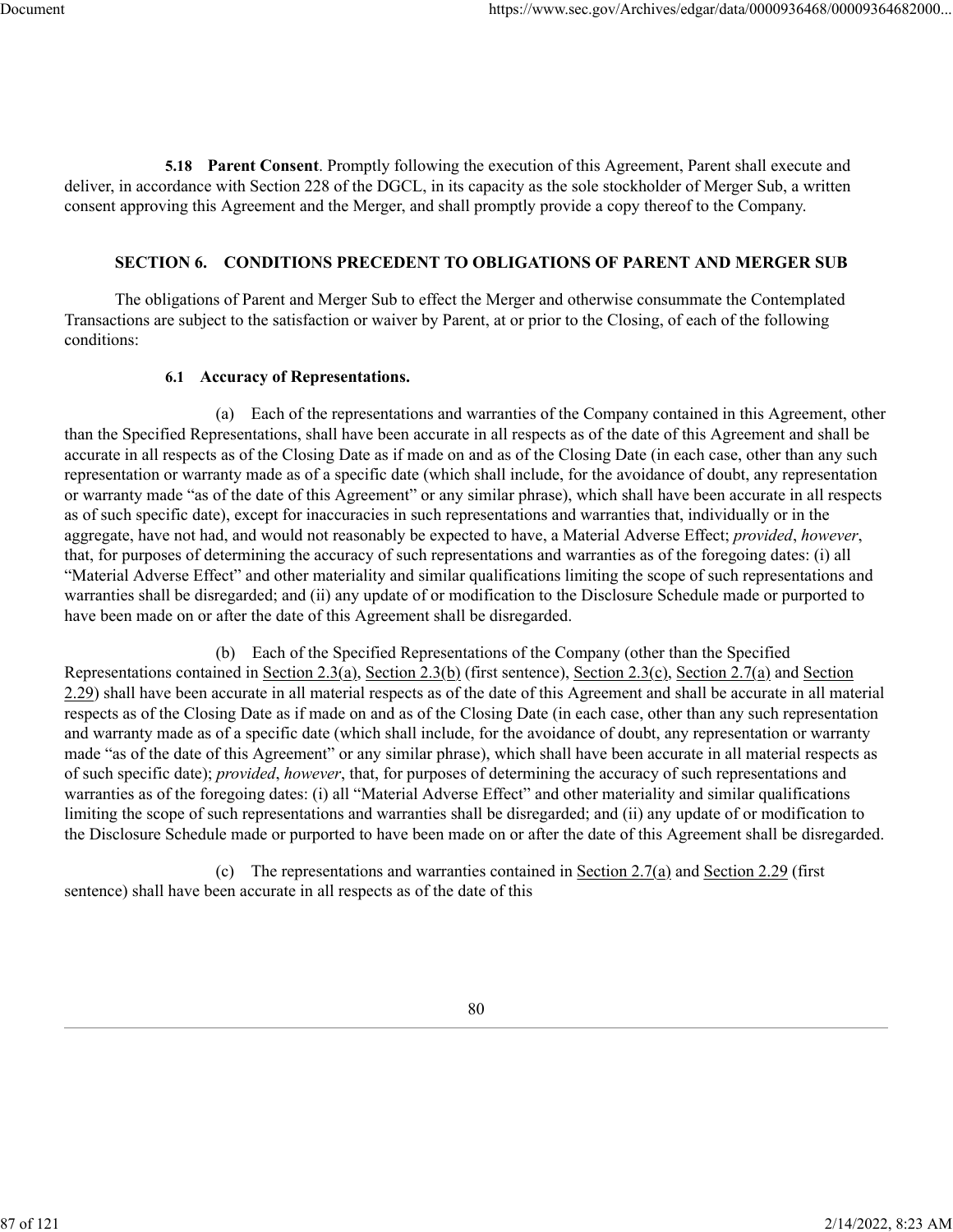Agreement and the representations and warranties contained in Section 2.25 and Section 2.29 (second and third sentence) shall have been accurate in all respects as of the date of this Agreement and shall be accurate as of the Closing Date as if made as of and on the Closing Date.

(d) Each of the representations and warranties of the Company contained in Sections 2.3(a), Section 2.3(b) (first sentence) and Section 2.3(c) shall have been accurate in all but *de minimis* respects as of the date of this Agreement and as of the Closing Date as if made on and as of the Closing Date (in each case, other than any such representation and warranty made as of a specific date (which shall include, for the avoidance of doubt, any representation or warranty made "as of the date of this Agreement" or similar words), which shall have been accurate in all but *de minimis* respects as of such specific date); *provided*, *however*, that, for purposes of determining the accuracy of such representations and warranties as of the foregoing dates, any update of or modification to the Disclosure Schedule made or purported to have been made on or after the date of this Agreement shall be disregarded.

**6.2 Performance of Covenants.** The covenants and obligations in this Agreement that the Company is required to comply with or to perform at or prior to the Closing shall have been complied with and performed in all material respects.

**6.3 Stockholder Approval.** This Agreement shall have been duly adopted by the Required Company Stockholder Vote.

**6.4 Closing Certificate.** Parent shall have received a certificate of the Company executed by the Chief Executive Officer and Chief Financial Officer of the Company confirming that the conditions set forth in Section 6.1, Section 6.2 and Section 6.5 have been duly satisfied.

**6.5 No Material Adverse Effect.** Since the date of this Agreement, there shall not have occurred and be continuing any Material Adverse Effect.

**6.6 Government Consents.** Any waiting period (and any extension thereof) applicable to the Merger under the HSR Act shall have been terminated or shall have expired, any period in which the Parties have agreed not to consummate the Contemplated Transactions pursuant to a timing agreement or similar commitment under the HSR Act shall have passed, and the required waiting periods or suspension periods under the applicable Antitrust Laws identified on Annex 6.6 shall have expired or been terminated and any necessary approvals or clearances under those applicable Laws shall have been obtained.

**6.7 No Injunctions or Legal Restraints.** No temporary restraining order, preliminary or permanent injunction or other Order issued by any court of competent jurisdiction or other Governmental Authority or other legal restraint or prohibition (collectively, "Legal Restraints") that has the effect of preventing the consummation of the Merger or that makes the consummation of the Merger illegal shall be in effect.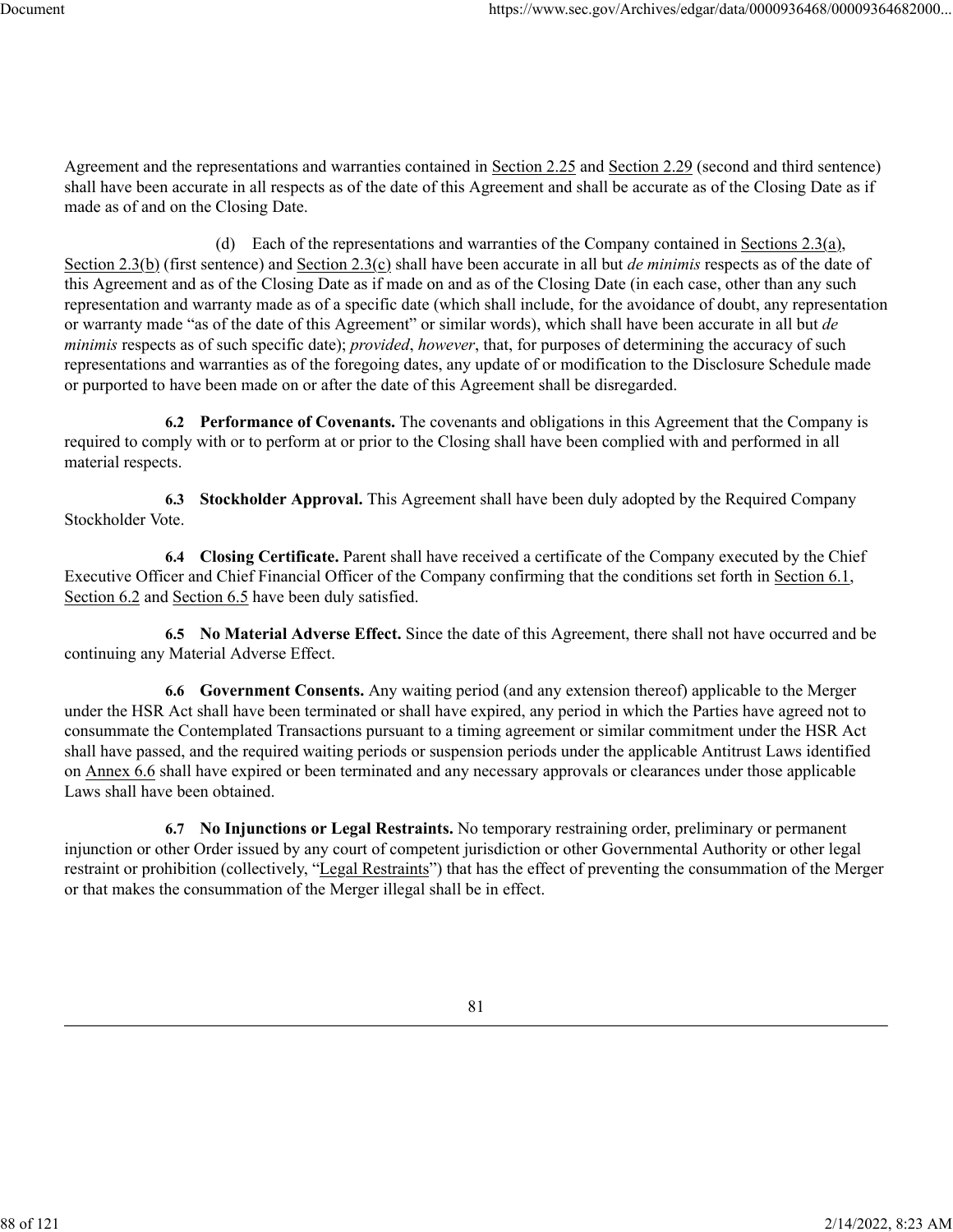## **SECTION 7. CONDITIONS PRECEDENT TO OBLIGATIONS OF THE COMPANY**

The obligation of the Company to effect the Merger and otherwise consummate the Contemplated Transactions is subject to the satisfaction or waiver by the Company, at or prior to the Closing, of the following conditions:

#### **7.1 Accuracy of Representations.**

(a) Each of the representations and warranties of Parent and Merger Sub contained in this Agreement (other than the representations and warranties contained in Section 3.3) shall have been accurate in all respects as of the date of this Agreement and shall be accurate in all respects as of the Closing Date as if made on and as of the Closing Date, except for inaccuracies in such representations and warranties that, individually or in the aggregate, have not had, and would not reasonably be expected to have, a material adverse effect on the ability of Parent and Merger Sub to consummate the Merger; *provided*, *however*, that, for purposes of determining the accuracy of such representations and warranties as of the foregoing dates, all materiality and similar qualifications limiting the scope of such representations and warranties shall be disregarded.

(b) Each of the representations and warranties contained in Section 3.3 shall have been accurate in all material respects as of the date of this Agreement and shall be accurate in all material respects as of the Closing Date as if made on and as of the Closing Date.

**7.2 Performance of Covenants.** The covenants and obligations in this Agreement that Parent and Merger Sub are required to comply with or to perform at or prior to the Closing shall have been complied with and performed in all material respects.

**7.3 Stockholder Approval.** This Agreement shall have been duly adopted by the Required Company Stockholder Vote.

**7.4 Closing Certificate.** The Company shall have received a certificate executed by an officer of Parent confirming that the conditions set forth in Section 7.1 and Section 7.2 have been duly satisfied.

**7.5 Government Consents.** Any waiting period (and any extension thereof) applicable to the Merger under the HSR Act shall have been terminated or shall have expired, any period in which the Parties have agreed not to consummate the Contemplated Transactions pursuant to a timing agreement or similar commitment under the HSR Act shall have passed, and the required waiting periods or suspension periods under the applicable Antitrust Laws identified on Annex 6.6 shall have expired or been terminated and any necessary approvals or clearances under those applicable Laws shall have been obtained.

**7.6 No Injunctions or Legal Restraints.** No Legal Restraint that has the effect of preventing the consummation of the Merger or that makes the consummation of the Merger illegal shall be in effect.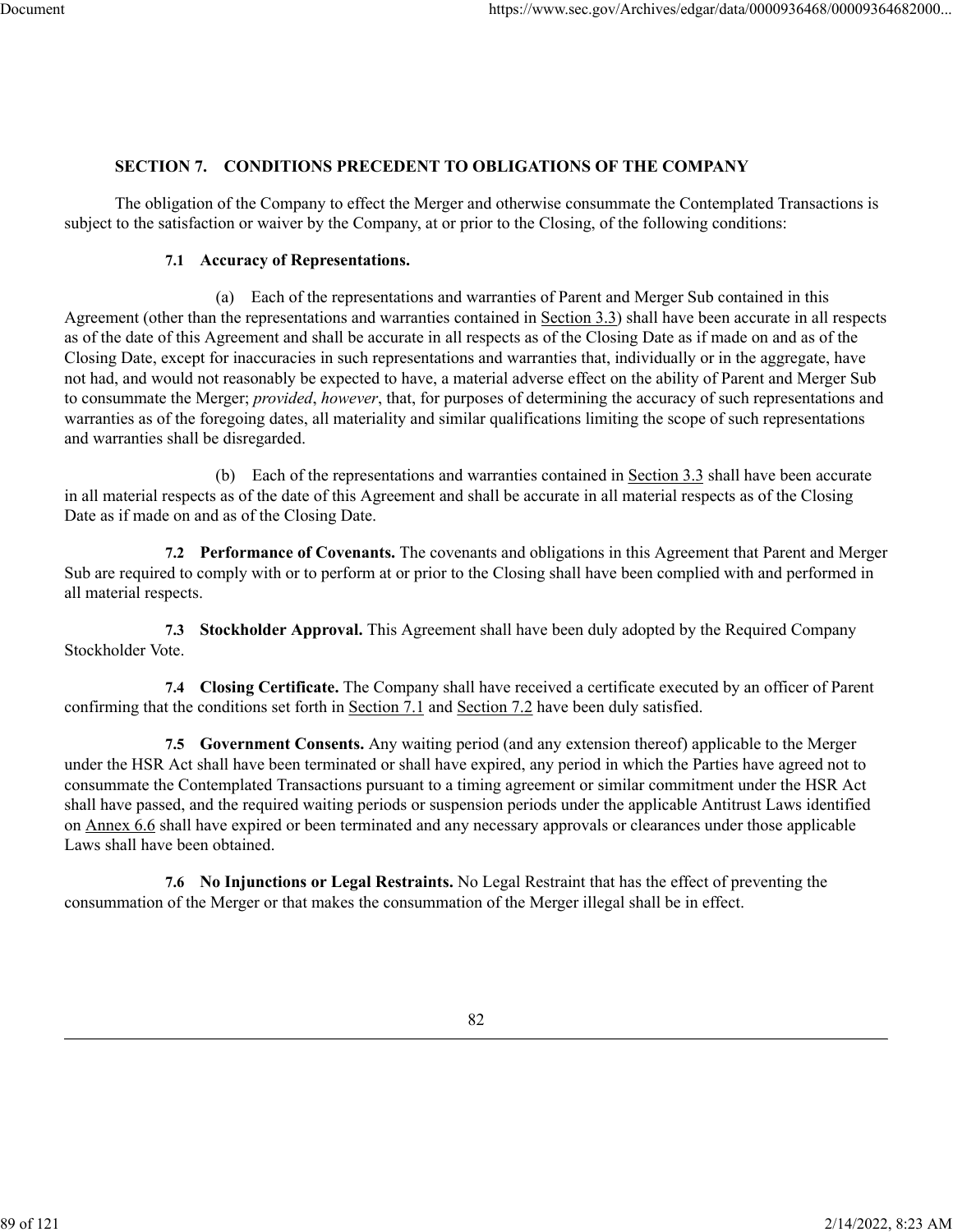#### **SECTION 8. TERMINATION**

**8.1 Termination.** This Agreement may be terminated prior to the Effective Time (whether before or after the adoption of this Agreement by the Required Company Stockholder Vote, except that this Agreement may only be terminated pursuant to Section 8.1(e), or (h) prior to the adoption of this Agreement by the Required Company Stockholder Vote) by written notice of the terminating Party to the other Parties:

(a) by mutual written consent of Parent and the Company;

(b) by either Parent or the Company if the Merger shall not have been consummated by 11:59 p.m. (New York time) on December 21, 2021 (the "Outside Date"); *provided*, *however*, that (x) if, on such date, the conditions to Closing set forth in Section 6.6 and Section 7.5 shall not have been fulfilled but all other conditions to Closing either have been fulfilled or waived or would be fulfilled if the Closing were to occur on such date, then the Outside Date shall, without any action on the part of the Parties, automatically be extended to March 21, 2022 and such date shall become the "Outside Date" for all purposes of this Agreement and (y) a Party shall not be permitted to terminate this Agreement pursuant to this Section 8.1(b) if the failure to consummate the Merger by the Outside Date is primarily attributable to a failure on the part of such Party to perform any covenant or obligation in this Agreement required to be performed by such Party at or prior to the Effective Time;

(c) (i) by either Parent or the Company if any Legal Restraint having the effect set forth in Section 6.7 or Section 7.6 shall be in effect and shall have become final and nonappealable, (ii) by Parent if any litigation shall have been filed by the Federal Trade Commission (the "FTC") or the Antitrust Division of the Department of Justice (the "DOJ") and not withdrawn by the FTC or DOJ or resolved that, if successful, would have the effect set forth in Section 6.7 (other than a Legal Restraint seeking a Permitted Restriction); *provided*, that Parent shall, within the thirty (30) day period following filing of such litigation either (x) elect to terminate this Agreement pursuant to this Section  $8.1(c)$  by delivering written notice thereof to the Company (a "Termination Notice"), or (y) elect to defend such litigation by delivering written notice thereof (a "Litigation Notice") to the Company, whereupon Parent shall use reasonable best efforts to defend against such litigation and this Agreement shall continue in force and effect subject to the terms hereof unless and until Parent thereafter delivers a Termination Notice (it being understood and agreed that Parent may deliver notice to the Company that it no longer intends to defend against such litigation and thereby terminate this Agreement pursuant to this Section 8.1(c) at any time following delivery of a Litigation Notice for so long as the applicable litigation has not been withdrawn by the FTC or DOJ or resolved); or (iii) by the Company if (A) any litigation shall have been filed by the FTC or the DOJ that, if successful, would have the effect set forth in Section 7.6 (other than a Legal Restraint seeking a Permitted Restriction) and (B) Parent has either (x) failed to timely deliver a Termination Notice or Litigation Notice within the thirty (30) day period following the filing of litigation in accordance with clause (ii) hereof, or (y) failed, following delivery of a Litigation Notice, to continue to use reasonable best efforts to defend against such litigation;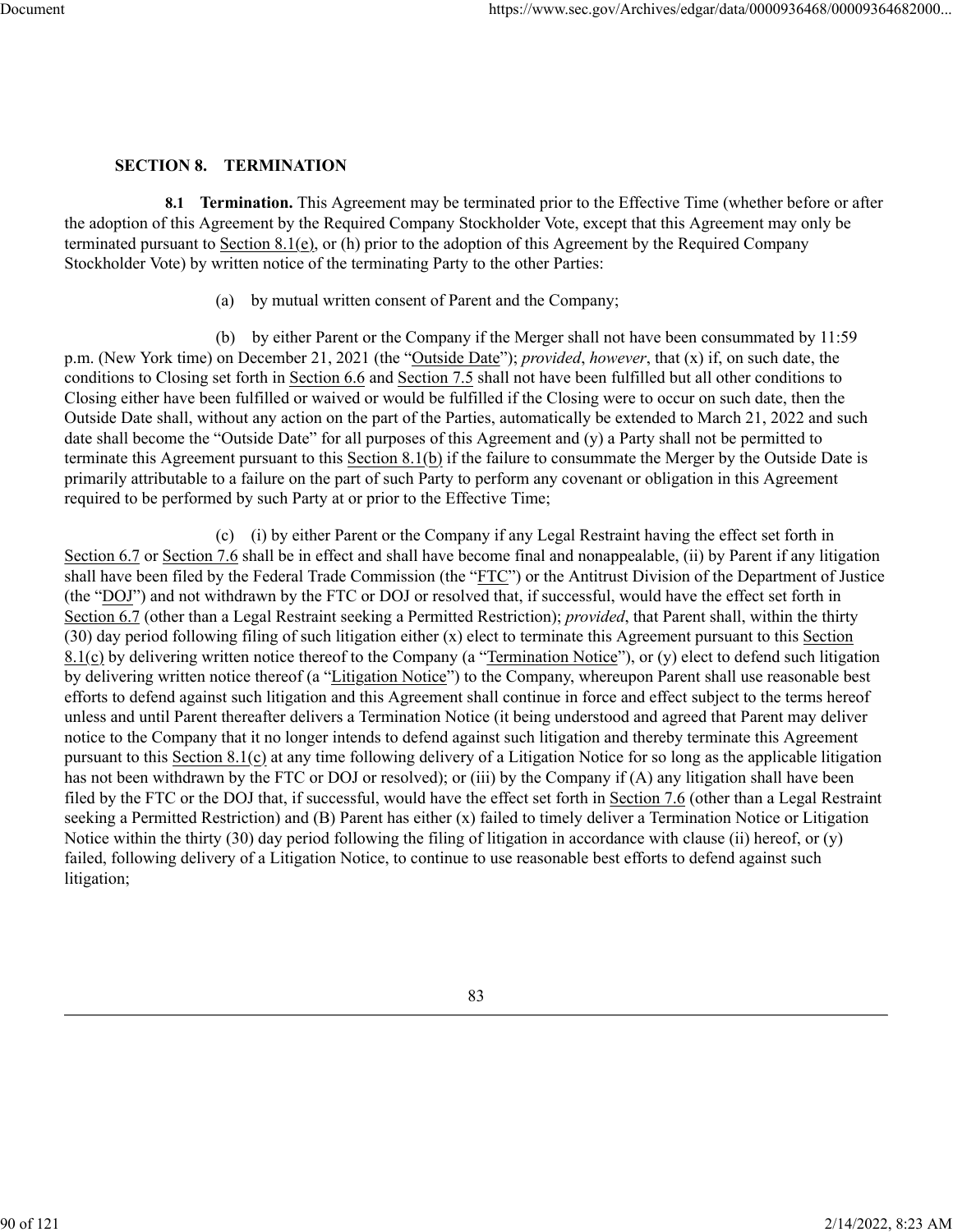(d) by either Parent or the Company if: (i) the Company Stockholders Meeting (including any adjournments and postponements thereof) shall have been held and completed and the Company's stockholders shall have taken a final vote on a proposal to adopt this Agreement; and (ii) this Agreement shall not have been adopted at the Company Stockholders Meeting (and shall not have been adopted at any adjournment or postponement thereof) by the Required Company Stockholder Vote;

(e) by Parent (at any time prior to the adoption of this Agreement by the Required Company Stockholder Vote) if a Triggering Event shall have occurred;

(f) by Parent if: (i) any of the Company's representations or warranties contained in this Agreement shall be inaccurate as of the date of this Agreement or shall have become inaccurate as of a date subsequent to the date of this Agreement (as if made on such subsequent date) (in each case, other than any such representation or warranty made as of a specific date (which shall include, for the avoidance of doubt, any representation or warranty made "as of the date of this Agreement" or any similar phrase)) such that any of the conditions set forth in Section 6.1would not be satisfied, (ii) any of the Company's representations or warranties contained in this Agreement made as of a specific date (which shall include, for the avoidance of doubt, any representation or warranty made "as of the date of this Agreement" or any similar phrase) shall be inaccurate as of such specified date such that any of the conditions set forth in Section 6.1 would not be satisfied or (iii) the Company shall have breached any of the Company's covenants or obligations contained in this Agreement such that the condition set forth in Section 6.2 would not be satisfied; *provided*, *however*, that for purposes of clauses (i), (ii) and (iii) above, if an inaccuracy in any of the Company's representations or warranties or a breach of a covenant or obligation by the Company is curable by the Company prior to the Outside Date (as it may be extended in accordance with Section 8.1(b)) and the Company is continuing to exercise its reasonable best efforts to cure such inaccuracy or breach, then Parent may not terminate this Agreement under this Section 8.1(f) on account of such inaccuracy or breach unless such inaccuracy or breach shall remain uncured for a period of thirty (30) days commencing on the date that Parent gives the Company notice of such inaccuracy or breach; *provided, however*, that Parent shall not have the right to terminate this Agreement pursuant to this Section 8.1(f) if Parent is then in material breach of any of its obligations under this Agreement so as to result in the failure of a condition set forth in Section 7.2;

(g) by the Company if: (i) any of Parent's representations or warranties contained in this Agreement shall be inaccurate as of the date of this Agreement, or shall have become inaccurate as of a date subsequent to the date of this Agreement (as if made on such subsequent date) (in each case, other than any such representation or warranty made as of a specific date (which shall include, for the avoidance of doubt, any representation or warranty made "as of the date of this Agreement" or any similar phrase)) such that any of the conditions set forth in Section 7.1 would not be satisfied, (ii) any of Parent's representations or warranties contained in this Agreement made as of a specific date (which shall include, for the avoidance of doubt, any representation or warranty made "as of the date of this Agreement" or any similar phrase) shall be inaccurate as of such specified date such that any of the conditions set forth in Section 7.1 would not be satisfied or (iii) Parent shall have breached any of Parent's covenants or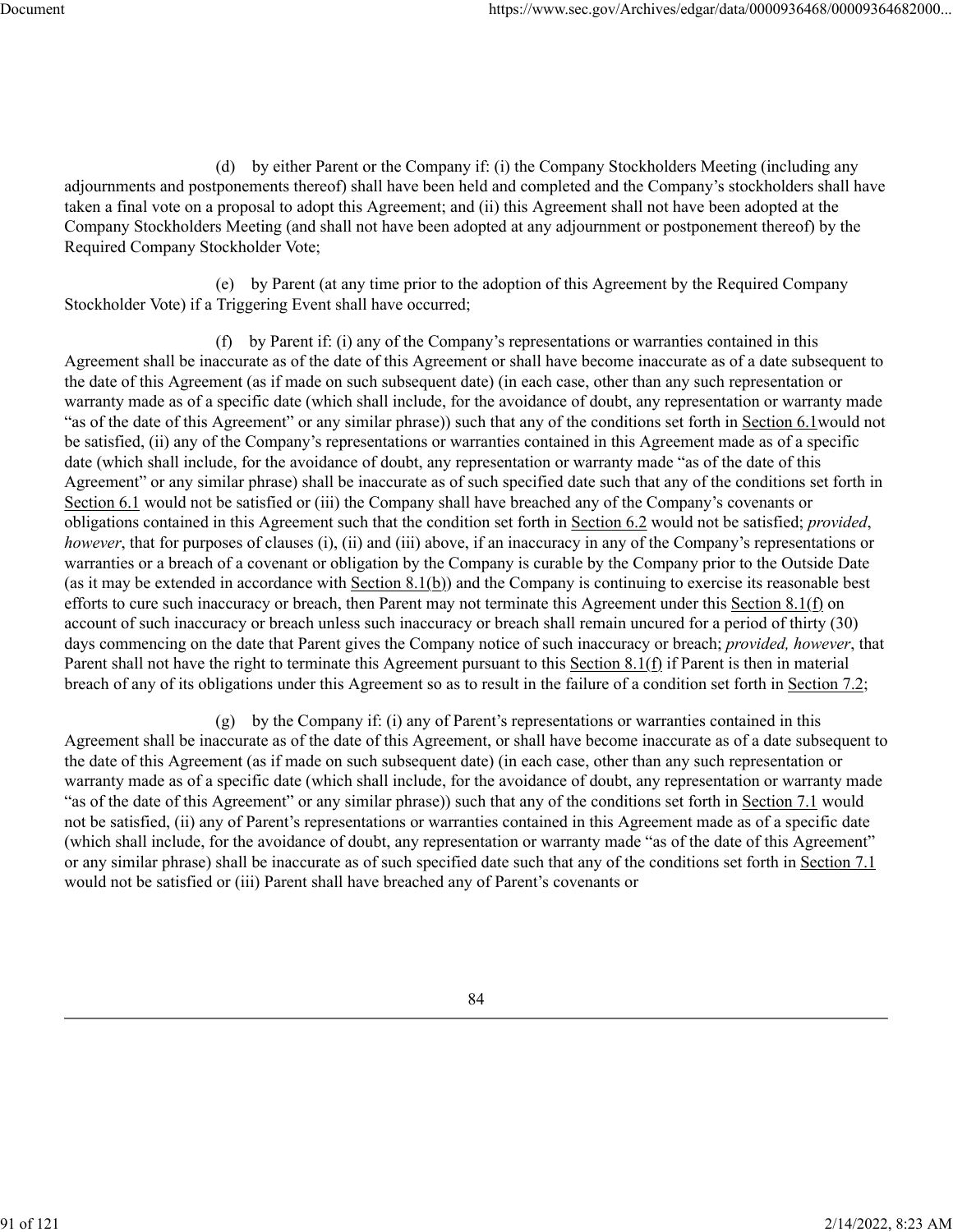obligations contained in this Agreement such that the condition set forth in Section 7.2 would not be satisfied; *provided*, *however*, that for purposes of clauses (i), (ii) and (iii) above, if an inaccuracy in any of Parent's representations or warranties or a breach of a covenant or obligation by Parent is curable by Parent by the Outside Date (as it may be extended in accordance with Section 8.1(b)) and Parent is continuing to exercise its reasonable best efforts to cure such inaccuracy or breach, then the Company may not terminate this Agreement under this Section  $8.1(g)$  on account of such inaccuracy or breach unless such inaccuracy or breach shall remain uncured for a period of thirty (30) days commencing on the date that the Company gives Parent notice of such inaccuracy or breach; *provided, however*, that the Company shall not have the right to terminate this Agreement pursuant to this Section 8.1(g) if the Company is then in material breach of any of its obligations under this Agreement so as to result in the failure of a condition set forth in Section 6.2; or

(h) by the Company (at any time prior to the adoption of this Agreement by the Required Company Stockholder Vote) in order to accept a Superior Offer and enter into a binding, written, definitive agreement in respect of the transaction contemplated by such Superior Offer (an "Alternative Acquisition Agreement"), if: (i) the Company's board of directors, after satisfying all of the applicable requirements set forth in Section 5.2(d)(i), shall have authorized the Company to enter into such Alternative Acquisition Agreement; (ii) the Company shall have delivered to Parent a written notice (that includes a copy of the Alternative Acquisition Agreement as an attachment) containing the Company's representation and warranty that the Company's board of directors has authorized the execution and delivery of the Alternative Acquisition Agreement on behalf of the Company and that the Company will enter into the Alternative Acquisition Agreement concurrently with the termination of this Agreement pursuant to this Section 8.1(h); (iii) substantially concurrently with the termination of this Agreement pursuant to this Section 8.1(h), the Company enters into the Alternative Acquisition Agreement with respect to such Superior Offer; and (iv) prior to or substantially concurrently with such termination, the Company shall have paid to Parent or its designee the Termination Fee.

Notwithstanding anything to the contrary contained in this Section 8.1, this Agreement may not be terminated by the Company unless any Termination Fee required to be paid by the Company at or prior to the time of such termination pursuant to Section 8.3 shall have been paid in full.

**8.2 Effect of Termination.** In the event of the termination of this Agreement as provided in Section 8.1, this Agreement shall be of no further force or effect without any Liability or obligation on the part of the Company, Parent, Merger Sub or any of their respective directors, officers, employees, stockholders, Representatives, agents or advisors; *provided*, however, that: (a) Section 4.1(d), Section 5.11(b), this Section 8.2, Section 8.3 and Section 9 shall survive the termination of this Agreement and shall remain in full force and effect; and (b) the termination of this Agreement shall not relieve any Party from any Liability for fraud or any knowing and intentional breach of any covenant or obligation contained in this Agreement. Solely for purposes of this Section 8.2, "knowing and intentional breach" shall mean a breach or failure to perform a covenant or obligation that is a consequence of an act undertaken by the

85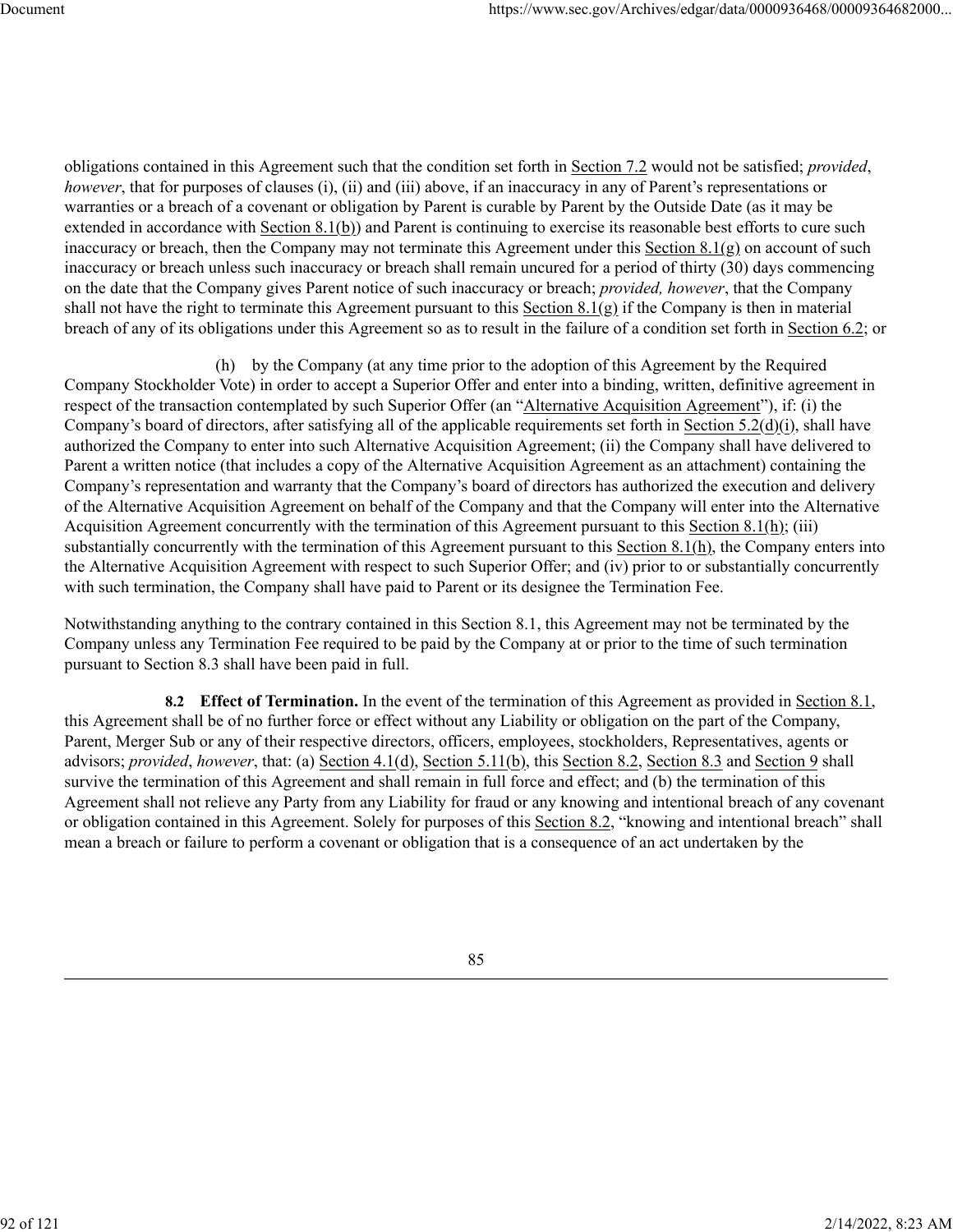breaching Party with the actual knowledge that the taking of such act would, or would reasonably be expected to, cause a material breach of this Agreement.

## **8.3 Expenses; Termination Fees.**

(a) Except as set forth in this Section 8.3, all fees and expenses incurred in connection with this Agreement or any of the Contemplated Transactions shall be paid by the Party incurring such fees and expenses, whether or not the Merger is consummated.

(b) If: (i) this Agreement is terminated by Parent or the Company pursuant to Section  $8.1(b)$ ; (ii) at or prior to the time of the termination of this Agreement, an Acquisition Proposal shall have been publicly disclosed and such Acquisition Proposal shall not have been publicly withdrawn prior to the time of termination of this Agreement; and (iii) within twelve (12) months after the date of any such termination, an Acquisition Transaction (whether or not relating to such Acquisition Proposal) is consummated or a definitive agreement providing for an Acquisition Transaction (whether or not relating to such Acquisition Proposal) is executed, then the Company shall pay to Parent a non-refundable fee in the amount of \$150,000,000 (such non-refundable fee being referred to as the "Termination Fee") in cash; *provided*, *however*, that, for purposes of this Section 8.3(b), (A) all references to "20%" in the definition of "Acquisition Transaction" shall be deemed to be references to "50%" and (B) all references to "10%" in the definition of "Significant Subsidiary" shall be deemed to be references to "50%".

(c) If: (i) this Agreement is terminated by Parent or the Company pursuant to Section  $8.1(d)$ ; (ii) at or prior to the time of the Company Stockholders Meeting, an Acquisition Proposal shall have been publicly disclosed and such Acquisition Proposal shall not have been publicly withdrawn at least five (5) Business Days prior to the Company Stockholders Meeting; and (iii) within twelve (12) months after the date of any such termination, an Acquisition Transaction (whether or not relating to such Acquisition Proposal) is consummated or a definitive agreement providing for an Acquisition Transaction (whether or not relating to such Acquisition Proposal) is executed, then the Company shall pay to Parent the Termination Fee in cash; *provided*, *however*, that, for purposes of this Section 8.3(c), (A) all references to "20%" in the definition of "Acquisition Transaction" shall be deemed to be references to "50%" and (B) all references to "10%" in the definition of "Significant Subsidiary" shall be deemed to be references to "50%".

(d) If this Agreement is terminated: (i) by Parent pursuant to Section 8.1(e); (ii) by Parent or the Company pursuant to any other provision of Section 8.1 (other than Section 8.1(a)) at any time at which Parent has the right to terminate this Agreement pursuant to Section 8.1(e); or (iii) by the Company pursuant to Section 8.1(h), then the Company shall pay to Parent the Termination Fee in cash.

(e) Any Termination Fee required to be paid to Parent pursuant to Section 8.3(b) or Section 8.3(c) shall be paid by the Company contemporaneously with the earlier to occur of consummation of, or entry into of a definitive agreement relating to, the Acquisition Transaction contemplated by Section 8.3(b) or Section 8.3(c). Any Termination Fee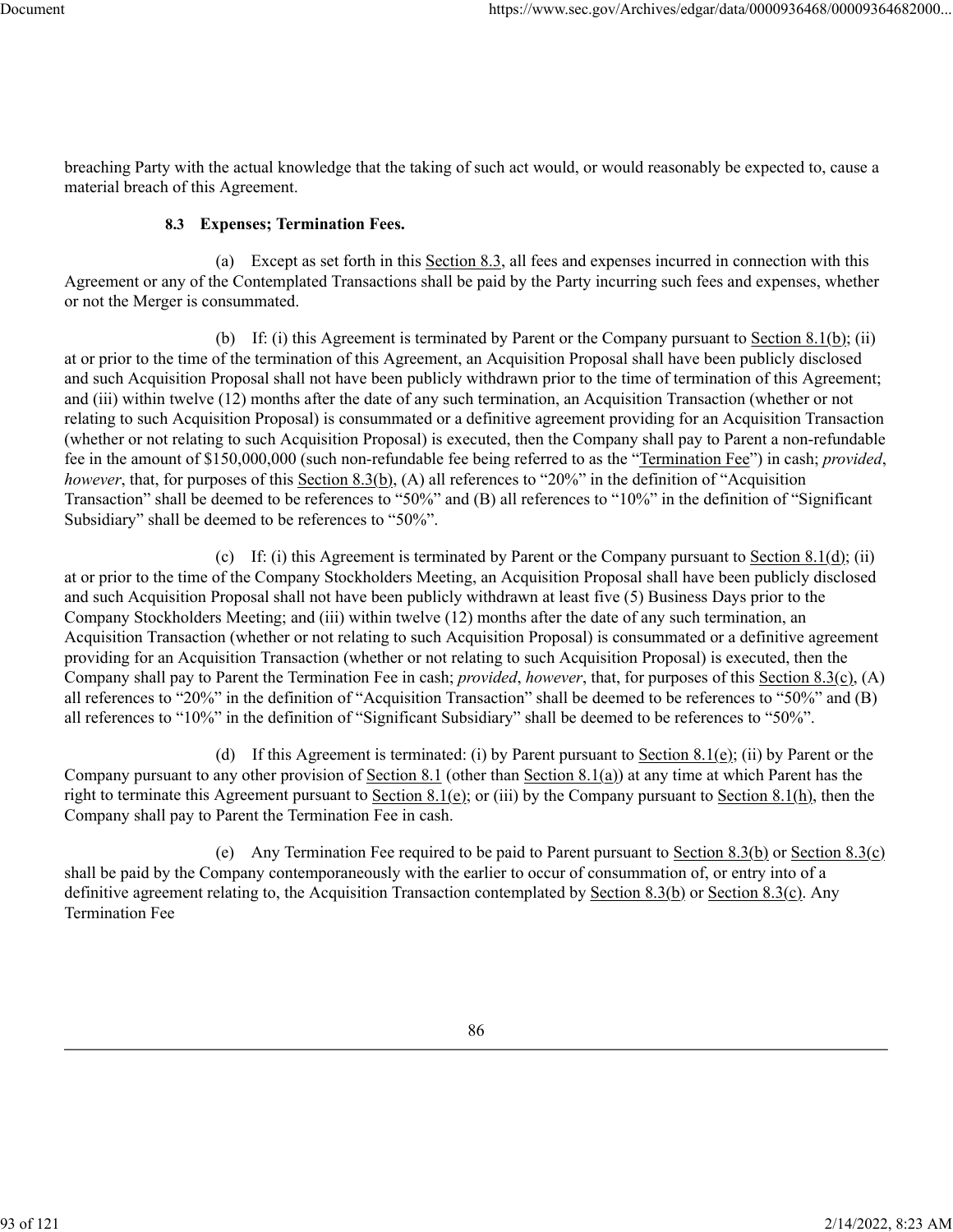required to be paid to Parent pursuant to Section 8.3(d) shall be paid or made by the Company (A) in the case of a termination of this Agreement by the Company, at or prior to the time of such termination or (B) in the case of a termination of this Agreement by Parent, within two (2) Business Days after such termination.

(f) The Company acknowledges and agrees that (i) the covenants and obligations contained in this Section 8.3 are an integral part of the Contemplated Transactions, and that, without these covenants and obligations, Parent would not have entered into this Agreement and (ii) the Termination Fee is not a penalty, but rather is liquidated damages in a reasonable amount that will compensate Parent and Merger Sub in the circumstances in which such Termination Fee is payable for the efforts and resources expended and opportunities foregone while negotiating this Agreement and in reliance on this Agreement and on the expectation of the consummation of the Merger, which amount would otherwise be impossible to calculate with precision.

(g) If the Company fails to pay when due any amount payable under this Section  $8.3$ , then (i) the Company shall reimburse Parent for all costs and expenses (including fees and disbursements of counsel) incurred in connection with the collection of such overdue amount and the enforcement by Parent of its rights under this Section 8.3 and (ii) the Company shall pay to Parent interest on such overdue amount (for the period commencing as of the date such overdue amount was originally required to be paid and ending on the date such overdue amount is actually paid to Parent in full) at a rate per annum equal to the sum of the Prime Rate in effect on the date such overdue amount was originally required to be paid plus two hundred (200) basis points.

(h) Notwithstanding anything to the contrary in this Agreement, and for the avoidance of doubt, in no event shall the Company be required to make (and in no event shall Parent be entitled to receive) more than one payment of the Termination Fee in connection with this Agreement.

# **SECTION 9. MISCELLANEOUS PROVISIONS**

**9.1 Amendment.** This Agreement may be amended by the Company, Parent and Merger Sub at any time (whether before or after the adoption of this Agreement by the Company's stockholders); *provided*, *however*, that after any such adoption of this Agreement by the Company's stockholders, no amendment shall be made which by applicable Law requires further approval of the stockholders of the Company without the further approval of such stockholders. This Agreement may not be amended except by an instrument in writing signed on behalf of each of the Parties.

# **9.2 Waiver.**

(a) No failure on the part of any Party to exercise any power, right, privilege or remedy under this Agreement, and no delay on the part of any Party in exercising any power, right, privilege or remedy under this Agreement, shall operate as a waiver of such power, right, privilege or remedy; and no single or partial exercise of any such power, right,

94 of 121 2/14/2022, 8:23 AM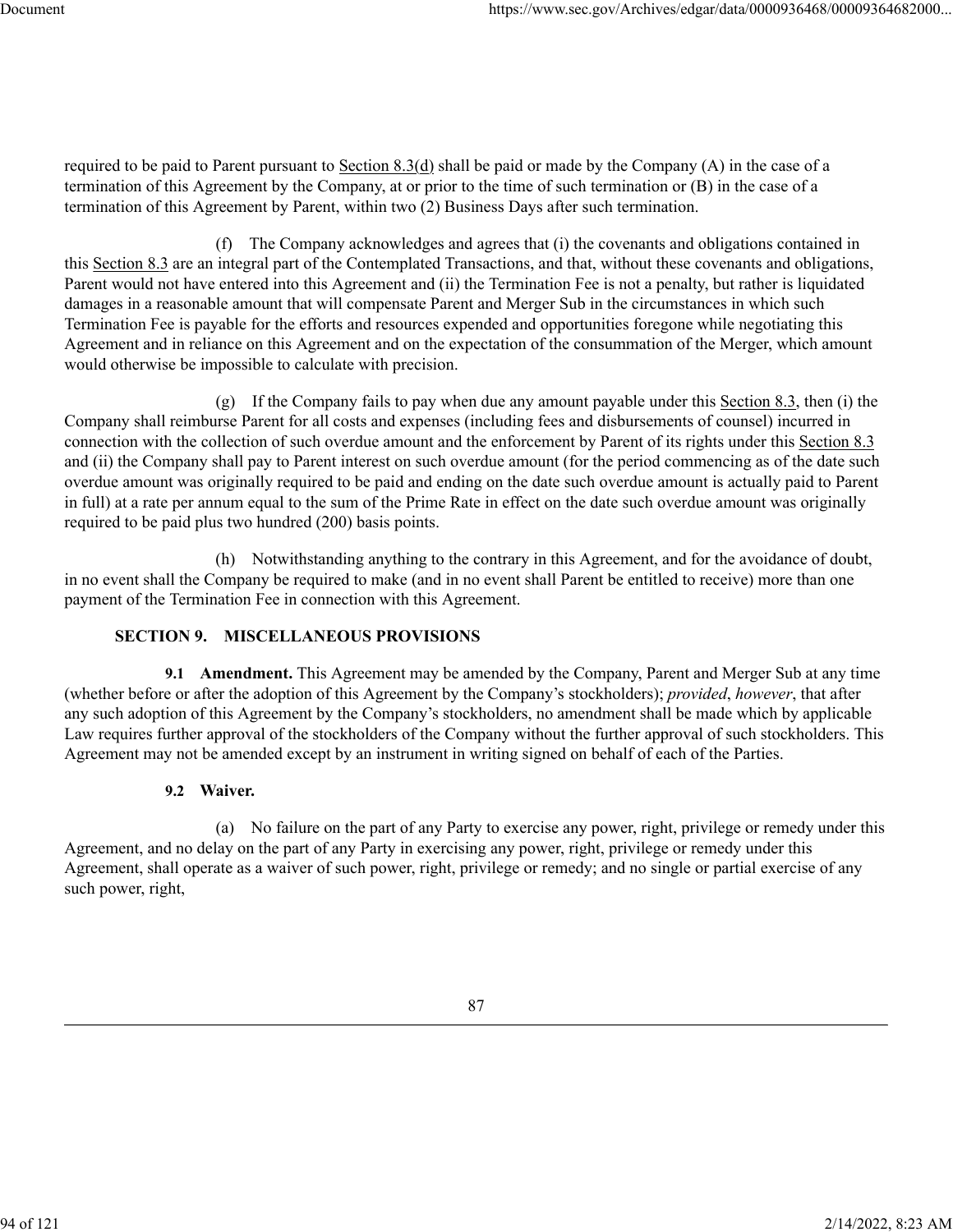privilege or remedy shall preclude any other or further exercise thereof or of any other power, right, privilege or remedy.

(b) No Party shall be deemed to have waived any claim arising out of this Agreement, or any power, right, privilege or remedy under this Agreement, unless the waiver of such claim, power, right, privilege or remedy is expressly set forth in a written instrument duly executed and delivered on behalf of such Party; *provided*, *however*, that after any adoption of this Agreement by the Company's stockholders, no waiver shall be made which by applicable Law requires further approval of the stockholders of the Company without the further approval of such stockholders; *provided further* any such waiver shall not be applicable or have any effect except for the specific purposes for which it is given.

**9.3 No Survival of Representations and Warranties.** None of the representations and warranties contained in this Agreement or in any certificate or instrument delivered pursuant to this Agreement shall survive the Merger.

**9.4 Entire Agreement; Counterparts; Exchanges by Electronic Delivery.** This Agreement (including all Exhibits and Schedules hereto) constitutes the entire agreement of the Parties with respect to the subject matter hereof and supersedes all prior agreements and understandings, both written and oral, among or between any of the Parties with respect to the subject matter hereof; *provided*, *however*, that the provisions of the Confidentiality Agreement and the Clean Team Agreement shall not be superseded and shall remain in full force and effect in accordance with their terms (it being understood that nothing in the Confidentiality Agreement and the Clean Team Agreement shall limit Parent's remedies in the event of fraud by any Acquired Company or by any Representative of any Acquired Company). This Agreement may be executed in several counterparts, each of which shall be deemed an original and all of which shall constitute one and the same instrument. The exchange of a fully executed Agreement (in counterparts or otherwise) by electronic transmission in ".PDF" format shall be sufficient to bind the Parties to the terms of this Agreement.

#### **9.5 Applicable Law; Jurisdiction; Waiver of Jury Trial.**

(a) This Agreement, and any action, suit or other Legal Proceeding arising out of or relating to this Agreement (including the enforcement of any provision of this Agreement), any of the Contemplated Transactions or the legal relationship of the Parties (whether at law or in equity, whether in contract or in tort or otherwise), shall be governed by, and construed and interpreted in accordance with, the laws of the State of Delaware, regardless of the choice of laws principles of the State of Delaware, as to all matters, including matters of validity, construction, effect, enforceability, performance and remedies. In any action between any of the Parties arising out of or relating to this Agreement, any of the Contemplated Transactions or the legal relationship of the Parties (whether at law or in equity, whether in contract or in tort or otherwise), each of the Parties: (i) irrevocably and unconditionally consents and submits to the exclusive jurisdiction and venue of the Court of Chancery of the State of Delaware in and for New Castle County, Delaware (unless the federal courts have exclusive jurisdiction over the matter, in which case the United States District Court for the District of Delaware); (ii) agrees that it will not attempt to deny or defeat such jurisdiction by motion or

88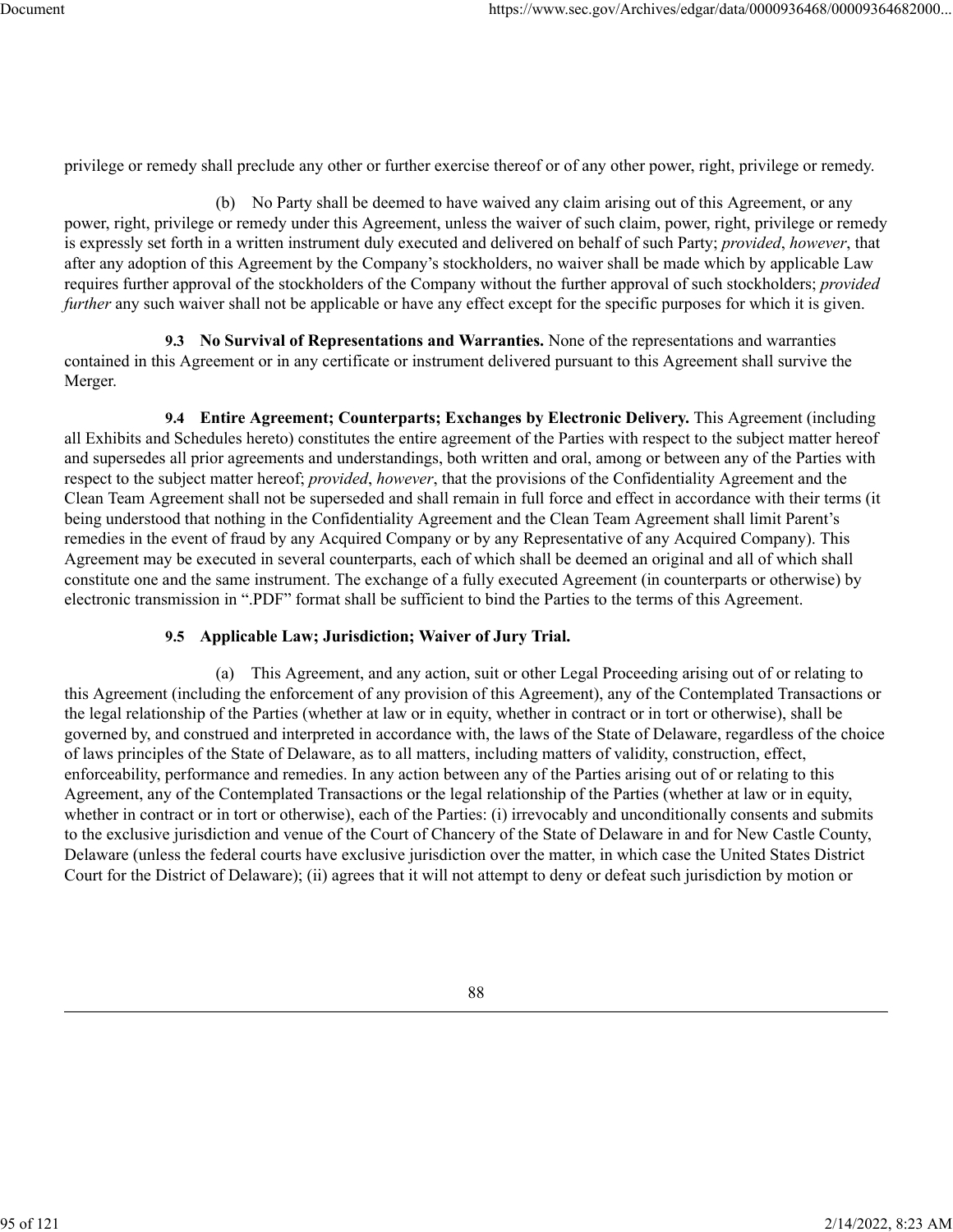other request for leave from such court; and (iii) agrees that it will not bring any such action in any court other than the Court of Chancery of the State of Delaware in and for New Castle County, Delaware (unless the federal courts have exclusive jurisdiction over the matter, in which case the United States District Court for the District of Delaware). Service of any process, summons, notice or document to any Party's address and in the manner set forth in Section 9.8 shall be effective service of process for any such action.

(b) EACH PARTY ACKNOWLEDGES THAT ANY CONTROVERSY WHICH MAY ARISE UNDER THIS AGREEMENT IS LIKELY TO INVOLVE COMPLICATED AND DIFFICULT ISSUES, AND THEREFORE IT HEREBY IRREVOCABLY WAIVES ANY RIGHT IT MAY HAVE TO A TRIAL BY JURY IN RESPECT OF ANY ACTION ARISING OUT OF OR RELATING TO THIS AGREEMENT OR ANY OF THE CONTEMPLATED TRANSACTIONS. EACH PARTY ACKNOWLEDGES, AGREES AND CERTIFIES THAT: (i) NO REPRESENTATIVE, AGENT OR ATTORNEY OF ANY OTHER PARTY HAS REPRESENTED, EXPRESSLY OR OTHERWISE, THAT SUCH OTHER PARTY WOULD, IN THE EVENT OF LITIGATION, SEEK TO PREVENT OR DELAY ENFORCEMENT OF SUCH WAIVER; (ii) IT UNDERSTANDS AND HAS CONSIDERED THE IMPLICATIONS OF SUCH WAIVER; (iii) IT MAKES SUCH WAIVER VOLUNTARILY; AND (iv) IT HAS BEEN INDUCED TO ENTER INTO THIS AGREEMENT BY, AMONG OTHER THINGS, THE MUTUAL WAIVERS AND CERTIFICATIONS IN THIS SECTION 9.5.

**9.6 Disclosure Schedule.** The Disclosure Schedule has been arranged in separate parts corresponding to the numbered and lettered sections contained in the applicable Sections of this Agreement, and the information disclosed in any numbered or lettered part shall be deemed to relate to and to qualify only the particular representation or warranty, or other applicable Section of this Agreement, set forth in the corresponding numbered or lettered Sections of this Agreement, and shall not be deemed to relate to or to qualify any other representation or warranty except where it is reasonably apparent on its face from the substance of the matter disclosed that such information qualifies another representation or warranty.

**9.7 Assignability; No Third-Party Beneficiaries.** This Agreement shall be binding upon, and shall be enforceable by and inure solely to the benefit of, the Parties and their respective successors and permitted assigns; *provided*, *however,* that (a) neither this Agreement nor any of the Company's rights, interests or obligations hereunder may be assigned or delegated by the Company, in whole or in part, by operation of applicable Law or otherwise, without the prior written consent of Parent, and any attempted assignment or delegation of this Agreement or any of such rights, interests or obligations by the Company without Parent's prior written consent shall be void and of no effect; and (b) neither this Agreement nor any of Parent's or Merger Sub's rights, interests or obligations hereunder may be assigned or delegated by Parent or Merger Sub, in whole or in part, by operation of applicable Law or otherwise, without the prior written consent of the Company, and any attempted assignment or delegation of this Agreement or any of such rights, interests or obligations by Parent or Merger Sub without the Company's prior written consent shall be void and of no effect, except that Parent and Merger Sub may assign any or all of their respective rights or obligations under this Agreement, in whole or in part, to any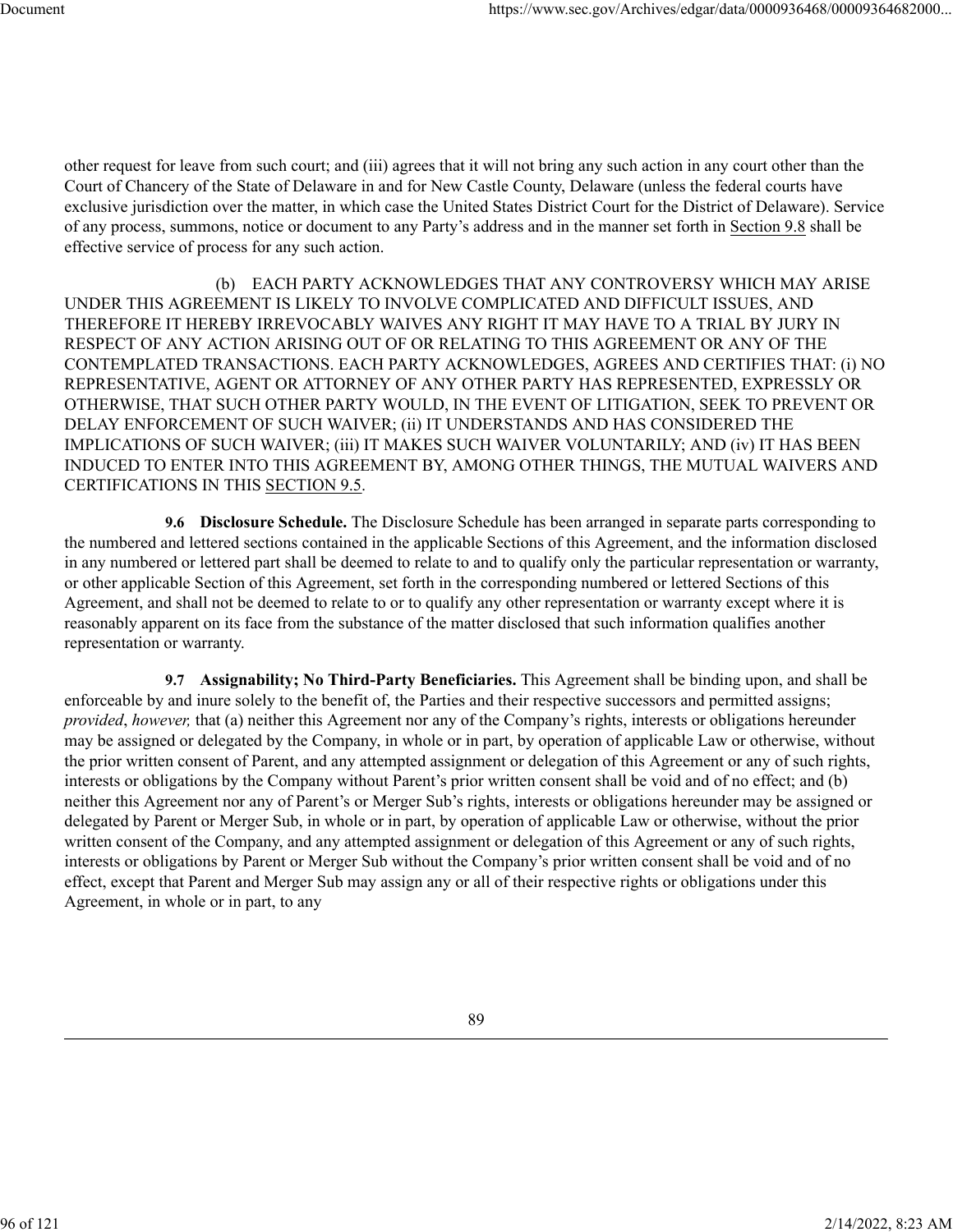Affiliate of Parent without obtaining the consent or approval of any other Party; *provided*, *however*, that such assignment will not relieve Parent or Merger Sub of any of their respective obligations under this Agreement. This Agreement is not intended, and shall not be deemed, to confer any rights or remedies upon any Person other than the Parties and their respective successors and permitted assigns or to otherwise create any third-party beneficiary hereto, except the Indemnified Persons shall be third-party beneficiaries of Section 5.8.

**9.8 Notices.** Each notice, request, demand or other communication under this Agreement shall be in writing and shall be deemed to have been duly given, delivered or made as follows: (a) if delivered by hand, when delivered; (b) if sent by registered, certified or first class mail, the third Business Day after being sent; (c) if sent for overnight delivery via an internationally-recognized courier service, two (2) Business Days after being delivered to such courier; and (d) if sent by email, at the time sent, *provided* that the subject line of such email states that it is a notice delivered pursuant to this Agreement. All notices and other communications hereunder shall be delivered to the address or email address set forth beneath the name of such Party below (or to such other address or email address as such Party shall have specified in a written notice given to the other Parties):

if to Parent or Merger Sub:

Lockheed Martin Corporation 6801 Rockledge Drive Bethesda, Maryland 20817 Attention: Maryanne R. Lavan, Senior Vice President and General Counsel Renata J. Baker, Associate General Counsel E-mail: [Redacted]

with a copy (which shall not constitute notice) to:

Hogan Lovells US LLP 100 International Drive Suite 2000 Baltimore, MD 21202 Attention: Glenn C. Campbell David A. Gibbons Email: [Redacted]

90

97 of 121 2/14/2022, 8:23 AM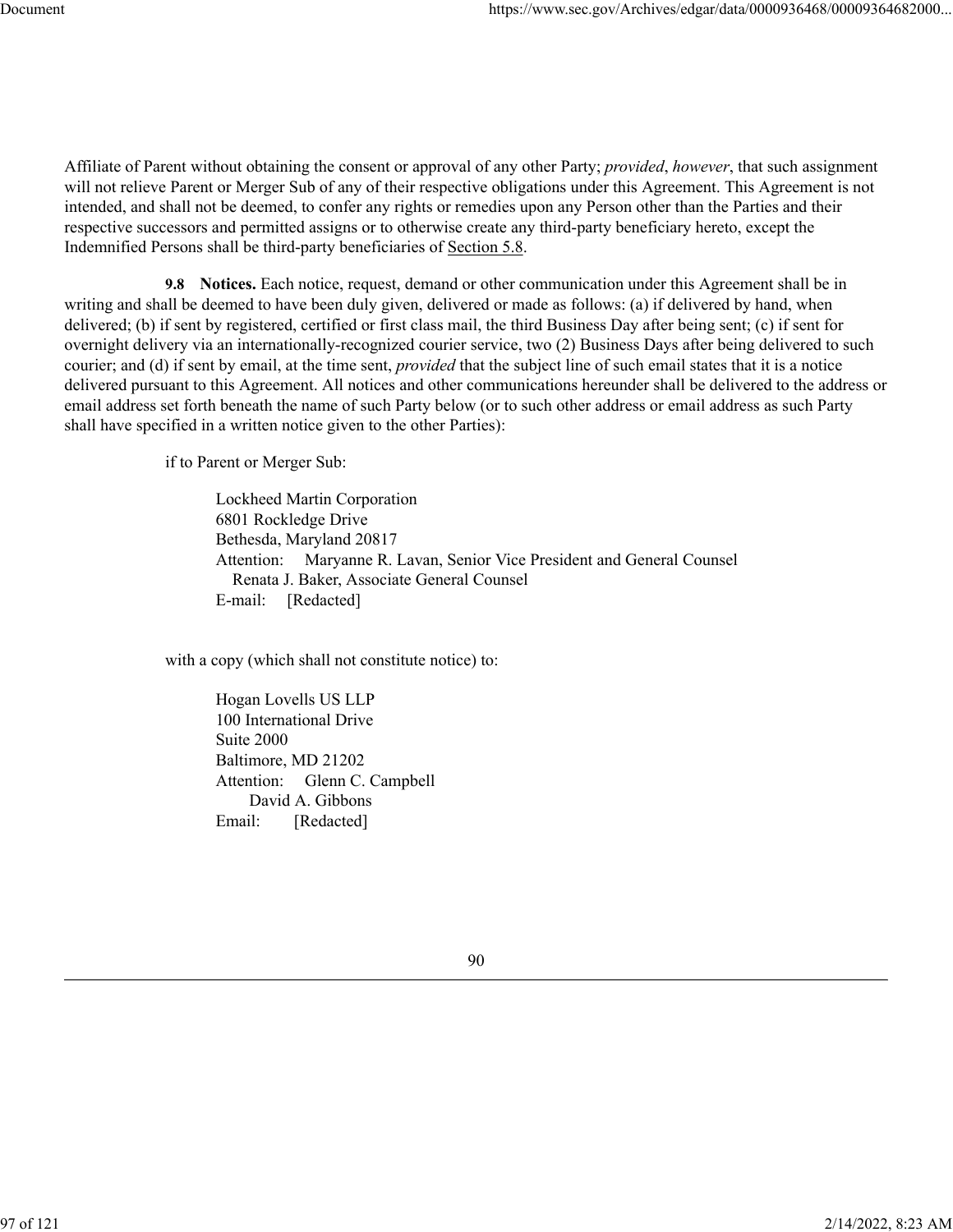if to the Company:

Aerojet Rocketdyne Holdings, Inc. 222 N. Pacific Coast Highway Suite 500 El Segundo, CA 90245 Attention: Arjun Kampani Email: [Redacted]

with a copy (which shall not constitute notice) to:

Jenner & Block LLP 353 N. Clark Street Chicago, IL 60654 Attention: Joseph P. Gromacki Brian R. Boch Jeremy A. Casper Email: [Redacted]

**9.9 Severability.** Any term or provision of this Agreement that is invalid or unenforceable in any situation in any jurisdiction shall not affect the validity or enforceability of the remaining terms and provisions of this Agreement or the validity or enforceability of the invalid or unenforceable term or provision in any other situation or in any other jurisdiction. If a final judgment of a court of competent jurisdiction declares that any term or provision of this Agreement is invalid or unenforceable, the Parties agree to replace such invalid or unenforceable term or provision with a valid and enforceable term or provision that will achieve, to the extent possible, the economic, business and other purposes of such invalid or unenforceable term or provision. In the event that the Parties are unable to agree to such replacement, the Parties agree that the court making the determination referred to above shall have the power to limit such term or provision, to delete specific words or phrases or to replace such term or provision with a term or provision that is valid and enforceable and that comes closest to expressing the intention of the invalid or unenforceable term or provision, and this Agreement shall be valid and enforceable as so modified.

**9.10 Remedies.** The Company and Parent acknowledge and agree that irreparable damage would occur in the event any of the provisions of this Agreement required to be performed by any of the Parties were not performed in accordance with their specific terms or were otherwise breached, and that monetary damages, even if available, would not be an adequate remedy therefor. Accordingly, in the event of any breach or threatened breach by any Party of any covenant or obligation contained in this Agreement, any non-breaching Party shall be entitled to obtain, without proof of actual damages (and in addition to any other remedy to which such non-breaching Party may be entitled at law or in equity): (a) a decree or order of specific performance to enforce the observance and performance of such covenant or obligation;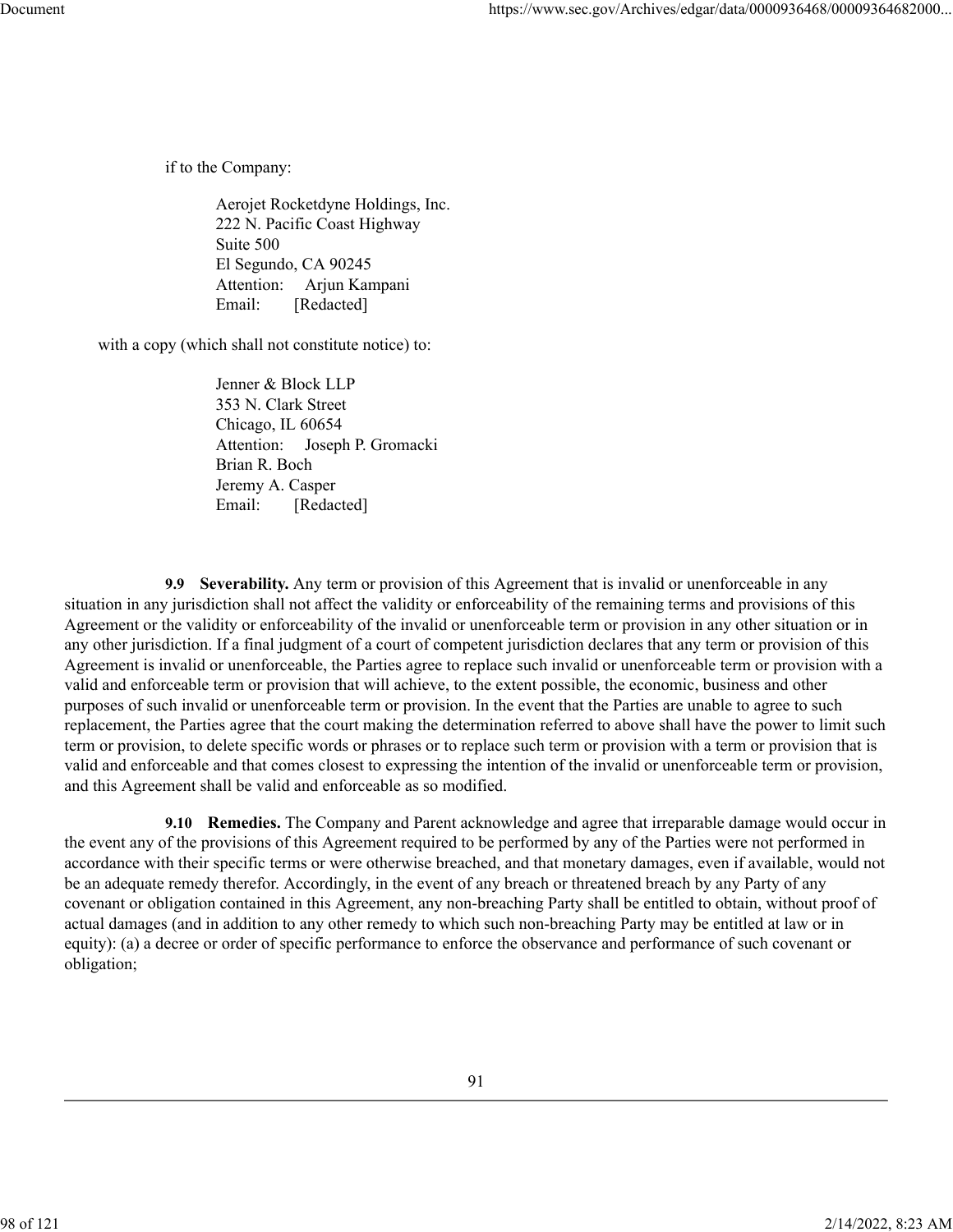and (b) an injunction restraining such breach or threatened breach. Each of the Parties hereby waives any requirement for the securing or posting of any bond in connection with any such remedy. Without limiting the generality of the foregoing: (i) Parent shall be entitled to specific performance of each covenant and obligation of the Company contained in this Agreement, including the Company's obligation to consummate the Merger and the Company's covenants in Sections 4.4 and 5.2; and (ii) the Company shall be entitled to specific performance of each covenant and obligation of Parent and Merger Sub contained in this Agreement, including Parent's and Merger Sub's obligation to consummate the Merger.

## **9.11 Construction.**

(a) For purposes of this Agreement, whenever the context requires: the singular number shall include the plural, and vice versa; the masculine gender shall include the feminine and neuter genders; the feminine gender shall include the masculine and neuter genders; and the neuter gender shall include masculine and feminine genders.

(b) The Parties agree that any rule of construction to the effect that ambiguities are to be resolved against the drafting Party shall not be applied in the construction or interpretation of this Agreement.

(c) As used in this Agreement, the words "include," "including" and variations thereof, shall not be deemed to be terms of limitation, but rather shall be deemed to be followed by the words "without limitation." All references in this Agreement to "dollars" or "\$" shall mean United States Dollars.

(d) Unless otherwise indicated or the context otherwise requires: (i) any definition of or reference to any agreement, instrument or other document or any applicable Law in this Agreement shall be construed as referring to such agreement, instrument or other document or applicable Law as from time to time amended, supplemented or otherwise modified; (ii) any reference in this Agreement to any Person shall be construed to include such Person's successors and assigns; (iii) all references to "Sections," "Schedules" and "Exhibits" in this Agreement or in any Schedule or Exhibit to this Agreement are intended to refer to Sections of this Agreement and Schedules and Exhibits to this Agreement, respectively; (iv) the words "herein", "hereof" and "hereunder", and words of similar import, shall be construed to refer to this Agreement in its entirety and not to any particular provision of this Agreement; and (v) any statute defined or referred to in this Agreement shall include all rules and regulations promulgated thereunder.

(e) The headings contained in this Agreement are for convenience of reference only, shall not be deemed to be a part of this Agreement and shall not be referred to in connection with the construction or interpretation of this Agreement.

*[Remainder of page intentionally left blank]*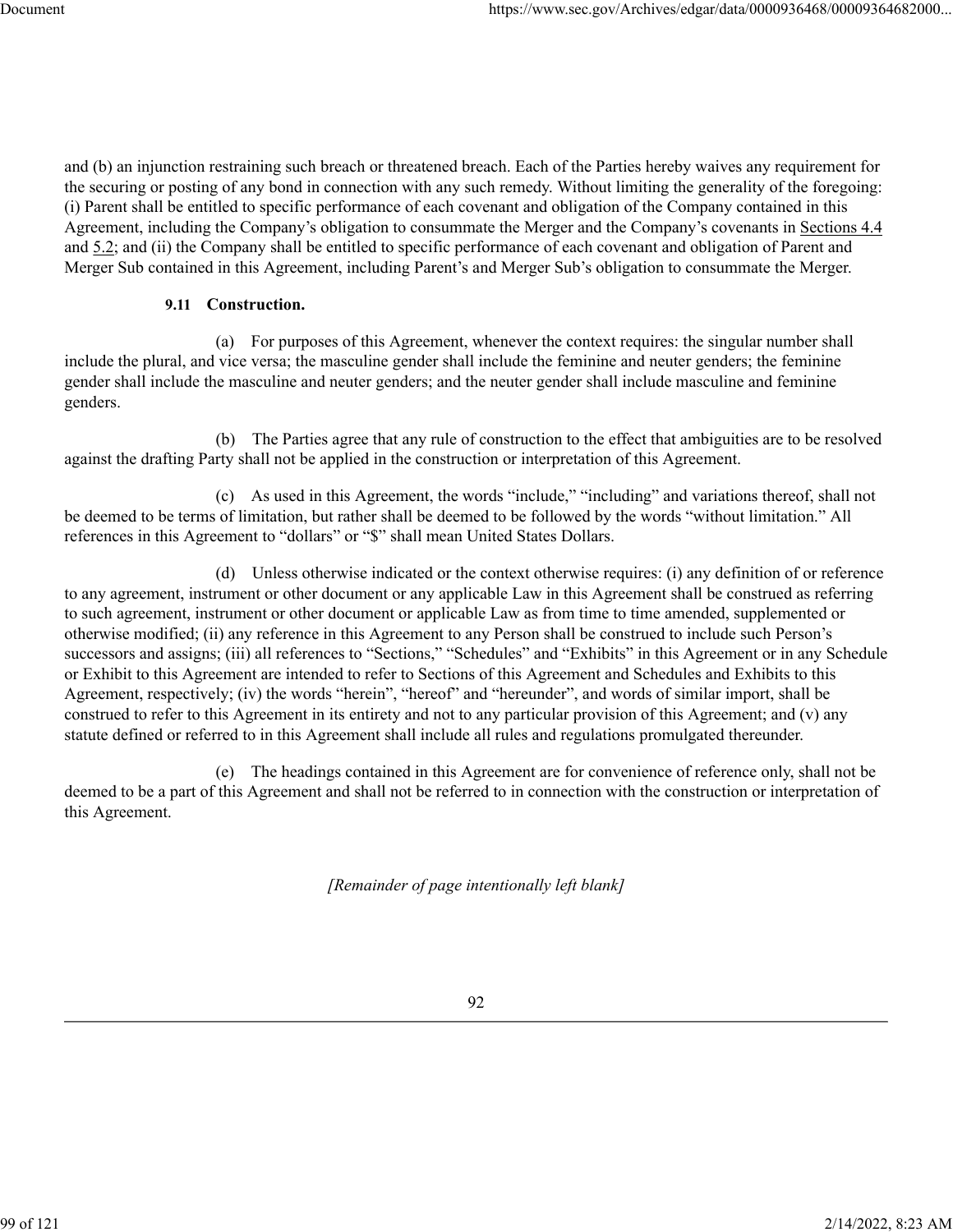# **EXECUTION COPY**

**In Witness Whereof**, the Parties have caused this Agreement to be duly executed as of the date first above written.

# **Lockheed Martin Corporation**

By: /s/ Gregory L. Psihas

Name: Gregory L. Psihas Title Vice President, Corporate Development

# **Mizar Sub, Inc.**

By: /s/ Gregory L. Psihas Name: Gregory L. Psihas Title President

# **Aerojet Rocketdyne Holdings, Inc.**

By: /s/ Gregory A. Jones

Name: Gregory A. Jones Title Senior Vice President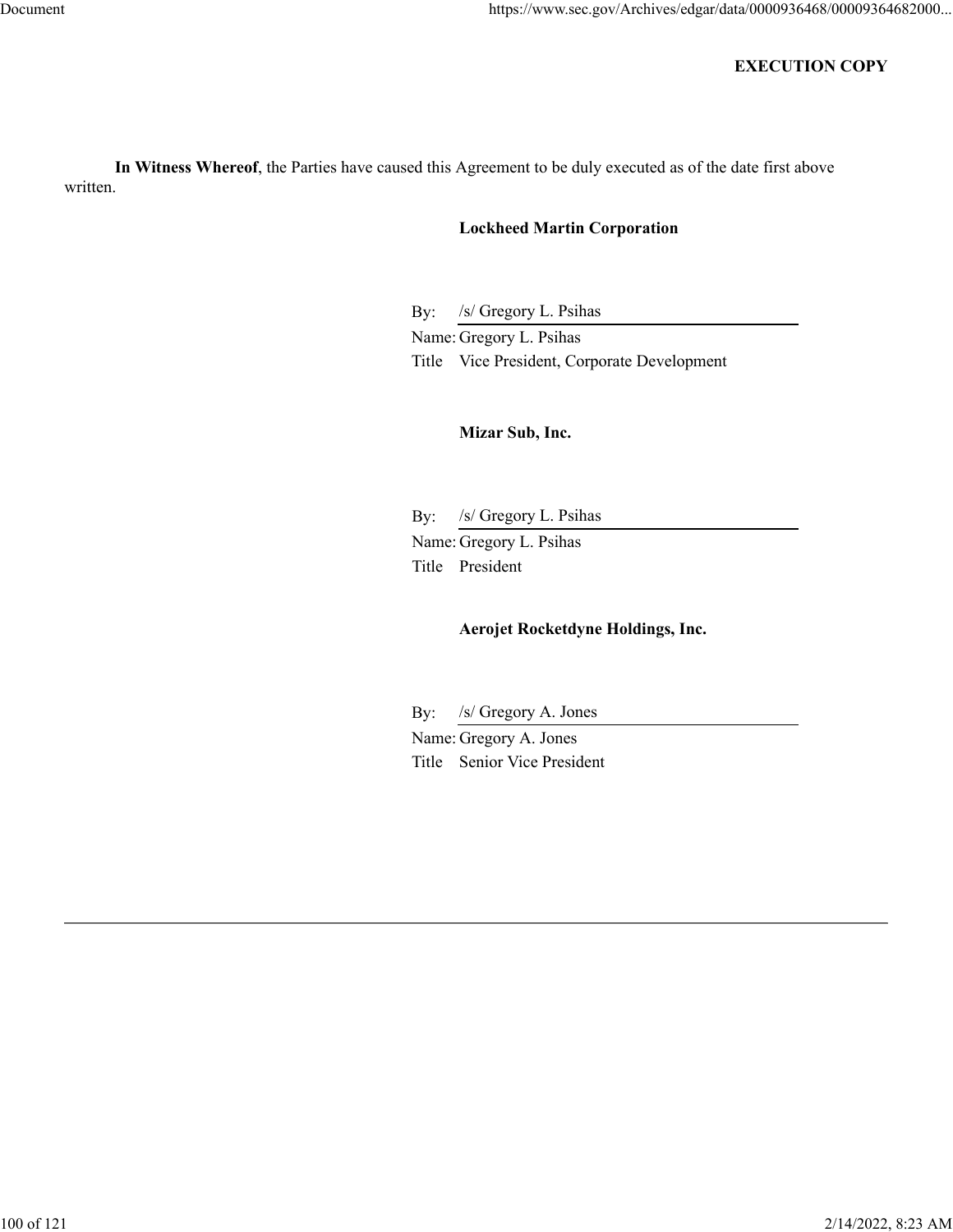## **Exhibit A**

#### **Certain Definitions**

(a) For purposes of the Agreement (including this Exhibit A):

"Acquired Companies" means, collectively, the Company and the Company's Subsidiaries.

"Acquisition Inquiry" means an inquiry (other than an inquiry made or submitted by or on behalf of Parent or any of its Subsidiaries) that would reasonably be expected to lead to an Acquisition Proposal.

"Acquisition Proposal" means any offer, indication of interest or proposal (other than an offer or proposal made or submitted by or on behalf of Parent or any of its Subsidiaries) contemplating or otherwise relating to any Acquisition Transaction.

"Acquisition Transaction" means any transaction or series of transactions (other than the Contemplated Transactions) involving:

(a) any merger, consolidation, amalgamation, plan or scheme of arrangement, share exchange, business combination, joint venture, issuance of securities, acquisition of securities, reorganization, recapitalization, tender offer, exchange offer or other similar transaction pursuant to which: (i) a Person or "group" (as defined in Section 13(d) of the Exchange Act and the rules thereunder) of Persons (in each case, other than Parent and its Subsidiaries) directly or indirectly acquires beneficial ownership (as defined in Rule 13d-3 under the Exchange Act) or record ownership of 20% or more of the outstanding Company Common Stock or securities representing 20% or more of the outstanding securities of any class of capital stock of the Company or any Significant Subsidiary; or (ii) in which the Company or any Significant Subsidiary issues securities representing 20% or more of the outstanding Company Common Stock or securities representing 20% or more of the outstanding securities of any class of capital stock of the Company or any Significant Subsidiary (or instruments convertible into or exercisable or exchangeable for 20% or more of any class of capital stock of the Company or any Significant Subsidiary).

(b) any sale, lease, exchange, transfer, license, sublicense, acquisition or disposition of any business or businesses or assets that constitute or account for 20% or more of the consolidated net revenues, consolidated net income or consolidated EBITDA (earnings before interest expense, taxes, depreciation and amortization) of the Acquired Companies taken as a whole (measured based on the twelve (12) full calendar months prior to the date of determination) or 20% or more of the consolidated assets of the Acquired Companies taken as a whole (measured based on fair market value as of the last day of the most recently completed calendar month); or

(c) any liquidation or dissolution of the Company.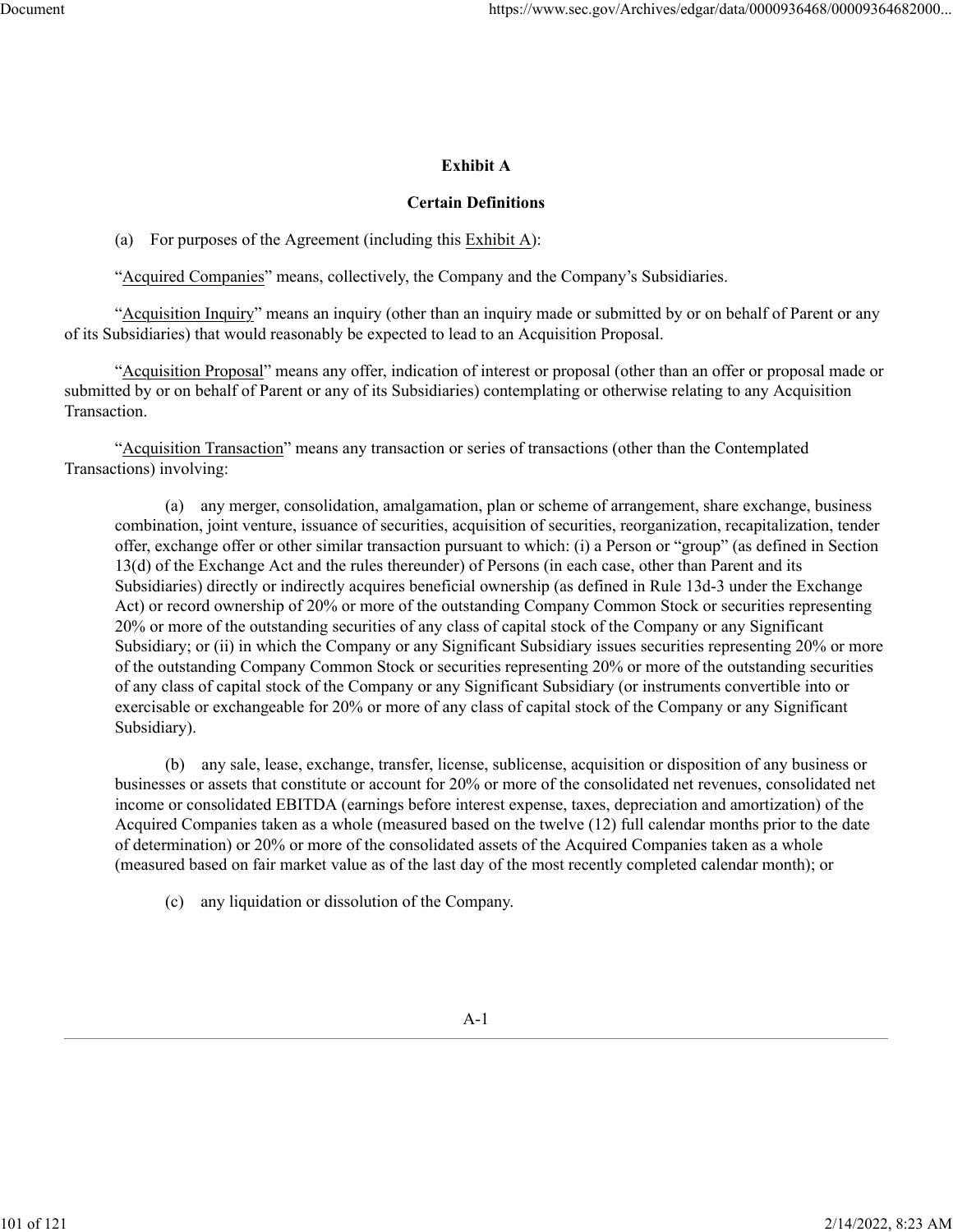"Affiliate" of any Person means another Person that directly or indirectly, through one or more intermediaries, controls, is controlled by, or is under common control with, such first Person. For purposes of this definition and the Agreement, the term "control" (and correlative terms) means the power, whether by contract, equity ownership or otherwise, to direct the policies or management of a Person. The term "Affiliate" shall be deemed to include current and future "Affiliates."

"Antitrust Laws" means the HSR Act, the Sherman Act, the Clayton Act, the Federal Trade Commission Act, and any other applicable Laws that are designed to prohibit, restrict or regulate actions having the purpose or effect of monopolization or restraint of trade.

"Bid" means any quotation, bid or proposal made by a Person that if accepted or awarded would lead to a Contract.

"Business Day" means any day other than a Saturday, a Sunday or a day on which banking institutions in New York, New York are authorized or obligated by applicable Law or executive order to close.

"CARES Act" means the Coronavirus Aid, Relief, and Economic Safety Act of 2020, as amended.

"COBRA" means the Consolidated Omnibus Budget Reconciliation Act of 1985, as amended.

"Code" means the United States Internal Revenue Code of 1986, as amended.

"Collective Bargaining Agreement" means any collective bargaining agreement, works council, labor, voluntary recognition or similar agreement with respect to any Company Associate or other Contract with a Union, including a neutrality or accretion clause or agreement.

"Company Associate" means any current or former employee, Contract Worker, officer, member of the board of directors or managers (or similar body) or other individual service provider of or to any of the Acquired Companies or any Affiliate of any Acquired Company.

"Company Balance Sheet" means the consolidated balance sheet of the Company and its consolidated subsidiaries as of September 30, 2020 included in the Company's Quarterly Report on Form 10-Q for the quarterly period ended September 30, 2020, as filed with the SEC on October 26, 2020.

"Company Common Stock" means the Common Stock, \$0.10 par value per share, of the Company.

"Company Contract" means any Contract other than a Company Employee Plan (except any Company Employee Plan required to be listed in Part 2.12(a)(i) or (ii) of the Company Disclosure Schedule): (a) to which any of the Acquired Companies is a party; (b) by which any of the Acquired Companies or any Company IP or any other asset of any of the Acquired Companies is or may become bound or under which any of the Acquired Companies has, or may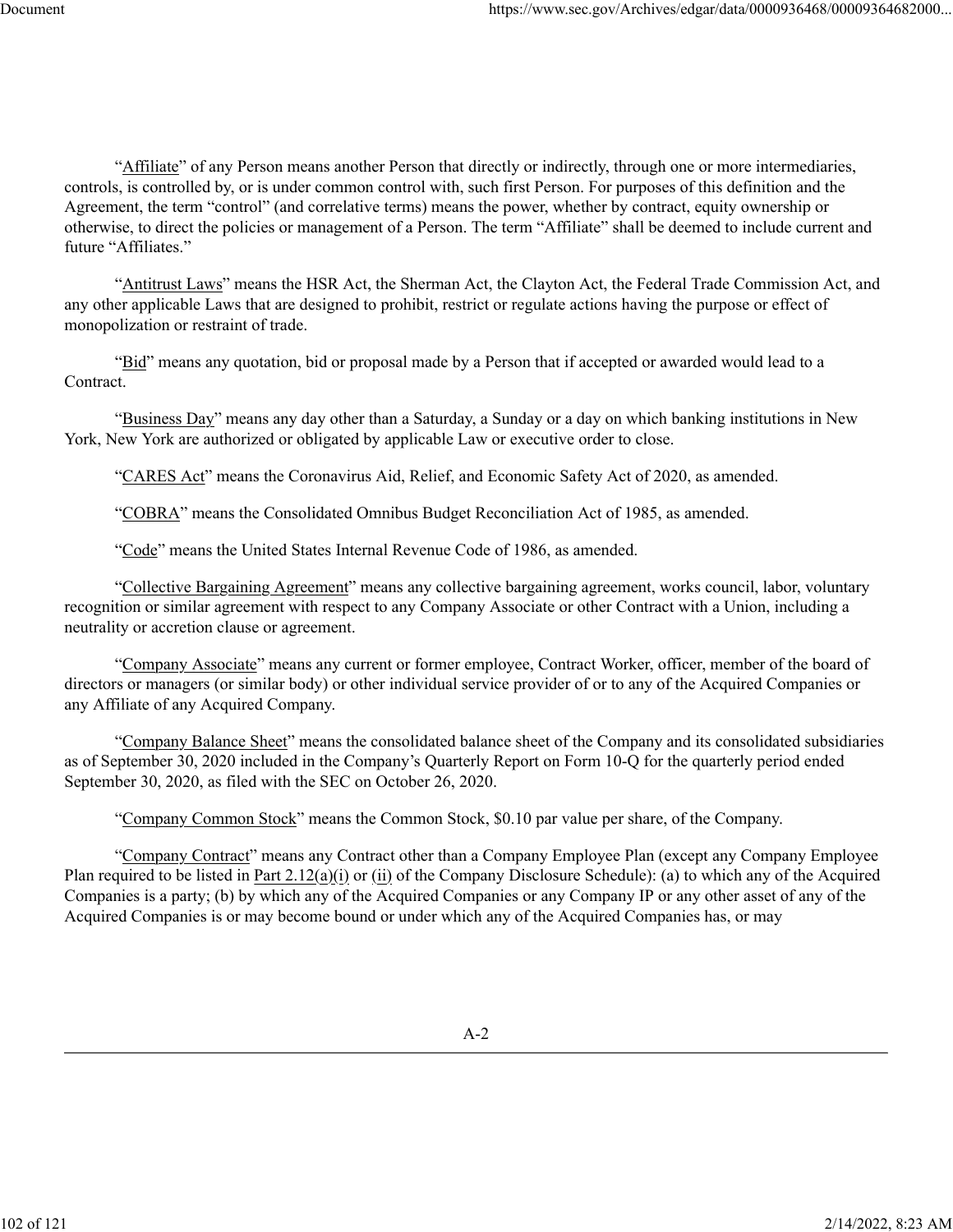become subject to, any obligation; or (c) under which any of the Acquired Companies has or may acquire any asset, right or interest.

"Company Convertible Notes" means \$299,967,000 in aggregate principal amount of 2.25% Convertible Senior Notes due 2023 of the Company.

"Company Convertible Notes Indenture" means the Indenture dated as of December 14, 2016, by and between the Company and The Bank of New York Mellon Trust Company, N.A., relating to the Company Convertible Notes.

"Company Credit Agreement" means that certain Fourth Amended and Restated Credit Agreement, dated as of September 20, 2018, by and among the Company, the guarantors party thereto, the lenders party thereto and Bank of America, N.A., as amended.

"Company Deferred Compensation Plans" means the Company's Amended and Restated Deferred Compensation Plan for Directors and the Company's Deferred Bonus Plan.

"Company Employee Agreement" means any Company Employee Plan that is a management, employment, severance, transaction bonus, change of control, consulting, relocation, repatriation or expatriation agreement or other Contract between any of the Acquired Companies or any Affiliate of any Acquired Company and any Company Associate, other than any such Contract that is terminable "at will" without any obligation on the part of any Acquired Company or any Affiliate of any Acquired Company to make any severance, change in control or similar payment or provide any benefit.

"Company Employee Plan" means: (a) each "employee benefit plan" (as defined in Section 3(3) of ERISA), whether or not subject to ERISA; and (b) any other management, employment, consulting, salary, bonus, commission, other remuneration, stock option, restricted stock, restricted stock unit, stock appreciation rights, stock purchase or other equity-based award (whether payable in cash, securities or otherwise), benefit, incentive compensation, profit sharing, savings, pension, retirement (including early retirement and supplemental retirement), disability, insurance (including life and health insurance), vacation, deferred compensation, supplemental retirement (including termination indemnities and seniority payments), severance, termination, redundancy, retention, transaction bonus, change of control, death and disability benefits, hospitalization, medical, life or other insurance, flexible benefits, supplemental unemployment benefits, relocation, repatriation or expatriation and similar fringe, welfare or other employee benefit plan, program, agreement, contract, policy or binding arrangement (whether or not in writing) maintained or contributed to or required to be contributed to by any of the Acquired Companies or any Affiliate of any Acquired Company for the benefit of or relating to any current or former Company Associate of any Acquired Company or any ERISA Affiliate of the Acquired Companies, or with respect to which any Acquired Company has any current Liability or is reasonably likely to have any future Liability.

"Company Equity Award" means any Company Option, Company SAR, Company Restricted Stock or Company RSUs or any other stock-based award (other than a Company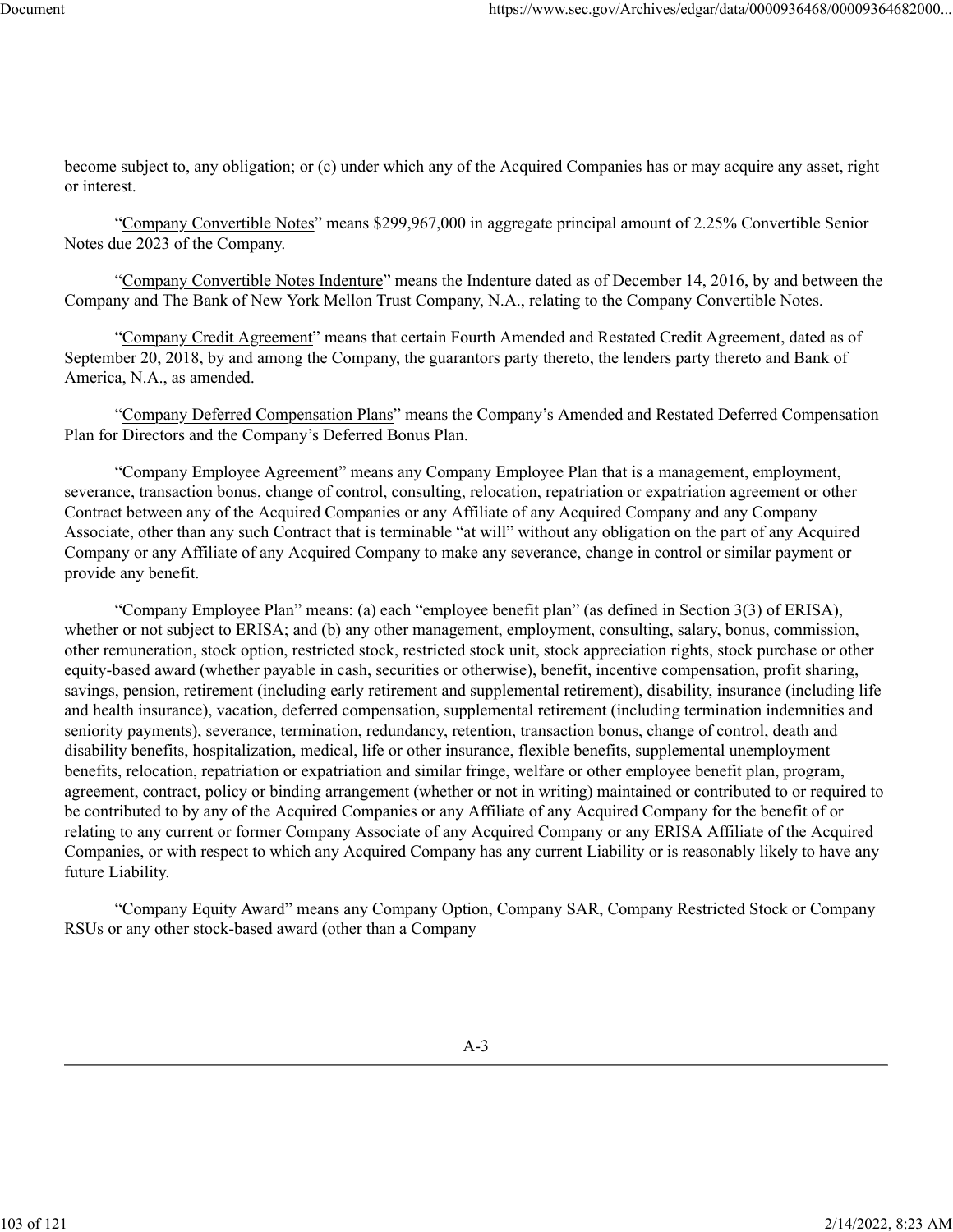Option, Company SAR, Company Restricted Stock or Company RSU) granted under a Company Equity Plan or any grants of equity in the Company under the ESPP.

"Company Equity Plans" means the GenCorp Inc. Amended and Restated 2009 Equity and Performance Incentive Plan, the Company's 2018 Equity and Performance Incentive Plan, and the Company's 2019 Equity and Performance Incentive Plan.

"Company Inbound License" means any Contract in effect as of the date of this Agreement pursuant to which any Person has licensed any material Intellectual Property or material Intellectual Property Rights (whether or not currently exercisable and including a right to receive a license) to any Acquired Company or granted to any Acquired Company a covenant not to sue or other right or immunity under, in or to any material Intellectual Property or material Intellectual Property Right (other than nonexclusive licenses obtained in the ordinary course of business that are either (a) "shrink wrap," "click wrap," Software as a service, or similar licenses for unmodified "off-the-shelf" Software, (b) licenses of Open Source Software, or (c) Software or Software as a service licenses that are generally commercially available for less than one-hundred thousand U.S. dollars (\$100,000), in each case under a license that permits the use and exploitation made by the Acquired Companies of such Software).

"Company IP" means all Intellectual Property and Intellectual Property Rights in which any of the Acquired Companies has (or purports to have) an ownership interest.

"Company Option" means an option to purchase shares of Company Common Stock from the Company (whether granted by the Company pursuant to the Company Equity Plans, assumed by the Company in connection with any merger, acquisition or similar transaction or otherwise issued or granted) and includes, for the avoidance of doubt, both In the Money Options and Out of the Money Options.

"Company Outbound License" means any Contract in effect as of the date of this Agreement pursuant to which any Acquired Company has granted any Person a license, covenant not to sue, or other right or immunity under, in or to any material Company IP, other than a Contract, including a Government Contract, entered into by an Acquired Company in the ordinary course of business granting only a nonexclusive license (a) to a supplier or contractor for the sole purpose of supplying or performing services for the Acquired Companies, (b) to a customer on terms and conditions substantially the same as an Acquired Company standard form customer Contract, or (c) to a Governmental Authority, any prime contractor of a Governmental Authority, or any subcontractor at any tier under a Government Contract granting rights substantially consistent with standard Government Contract data rights clauses.

"Company Pension Plan" means: (a) each Company Employee Plan that is an "employee pension benefit plan," within the meaning of Section 3(2) of ERISA (whether or not subject to ERISA); and (b) any other occupational pension plan, including any final salary or money purchase plan.

"Company Preferred Stock" means the preferred stock, \$1.00 par value per share, of the Company.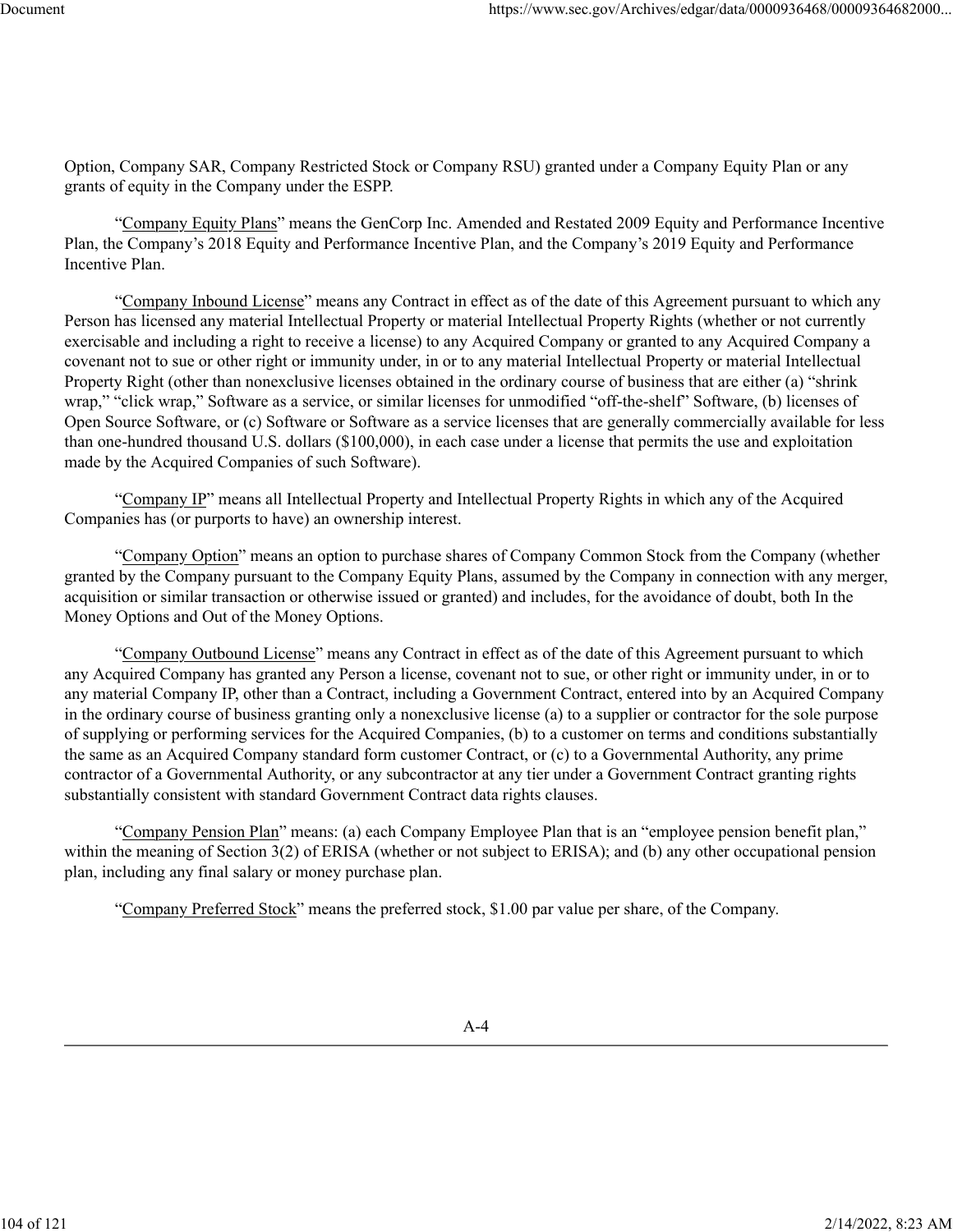"Company Product" means any model or version of any product that is being, or since January 1, 2016 has been, designed, developed, distributed, provided, licensed or sold by or on behalf of any Acquired Company.

"Company Restricted Stock" means each share of Company Common Stock that is unvested or is subject to a repurchase option or obligation, risk of forfeiture or other condition under any Company Equity Plan or applicable restricted stock purchase agreement or other Contract with the Company.

"Company RSU" means each restricted stock unit representing the right to vest in and be issued shares of Company Common Stock by the Company, whether granted by the Company pursuant to the Company Equity Plans, assumed by the Company in connection with any merger, acquisition or similar transaction or otherwise issued or granted and whether vested or unvested.

"Company SAR" means a stock appreciation right with respect to shares of Company Common Stock (whether granted by the Company pursuant to the Company Equity Plans, assumed by the Company in connection with any merger, acquisition or similar transaction or otherwise issued or granted) and includes, for the avoidance of doubt, both In the Money SARs and Out of the Money SARs.

"Company Software" means Software owned, developed (or currently being developed), used, marketed, distributed, licensed out or sold by any of the Acquired Companies at any time since January 1, 2018 (other than commercially available "off-the-shelf" software that is not incorporated or embodied in any Company Product or otherwise material to an Acquired Company's business).

"Company Technology" means all IT Systems and Company Software or electronic hardware products or services, made available, provided, sold, licensed to customers or leased to customers by the Acquired Companies.

"Confidentiality Agreement" means that certain confidentiality agreement dated as of May 19, 2020, by and between Parent and the Company, as it has been or may be supplemented, modified or amended from time to time, excluding that certain Supplemental Confidentiality Agreement Governing the Establishment of a "Clean Team," dated as of December 6, 2020 (the "Clean Team Agreement"), by and between Parent and the Company.

"Consent" means any approval, consent, ratification, permission, waiver or authorization of or from, or registration, declaration or filing with, or notice to any Governmental Authority (including any Governmental Authorization).

"Contemplated Transactions" means the transactions contemplated by the Agreement, including the Merger.

"Continuing Employee" means each employee of the Company or any Acquired Company who is employed immediately prior to the Effective Time and continues employment

105 of 121 2/14/2022, 8:23 AM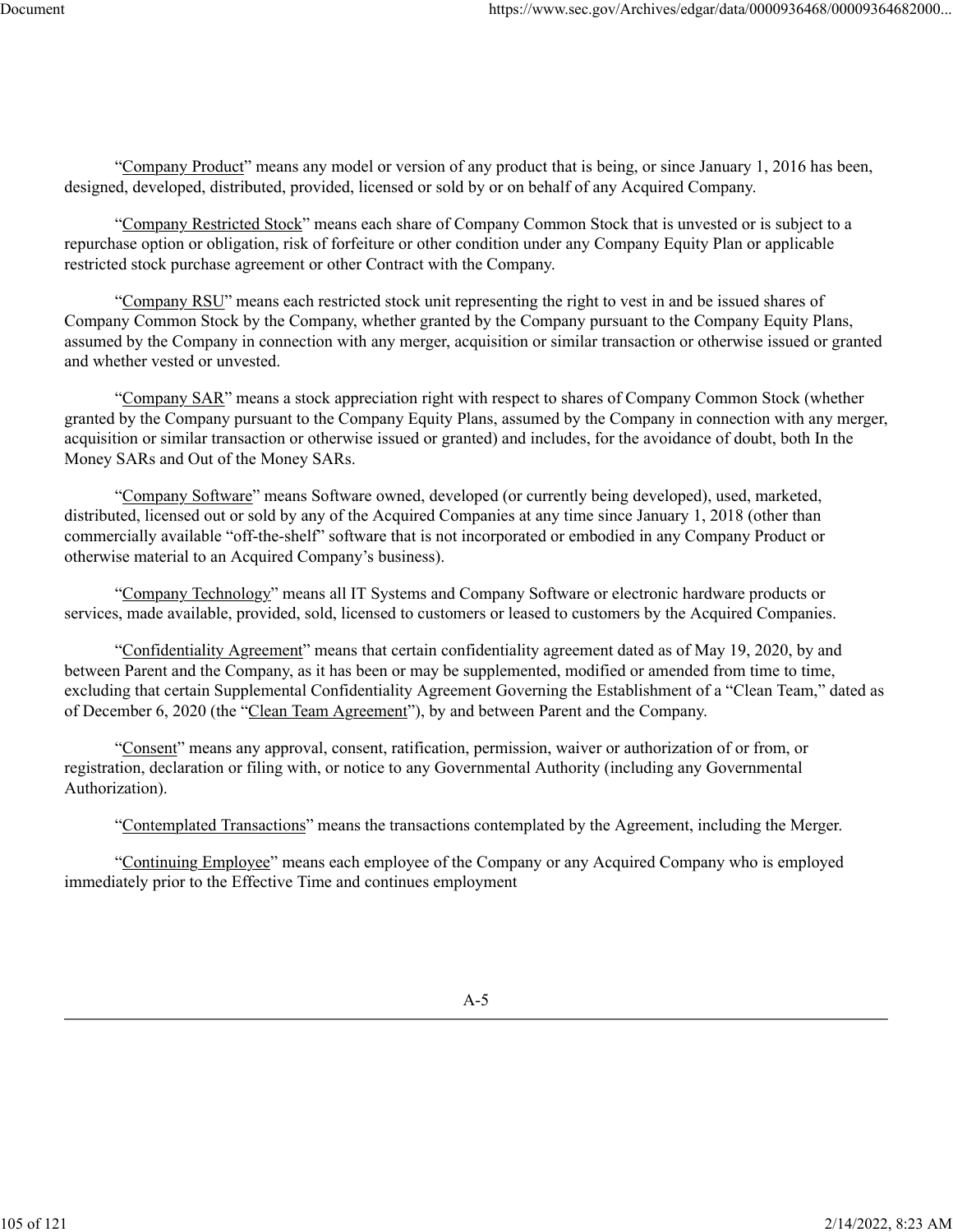with Parent, the Surviving Corporation or any Subsidiary or Affiliate of the Surviving Corporation after the Effective Time.

"Contract" means any legally binding written or oral agreement, contract, subcontract, lease, mortgage, indenture, guarantee, understanding, arrangement, settlement, instrument, note, option, warranty, purchase order, license, sublicense, insurance policy, commitment or undertaking of any legally binding nature.

"Contract Worker" means any independent contractor, consultant or retired person or service provider who is or was hired, retained, employed or used by any of the Acquired Companies and who is not: (a) classified by an Acquired Company as an employee; or (b) compensated by an Acquired Company through wages reported on a form W-2.

"DGCL" means the General Corporation Law of the State of Delaware.

"Disclosure Schedule" means the disclosure schedule that has been prepared by the Company in accordance with the requirements of Section 9.6 of the Agreement and has been delivered by the Company to Parent on the date of this Agreement.

"DOL" means the United States Department of Labor.

"Encumbrance" means any lien (statutory or other), pledge, deposit account control arrangement, hypothecation, charge, mortgage, deed of trust, easement, encroachment, imperfection of title, title exception, title defect, title retention, right of possession, security interest, attachment, garnishment, encumbrance (including any right of way and the like), option, right of first refusal or preemptive right.

"Enforceability Exceptions" means: (a) legal limitations on enforceability arising from applicable bankruptcy and other similar Laws affecting the rights of creditors generally; (b) legal limitations on enforceability arising from rules of Law governing specific performance, injunctive relief and other equitable remedies; and (c) legal limitations on the enforceability of provisions requiring indemnification against Liabilities under securities Laws in connection with the offering, sale or issuance of securities.

"Entity" means any corporation (including any non-profit corporation), general partnership, limited partnership, limited liability partnership, limited liability company, joint venture, estate, trust, company (including any company limited by shares, limited liability company or joint stock company), firm, society or other enterprise, association, organization or other legal entity.

"Environmental Authorization" means any Governmental Authorization required under Environmental Laws to own or operate the business of the Acquired Companies as currently owned and operated.

"Environmental Law" means any Law, including any Governmental Authorization required thereunder, relating to: (a) pollution or the regulation, protection, preservation, cleanup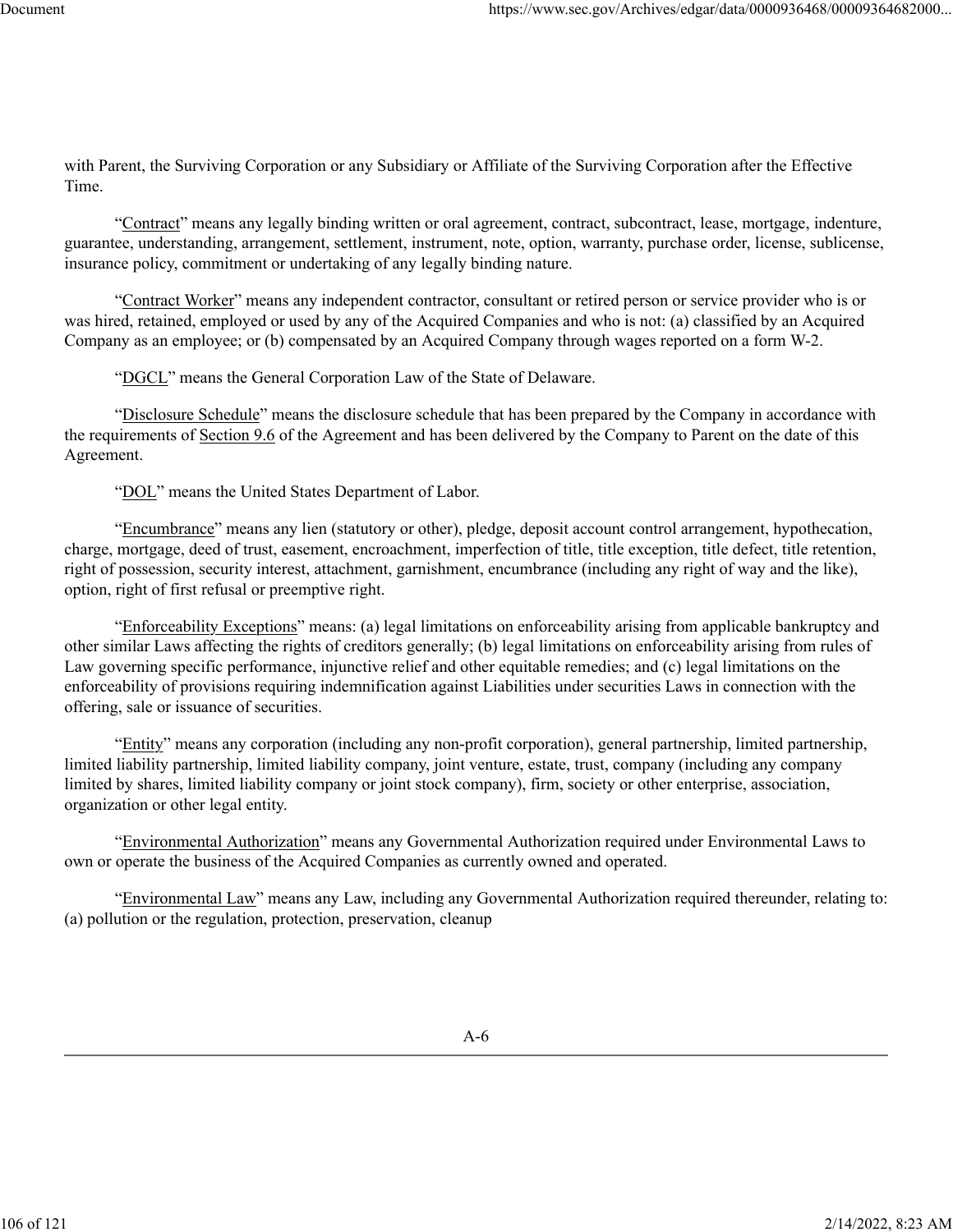or restoration of the environment (including air, water vapor, surface water, groundwater, drinking water supply, surface land, subsurface land, plant or animal life, or any other natural resource); (b) the exposure to, or the use, storage, recycling, treatment, generation, transportation, processing, handling, manufacture, import distribution, sale, labeling, production, Release or disposal of Hazardous Substances; or (c) the protection of human health or safety (to the extent relating to exposure to Hazardous Substances).

"Equity Award Exchange Ratio" means, with respect to each Company Post-Signing RSU, the quotient determined by dividing (a) the sum of (i) the Price Per Share, *plus* (ii) to the extent paid to holders of Company Common Stock and payable but unpaid on such Company Post-Signing RSU, the amount per share of the Pre-Closing Dividend (including, without duplication, the amount of any dividend equivalent accrued on such Company Post-Signing RSU) by (b) the Parent Stock Price.

"ERISA" means the Employee Retirement Income Security Act of 1974, as amended.

"ERISA Affiliate" means any Person under common control with any of the Acquired Companies within the meaning of Sections 414(b), (c), (m) and (o) of the Code, and the regulations thereunder.

"Exchange Act" means the Securities Exchange Act of 1934, as amended.

"Foreign Export and Import Law" means any Law of a Governmental Authority (other than a U.S. Governmental Authority) regulating exports, imports or re-exports to, from or within such foreign country, including the export, import, transfer or re-export of any goods, Software, services or technical data.

"Foreign Plan" means any: (a) plan, program, policy, practice, Contract or other arrangement of any Acquired Company mandated by a Governmental Authority outside the United States and covering any Company Associates; (b) Company Employee Plan that is subject to any of the applicable Laws of any jurisdiction outside the United States; or (c) Company Employee Plan that covers or has covered any Company Associate whose services are or have been performed primarily outside of the United States.

"GAAP" means generally accepted accounting principles in the United States.

"Governmental Authority" means any federal, state or local, domestic or foreign government or any court, administrative agency or commission or other governmental, quasi-governmental or regulatory authority or agency, domestic or foreign.

"Governmental Authorization" means: (a) any permit, license, certificate, certification, franchise, approval, concession, permission, variance, clearance, registration, qualification, identification number, approval, or authorization issued, granted, given or otherwise made available by or under the authority of any Governmental Authority or pursuant to any applicable Law; or (b) any right under any Contract with any Governmental Authority, and shall also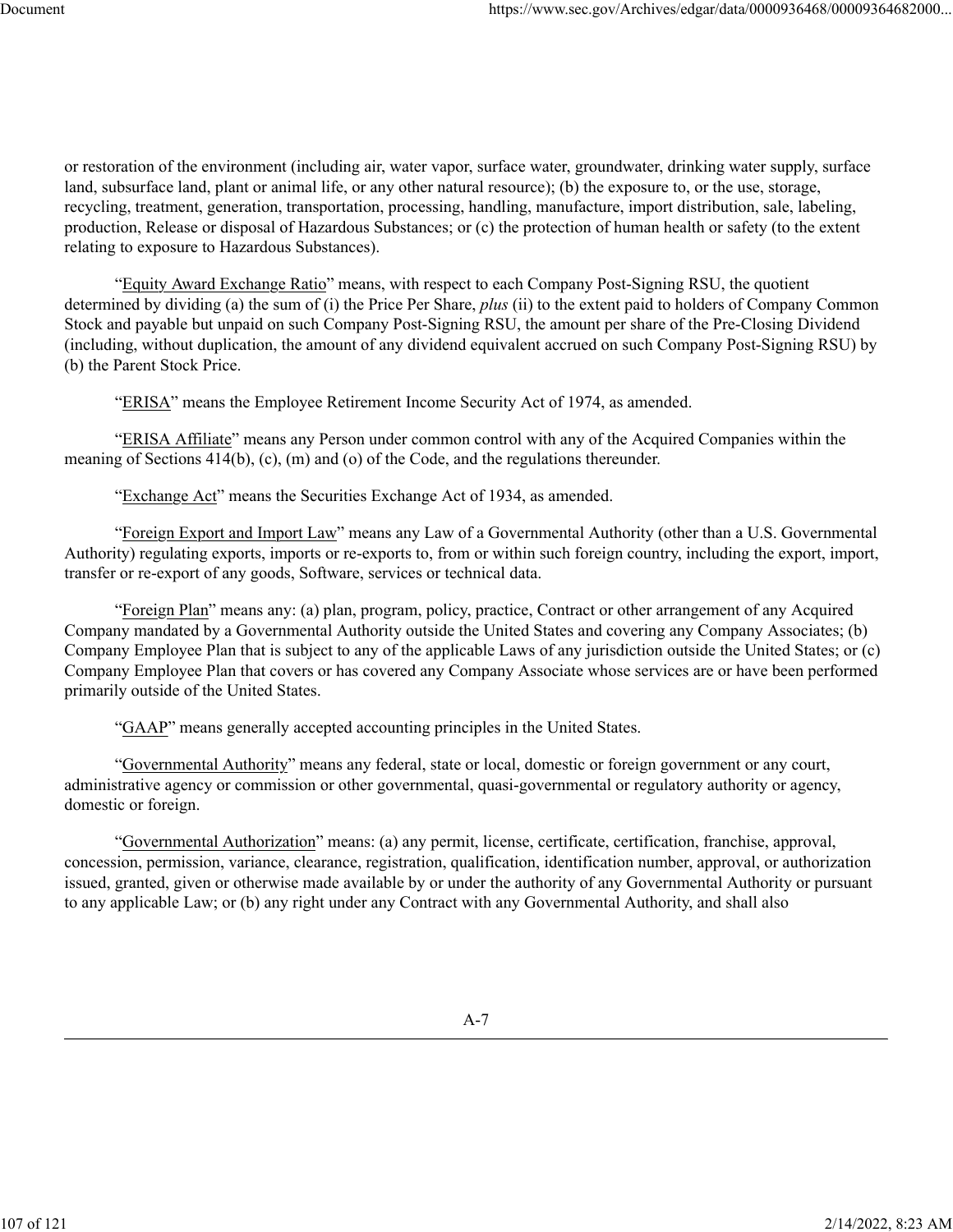include the expiration of the waiting period under the HSR Act and any required approval or clearance of any Governmental Authority pursuant to any other applicable Antitrust Law.

"Government Bid" means any Bid that, if accepted or awarded, reasonably would be expected to lead to a Government Contract between the Company, on the one hand, and any Governmental Authority, on the other hand.

"Government Contract" means any prime contract, subcontract, facility contract, purchase order, task order, delivery order, teaming agreement or arrangement, joint venture agreement, strategic alliance agreement, basic ordering agreement, pricing agreement, blanket purchase agreement, letter contract, grant, cooperative agreement or other similar arrangement, commitment or funding vehicle of any kind that is currently active in performance, or that has been active in performance at any time in the five (5) year period prior to the date of the Agreement and for which final payment has not yet been made (or has not been finally closed by the relevant Government Authority) with: (a) any Governmental Authority; (b) any prime contractor of a Governmental Authority in its capacity as a prime contractor; or (c) any subcontractor at any tier with respect to any contract of a type described in the foregoing clause (a) or clause (b) above. A task, purchase or delivery order under a Government Contract shall not constitute a separate Government Contract, for purposes of this definition, but shall be part of the Government Contract to which it relates.

"Hazardous Substances" means (a) any substance, material, radiation or waste that is listed, regulated, or defined, or that forms the basis of Liability under, any Environmental Law, and (b) petroleum, or any fraction thereof, asbestos or asbestos-containing materials, radioactive materials, per-and poly-fluoroalkyl substances and polychlorinated biphenyls.

"HSR Act" means the Hart-Scott-Rodino Antitrust Improvements Act of 1976, as amended.

"In the Money Option" means a Company Option that is unexpired, unexercised and outstanding immediately prior to the Effective Time and has a per share exercise price (determined after consideration of Section 5.3(h)) for the Company Common Stock subject to such Company Option that is less than the Price Per Share.

"In the Money SAR" means a Company SAR that is unexpired, unexercised and outstanding immediately prior to the Effective Time and has a per share grant price (determined after consideration of Section  $5.3(h)$ ) for the Company Common Stock subject to such Company SAR that is less than the Price Per Share.

"Indebtedness" means, with respect to any Person at the time of determination, without duplication and regardless of the maturity or when due or payable, (a) any indebtedness for borrowed money, including loans or advances or the issuance and sale of debt securities, (b) any capitalized lease obligations or sale leaseback obligations as determined in accordance with GAAP, (c) any indebtedness under any credit agreement or facility or obligations evidenced by bonds, debentures, notes or other similar instruments, (d) any obligations to pay the deferred purchase price of property or services, except trade accounts payable and other current Liabilities

A-8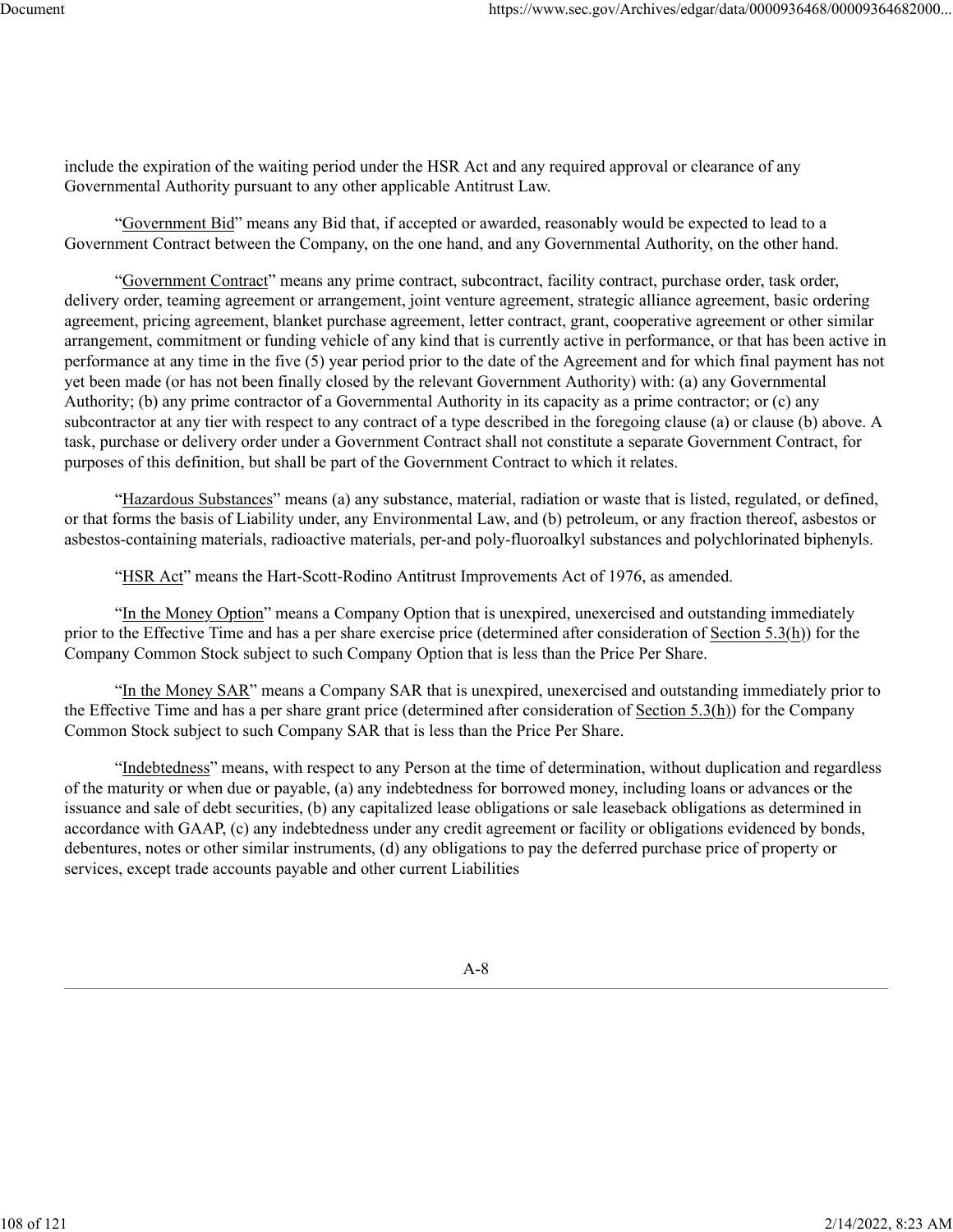arising in the ordinary course of business consistent with past practice, (e) any obligations under any agreement in respect of any cap, swap, collar, future, derivative or similar transactions, or any option or similar agreement involving, or settled by reference to, any rate, currency, commodity, price of any equity or debt security or instrument, or economic, financial or pricing index or measure of economic, financial or pricing risk or value, or any similar transaction or combination of the foregoing transactions, (f) any obligations, to the extent drawn, in respect of letters of credit or similar instruments issued or accepted by banks or financial institutions for the account of any Person (including surety bonds and off-balance sheet financing arrangements), (g) all interest, indemnities, premiums, penalties, breakage costs, fees and other obligations related to any of the foregoing and (h) all direct or indirect guarantees or other financial accommodations (or arrangements having the economic effect of a guarantee or financial accommodation) in respect of any of the foregoing for the benefit of another Person.

"Information Privacy and Security Laws" means all Laws relating to the processing, use, disclosure, collection, privacy, confidentiality, processing, transfer or security of Protected Information, surveillance, espionage or national security and all regulations promulgated and guidance issued by Governmental Authorities thereunder.

"Intellectual Property" means any or all of the following: (a) inventions (whether patentable or not), invention disclosures, improvements, trade secrets, proprietary information, methods, processes, recipes, know-how, materials, chemistries, technical data and customer lists, and all documentation relating to any of the foregoing; (b) business, technical and know-how information, non-public information, confidential information, databases and data collections; (c) works of authorship (including Software (whether in source code, object code, firmware or other form)), interfaces, integrated circuits, photomasks, architectures, designs, diagrams, documentation, files, layouts, records, schematics, specifications, Verilog files, netlists, emulation and simulation reports, IP cores, gate arrays, test vectors and hardware development tools; (d) websites; (e) logos, marks and other identifiers of source (including brand names, product names, and slogans); and (f) any other form of technology, whether or not embodied in any tangible medium.

"Intellectual Property Rights" means all rights of the following types, which may exist or be created under the Laws of any jurisdiction in the world: (a) patents and applications therefor and all reissues, divisions, renewals, extensions, provisionals, certificates of invention and statutory invention registrations, continued prosecution applications, requests for continued examination, reexaminations, continuations and continuations-in-part thereof ("Patents"); (b) copyrights, and registrations and applications therefor, mask works, whether registered or not, and all other rights corresponding thereto throughout the world including moral and economic rights of authors, however denominated; (c) rights in industrial designs and any registrations and applications therefor; (d) rights in trademarks, logos, all identifiers of source, service marks, trade names, trade dress, fictitious business names (D/B/As) and domain names, including all goodwill therein, and any and all common law rights, registrations and applications therefor; (e) rights in trade secrets (including, those trade secrets defined in the Uniform Trade Secrets Act and under corresponding foreign statutory and common law), business, technical and know-how information, non-public information, and confidential information, including all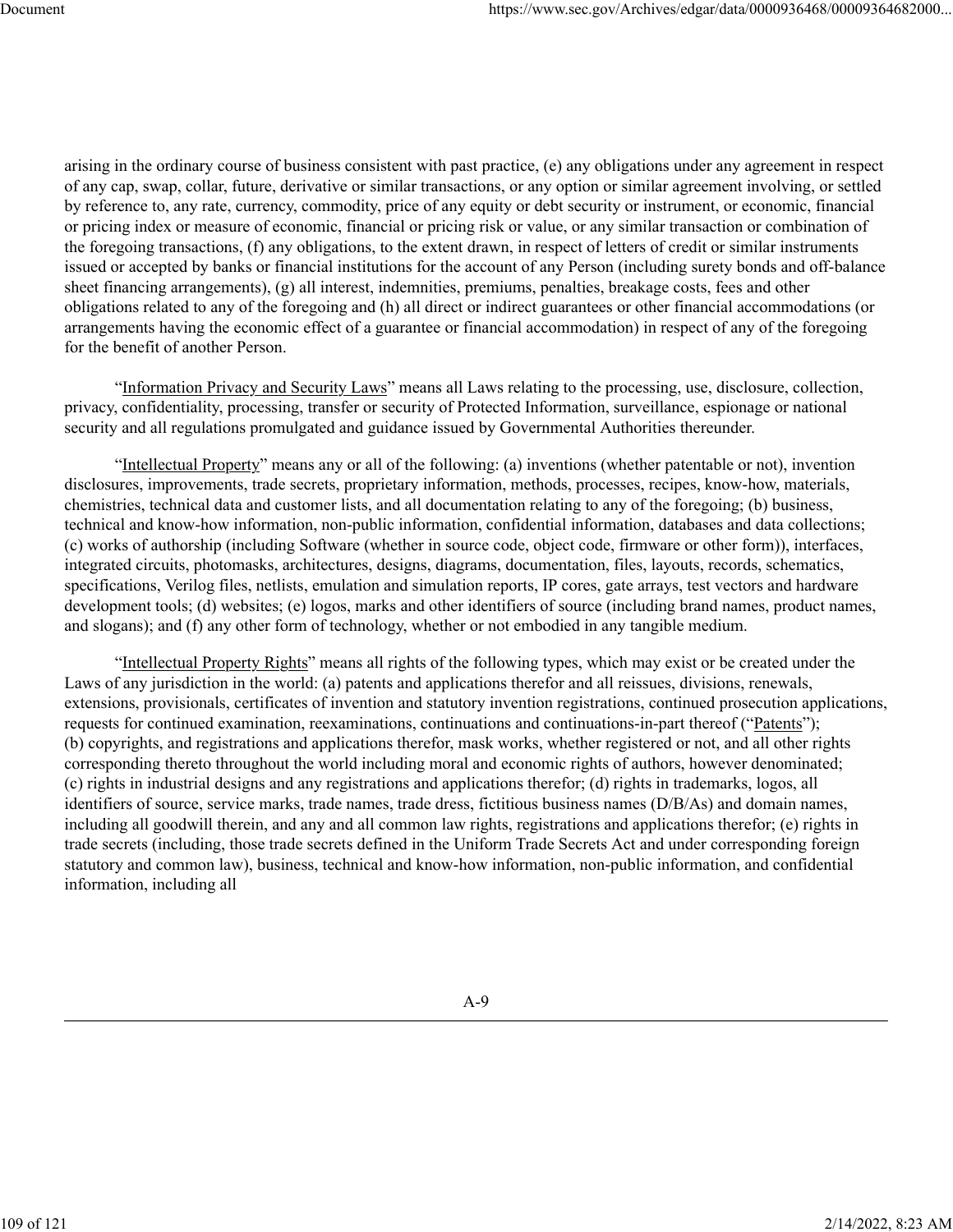source code, documentation, processes, technology, formulae, customer lists, business and marketing plans, inventions (whether or not patentable) and marketing information and rights to limit the use or disclosure thereof by any Person; and (f) any other proprietary rights in Intellectual Property or similar or equivalent rights to any of the foregoing.

"IRS" means the United States Internal Revenue Service.

"IT System" means any Software, hardware, network or systems owned or controlled by or on behalf of any of the Acquired Companies, including any server, workstation, router, hub, switch, data line, desktop application, server-based application, mobile application, cloud service hosted or provided by any of the Acquired Companies, mail server, firewall or database.

"ITAR" means the International Traffic in Arms Regulations.

"Knowledge" as it relates to the Company means the actual knowledge (without further inquiry) of a fact or other matter of any of the individuals listed on Part A of the Disclosure Schedule.

"Law" means any federal, state, local, foreign or supranational law (including common law), statute, regulation, ordinance, rule, Order or decree by any Governmental Authority.

"Leased Real Property" means all real property leased, subleased or licensed to the Acquired Companies, including all buildings, structures, fixtures and other improvements thereon leased, subleased or licensed to the Acquired Companies.

"Legal Proceeding" means any action, suit, litigation, arbitration, proceeding (including any civil, criminal, administrative, investigative or appellate proceeding), hearing, claim, inquiry, audit, examination or investigation commenced, brought, conducted or heard by or before, or otherwise involving, any court or other Governmental Authority or any arbitrator or arbitration panel.

"Liability" means any debt, obligation, duty or liability of any nature (including any unknown, undisclosed, unmatured, unaccrued, unasserted, contingent, indirect, conditional, derivative, joint, several or secondary liability), regardless of whether such debt, obligation, duty or liability is immediately due and payable.

"Loss" means any loss, damage, claim, cost and expense, interest, award, judgment or penalty actually suffered or incurred.

"Made Available to Parent" means that such information, document or material was: (a) filed with the SEC and publicly available on EDGAR in unredacted form (it being understood that the failure to provide exhibits or schedules to an agreement filed as an exhibit pursuant to Item 601(a)(5) of Regulation S-K shall not be considered a redaction) at least one (1) Business Day before the date of this Agreement; (b) made available for review by Parent or Parent's Representatives as of 2:30 p.m. Eastern Time, on December 20, 2020, in the "Project Meissa" virtual data room maintained by the Company with Intralinks in connection with the Merger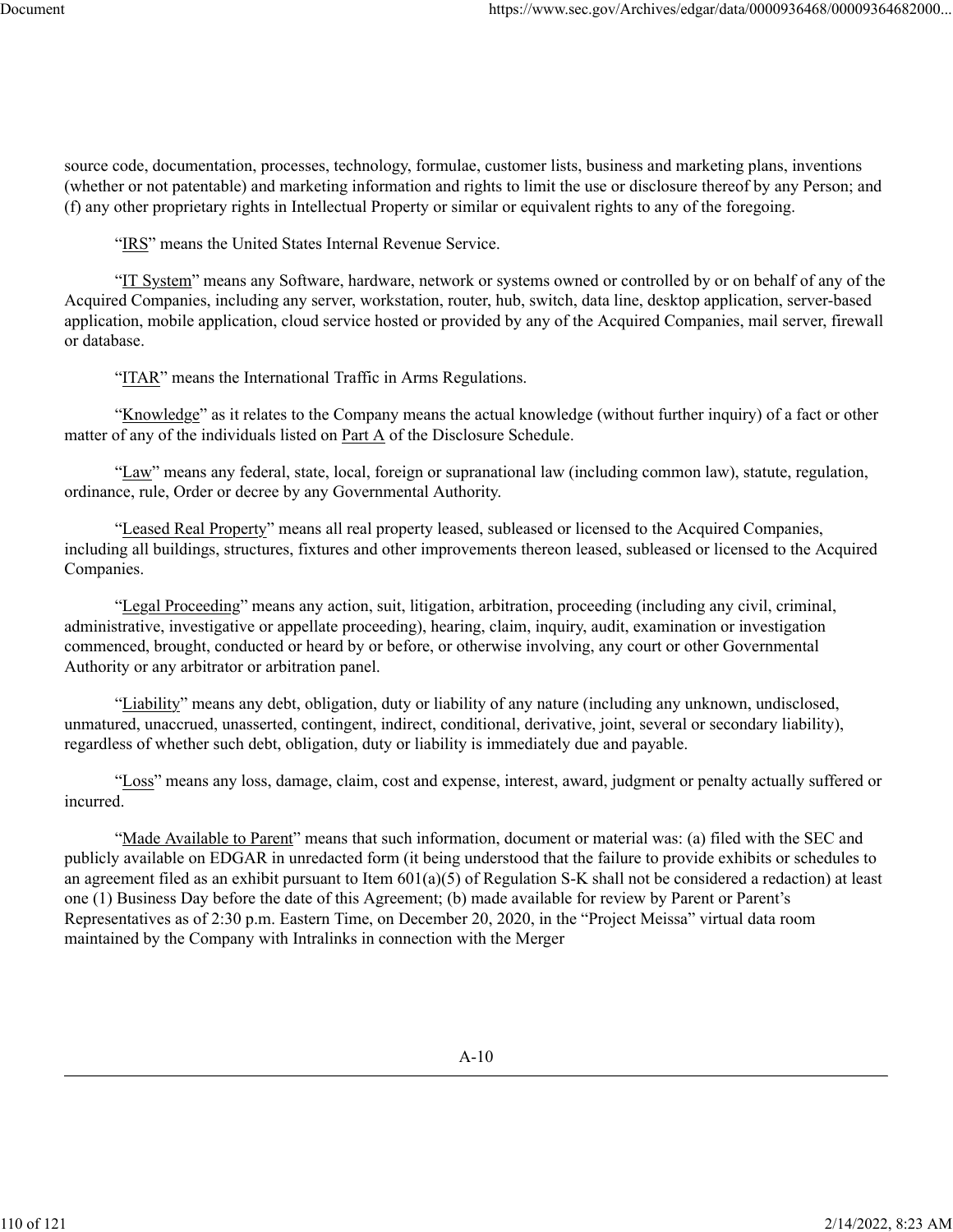(including the clean room folder established pursuant to the Clean Team Agreement); or (c) with respect to the minutes of the meetings (including any actions taken by written consent or otherwise without a meeting) of the holders of equity securities and board of directors of the Company, made available for review by Parent or Parent's Representatives at the Company's facilities.

"Material Adverse Effect" means any effect, change, development, event or circumstance that, considered individually or together with all other effects, changes, developments, events and circumstances, has had or resulted in, or reasonably would be expected to have or result in, a material adverse effect on: (a) the business, financial condition, operations, properties, assets, results of operations or financial performance of the Acquired Companies taken as a whole; or (b) the ability of the Company to consummate the Merger or any of the other Contemplated Transactions in accordance with the terms of this Agreement; *provided*, *however*, that an effect, change, development, event or circumstance shall not, either alone or in combination, be taken into account for any such determination if such effect, change, development, event or circumstance results or arises from: (i) any change in economic, financial, capital market, political or social conditions in the United States or in other locations in which the Acquired Companies have material operations to the extent it does not have a disproportionate adverse impact on the Acquired Companies, taken as a whole, as compared to other companies in the United States industries in which the Acquired Companies conduct their respective businesses; (ii) any change in economic conditions generally in the industries in which the Acquired Companies conduct their respective businesses to the extent it does not disproportionately impact the Acquired Companies, taken as a whole, as compared to other companies in the United States industries in which the Acquired Companies conduct their respective businesses; (iii) changes after the date of this Agreement (or after December 31, 2019 in the case of clause (a) of Section 2.7) in applicable Laws or other legal or regulatory conditions or changes after the date of this Agreement (or after December 31, 2019 in the case of clause (a) of Section 2.7) in GAAP or other accounting standards (or the interpretation thereof) to the extent it does not have a disproportionate effect on the Acquired Companies as compared to other companies in the United States industries in which the Acquired Companies conduct their respective businesses; (iv) any changes in political conditions in the U.S. or any other country in the world, or any acts of war, sabotage or terrorism in the U.S. or in other locations in which the Acquired Companies have material operations to the extent they do not have a disproportionate effect on any of the Acquired Companies as compared to any of the other companies in the United States industries in which the Acquired Companies conduct their respective businesses; (v) acts of God, natural disasters, weather conditions, pandemics (including the COVID-19 pandemic) or other calamities to the extent they do not have a disproportionate effect on any of the Acquired Companies as compared to any of the other companies in the United States industries in which the Acquired Companies conduct their respective businesses; (vi) the announcement or pendency of the Agreement, including any losses of customers, suppliers, distributors or other business partners or employees to the extent they are attributable thereto, (vii) any change in the market price or trading volume of Company Common Stock or failure of the Acquired Companies to meet their financial projections, budgets or estimates (*provided* that the underlying causes of such failures (subject to the other provisions of this definition) shall not be excluded), (viii) any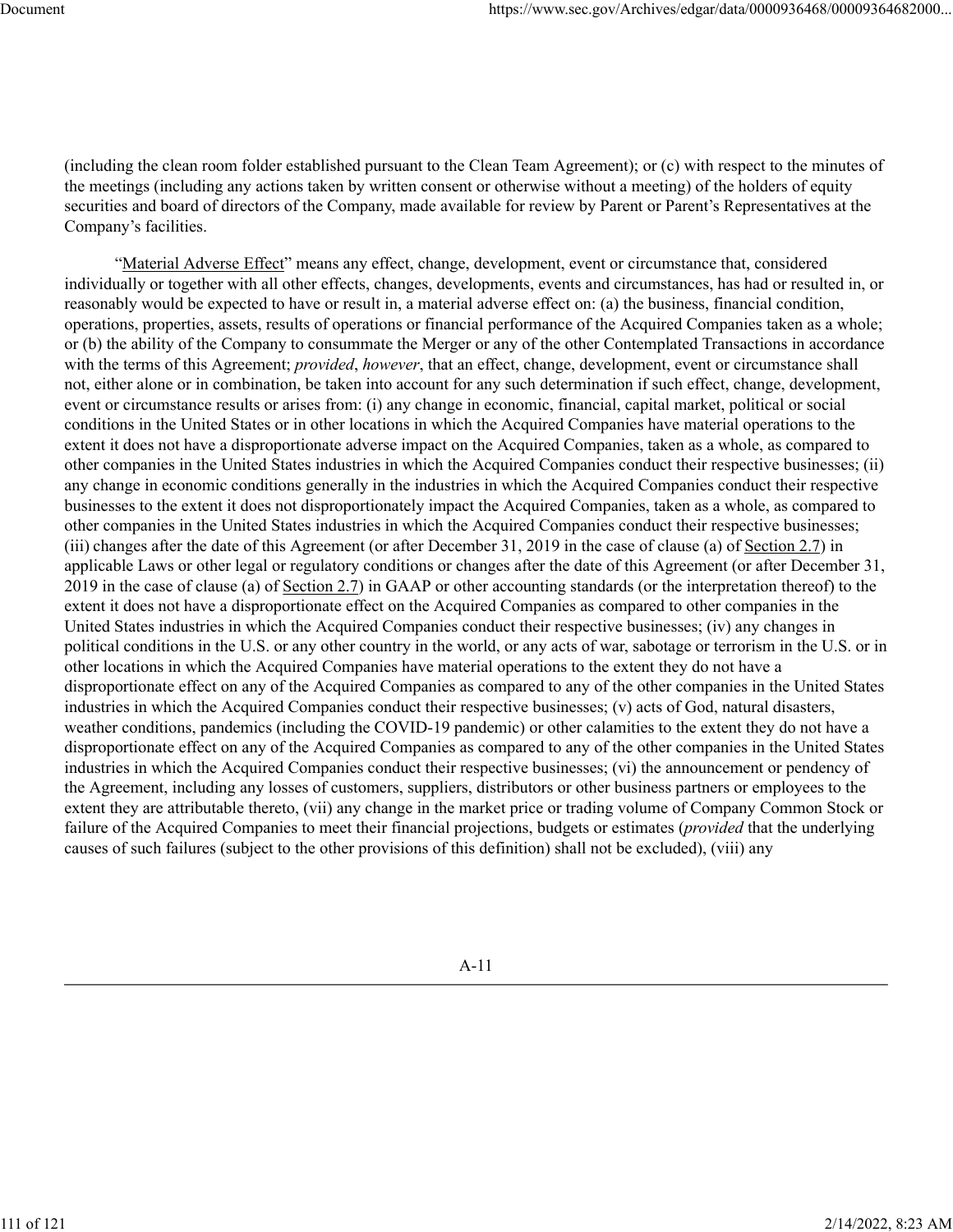action required by this Agreement, or (ix) any action taken (or not taken) with the written consent of or at the written request of Parent or Merger Sub.

"Merger Consideration" means the cash consideration that a holder of shares of Company Common Stock who does not perfect his, her or its appraisal rights under the DGCL is entitled to receive in exchange for such shares of Company Common Stock pursuant to Section 1.5 of the Agreement (excluding any payments in the form of dividends or distributions on Company Common Stock).

"OFAC" means the Office of Foreign Assets Control of the U.S. Department of the Treasury.

"Open Source Software" means software that is distributed or made available under "open source" or "free software" terms, including any software distributed or made available under the GPL, LGPL, Mozilla License, Apache License, Common Public License, BSD license or similar terms and including any Software distributed or made available with any license term or condition that imposes or purports to impose a requirement or condition that a licensee grant a license or immunity under its Intellectual Property Rights or that any of its Software or part thereof be: (a) disclosed, distributed or made available in source code form; (b) licensed for the purpose of making modifications or derivative works; or (c) redistributable at no or nominal charge.

"Order" means any order, writ, injunction, award, judgment or decree.

"Out of the Money Option" means a Company Option that is unexpired, unexercised and outstanding immediately prior to the Effective Time and which has a per share exercise price (determined after consideration of Section 5.3(h)) for the Company Common Stock subject to such Company Option that is equal to or greater than the Price Per Share.

"Out of the Money SAR" means a Company SAR that is unexpired, unexercised and outstanding immediately prior to the Effective Time and which has a per share grant price (determined after consideration of Section 5.3(h)) for the Company Common Stock subject to such Company SAR that is equal to or greater than the Price Per Share.

"Parent Common Stock" means the Common Stock, \$1.00 par value per share, of Parent.

"Parent Contracts and Bids" means any Company Contract, Government Contract or Government Bid, in each case between or involving any Acquired Company, on the one hand, and Parent or any of its Affiliates, on the other hand.

"Parent Stock Price" means the volume weighted average of the closing sale prices per share of the Parent Common Stock on the NYSE, as reported in the New York City edition of The Wall Street Journal (or, if not reported thereby, as reported in another authoritative source), on each of the five (5) full consecutive trading days ending on and including the third (3rd) Business Day prior to the Closing Date.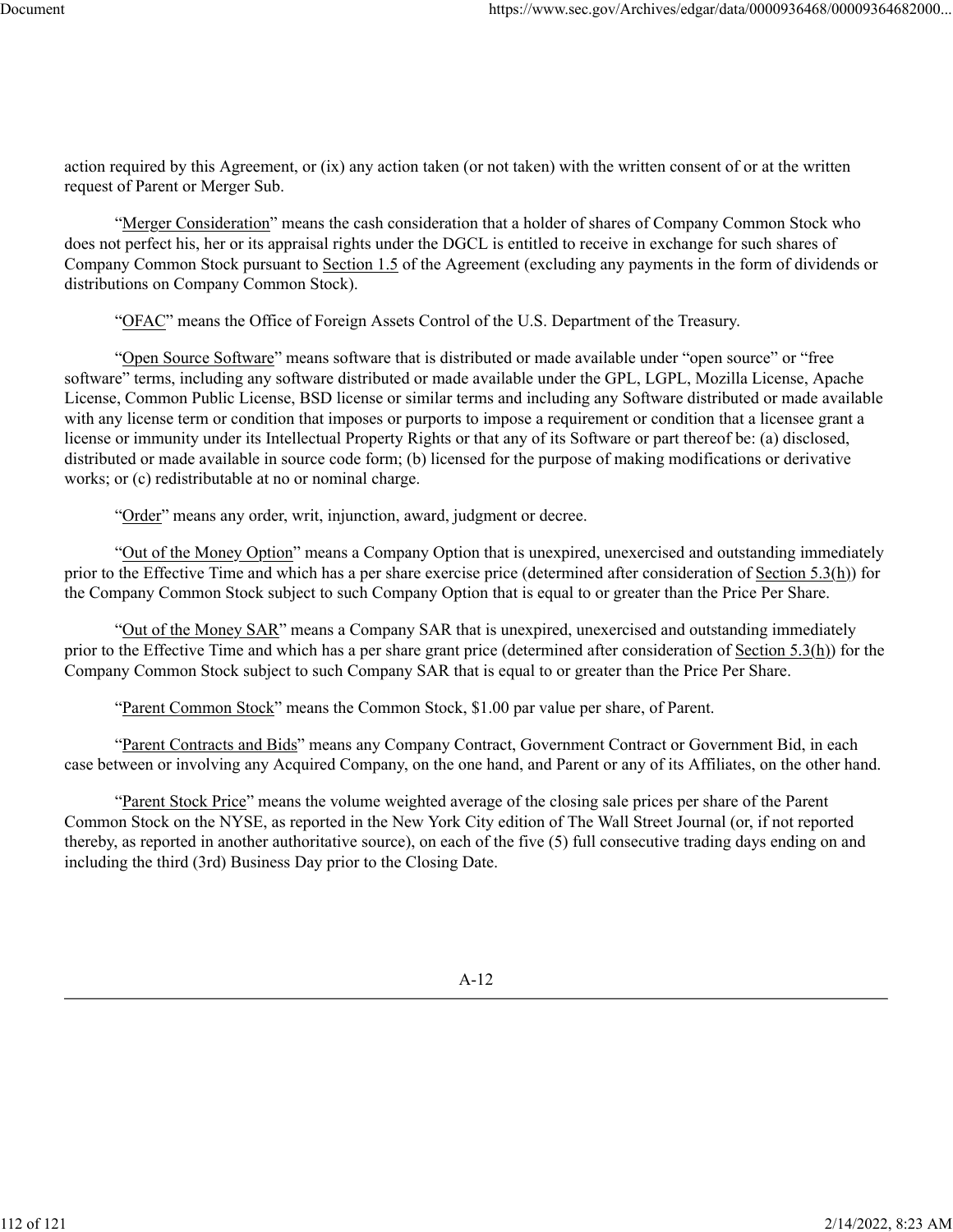"PBGC" means the Pension Benefit Guaranty Corporation.

"PCI DSS" means the Payment Card Industry Data Security Standard, issued by the Payment Card Industry Security Standards Council.

"Permitted Encumbrance" means any of the following Encumbrances: (a) liens for Taxes not yet due and payable or, if due and payable, which are not delinquent or are being contested in good faith by appropriate proceedings and for which adequate reserves have been maintained in accordance with GAAP; (b) materialmen's, mechanics', carriers', workmen's and repairmen's liens and other similar liens arising in the ordinary course of business underlying obligations with respect to which are not due and payable or, if due and payable, are not delinquent or are being contested in good faith by appropriate proceedings; (c) pledges or deposits arising in the ordinary course of business to secure obligations under workers' compensation laws or similar legislation or to secure public or statutory obligations; (d) Encumbrances arising in the ordinary course of business in favor of a customer in respect of customer advances; (e) non-exclusive licenses, covenants not to sue, and other rights or immunities under, in or to Intellectual Property Rights, in each case granted in the ordinary course of business consistent with past practice; (f) Encumbrances that have arisen in the ordinary course of business (which includes, without limitation, any land use restrictions required by any Governmental Authority with respect to the sites disclosed in Part 2.20(b) of the Disclosure Schedules), and that do not, individually or in the aggregate, materially adversely affect the value of or the use of such property for its current and anticipated purposes; (g) easements, covenants, conditions, restrictions, encroachments, servitudes, rights-of-way, and other matters or encumbrances of record affecting title to the Owned Real Property, Development Real Property or Leased Real Property, which do not, individually or in the aggregate, materially impair the continued use of the relevant asset to which they relate or the conduct of the business of the Company as presently conducted and (h) zoning or building codes.

"Person" means any individual, Entity or Governmental Authority.

"Prime Rate" means the rate of interest quoted in the print edition of *The Wall Street Journal*, "Money Rates" section, as the prime rate, as in effect from time to time.

"Protected Information" means any information that: (a) relates to or is reasonably capable of being linked to an identified or identifiable individual or device used by an individual; (b) is governed, regulated or protected by any Information Privacy and Security Law; (c) is covered by the PCI DSS; (d) is subject to a confidentiality obligation pursuant to a Company Contract or in which any Acquired Company has Intellectual Property Rights; or (e) is derived from Protected Information. "Protected Information" does not include (i) information that is lawfully available to the public whether through federal, state or local government records or otherwise or (ii) information that has been deidentified, aggregated or anonymized in accordance with applicable Information Privacy and Security Law and applicable Company Contracts such that the resulting information is no longer Protected Information.

"Proxy Statement" means the proxy statement to be sent to the Company's stockholders in connection with the Company Stockholders Meeting.

113 of 121 2/14/2022, 8:23 AM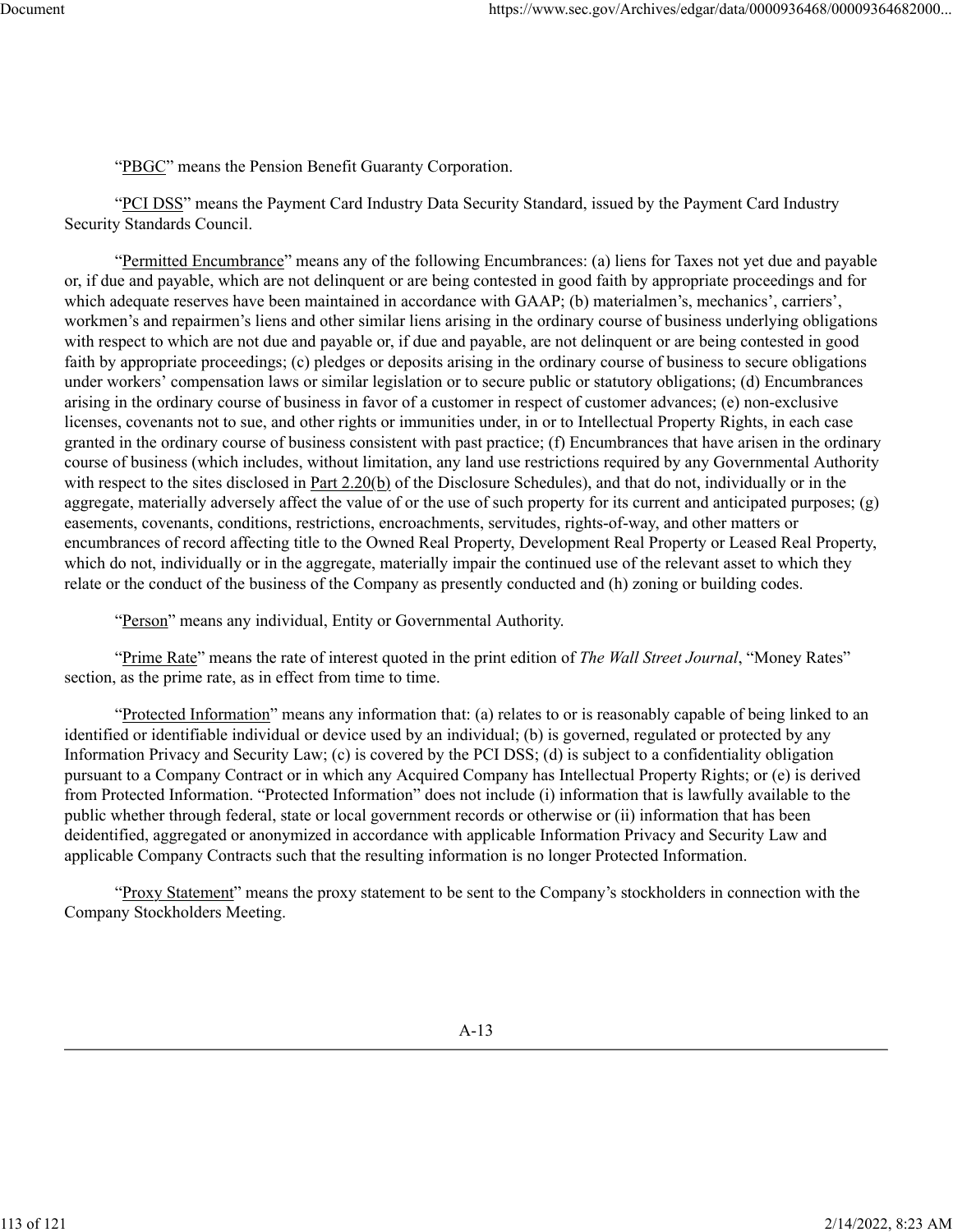"Registered IP" means all Intellectual Property Rights that are registered, filed or issued with, by or under the authority of any Governmental Authority, including all patents, registered copyrights, registered mask works and registered trademarks and all applications for any of the foregoing.

"Release" means any presence emission, spill, seepage, leak, escape, leaching, discharge, injection, pumping, pouring, emptying, dumping, disposal, migration, threatened release or release of Hazardous Substances from any source into, through or upon the indoor or outdoor environment.

"Representatives" means directors, officers, other employees, agents, attorneys, accountants and financial and other advisors and representatives.

"Sarbanes-Oxley Act" means the Sarbanes-Oxley Act of 2002, as it may be amended from time to time.

"SEC" means the United States Securities and Exchange Commission.

"Securities Act" means the Securities Act of 1933, as amended.

"Significant Subsidiary" means any direct or indirect Subsidiary of the Company that owns assets that constitute or account for 10% or more of the consolidated net revenues or consolidated net income of the Acquired Companies taken as a whole (measured based on the twelve (12) full calendar months prior to the date of determination) or 10% or more of the consolidated assets of the Acquired Companies taken as a whole (measured based on the fair market value as of the last day of the most recently completed calendar month).

"Software" means, collectively, computer software (including drivers), firmware and other code incorporated or embodied in hardware devices, data files, source code and object codes, tools, user interfaces, manuals and other specifications and documentation and all know-how relating thereto.

"Source Material" means, collectively, any Software or integrated-circuit, hardware, product, or component design or programming materials, or related confidential technical documentation, expressed in source code or other humanreadable form, and any elements of design or programming in netlist, hardware description language, photomask, or CAD file form, including any design databases, GDSII files, schematics, and simulations.

"Specified Representations" means the representations and warranties of the Company contained in Section 2.3(a), Section 2.3(b) (first sentence), Section 2.3(c)(i), (ii) or (iii), Section 2.4, Section 2.7(a), Section 2.25, Section 2.27 and Section 2.29 of the Agreement.

"Subsidiary" of an Entity shall mean another Person if such Person directly or indirectly owns or purports to own, beneficially or of record: (a) an amount of voting securities or other interests in the Entity that is sufficient to enable the Person to elect at least a majority of the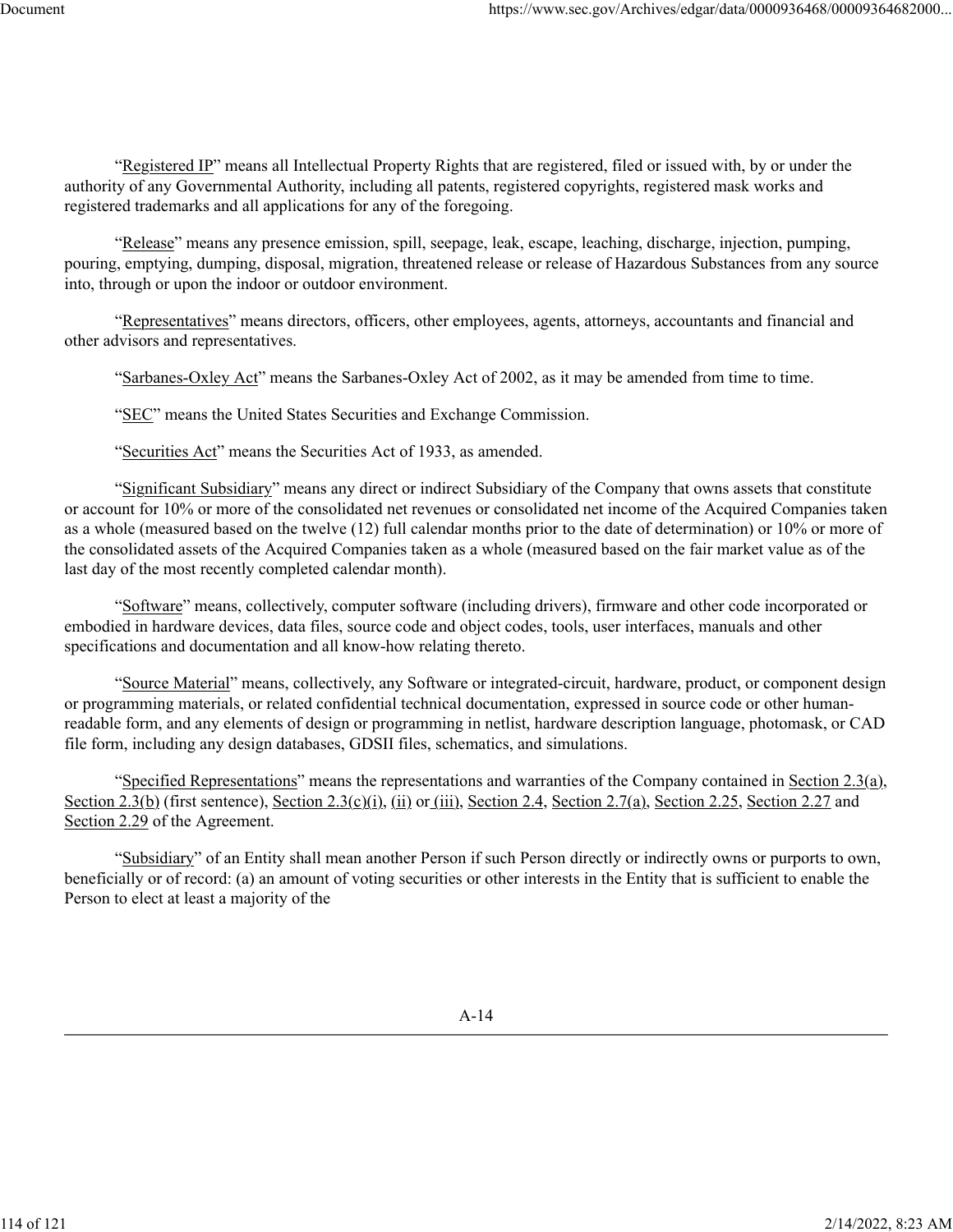members of the Entity's board of directors or other governing body; or (b) at least 50% of the outstanding equity, voting or financial interests in the Entity.

"Superior Offer" means a bona fide, written Acquisition Proposal (provided, that for this purpose the references to "20%" in the definition of Acquisition Transaction shall be deemed to be references to "50%") by a third party that: (a) was not obtained or made as a direct or indirect result of a material breach of Section 4.4 or Section 5.2 of this Agreement, (b) is not subject to a financing contingency and (c) the Company's board of directors determines in good faith, after consultation with an independent financial advisor of nationally recognized reputation and the Company's outside legal counsel, to be more favorable from a financial point of view to the Company's stockholders than the Merger, in each case taking into account at the time of determination all relevant circumstances, including the various legal, financial and regulatory aspects of the Acquisition Proposal, the terms and conditions of the Acquisition Proposal and the terms and conditions of this Agreement, that the Board in good faith considers to be appropriate.

"Tax" means any federal, state, local, foreign or other tax (including any income tax, franchise tax, capital gains tax, gross receipts tax, value-added tax, surtax, estimated tax, unemployment tax, national health insurance tax, excise tax, ad valorem tax, transfer tax, stamp tax, sales tax, use tax, property tax, business tax, withholding tax or payroll tax), levy, assessment, tariff, duty (including any customs duty), deficiency or fee, and any related charge or amount (including any fine, penalty or interest), imposed, assessed or collected by or under the authority of any Governmental Authority. For purposes of this Agreement, "Tax" also includes any obligations under any agreements or arrangements with any person with respect to the Liability for, or sharing of, taxes (including pursuant to Treasury Regulations Section 1.1502-6 or comparable provisions of state, local or foreign tax law) and including any Liability for taxes as a transferee or successor, by contract or otherwise.

"Tax Return" means any return (including any information return), report, statement, declaration, estimate, schedule, notice, notification, form, election, certificate or other document or information, and any amendment or supplement to any of the foregoing, filed with or submitted to, or required to be filed with or submitted to, any Governmental Authority in connection with the determination, assessment, collection or payment of any Tax or in connection with the administration, implementation or enforcement of or compliance with any applicable Law relating to any Tax.

"Treasury Regulations" means the regulations promulgated under the Code.

A "Triggering Event" means the occurrence of any of the following: (a) the Company's board of directors or any committee thereof shall have effected a Company Change in Recommendation; (b) the Company shall have failed to include the Company Board Recommendation in the Proxy Statement; (c) a tender or exchange offer for 10% or more of the outstanding Company Common Stock or securities representing 10% or more of the outstanding capital stock (on a fully diluted basis) of the Company shall have been commenced and publicly announced, and not publicly withdrawn at least twenty-four (24) hours prior to the Stockholders Meeting, and the Company's board of directors shall have failed to recommend against such tender or exchange offer and reaffirm the Company Board Recommendation on or before the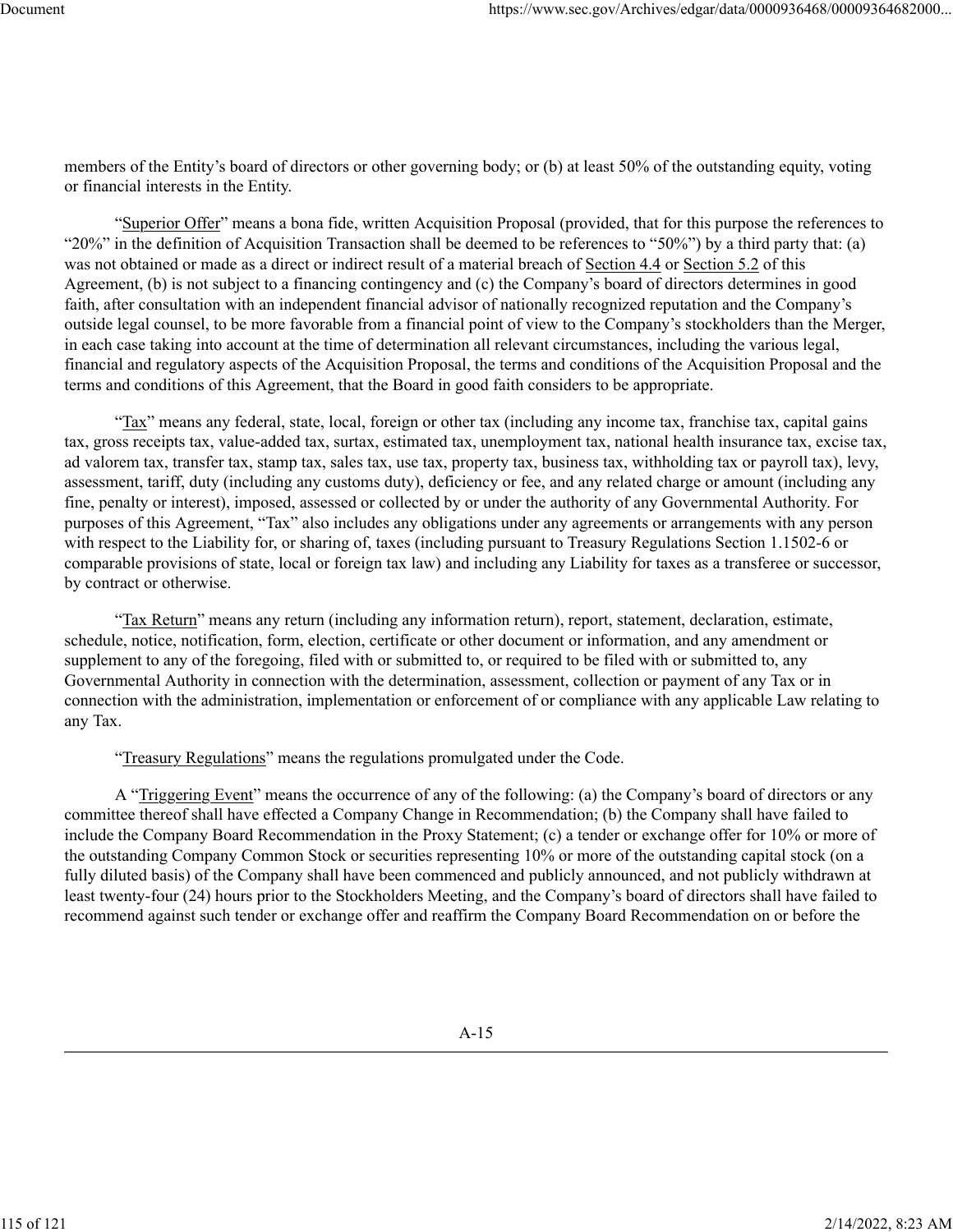earlier of (i) the date that is ten (10) Business Days after the commencement and announcement of such tender or exchange offer and (ii) the date immediately prior to the date of the Company Stockholders Meeting; (d) Parent shall have delivered a written request to the Company, at any time after an Acquisition Proposal received by the Company has been publicly disclosed or announced and not publicly withdrawn, that the Company Board Recommendation be reaffirmed publicly, and the Company's board of directors shall have failed to publicly reaffirm the Company Board Recommendation prior to the earlier of (x) 11:59 p.m. New York time on the tenth  $(10<sup>th</sup>)$  Business Day after such written request was received by the Company and (y) 11:59 p.m. New York time on the second Business Day prior to the Company Stockholders Meeting (*provided, however*, that for purposes of this clause (d), Parent shall not be entitled to request more than one such reaffirmation with respect to any specific Acquisition Proposal and one additional reaffirmation with respect to each material modification thereto, and Parent shall not be entitled to request any reaffirmation unless Parent's written request therefor is delivered to the Company either at least six (6) Business Days prior to the Company Stockholders Meeting or, if later, within twenty four (24) hours after the Company advises Parent of its receipt of an Acquisition Inquiry or Acquisition Proposal, , *provided further* in no event shall Parent be entitled to request any such reaffirmation unless Parent's written request therefor is delivered to the Company at least three (3) Business Days prior to the Company Stockholder Meeting except that, if an Acquisition Proposal received by the Company has been publicly disclosed or announced less than four (4) Business Days prior to the Company Stockholder Meeting, Parent, in its sole discretion, may request the Company to adjourn the Company Stockholder Meeting, and upon receipt of such request the Company shall adjourn the Company Stockholders Meeting, for a period of time to allow Parent to request such reaffirmation at least three (3) Business Days prior to the Company Stockholder Meeting (or such shorter period as the parties may agree) or (e) the Company or any of the Acquired Companies shall have materially breached any of the provisions of Section 4.4, such breach shall have resulted in an Acquisition Proposal, and the Company's board of directors shall have failed to publicly reaffirm the Company Board Recommendation prior to the earlier of (x) 11:59 p.m. New York time on the third  $(3<sup>rd</sup>)$  Business Day after written request was received by the Company from Parent requesting that the Company Board Recommendation be reaffirmed publicly and (y) 11:59 p.m. New York time on the second Business Day prior to the Company Stockholders Meeting, *provided* in no event shall Parent be entitled to request any such reaffirmation unless Parent's written request therefor is delivered to the Company at least three (3) Business Days prior to the Company Stockholder Meeting except that, if an Acquisition Proposal received by the Company has been publicly disclosed or announced less than four (4) Business Days prior to the Company Stockholder Meeting, Parent, in its sole discretion, may request the Company to adjourn the Company Stockholder Meeting, and upon receipt of such request the Company shall adjourn the Company Stockholders Meeting, for a period of time to allow Parent to request such reaffirmation at least three (3) Business Days prior to the Company Stockholder Meeting (or such shorter period as the parties may agree) (*provided*, *however*, that for purposes of this clause (e), Parent shall be entitled to request such reaffirmation with respect to any specific Acquisition Proposal resulting from such breach without regard to any limitations set forth in clause (d) above and any such request under this clause (e) shall not be considered a request under clause (d) above).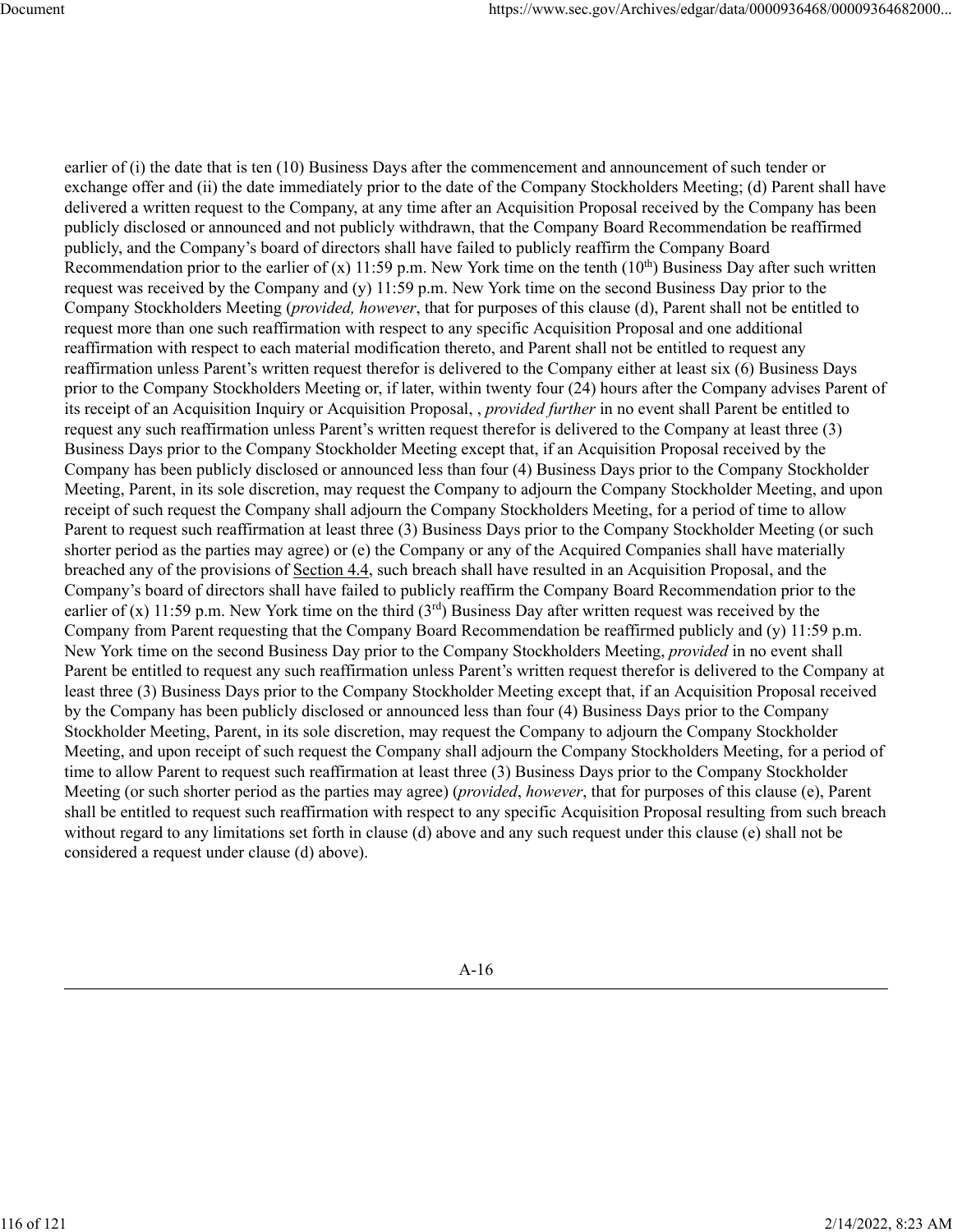"Union" means any labor organization, union, works council, or similar entity, or other body representing one or more Company Associates.

"U.S. Export and Import Law" means any applicable U.S. Law regulating exports, re-export, deemed (re)exports, transfers or imports of goods, services, software or technical data, including the United States Export Control Reform Act of 2018, the Export Administration Regulations, the Arms Export Control Act, ITAR, the economic sanctions laws, regulations and executive orders administered by OFAC or U.S. Department of State, the Tariff Act of 1930 the Trade Act of 1974 and anti-boycott laws and regulations implemented by the U.S. Department of Commerce and Treasury.

"U.S. Government" means the federal government of the United States of America and any agencies, instrumentalities and departments thereof.

(b) For purposes of this Agreement (including this Exhibit A), each of the following terms has the meanings set forth in the Section set forth opposite such term:

| Agreement                         | Preamble             |
|-----------------------------------|----------------------|
| Alternative Acquisition Agreement | Section $8.1(h)$     |
| <b>Bonus Plans</b>                | Section $5.7(h)$     |
| <b>Bonuses</b>                    | Section $5.7(h)$     |
| Certification                     | Section $2.6(a)$     |
| Change in Circumstances           | Section $5.2(d)(ii)$ |
| Clean Team Agreement              | Exhibit A            |
| Closing                           | Section 1.3          |
| Closing Date                      | Section 1.3          |
| Commitment                        | Section 4.5          |
| Company                           | Preamble             |
| Company 401(k) Plan               | Section $5.7(c)$     |
| Company Board Recommendation      | Section $5.2(b)$     |
| Company Change in Recommendation  | Section $5.2(c)$     |
| Company Post-Signing RSU          | Section $5.3(f)$     |
| Company Pre-Signing RSU           | Section $5.3(e)$     |
| Company SEC Reports               | Section $2.6(a)$     |
| Company Stock Certificate         | Section 1.6          |
| Company Stockholders Meeting      | Section $5.2(a)$     |
| <b>Continuing Employees</b>       | Section $5.7(a)$     |
| Development Real Property         | Section $2.10(e)$    |
| <b>DFARS</b>                      | Section $2.21(c)$    |
| <b>Dissenting Shares</b>          | Section $1.8(a)$     |
| Dividend Payment Date             | Section 2.29         |
| <b>DOJ</b>                        | Section $8.1(c)$     |
| dollars                           | Section $9.12(c)$    |
| E.O. 11246                        | Section $2.19(h)$    |
|                                   |                      |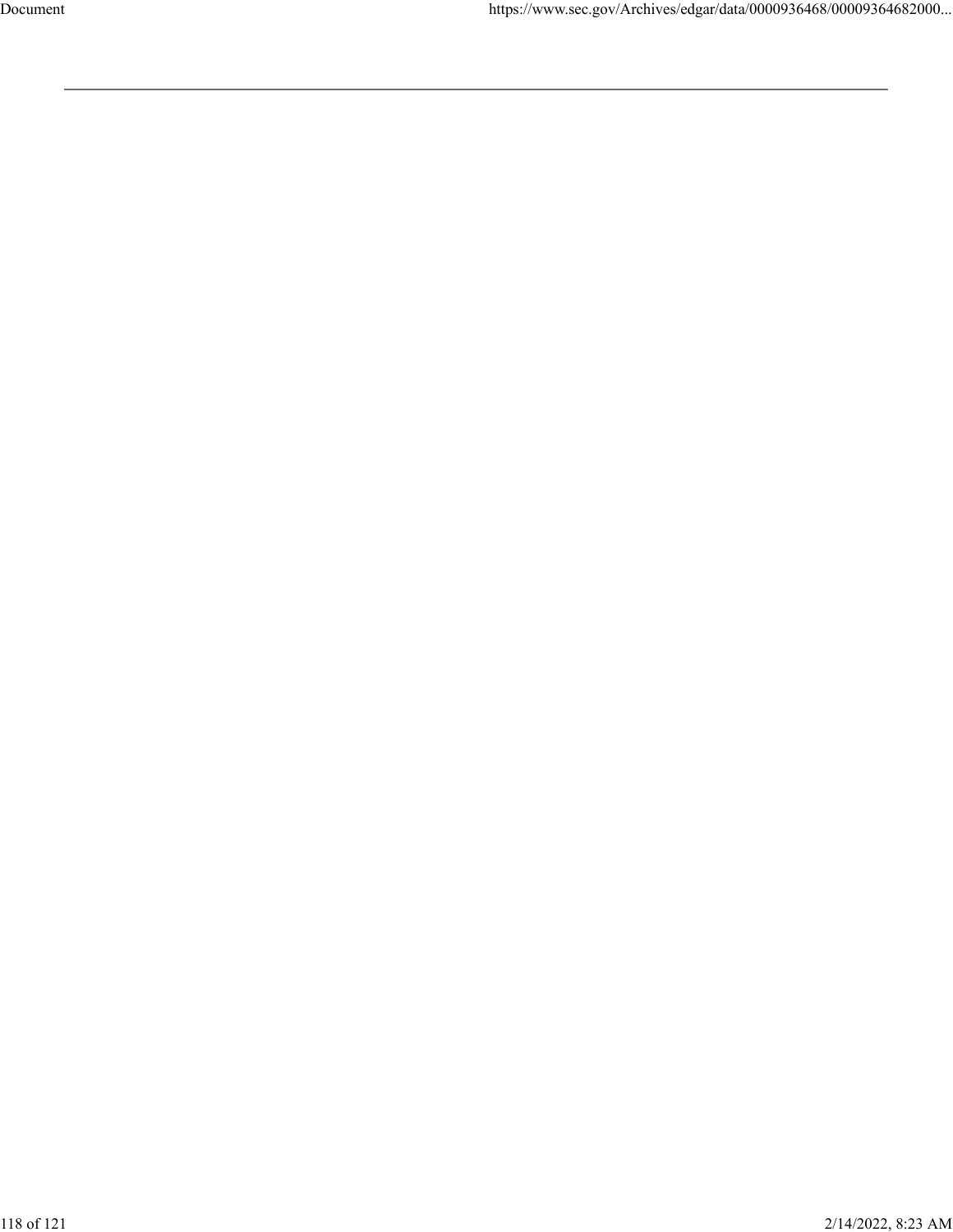| <b>EDGAR</b>                          | Section 2             |
|---------------------------------------|-----------------------|
| <b>Effective Time</b>                 | Section 1.3           |
| <b>ESPP</b>                           | Section $2.3(b)$      |
| file                                  | Section $2.6(a)$      |
| <b>Filed SEC Reports</b>              | Section 2             |
| Final Exercise Date                   | Section 5.4           |
| <b>FTC</b>                            | Section $8.1(c)$      |
| <b>Indemnified Persons</b>            | Section $5.8(a)$      |
| knowing and intentional               | Section 8.2           |
| Leases                                | Section $2.10(a)$     |
| <b>Legal Restraints</b>               | Section 6.7           |
| <b>Litigation Notice</b>              | Section $8.1(c)$      |
| Major Customer                        | Section $2.14(a)$     |
| Major Supplier                        | Section $2.14(b)$     |
| Material Contract                     | Section $2.12(a)$     |
| <b>Measurement Time</b>               | Section $2.3(a)$      |
| Merger                                | Recitals              |
| Merger Sub                            | Preamble              |
| Outside Date                          | Section $8.1(b)$      |
| <b>Owned Real Property</b>            | Section $2.10(a)$     |
| Parent                                | Preamble              |
| Parent 401(k) Plan                    | Section $5.7(c)$      |
| Parent RSUs                           | Section $5.3(f)(i)$   |
| Parties                               | Preamble              |
| Party                                 | Preamble              |
| Patents                               | Exhibit A             |
| Paying Agent                          | Section $1.7(a)$      |
| Payment Fund                          | Section $1.7(a)$      |
| <b>Permitted Restrictions</b>         | Section $5.9(f)$      |
| Pre-Closing Dividend                  | Section 2.29          |
| Pre-Closing Dividend Record Date      | Section 2.29          |
| Pre-Closing Period                    | Section $1.5(c)$      |
| Price Per Share                       | Section $1.5(a)(ii)$  |
| principal executive officer           | Section $2.6(a)$      |
| principal financial officer           | Section $2.6(a)$      |
| Qualified Continuing Employee         | Section 5.7(h)        |
| Recommendation Change Notice          | Section $5.2(d)(i)$   |
| <b>Replacement Plans</b>              | Section $5.7(e)$      |
| Required Company Stockholder Vote     | Section 2.25          |
| Restricted Share Merger Consideration | Section $1.5(b)$      |
| Section 409A                          | Section $2.3(b)$      |
| Section 503                           | Section 2.19(h)       |
| Severance Policy                      | Section 4.2(b)(xxiii) |